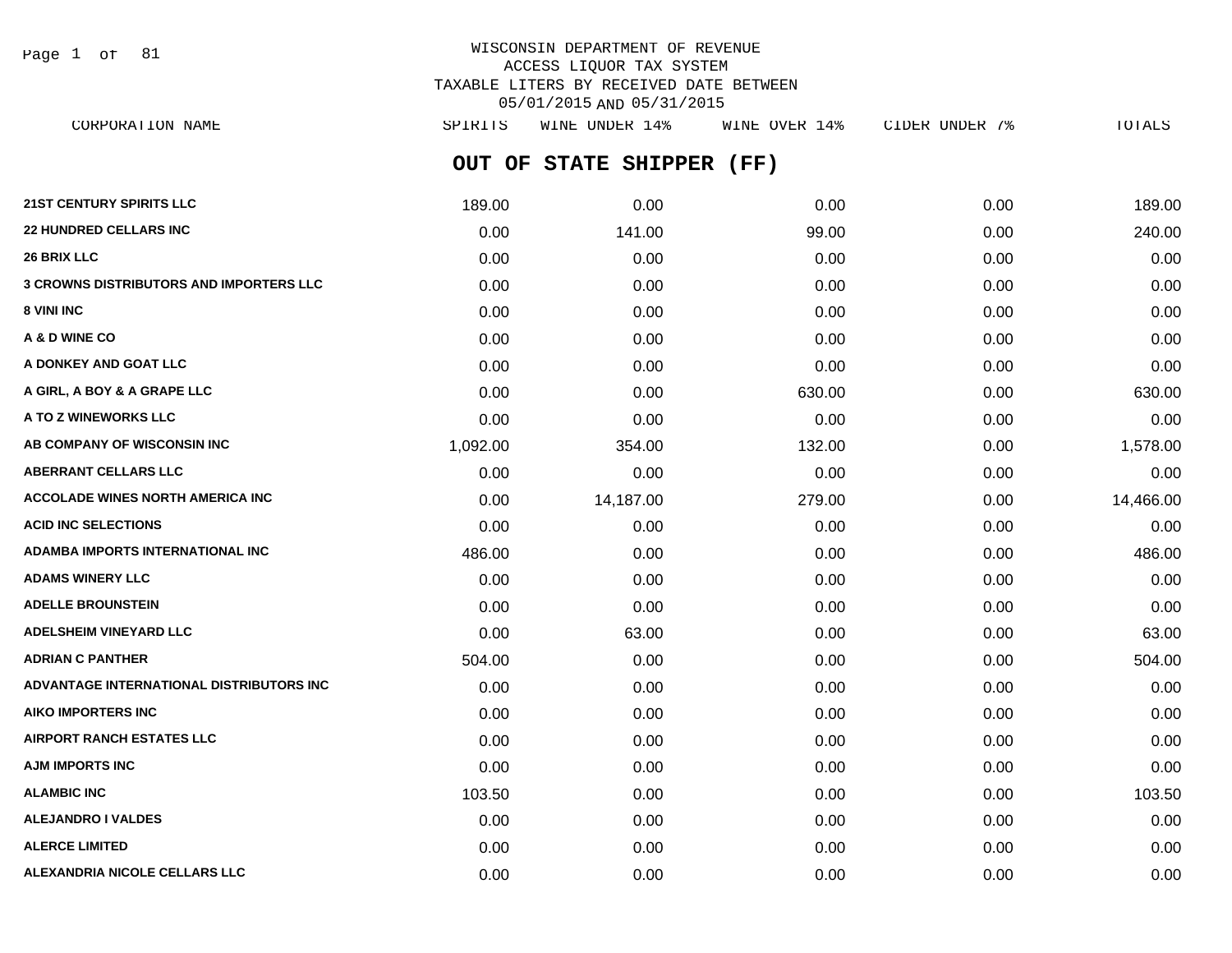Page 2 of 81

| CORPORATION NAME                       | SPIRITS | WINE UNDER 14% | WINE OVER 14% | CIDER UNDER 7% | TOTALS    |
|----------------------------------------|---------|----------------|---------------|----------------|-----------|
| <b>ALLIED IMPORTERS USA LTD</b>        | 0.00    | 0.00           | 0.00          | 0.00           | 0.00      |
| <b>ALLIED WINE CORP</b>                | 0.00    | 0.00           | 0.00          | 0.00           | 0.00      |
| <b>ALLORO VINEYARD INC</b>             | 0.00    | 45.00          | 0.00          | 0.00           | 45.00     |
| <b>ALLTECH'S BEVERAGE DIVISION LLC</b> | 0.00    | 0.00           | 0.00          | 0.00           | 0.00      |
| <b>ALOY &amp; SONS INC</b>             | 0.00    | 0.00           | 0.00          | 0.00           | 0.00      |
| ALPHA & OMEGA WINERY LLC               | 0.00    | 0.00           | 0.00          | 0.00           | 0.00      |
| ALPHA MARKETING NETWORK INC            | 0.00    | 0.00           | 0.00          | 0.00           | 0.00      |
| <b>ALTAMAR BRANDS LLC</b>              | 0.00    | 0.00           | 0.00          | 0.00           | 0.00      |
| <b>ALTAMURA WINERY INC</b>             | 0.00    | 0.00           | 0.00          | 0.00           | 0.00      |
| <b>ALTITUDE SPIRITS INC</b>            | 0.00    | 0.00           | 0.00          | 0.00           | 0.00      |
| <b>AMAVI CELLARS LLC</b>               | 0.00    | 0.00           | 504.00        | 0.00           | 504.00    |
| <b>AMERICAN BEVERAGE CORP</b>          | 0.00    | 20,044.00      | 0.00          | 0.00           | 20,044.00 |
| <b>AMERICAN ESTATES WINES INC</b>      | 0.00    | 0.00           | 0.00          | 0.00           | 0.00      |
| AMERICAN NORTHWEST DISTRIBUTORS INC    | 0.00    | 531.75         | 90.00         | 0.00           | 621.75    |
| AMERICAN VINTAGE BEVERAGE INC.         | 0.00    | 0.00           | 0.00          | 0.00           | 0.00      |
| <b>AMERICAN WINE TRADE INC</b>         | 0.00    | 63.00          | 0.00          | 0.00           | 63.00     |
| <b>AMICUS CELLARS LLC</b>              | 0.00    | 198.00         | 0.00          | 0.00           | 198.00    |
| <b>AMIR PEAY</b>                       | 180.00  | 0.00           | 0.00          | 0.00           | 180.00    |
| <b>AMUSE BOUCHE LLC</b>                | 0.00    | 22.50          | 67.50         | 0.00           | 90.00     |
| <b>ANCHOR DISTILLING COMPANY LLC</b>   | 915.05  | 0.00           | 0.00          | 0.00           | 915.05    |
| <b>ANCIEN WINES INC</b>                | 0.00    | 63.00          | 252.00        | 0.00           | 315.00    |
| ANDERS-LANE ARTISAN WINES LP           | 0.00    | 0.00           | 0.00          | 0.00           | 0.00      |
| <b>ANDERSON DISTRIBUTING CO INC</b>    | 0.00    | 0.00           | 0.00          | 0.00           | 0.00      |
| ANDERSONS CONN VALLEY WINERY INC       | 0.00    | 0.00           | 0.00          | 0.00           | 0.00      |
| <b>ANDREW T BECKSTOFFER</b>            | 0.00    | 0.00           | 0.00          | 0.00           | 0.00      |
| <b>ANHEUSER-BUSCH COMPANIES LLC</b>    | 0.00    | 0.00           | 0.00          | 27,509.62      | 27,509.62 |
| <b>ANNA GOLDBLAT</b>                   | 0.00    | 0.00           | 0.00          | 0.00           | 0.00      |
| <b>ANNE HUBATCH</b>                    | 0.00    | 976.50         | 126.00        | 0.00           | 1,102.50  |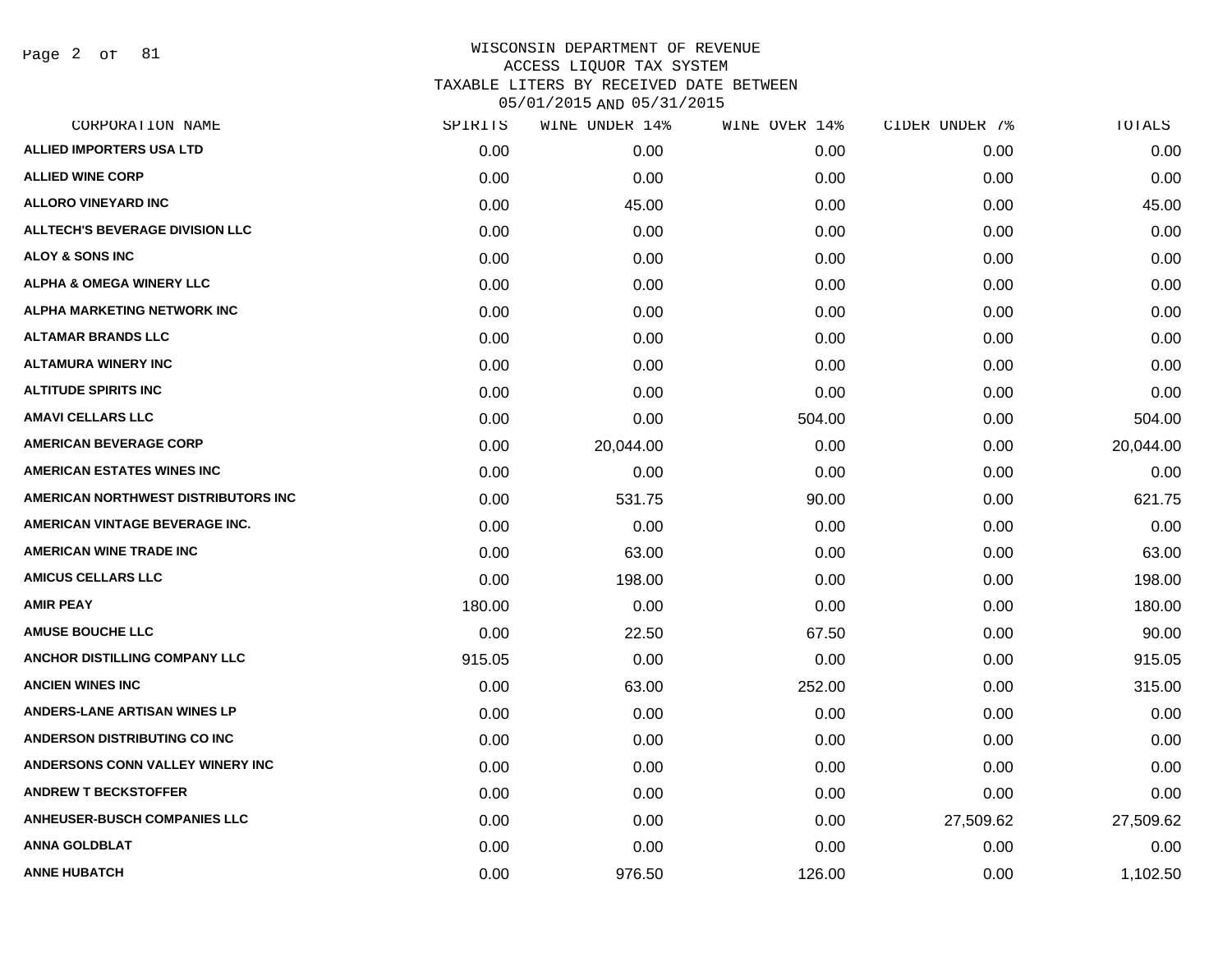Page 3 of 81

| SPIRITS    | WINE UNDER 14% |          |               | TOTALS         |
|------------|----------------|----------|---------------|----------------|
| 0.00       | 0.00           | 0.00     | 0.00          | 0.00           |
| 0.00       | 0.00           | 0.00     | 0.00          | 0.00           |
| 252.00     | 0.00           | 0.00     | 0.00          | 252.00         |
| 0.00       | 0.00           | 0.00     | 0.00          | 0.00           |
| 0.00       | 0.00           | 126.00   | 0.00          | 126.00         |
| 0.00       | 0.00           | 0.00     | 0.00          | 0.00           |
| 0.00       | 0.00           | 0.00     | 0.00          | 0.00           |
| 0.00       | 1,998.00       | 0.00     | 0.00          | 1,998.00       |
| 0.00       | 0.00           | 0.00     | 0.00          | 0.00           |
| 0.00       | 0.00           | 0.00     | 0.00          | 0.00           |
| 0.00       | 0.00           | 126.00   | 0.00          | 126.00         |
| 0.00       | 0.00           | 0.00     | 0.00          | 0.00           |
| 0.00       | 0.00           | 0.00     | 23.98         | 23.98          |
| 0.00       | 504.00         | 0.00     | 0.00          | 504.00         |
| 0.00       | 3,051.00       | 0.00     | 0.00          | 3,051.00       |
| 0.00       | 0.00           | 0.00     | 0.00          | 0.00           |
| 0.00       | 2,322.00       | 9.00     | 0.00          | 2,331.00       |
| 0.00       | 0.00           | 0.00     | 0.00          | 0.00           |
| 247.50     | 657.00         | 621.00   | 0.00          | 1,525.50       |
| 0.00       | 0.00           | 1,044.00 | 0.00          | 1,044.00       |
| 0.00       | 1,008.00       | 0.00     | 0.00          | 1,008.00       |
| 0.00       | 0.00           | 0.00     | 0.00          | 0.00           |
| 0.00       | 0.00           | 0.00     | 0.00          | 0.00           |
| 0.00       | 0.00           | 0.00     | 0.00          | 0.00           |
| 0.00       | 0.00           | 0.00     | 0.00          | 0.00           |
| 0.00       | 1,143.11       | 0.00     | 0.00          | 1,143.11       |
| 201,422.10 | 688.02         | 813.00   | 0.00          | 202,923.12     |
| 0.00       | 639.00         | 333.00   | 0.00          | 972.00         |
|            |                |          | WINE OVER 14% | CIDER UNDER 7% |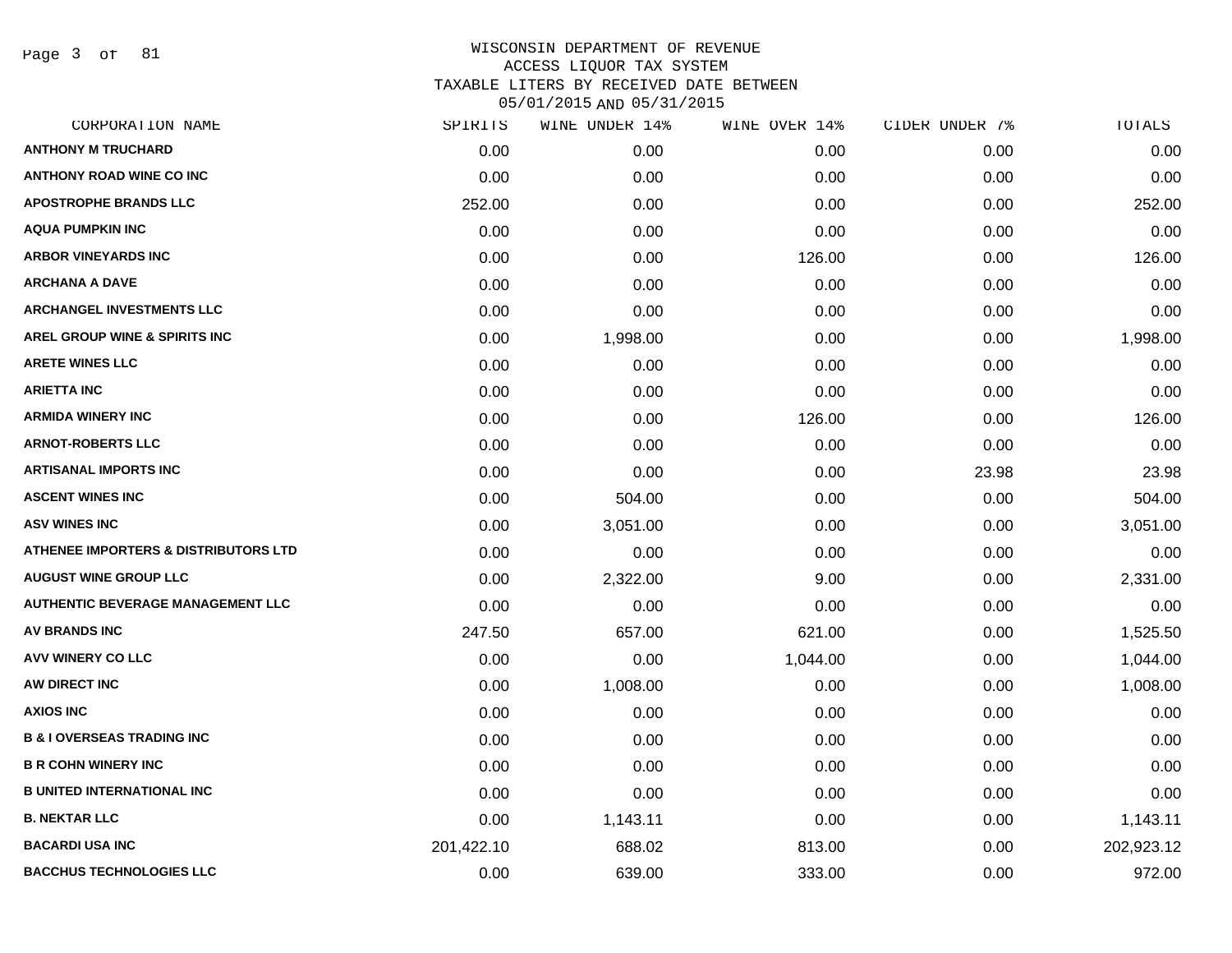Page 4 of 81

# WISCONSIN DEPARTMENT OF REVENUE ACCESS LIQUOR TAX SYSTEM TAXABLE LITERS BY RECEIVED DATE BETWEEN

| CORPORATION NAME                           | SPIRITS | WINE UNDER 14% | WINE OVER 14% | CIDER UNDER 7% | TOTALS   |
|--------------------------------------------|---------|----------------|---------------|----------------|----------|
| <b>BACIO DIVINO CELLARS LLC</b>            | 0.00    | 0.00           | 0.00          | 0.00           | 0.00     |
| <b>BADGER MOUNTAIN INC</b>                 | 0.00    | 693.01         | 0.00          | 0.00           | 693.01   |
| <b>BAJA WINES LLC</b>                      | 0.00    | 0.00           | 0.00          | 0.00           | 0.00     |
| <b>BALCONES DISTILLING LLC</b>             | 0.00    | 0.00           | 0.00          | 0.00           | 0.00     |
| <b>BALIUS CELLARS LLC</b>                  | 0.00    | 0.00           | 0.00          | 0.00           | 0.00     |
| <b>BALLAST POINT SPIRITS LLC</b>           | 0.00    | 0.00           | 0.00          | 0.00           | 0.00     |
| <b>BANFI PRODUCTS CORPORATION</b>          | 0.00    | 5,921.53       | 220.50        | 0.00           | 6,142.03 |
| <b>BANSHEE WINES LLC</b>                   | 0.00    | 703.50         | 362.38        | 0.00           | 1,065.88 |
| <b>BANVILLE &amp; JONES WINE MERCHANTS</b> | 0.00    | 1,341.00       | 31.50         | 0.00           | 1,372.50 |
| <b>BANZAI BEVERAGE CORPORATION</b>         | 0.00    | 0.00           | 0.00          | 0.00           | 0.00     |
| <b>BARGETTOS SANTA CRUZ WINERY INC</b>     | 0.00    | 126.00         | 0.00          | 0.00           | 126.00   |
| <b>BARLOW VINEYARDS LLC</b>                | 0.00    | 0.00           | 0.00          | 0.00           | 0.00     |
| <b>BARNARD GRIFFIN INC</b>                 | 0.00    | 26.99          | 0.00          | 0.00           | 26.99    |
| <b>BARNETT VINEYARDS LP</b>                | 0.00    | 0.00           | 0.00          | 0.00           | 0.00     |
| <b>BATCH 206 DISTILLERY LLC</b>            | 0.00    | 0.00           | 0.00          | 0.00           | 0.00     |
| <b>BAUM WINE IMPORTS INC</b>               | 0.70    | 6,715.00       | 189.00        | 0.00           | 6,904.70 |
| <b>BAVARIAN LION WINERY LLC</b>            | 0.00    | 0.00           | 0.00          | 0.00           | 0.00     |
| <b>BAYWOOD CELLARS INC</b>                 | 0.00    | 0.00           | 0.00          | 0.00           | 0.00     |
| <b>BEATBOX BEVERAGES LLC</b>               | 0.00    | 0.00           | 0.00          | 0.00           | 0.00     |
| <b>BEATBOX BEVERAGES LLC</b>               | 0.00    | 0.00           | 0.00          | 0.00           | 0.00     |
| <b>BEAUX FRERES LLC</b>                    | 0.00    | 0.00           | 0.00          | 0.00           | 0.00     |
| <b>BEDFORD BRANDS LTD</b>                  | 0.00    | 1,156.50       | 0.00          | 0.00           | 1,156.50 |
| <b>BENDISTILLERY INC</b>                   | 0.00    | 0.00           | 0.00          | 0.00           | 0.00     |
| <b>BENESSERE VINEYARDS LTD</b>             | 0.00    | 0.00           | 0.00          | 0.00           | 0.00     |
| <b>BENNETT LANE WINERY LLC</b>             | 0.00    | 0.00           | 0.00          | 0.00           | 0.00     |
| <b>BENOVIA WINERY LLC</b>                  | 0.00    | 0.00           | 0.00          | 0.00           | 0.00     |
| <b>BENTON-LANE LLC</b>                     | 0.00    | 0.00           | 0.00          | 0.00           | 0.00     |
| <b>BERGSTROM WINES LLC</b>                 | 0.00    | 0.00           | 0.00          | 0.00           | 0.00     |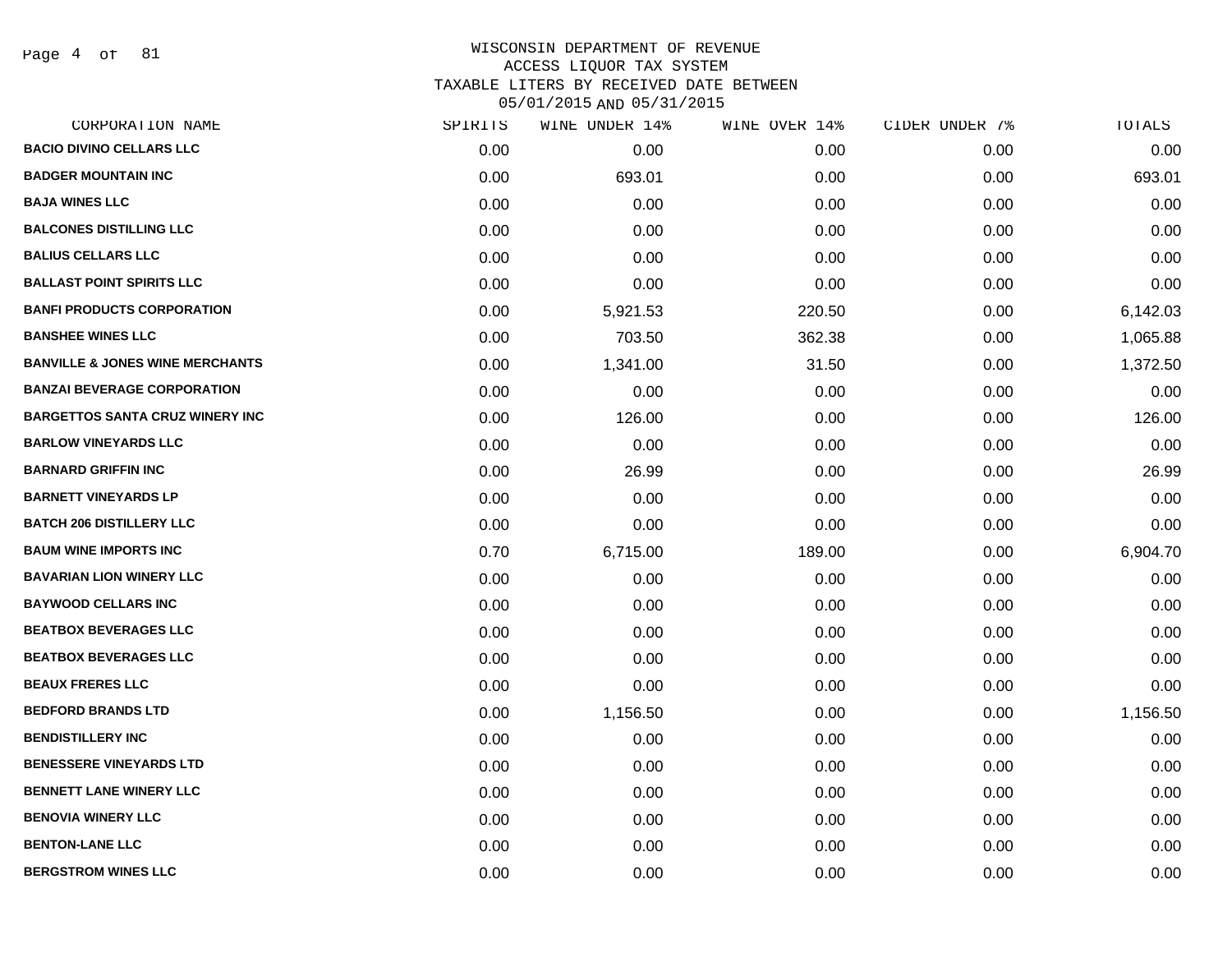Page 5 of 81

| CORPORATION NAME                                       | SPIRITS | WINE UNDER 14% | WINE OVER 14% | CIDER UNDER 7% | TOTALS     |
|--------------------------------------------------------|---------|----------------|---------------|----------------|------------|
| <b>BERNARDUS LLC</b>                                   | 0.00    | 0.00           | 0.00          | 0.00           | 0.00       |
| <b>BETHEL HEIGHTS VINEYARD INC</b>                     | 0.00    | 0.00           | 0.00          | 0.00           | 0.00       |
| <b>BETTER BRANDS BEV CO LLC</b>                        | 0.00    | 0.00           | 0.00          | 0.00           | 0.00       |
| BETTER BRANDS INTERNATIONAL                            | 0.00    | 252.00         | 504.00        | 0.00           | 756.00     |
| <b>BETZ CELLARS LLC</b>                                | 0.00    | 144.00         | 0.00          | 0.00           | 144.00     |
| <b>BF ACQUISITION LTD</b>                              | 0.00    | 0.00           | 0.00          | 0.00           | 0.00       |
| <b>BGA INTERNATIONAL USA INC</b>                       | 0.00    | 0.00           | 0.00          | 0.00           | 0.00       |
| <b>BIAGIO CRU &amp; ESTATE WINES LLC</b>               | 0.00    | 836.88         | 0.00          | 0.00           | 836.88     |
| BIEN NACIDO VINEYARDS OF RANCHO TEPUSQUET<br><b>LP</b> | 0.00    | 0.00           | 0.00          | 0.00           | 0.00       |
| <b>BIG EASY BLENDS LLC</b>                             | 0.00    | 0.00           | 0.00          | 0.00           | 0.00       |
| <b>BILTMORE ESTATE WINE COMPANY</b>                    | 0.00    | 0.00           | 0.00          | 0.00           | 0.00       |
| <b>BLACK ROCK SPIRITS LLC</b>                          | 252.00  | 0.00           | 0.00          | 0.00           | 252.00     |
| <b>BLACKBIRD VINEYARDS LLC</b>                         | 0.00    | 0.00           | 0.00          | 0.00           | 0.00       |
| <b>BLACKBURN ENTERPRISES LLC</b>                       | 0.00    | 0.00           | 45.00         | 0.00           | 45.00      |
| <b>BLAUM BROS DISTILLING CO LLC</b>                    | 14.26   | 0.00           | 0.00          | 0.00           | 14.26      |
| <b>BLUE RIDGE DISTILLING CO INC</b>                    | 378.00  | 0.00           | 0.00          | 0.00           | 378.00     |
| <b>BLUE SKY VINTNERS LLC</b>                           | 0.00    | 0.00           | 0.00          | 0.00           | 0.00       |
| <b>BNA WINE GROUP LLC</b>                              | 0.00    | 756.00         | 126.00        | 0.00           | 882.00     |
| <b>BNP DISTRIBUTING CO INC</b>                         | 0.00    | 0.00           | 0.00          | 0.00           | 0.00       |
| <b>BOB C BEVERAGES LLC</b>                             | 0.00    | 0.00           | 0.00          | 0.00           | 0.00       |
| <b>BOEGER WINERY INC</b>                               | 0.00    | 0.00           | 81.00         | 0.00           | 81.00      |
| <b>BOGLE VINEYARDS INC</b>                             | 0.00    | 16,632.00      | 2,016.00      | 0.00           | 18,648.00  |
| <b>BONANNO VINTNERS LLC</b>                            | 0.00    | 63.00          | 315.00        | 0.00           | 378.00     |
| <b>BONNY DOON WINERY INC</b>                           | 0.00    | 130.00         | 0.00          | 0.00           | 130.00     |
| <b>BOSTON BEER CORPORATION</b>                         | 0.00    | 0.00           | 0.00          | 202,997.32     | 202,997.32 |
| <b>BOUCHAINE VINEYARDS INC</b>                         | 0.00    | 0.00           | 0.00          | 0.00           | 0.00       |
| <b>BRASSFIELD ESTATE WINERY LLC</b>                    | 0.00    | 126.00         | 0.00          | 0.00           | 126.00     |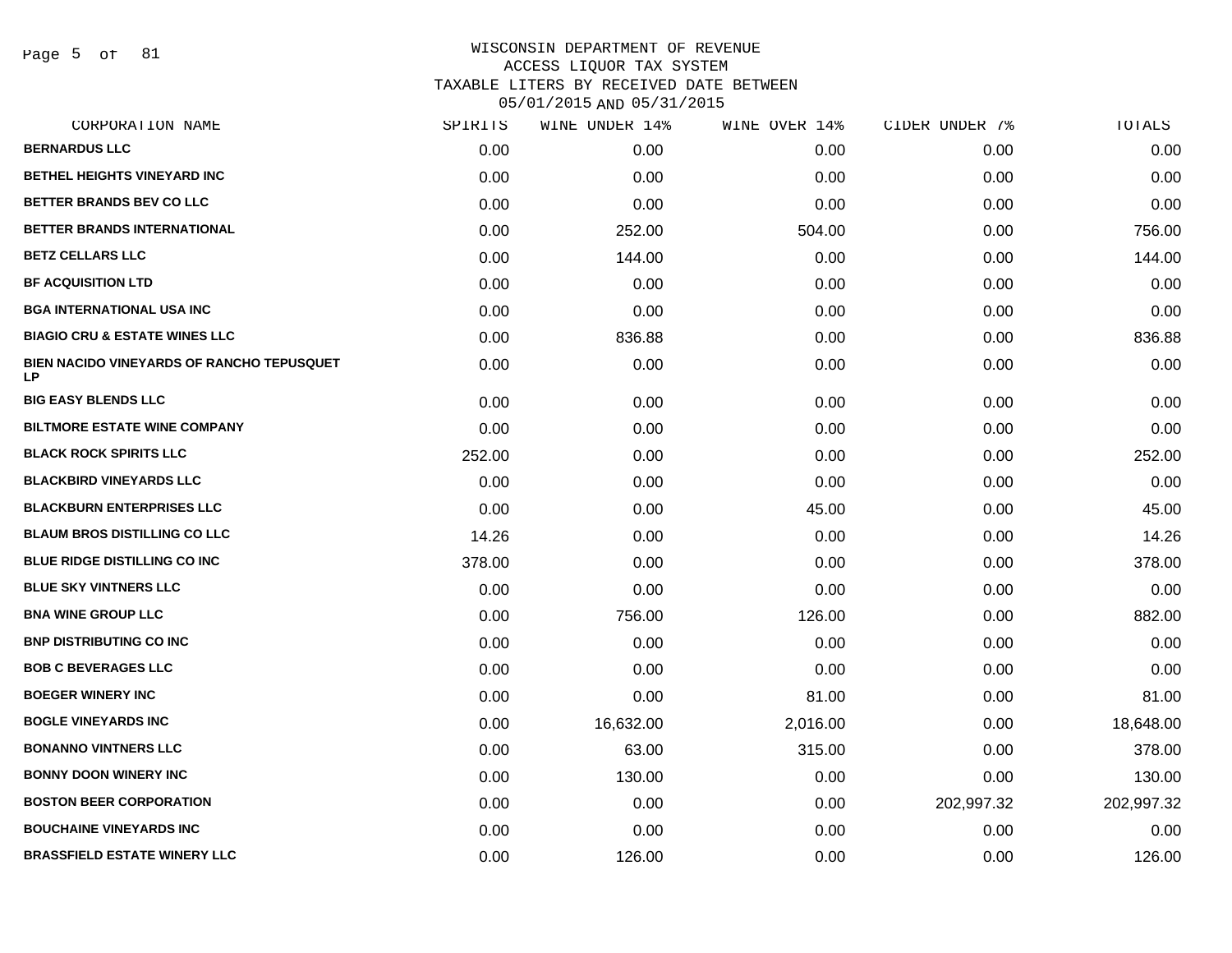Page 6 of 81

# WISCONSIN DEPARTMENT OF REVENUE

# ACCESS LIQUOR TAX SYSTEM

TAXABLE LITERS BY RECEIVED DATE BETWEEN

| CORPORATION NAME                               | SPIRITS    | WINE UNDER 14% | WINE OVER 14% | CIDER UNDER 7% | TOTALS     |
|------------------------------------------------|------------|----------------|---------------|----------------|------------|
| <b>BRAZOS WINE IMPORTS LLC</b>                 | 0.00       | 189.00         | 252.00        | 0.00           | 441.00     |
| <b>BREWER-CLIFTON LLC</b>                      | 0.00       | 0.00           | 0.00          | 0.00           | 0.00       |
| <b>BRIAN PEARSON</b>                           | 0.00       | 0.00           | 0.00          | 0.00           | 0.00       |
| <b>BRIDGEVIEW VINEYARDS INC</b>                | 0.00       | 315.00         | 0.00          | 0.00           | 315.00     |
| <b>BRIGGS HILL INVESTMENTS</b>                 | 0.00       | 0.00           | 0.00          | 0.00           | 0.00       |
| <b>BROADBENT SELECTIONS INC</b>                | 0.00       | 2,079.00       | 256.50        | 0.00           | 2,335.50   |
| <b>BRONCO WINE COMPANY</b>                     | 0.00       | 97,607.92      | 913.50        | 0.00           | 98,521.42  |
| <b>BROTHERS INTERNATIONAL FOOD CORPORATION</b> | 0.00       | 900.00         | 0.00          | 0.00           | 900.00     |
| <b>BROWN-FORMAN CORPORATION</b>                | 346,901.70 | 20,065.32      | 1,116.00      | 0.00           | 368,083.02 |
| <b>BRUTOCAO CELLARS LP</b>                     | 0.00       | 21.00          | 0.00          | 0.00           | 21.00      |
| <b>BUEHLER VINEYARDS INC</b>                   | 0.00       | 126.00         | 63.00         | 0.00           | 189.00     |
| <b>BULGARIAN MASTER VINTNERS LLC</b>           | 0.00       | 0.00           | 0.00          | 0.00           | 0.00       |
| <b>BULLY HILL VINEYARDS INC</b>                | 0.00       | 0.00           | 0.00          | 0.00           | 0.00       |
| <b>BUONA VITA LLC</b>                          | 0.00       | 0.00           | 0.00          | 0.00           | 0.00       |
| <b>BURGESS CELLARS INC</b>                     | 0.00       | 0.00           | 0.00          | 0.00           | 0.00       |
| <b>BUZZBALLZ LLC</b>                           | 13,824.00  | 0.00           | 0.00          | 0.00           | 13,824.00  |
| <b>BYRON T DOOLEY</b>                          | 0.00       | 0.00           | 0.00          | 0.00           | 0.00       |
| <b>C &amp; C WINE SERVICES INC</b>             | 0.00       | 0.00           | 0.00          | 0.00           | 0.00       |
| <b>C MONDAVI &amp; SONS</b>                    | 0.00       | 15,939.00      | 436.50        | 0.00           | 16,375.50  |
| <b>CA'MOMI WINERY LLC</b>                      | 0.00       | 0.00           | 0.00          | 0.00           | 0.00       |
| <b>CABERNET CORP</b>                           | 0.00       | 1,584.00       | 0.00          | 0.00           | 1,584.00   |
| <b>CAIN CELLARS INC</b>                        | 0.00       | 0.00           | 0.00          | 0.00           | 0.00       |
| <b>CAL VIN ENTERPRISES CORPORATION</b>         | 0.00       | 0.00           | 0.00          | 0.00           | 0.00       |
| <b>CALCAREOUS VINEYARD LLC</b>                 | 0.00       | 0.00           | 0.00          | 0.00           | 0.00       |
| <b>CALERA WINE COMPANY LP</b>                  | 0.00       | 0.00           | 105.80        | 0.00           | 105.80     |
| <b>CALIFORNIA CIDER COMPANY</b>                | 0.00       | 0.00           | 0.00          | 3,980.35       | 3,980.35   |
| <b>CALIFORNIA NATURAL PRODUCTS INC</b>         | 0.00       | 0.00           | 0.00          | 0.00           | 0.00       |
| <b>CALIFORNIA VINEYARDS INC</b>                | 49.50      | 0.00           | 0.00          | 0.00           | 49.50      |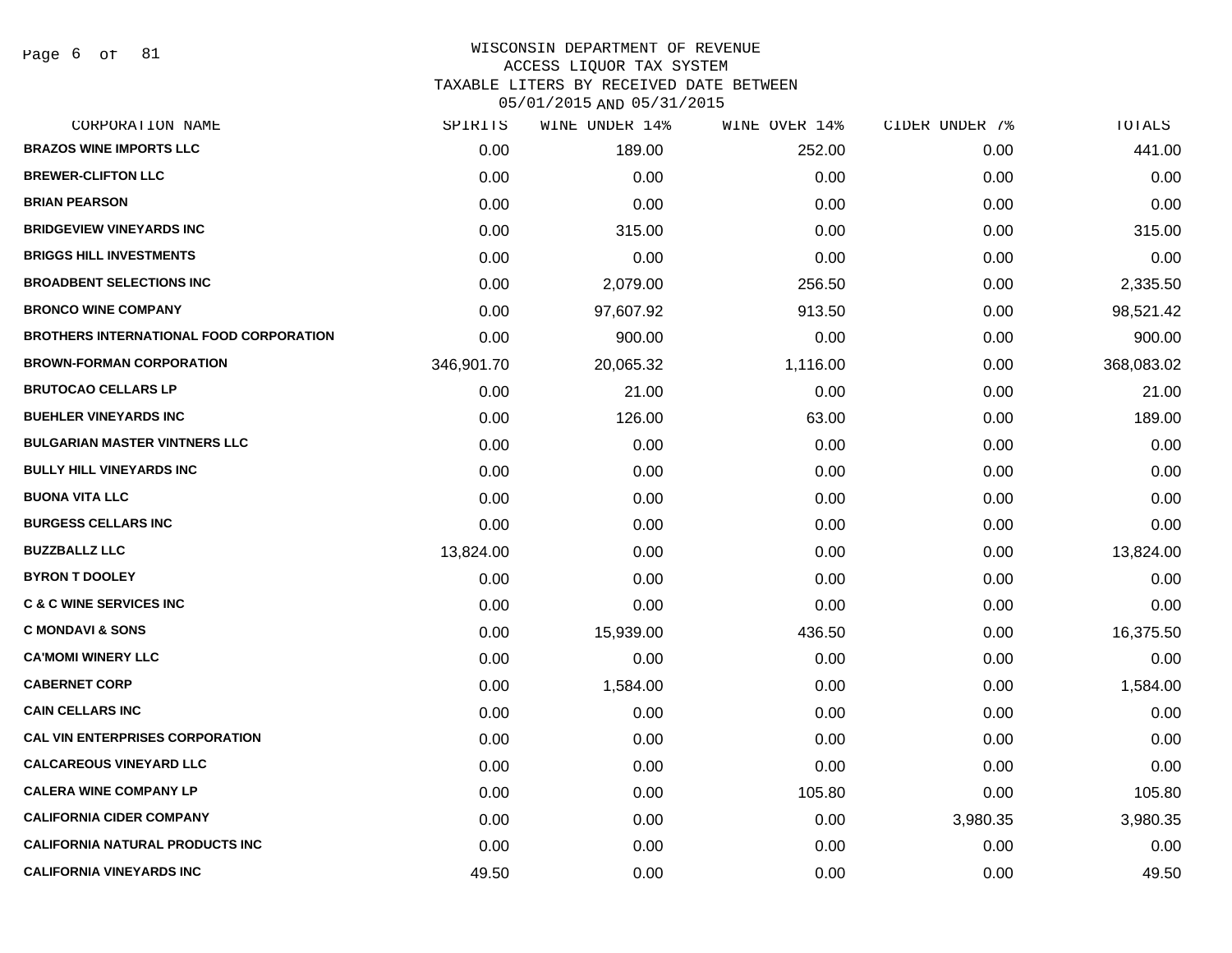Page 7 of 81

| CORPORATION NAME                            | SPIRITS   | WINE UNDER 14% | WINE OVER 14% | CIDER UNDER 7% | TOTALS    |
|---------------------------------------------|-----------|----------------|---------------|----------------|-----------|
| <b>CALISTOGA PARTNERS LP</b>                | 0.00      | 0.00           | 126.00        | 0.00           | 126.00    |
| <b>CALLUNA VINEYARDS LLC</b>                | 0.00      | 0.00           | 0.00          | 0.00           | 0.00      |
| <b>CAMARDA CORP</b>                         | 0.00      | 0.00           | 0.00          | 0.00           | 0.00      |
| <b>CANNON RIVER WINERY LLC</b>              | 0.00      | 0.00           | 0.00          | 0.00           | 0.00      |
| <b>CANNON WINES LIMITED</b>                 | 0.00      | 0.00           | 0.00          | 0.00           | 0.00      |
| <b>CAPE CLASSICS INC</b>                    | 0.00      | 1,233.00       | 189.00        | 0.00           | 1,422.00  |
| <b>CARDWELL HILL CELLARS LLC</b>            | 0.00      | 252.00         | 0.00          | 0.00           | 252.00    |
| <b>CARIBBEAN DISTILLERS LLC</b>             | 1,457.38  | 0.00           | 0.00          | 0.00           | 1,457.38  |
| <b>CARIBBEAN SPIRITS INC</b>                | 0.00      | 0.00           | 0.00          | 0.00           | 0.00      |
| <b>CARL JEPPSON COMPANY</b>                 | 216.00    | 0.00           | 0.00          | 0.00           | 216.00    |
| <b>CARL THOMA</b>                           | 0.00      | 0.00           | 0.00          | 0.00           | 0.00      |
| <b>CARLSON VINEYARDS INC</b>                | 0.00      | 846.00         | 252.00        | 0.00           | 1,098.00  |
| <b>CAROLE MINOGUE</b>                       | 0.00      | 0.00           | 0.00          | 0.00           | 0.00      |
| <b>CAROLINA DISTRIBUTION LLC</b>            | 0.00      | 0.00           | 0.00          | 0.00           | 0.00      |
| <b>CARRIAGE HOUSE IMPORTS, LTD.</b>         | 0.00      | 0.00           | 0.00          | 0.00           | 0.00      |
| <b>CASTLE BRANDS USA CORP</b>               | 109.50    | 0.00           | 0.00          | 0.00           | 109.50    |
| <b>CASTORO CELLARS</b>                      | 0.00      | 630.00         | 0.00          | 0.00           | 630.00    |
| <b>CEDAR KNOLL VINEYARDS INC</b>            | 0.00      | 0.00           | 0.00          | 0.00           | 0.00      |
| <b>CELEBRATION DISTILLATION CORPORATION</b> | 0.00      | 0.00           | 0.00          | 0.00           | 0.00      |
| <b>CELLAR DOOR SELECTIONS LLC</b>           | 0.00      | 0.00           | 0.00          | 0.00           | 0.00      |
| <b>CELLARS INTERNATIONAL INC</b>            | 0.00      | 0.00           | 0.00          | 0.00           | 0.00      |
| <b>CELLO VIA INC</b>                        | 0.00      | 0.00           | 0.00          | 0.00           | 0.00      |
| <b>CHAPPELLET WINERY INC</b>                | 0.00      | 0.00           | 2,142.00      | 0.00           | 2,142.00  |
| <b>CHAPTER 24 VINEYARDS LLC</b>             | 0.00      | 0.00           | 0.00          | 0.00           | 0.00      |
| <b>CHARBAUT AMERICA INC</b>                 | 0.00      | 135.00         | 0.00          | 0.00           | 135.00    |
| <b>CHARLES &amp; MARTHA BARRA</b>           | 0.00      | $-82.50$       | 27.00         | 0.00           | $-55.50$  |
| <b>CHARLES JACQUIN ET CIE INC</b>           | 27,810.77 | 0.00           | 301.48        | 0.00           | 28,112.25 |
| <b>CHARLES NEAL SELECTIONS INC</b>          | 0.00      | 324.00         | 0.00          | 0.00           | 324.00    |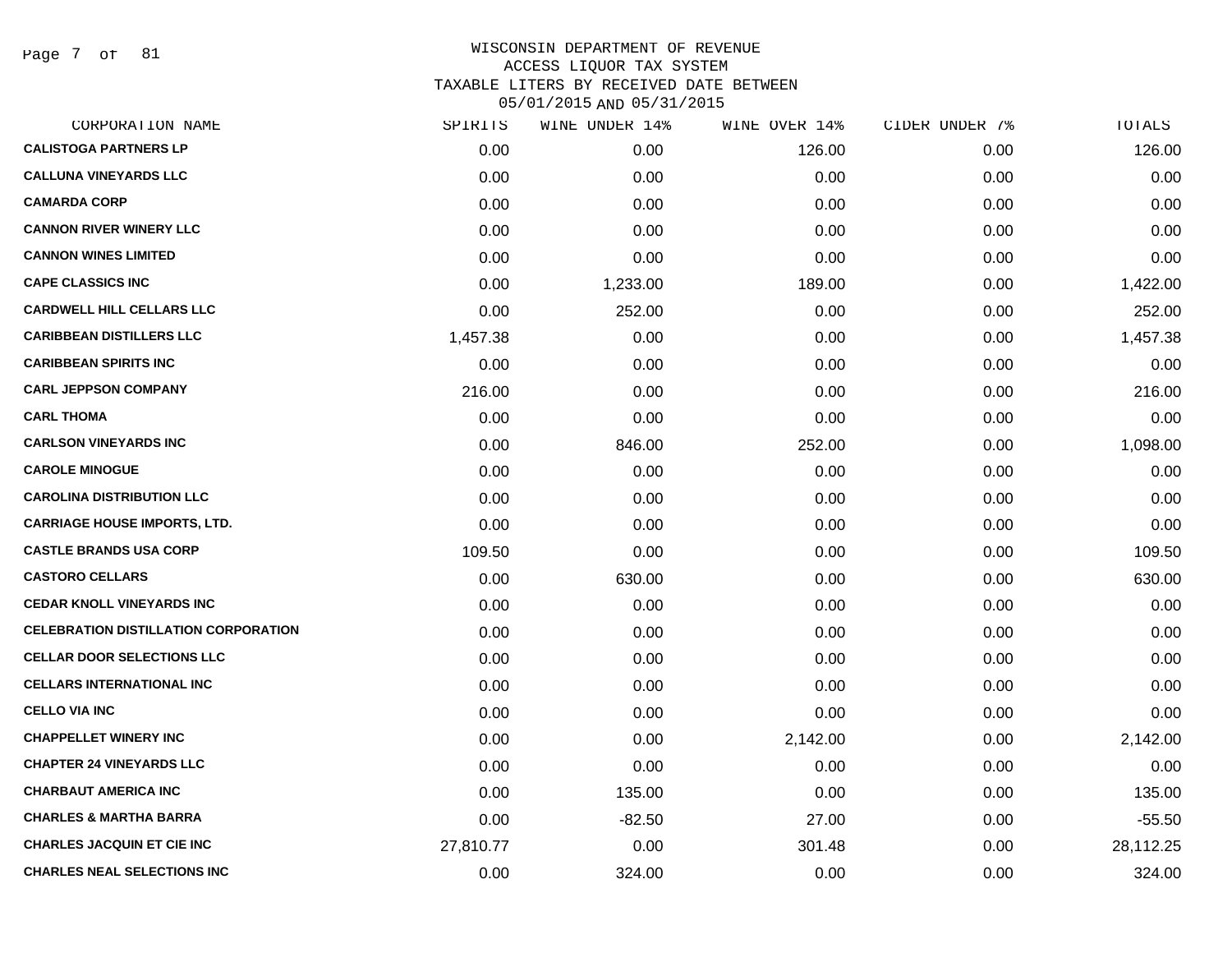Page 8 of 81

### WISCONSIN DEPARTMENT OF REVENUE ACCESS LIQUOR TAX SYSTEM TAXABLE LITERS BY RECEIVED DATE BETWEEN

| CORPORATION NAME                      | SPIRITS    | WINE UNDER 14% | WINE OVER 14% | CIDER UNDER 7% | TOTALS     |
|---------------------------------------|------------|----------------|---------------|----------------|------------|
| <b>CHARLES REININGER LLC</b>          | 0.00       | 0.00           | 0.00          | 0.00           | 0.00       |
| <b>CHATEAU BARNABY LLC</b>            | 0.00       | 0.00           | 0.00          | 0.00           | 0.00       |
| <b>CHATEAU DIANA LLC</b>              | 0.00       | 1,512.00       | 1,512.00      | 0.00           | 3,024.00   |
| <b>CHATEAU JULIEN INC</b>             | 0.00       | 0.00           | 0.00          | 0.00           | 0.00       |
| <b>CHATHAM IMPORTS INC</b>            | 0.00       | 0.00           | 0.00          | 0.00           | 0.00       |
| <b>CHEHALEM INC</b>                   | 0.00       | 288.00         | 0.00          | 0.00           | 288.00     |
| <b>CHOYA UMESHU USA INC</b>           | 0.00       | 63.00          | 132.00        | 0.00           | 195.00     |
| <b>CHRISTIAN P SCHAEFER</b>           | 0.00       | 0.00           | 0.00          | 6,745.60       | 6,745.60   |
| <b>CHRISTINE M JEZZINI</b>            | 0.00       | 0.00           | 0.00          | 0.00           | 0.00       |
| <b>CHRISTOPHER FIGGINS</b>            | 0.00       | 0.00           | 0.00          | 0.00           | 0.00       |
| <b>CHRISTOPHER J FLOOD</b>            | 0.00       | 0.00           | 0.00          | 0.00           | 0.00       |
| <b>CHRISTOPHER M JAMES</b>            | 0.00       | 126.00         | 0.00          | 0.00           | 126.00     |
| <b>CLAAR CELLARS LLC</b>              | 0.00       | 0.00           | 0.00          | 0.00           | 0.00       |
| <b>CLARA STREET COMPANY</b>           | 0.00       | 0.00           | 0.00          | 0.00           | 0.00       |
| <b>CLASSIC WINE IMPORTS INC</b>       | 0.00       | 0.00           | 0.00          | 0.00           | 0.00       |
| <b>CLASSICAL WINES FROM SPAIN LTD</b> | 0.00       | 0.00           | 0.00          | 0.00           | 0.00       |
| <b>CLENDENENLINDQUIST VINTNERS</b>    | 0.00       | 180.00         | 0.00          | 0.00           | 180.00     |
| <b>CLINE CELLARS INC</b>              | 0.00       | 1,890.00       | 1,890.00      | 0.00           | 3,780.00   |
| <b>CLINE SISTERS IMPORTS LLC</b>      | 0.00       | 0.00           | 0.00          | 0.00           | 0.00       |
| <b>CLINT PROPERTIES INC</b>           | 0.00       | 378.00         | 0.00          | 0.00           | 378.00     |
| <b>CLOS DU VAL WINE CO LTD</b>        | 0.00       | 63.00          | 189.00        | 0.00           | 252.00     |
| <b>COCKTAIL CRAFTERS LLC</b>          | 0.00       | 0.00           | 0.00          | 0.00           | 0.00       |
| <b>CODY T WRIGHT</b>                  | 0.00       | 0.00           | 0.00          | 0.00           | 0.00       |
| <b>COHO WINES LLC</b>                 | 0.00       | 0.00           | 0.00          | 0.00           | 0.00       |
| <b>CONSTELLATION BRANDS INC</b>       | 144,556.50 | 360,678.90     | 11,809.50     | 0.00           | 517,044.90 |
| <b>CONWAY VINEYARDS INC</b>           | 0.00       | 0.00           | 0.00          | 0.00           | 0.00       |
| <b>COPA CACHACA CORPORATION</b>       | 0.00       | 0.00           | 0.00          | 0.00           | 0.00       |
| <b>COPAIN WINE CELLARS LLC</b>        | 0.00       | 163.00         | 0.00          | 0.00           | 163.00     |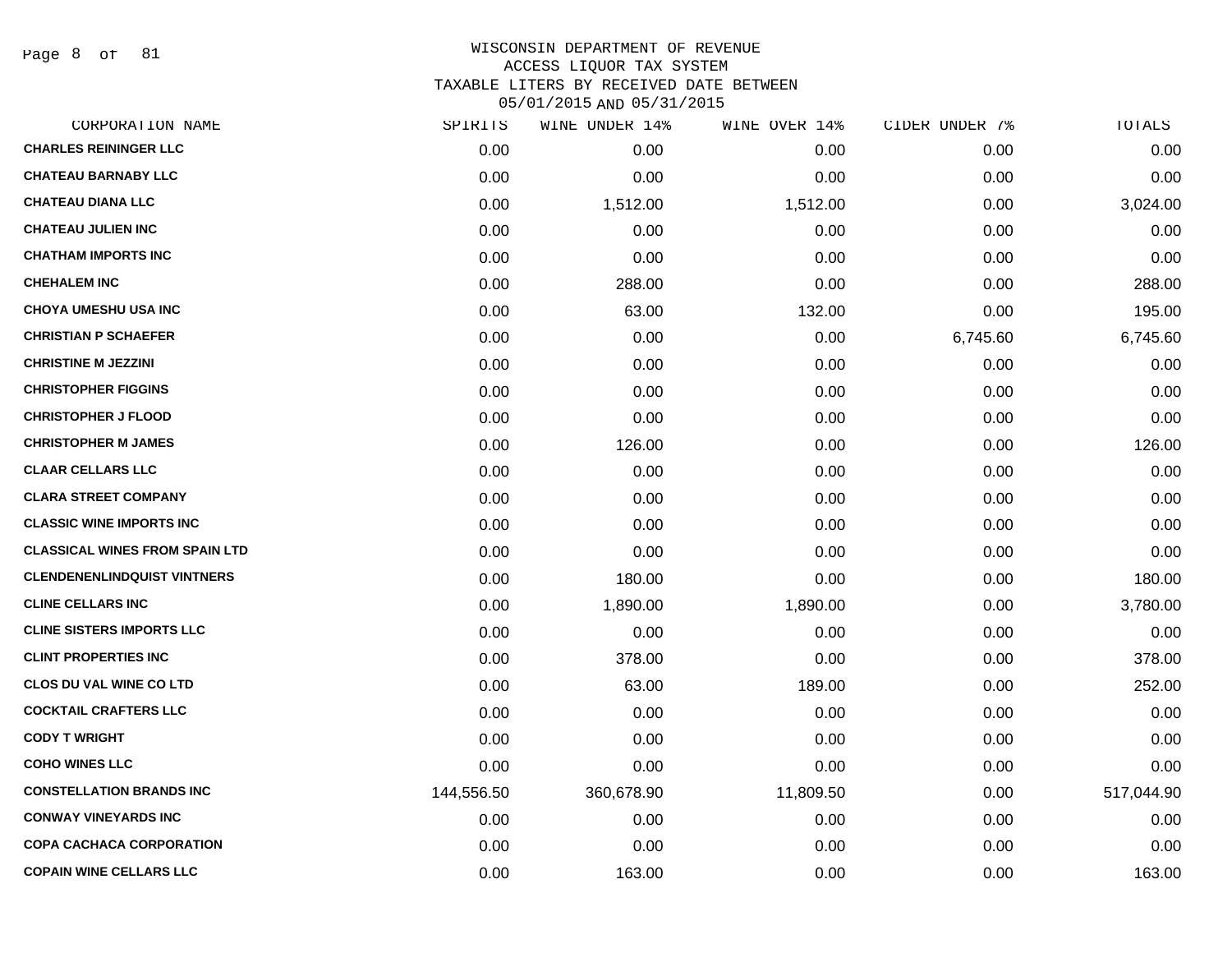Page 9 of 81

### WISCONSIN DEPARTMENT OF REVENUE ACCESS LIQUOR TAX SYSTEM TAXABLE LITERS BY RECEIVED DATE BETWEEN

| CORPORATION NAME                              | SPIRITS  | WINE UNDER 14% | WINE OVER 14% | CIDER UNDER 7% | TOTALS   |
|-----------------------------------------------|----------|----------------|---------------|----------------|----------|
| <b>COPPER &amp; KINGS AMERICAN BRANDY CO</b>  | 34.00    | 0.00           | 0.00          | 0.00           | 34.00    |
| <b>COPPER CANE LLC</b>                        | 0.00     | 1,584.00       | 504.00        | 0.00           | 2,088.00 |
| <b>CORA IMPORTS LTD</b>                       | 0.00     | 0.00           | 0.00          | 0.00           | 0.00     |
| <b>CORK ALLIANCE INC</b>                      | 0.00     | 1,170.00       | 0.00          | 0.00           | 1,170.00 |
| <b>CORNER CREEK DISTILLERY CO</b>             | 0.00     | 0.00           | 0.00          | 0.00           | 0.00     |
| <b>CORNERSTONE CELLARS INC</b>                | 0.00     | 3.00           | 0.00          | 0.00           | 3.00     |
| <b>COUP DE FOUDRE LLC</b>                     | 0.00     | 0.00           | 157.50        | 0.00           | 157.50   |
| <b>COURAGEOUS INC</b>                         | 0.00     | 0.00           | 0.00          | 0.00           | 0.00     |
| <b>CRACOVIA INC</b>                           | 133.50   | 0.00           | 0.00          | 0.00           | 133.50   |
| <b>CRAIG JAFFURS</b>                          | 0.00     | 9.51           | 23.78         | 0.00           | 33.29    |
| <b>CREATIVE WINE CONCEPTS INC</b>             | 0.00     | 0.00           | 198.00        | 0.00           | 198.00   |
| <b>CREW WINE COMPANY LLC</b>                  | 0.00     | 1,008.00       | 189.00        | 0.00           | 1,197.00 |
| <b>CRIBARI VINEYARDS INC</b>                  | 0.00     | 0.00           | 0.00          | 0.00           | 0.00     |
| <b>CRIMSON WINE GROUP LTD</b>                 | 0.00     | 126.00         | 0.00          | 0.00           | 126.00   |
| <b>CRISPIN CIDER COMPANY</b>                  | 0.00     | 0.00           | 0.00          | 0.00           | 0.00     |
| <b>CRISTOM VINEYARDS INC</b>                  | 0.00     | 576.00         | 0.00          | 0.00           | 576.00   |
| <b>CROWLEY WINES LLC</b>                      | 0.00     | 0.00           | 0.00          | 0.00           | 0.00     |
| <b>CROWN POINT WINERY LLC</b>                 | 0.00     | 0.00           | 0.00          | 0.00           | 0.00     |
| <b>CROWN VALLEY WINERY INC</b>                | 4,664.94 | 0.00           | 0.00          | 0.00           | 4,664.94 |
| <b>CULT OF 8</b>                              | 0.00     | 1,512.00       | 0.00          | 0.00           | 1,512.00 |
| <b>CULTIVATE WINES LLC</b>                    | 0.00     | 0.00           | 0.00          | 0.00           | 0.00     |
| <b>CURIOUS VINE LLC</b>                       | 0.00     | 0.00           | 0.00          | 0.00           | 0.00     |
| <b>CUSHMAN WINERY CORPORATION</b>             | 0.00     | 63.00          | 0.00          | 0.00           | 63.00    |
| <b>CUTLER'S ARTISAN SPIRITS INC</b>           | 0.00     | 0.00           | 0.00          | 0.00           | 0.00     |
| <b>CUVAISON INC</b>                           | 0.00     | 126.00         | 0.00          | 0.00           | 126.00   |
| <b>D &amp; D VINEYARDS INC</b>                | 0.00     | 0.00           | 0.00          | 0.00           | 0.00     |
| <b>D &amp; J F CELLARS INC</b>                | 0.00     | 126.00         | 0.00          | 0.00           | 126.00   |
| <b>D'ANDREA WINE &amp; LIQUOR IMPORTS INC</b> | 0.00     | 0.00           | 0.00          | 0.00           | 0.00     |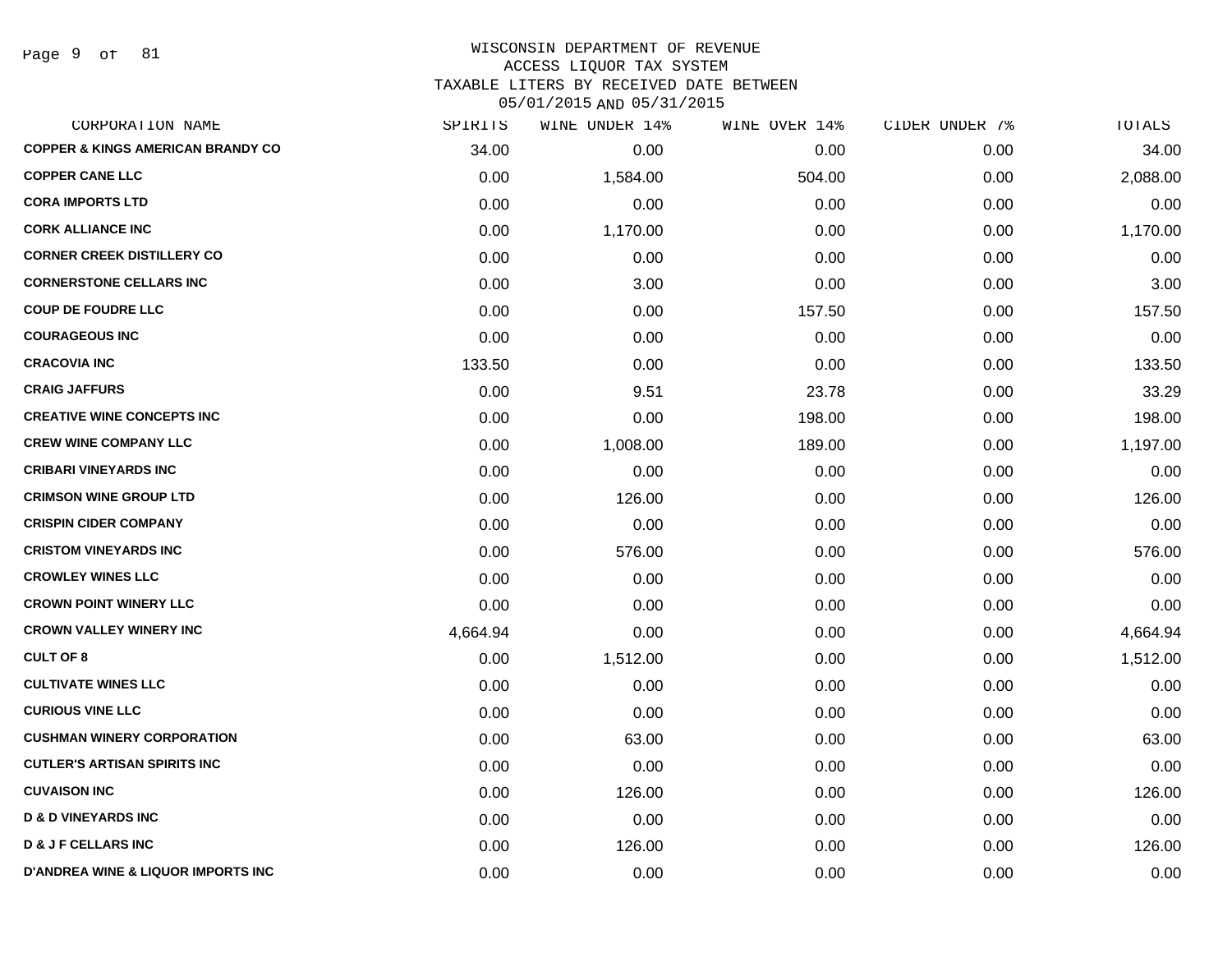Page 10 of 81

| CORPORATION NAME                                 | SPIRITS    | WINE UNDER 14% | WINE OVER 14% | CIDER UNDER 7% | TOTALS     |
|--------------------------------------------------|------------|----------------|---------------|----------------|------------|
| <b>D.G.L. DISTRIBUTORS, INC</b>                  | 0.00       | 0.00           | 0.00          | 0.00           | 0.00       |
| <b>DAN CAREY</b>                                 | 0.00       | 0.00           | 0.00          | 0.00           | 0.00       |
| <b>DANCING COYOTE WINES</b>                      | 0.00       | 504.00         | 0.00          | 0.00           | 504.00     |
| <b>DANIEL SCHOENFELD</b>                         | 0.00       | 0.00           | 0.00          | 0.00           | 0.00       |
| <b>DAOU VINEYARDS LLC</b>                        | 0.00       | 0.00           | 0.00          | 0.00           | 0.00       |
| <b>DAQUINO ITALIAN IMPORTING CO INC</b>          | 0.00       | 0.00           | 0.00          | 0.00           | 0.00       |
| <b>DARIOUSH KHALEDI WINERY LLC</b>               | 0.00       | 0.00           | 85.50         | 0.00           | 85.50      |
| <b>DAVID ARTHUR VINEYARDS LLC</b>                | 0.00       | 0.00           | 0.00          | 0.00           | 0.00       |
| <b>DAVID N RAYNE</b>                             | 165.00     | 9,697.50       | 1,336.50      | 0.00           | 11,199.00  |
| <b>DAVID PERKINS</b>                             | 585.00     | 0.00           | 0.00          | 0.00           | 585.00     |
| <b>DAVID R BARNES</b>                            | 0.00       | 149.25         | 114.75        | 0.00           | 264.00     |
| <b>DAVIDS PINOT VINEYARDS INC</b>                | 0.00       | 0.00           | 0.00          | 0.00           | 0.00       |
| <b>DAVIN A SHERWOOD</b>                          | 0.00       | 0.00           | 0.00          | 0.00           | 0.00       |
| DE BORTOLI WINES U.S.A., INC.                    | 0.00       | 0.00           | 0.00          | 0.00           | 0.00       |
| DE MAISON SELECTIONS INC                         | 0.00       | 2,791.00       | 4.50          | 81.00          | 2,876.50   |
| <b>DELEGAT USA INC</b>                           | 0.00       | 2,016.00       | 0.00          | 0.00           | 2,016.00   |
| <b>DELICATO VINEYARDS INC</b>                    | 0.00       | 95,523.00      | 11,763.00     | 0.00           | 107,286.00 |
| <b>DELILLE CELLARS LLC</b>                       | 0.00       | 0.00           | 0.00          | 0.00           | 0.00       |
| DEMERARA DISTILLERS (USA) INC                    | 292.50     | 0.00           | 0.00          | 0.00           | 292.50     |
| <b>DEPARTMENT 28 INC</b>                         | 0.00       | 75.00          | 0.00          | 0.00           | 75.00      |
| <b>DEROSE WINERY INC</b>                         | 0.00       | 0.00           | 0.00          | 0.00           | 0.00       |
| <b>DERRICK C MANCINI</b>                         | 0.00       | 0.00           | 0.00          | 0.00           | 0.00       |
| <b>DIAGEO AMERICAS INC</b>                       | 668,987.60 | 0.00           | 0.00          | 0.00           | 668,987.60 |
| <b>DIAGEO CHATEAU &amp; ESTATE WINES COMPANY</b> | 0.00       | 24,055.50      | 891.00        | 0.00           | 24,946.50  |
| <b>DIAMOND IMPORTERS INC</b>                     | 0.00       | 453.00         | 0.00          | 0.00           | 453.00     |
| <b>DISARONNO INTERNATIONAL LLC</b>               | 2,626.50   | 0.00           | 0.00          | 0.00           | 2,626.50   |
| DISTILLERY NO. 209 LTD NAPA CALIFORNIA           | 0.00       | 0.00           | 0.00          | 0.00           | 0.00       |
| <b>DIVOT ENTERPRISES LLC</b>                     | 0.00       | 0.00           | 0.00          | 0.00           | 0.00       |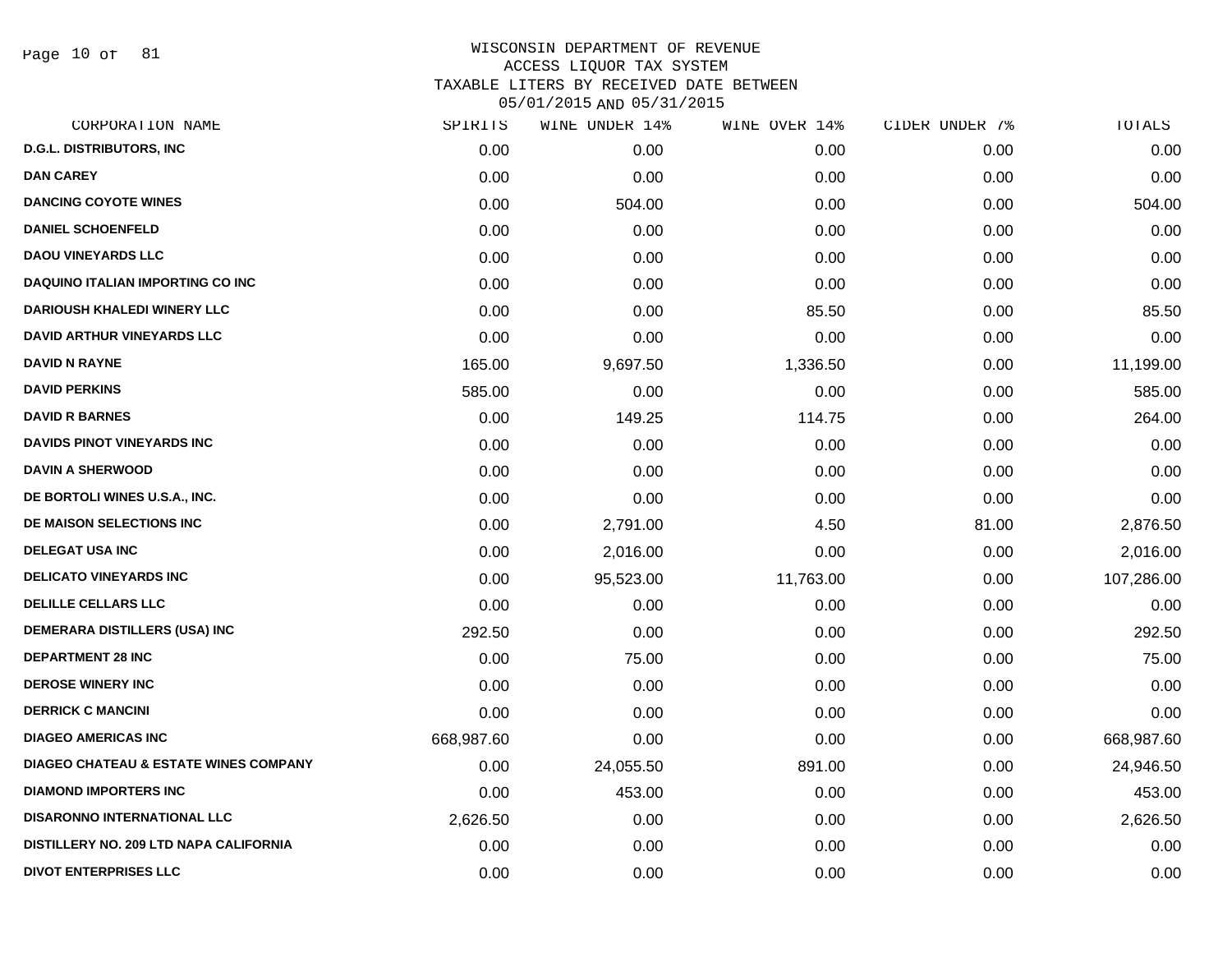### WISCONSIN DEPARTMENT OF REVENUE ACCESS LIQUOR TAX SYSTEM

TAXABLE LITERS BY RECEIVED DATE BETWEEN

| CORPORATION NAME                                                         | SPIRITS    | WINE UNDER 14% | WINE OVER 14% | CIDER UNDER 7% | TOTALS       |
|--------------------------------------------------------------------------|------------|----------------|---------------|----------------|--------------|
| <b>DOMAINE DE LA TERRE ROUGE LTD</b>                                     | 0.00       | 0.00           | 153.00        | 0.00           | 153.00       |
| <b>DOMAINE DE MARIA SOTER LLC</b>                                        | 0.00       | 0.00           | 0.00          | 0.00           | 0.00         |
| <b>DOMAINE SELECT WINE ESTATES LLC</b>                                   | 0.00       | 765.00         | 0.00          | 0.00           | 765.00       |
| <b>DOMAINE SERENE VINEYARDS &amp; WINERY INC</b>                         | 0.00       | 0.00           | 0.00          | 0.00           | 0.00         |
| <b>DOMAINE ST GEORGE</b>                                                 | 0.00       | 450.00         | 0.00          | 0.00           | 450.00       |
| <b>DOMENICO PETRALIA</b>                                                 | 0.00       | 522.00         | 0.00          | 0.00           | 522.00       |
| <b>DON RAMON INC</b>                                                     | 0.00       | 0.00           | 0.00          | 0.00           | 0.00         |
| <b>DON SEBASTIANI &amp; SONS INTERNATIONAL WINE</b><br><b>NEGOCIANTS</b> | 0.00       | 15,120.00      | 126.00        | 0.00           | 15,246.00    |
| <b>DOUBLE DIAMOND DISTILLERY LLC</b>                                     | 0.00       | 0.00           | 0.00          | 0.00           | 0.00         |
| <b>DOYNA LTD</b>                                                         | 0.00       | 0.00           | 0.00          | 0.00           | 0.00         |
| <b>DREYER WINE LLC</b>                                                   | 0.00       | 504.00         | 0.00          | 0.00           | 504.00       |
| <b>DREYFUS ASHBY INC</b>                                                 | 0.00       | 2,479.50       | 81.00         | 0.00           | 2,560.50     |
| <b>DRINKS AMERICAS INC</b>                                               | 0.00       | 0.00           | 0.00          | 0.00           | 0.00         |
| DRY CREEK VINEYARD INC                                                   | 0.00       | 882.00         | 0.00          | 0.00           | 882.00       |
| DRY FLY DISTILLING INC                                                   | 0.00       | 0.00           | 0.00          | 0.00           | 0.00         |
| <b>DUCKHORN WINE COMPANY</b>                                             | 0.00       | 3,159.00       | 207.00        | 0.00           | 3,366.00     |
| DUGGANS DISTILLERS PRODUCTS CORPORATION                                  | 531.00     | 0.00           | 0.00          | 0.00           | 531.00       |
| <b>DUMOL INC</b>                                                         | 0.00       | 0.00           | 0.00          | 0.00           | 0.00         |
| <b>DUNHAM CELLARS LLC</b>                                                | 0.00       | 0.00           | 0.00          | 0.00           | 0.00         |
| <b>DUNN VINEYARDS LLC</b>                                                | 0.00       | 0.00           | 0.00          | 0.00           | 0.00         |
| DUTTON GOLDFIELD WINERY LLC                                              | 0.00       | 0.00           | 0.00          | 0.00           | 0.00         |
| <b>DV SPIRITS LLC</b>                                                    | 0.00       | 0.00           | 0.00          | 0.00           | 0.00         |
| <b>E &amp; J GALLO WINERY</b>                                            | 170,235.30 | 844,558.70     | 21,136.50     | 0.00           | 1,035,930.50 |
| <b>EAGLE EYE IMPORTS LLC</b>                                             | 0.00       | 558.00         | 0.00          | 0.00           | 558.00       |
| <b>EAGLES LANDING WINERY LLC</b>                                         | 0.00       | 240.75         | 0.00          | 0.00           | 240.75       |
| <b>EASTERN LIQUORS USA INC</b>                                           | 0.00       | 0.00           | 0.00          | 0.00           | 0.00         |
| <b>EBERLE WINERY LP</b>                                                  | 0.00       | 0.00           | 0.00          | 0.00           | 0.00         |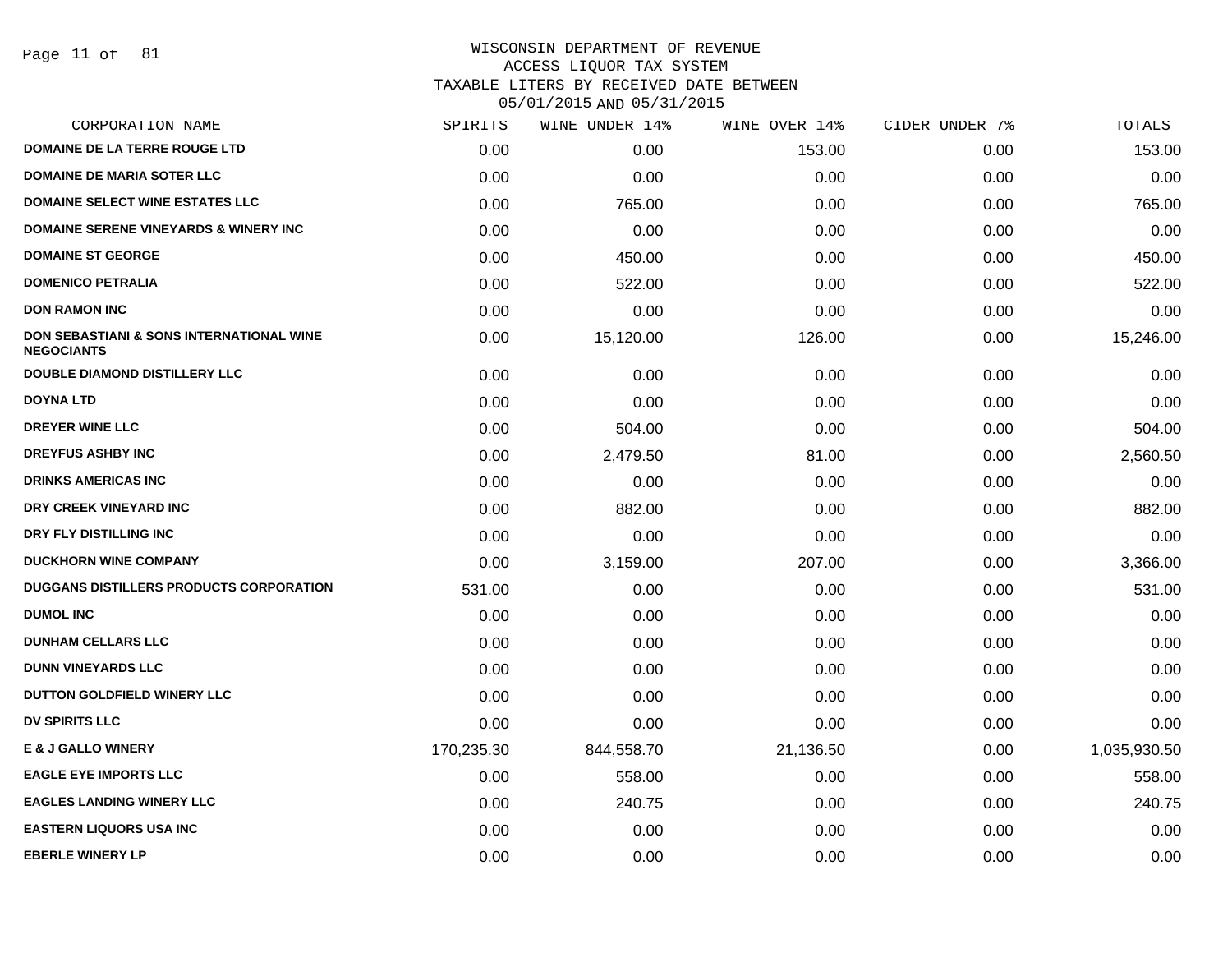Page 12 of 81

### WISCONSIN DEPARTMENT OF REVENUE ACCESS LIQUOR TAX SYSTEM

TAXABLE LITERS BY RECEIVED DATE BETWEEN

| CORPORATION NAME                            | SPIRITS | WINE UNDER 14% | WINE OVER 14% | CIDER UNDER 7% | TOTALS    |
|---------------------------------------------|---------|----------------|---------------|----------------|-----------|
| <b>ECLIPSE ASSETS LLC</b>                   | 0.00    | 0.00           | 0.00          | 0.00           | 0.00      |
| <b>ECOSUR GROUP LLC</b>                     | 0.00    | 3,123.00       | 0.00          | 0.00           | 3,123.00  |
| <b>EGELHOFF WINES INC</b>                   | 0.00    | 0.00           | 0.00          | 0.00           | 0.00      |
| EHREN JORDAN WINE CELLARS LLC               | 0.00    | 0.00           | 0.00          | 0.00           | 0.00      |
| <b>EIGHT BOTTLES LLC</b>                    | 0.00    | 63.00          | 184.50        | 0.00           | 247.50    |
| ELK COVE VINEYARDS INC                      | 0.00    | 166.50         | 0.00          | 0.00           | 166.50    |
| <b>ELV HOLDINGS INC</b>                     | 0.00    | 504.00         | 0.00          | 0.00           | 504.00    |
| <b>ELYSE WINERY LLC</b>                     | 0.00    | 0.00           | 0.00          | 0.00           | 0.00      |
| <b>EMCO CHEMICAL DISTRIBUTORS, INC.</b>     | 0.00    | 0.00           | 0.00          | 0.00           | 0.00      |
| <b>EMILIO GUGLIELMO WINERY INC</b>          | 0.00    | 0.00           | 0.00          | 0.00           | 0.00      |
| <b>EMPSON USA INC</b>                       | 0.00    | 12,437.40      | 63.00         | 0.00           | 12,500.40 |
| <b>ENOS VINEYARDS INC</b>                   | 0.00    | 0.00           | 252.00        | 0.00           | 252.00    |
| <b>ENOTEC IMPORTS INC</b>                   | 0.00    | 2,168.80       | 193.42        | 0.00           | 2,362.22  |
| <b>ENOVATION BRANDS INC</b>                 | 0.00    | 11,043.00      | 0.00          | 0.00           | 11,043.00 |
| <b>EPIC VENTURES INC</b>                    | 90.00   | 126.00         | 0.00          | 0.00           | 216.00    |
| <b>EPICUREAN WINES LLC</b>                  | 0.00    | 0.00           | 936.00        | 0.00           | 936.00    |
| <b>ERIC TRUMP WINE MANUFACTURING LLC</b>    | 0.00    | 0.00           | 0.00          | 0.00           | 0.00      |
| <b>ERNST A STORM</b>                        | 0.00    | 0.00           | 0.00          | 0.00           | 0.00      |
| <b>ESSER WINES LLC</b>                      | 0.00    | 0.00           | 0.00          | 0.00           | 0.00      |
| <b>EUGENE WINE CELLARS LLC</b>              | 0.00    | 0.00           | 0.00          | 0.00           | 0.00      |
| <b>EUROBREW INC</b>                         | 0.00    | 0.00           | 0.00          | 22.50          | 22.50     |
| <b>EUROPEAN IMPORTS &amp; EXPORTS LLC</b>   | 0.00    | 0.00           | 0.00          | 0.00           | 0.00      |
| <b>EUROPEAN WINE IMPORTS INC</b>            | 0.00    | 634.50         | 0.00          | 0.00           | 634.50    |
| <b>EVAKI INC</b>                            | 0.00    | 0.00           | 0.00          | 0.00           | 0.00      |
| EVESHAM WOOD VINEYARD AND WINERY LLC        | 0.00    | 0.00           | 0.00          | 0.00           | 0.00      |
| <b>EXCELSIOR WINE COMPANY LLC</b>           | 0.00    | 2,771.66       | 0.00          | 0.00           | 2,771.66  |
| <b>F KORBEL &amp; BROS INC</b>              | 0.00    | 0.00           | 0.00          | 0.00           | 0.00      |
| <b>F&amp;F FINE WINES INTERNATIONAL INC</b> | 0.00    | 4,671.00       | 0.00          | 0.00           | 4,671.00  |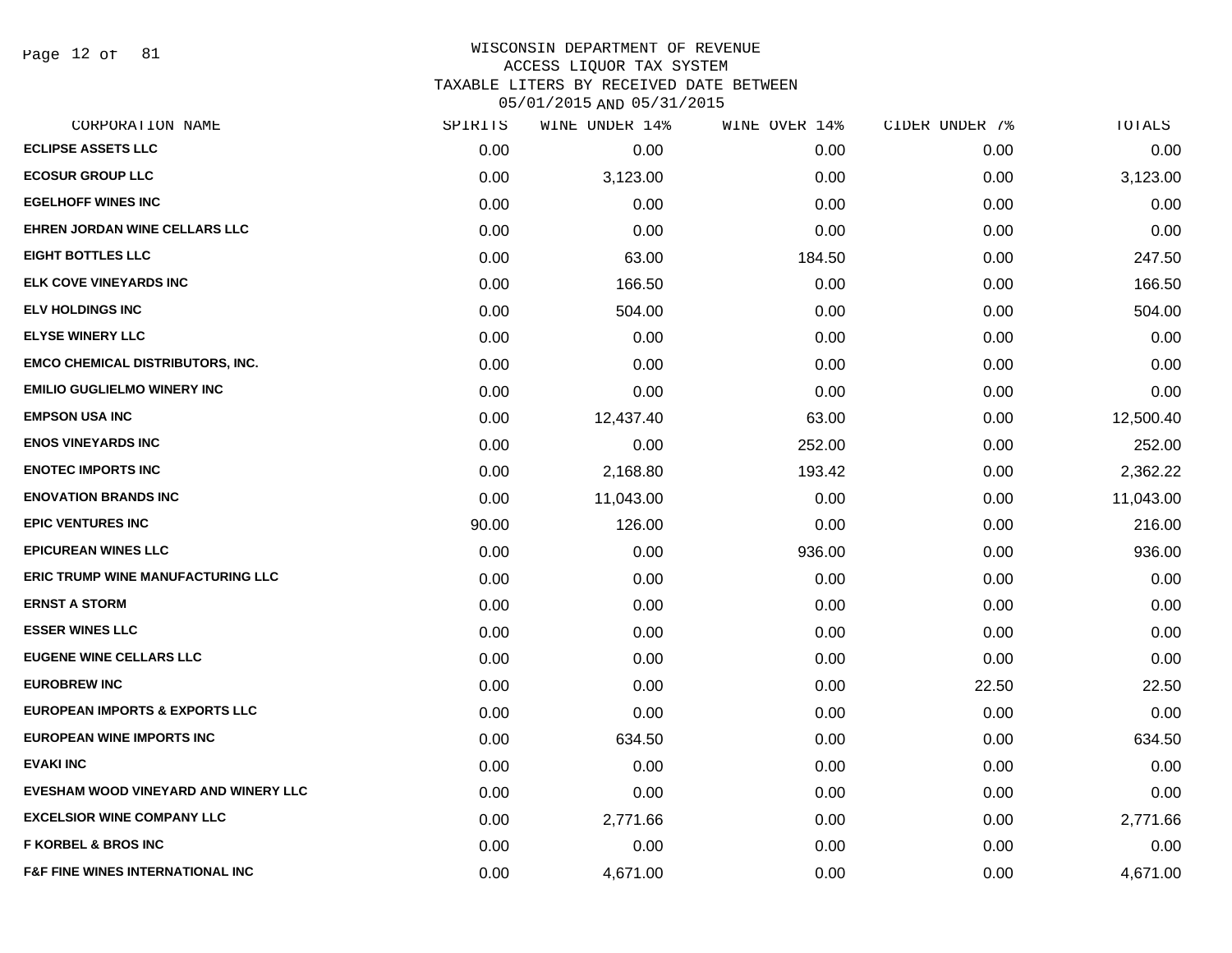# WISCONSIN DEPARTMENT OF REVENUE

ACCESS LIQUOR TAX SYSTEM

TAXABLE LITERS BY RECEIVED DATE BETWEEN

| CORPORATION NAME                                 | SPIRITS   | WINE UNDER 14% | WINE OVER 14% | CIDER UNDER 7% | TOTALS    |
|--------------------------------------------------|-----------|----------------|---------------|----------------|-----------|
| F.X. MAGNER SELECTIONS, INC.                     | 0.00      | 108.00         | 0.00          | 0.00           | 108.00    |
| <b>FANTIS IMPORTS INC</b>                        | 0.00      | 108.00         | 99.00         | 0.00           | 207.00    |
| <b>FASEL SHENSTONE LLC</b>                       | 0.00      | 0.00           | 0.00          | 0.00           | 0.00      |
| <b>FAT GAUCHO WINES LLC</b>                      | 0.00      | 0.00           | 0.00          | 0.00           | 0.00      |
| <b>FERRARI CARANO VINEYARDS &amp; WINERY LLC</b> | 0.00      | 0.00           | 378.00        | 0.00           | 378.00    |
| <b>FETZER VINEYARDS</b>                          | 0.00      | 19,958.88      | 1,638.00      | 0.00           | 21,596.88 |
| <b>FIDDLEHEAD CELLARS LP</b>                     | 0.00      | 126.00         | 63.00         | 0.00           | 189.00    |
| FIELD STONE WINERY & VINEYARD INC                | 0.00      | 0.00           | 0.00          | 0.00           | 0.00      |
| <b>FIFTH GENERATION INC</b>                      | 32,397.28 | 0.00           | 0.00          | 0.00           | 32,397.28 |
| <b>FIJI WATER COMPANY HOLDINGS LLC</b>           | 0.00      | 0.00           | 774.00        | 0.00           | 774.00    |
| <b>FIRE HOUSE LLC</b>                            | 0.00      | 0.00           | 0.00          | 0.00           | 0.00      |
| <b>FIRESTEED CORPORATION</b>                     | 0.00      | 837.00         | 0.00          | 0.00           | 837.00    |
| <b>FISHER VINEYARDS</b>                          | 0.00      | 0.00           | 0.00          | 0.00           | 0.00      |
| <b>FJN FINE WINES LLC</b>                        | 0.00      | 990.00         | 0.00          | 0.00           | 990.00    |
| <b>FLAVOR SEEKERS LLC</b>                        | 0.00      | 0.00           | 0.00          | 0.00           | 0.00      |
| <b>FLORA SPRINGS WINE COMPANY</b>                | 0.00      | 3,024.00       | 27.00         | 0.00           | 3,051.00  |
| <b>FN CELLARS LLC</b>                            | 0.00      | 0.00           | 364.50        | 0.00           | 364.50    |
| <b>FOLEY FAMILY WINES INC</b>                    | 0.00      | 3,206.25       | 2,983.50      | 0.00           | 6,189.75  |
| <b>FOLIO WINE COMPANY LLC</b>                    | 0.00      | 3,771.00       | 31.50         | 0.00           | 3,802.50  |
| FORT ROSS VINEYARD & WINERY LLC                  | 0.00      | 0.00           | 0.00          | 0.00           | 0.00      |
| <b>FOUR BEARS WINERY LLC</b>                     | 0.00      | 657.00         | 0.00          | 0.00           | 657.00    |
| FOUR ROSES DISTILLERY LLC                        | 3,708.00  | 0.00           | 0.00          | 0.00           | 3,708.00  |
| <b>FOWLES WINE USA INC</b>                       | 0.00      | 157.50         | 36.00         | 0.00           | 193.50    |
| <b>FOXEN VINEYARD INC</b>                        | 0.00      | 0.00           | 0.00          | 0.00           | 0.00      |
| <b>FRANCIS COPPOLA WINERY LLC</b>                | 0.00      | 621.00         | 9.00          | 0.00           | 630.00    |
| <b>FRANK FAMILY VINEYARDS LLC</b>                | 0.00      | 0.00           | 378.00        | 0.00           | 378.00    |
| <b>FRANK LIN DISTILLERS PRODUCTS LTD</b>         | 4,510.51  | 0.00           | 0.00          | 0.00           | 4,510.51  |
| <b>FRED C SCHERRER</b>                           | 0.00      | 0.00           | 0.00          | 0.00           | 0.00      |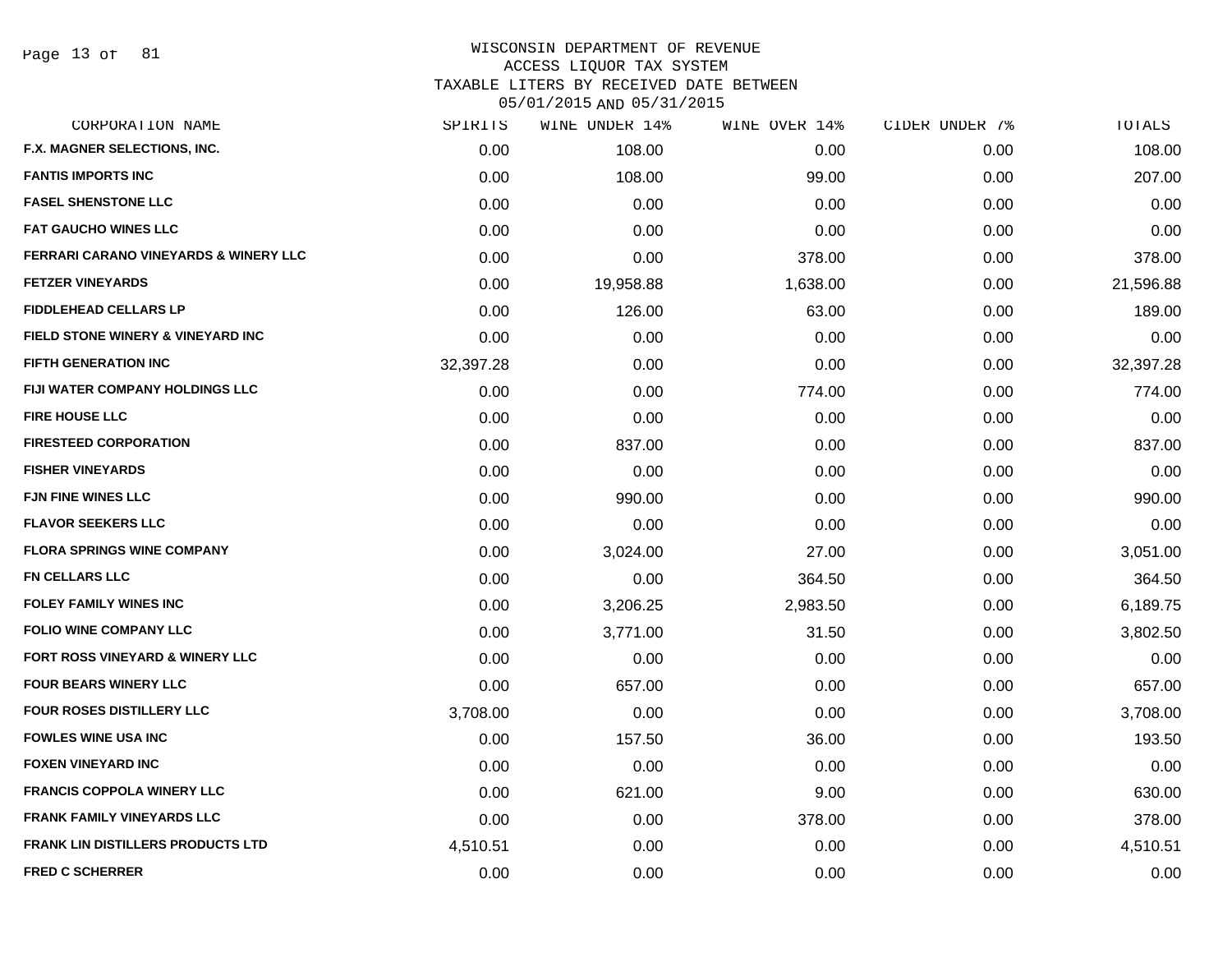Page 14 of 81

# WISCONSIN DEPARTMENT OF REVENUE

### ACCESS LIQUOR TAX SYSTEM

TAXABLE LITERS BY RECEIVED DATE BETWEEN

| CORPORATION NAME                                    | SPIRITS | WINE UNDER 14% | WINE OVER 14% | CIDER UNDER 7% | TOTALS   |
|-----------------------------------------------------|---------|----------------|---------------|----------------|----------|
| <b>FREDERICK WILDMAN &amp; SONS LTD</b>             | 639.00  | 6,811.50       | 486.00        | 0.00           | 7,936.50 |
| <b>FREELANCE WINES LLC</b>                          | 0.00    | 0.00           | 0.00          | 0.00           | 0.00     |
| <b>FREIXENET USA INC</b>                            | 0.00    | 427.44         | 0.00          | 0.00           | 427.44   |
| <b>FREY VINEYARDS LTD</b>                           | 0.00    | 3,465.00       | 0.00          | 0.00           | 3,465.00 |
| <b>FRIEND WINE MARKETING</b>                        | 0.00    | 1,512.00       | 0.00          | 0.00           | 1,512.00 |
| <b>FRIENDS BEVERAGE GROUP LLC</b>                   | 0.00    | 0.00           | 0.00          | 0.00           | 0.00     |
| <b>FRITZ CELLARS INC</b>                            | 0.00    | 0.00           | 0.00          | 0.00           | 0.00     |
| <b>FROGS LEAP WINERY</b>                            | 0.00    | 504.00         | 0.00          | 0.00           | 504.00   |
| <b>FRONTIER CORPORATION</b>                         | 0.00    | 405.00         | 0.00          | 0.00           | 405.00   |
| <b>FRUIT OF THE VINES INC</b>                       | 0.00    | 126.01         | 0.00          | 0.00           | 126.01   |
| <b>FRUITFUL ENDEAVOR LLC</b>                        | 0.00    | 0.00           | 0.00          | 0.00           | 0.00     |
| FULL THROTTLE SLOON SHINE LLC                       | 0.00    | 0.00           | 0.00          | 0.00           | 0.00     |
| <b>G K SKAGGS INC</b>                               | 0.00    | 3,024.00       | 0.00          | 0.00           | 3,024.00 |
| G.S.W.C. INC.                                       | 288.00  | 3,258.00       | 252.00        | 0.00           | 3,798.00 |
| <b>GAMBA VINEYARDS AND WINERY LLC</b>               | 0.00    | 0.00           | 0.00          | 0.00           | 0.00     |
| <b>GAMBLE FAMILY VINEYARDS LLC</b>                  | 0.00    | 0.00           | 0.00          | 0.00           | 0.00     |
| <b>GENERATIONS OF SONOMA LLC</b>                    | 0.00    | 0.00           | 0.00          | 0.00           | 0.00     |
| <b>GEORGE BOZIC JR</b>                              | 804.00  | 621.00         | 0.00          | 0.00           | 1,425.00 |
| <b>GERBER, GERBER &amp; GERBER DISCLAIMER TRUST</b> | 0.00    | 0.00           | 0.00          | 0.00           | 0.00     |
| <b>GF WINES LLC</b>                                 | 0.00    | 63.00          | 0.00          | 0.00           | 63.00    |
| <b>GIBSON WINE COMPANY</b>                          | 0.00    | 0.00           | 0.00          | 0.00           | 0.00     |
| <b>GILBERT CELLARS LLC</b>                          | 0.00    | 0.00           | 0.00          | 0.00           | 0.00     |
| <b>GLOBAL VINEYARD IMPORTERS INC</b>                | 0.00    | 18.00          | 36.00         | 0.00           | 54.00    |
| <b>GLUNZ FAMILY WINERY &amp; CELLARS INC</b>        | 0.00    | 7,392.00       | 0.00          | 0.00           | 7,392.00 |
| <b>GMS WINERY LLC</b>                               | 0.00    | 0.00           | 0.00          | 0.00           | 0.00     |
| <b>GNEKOW FAMILY WINERY LLC</b>                     | 0.00    | 27.00          | 756.00        | 0.00           | 783.00   |
| <b>GOAMERICAGO BEVERAGES LLC</b>                    | 0.00    | 0.00           | 0.00          | 0.00           | 0.00     |
| <b>GOLDSCHMIDT VINEYARDS LLC</b>                    | 0.00    | 0.00           | 0.00          | 0.00           | 0.00     |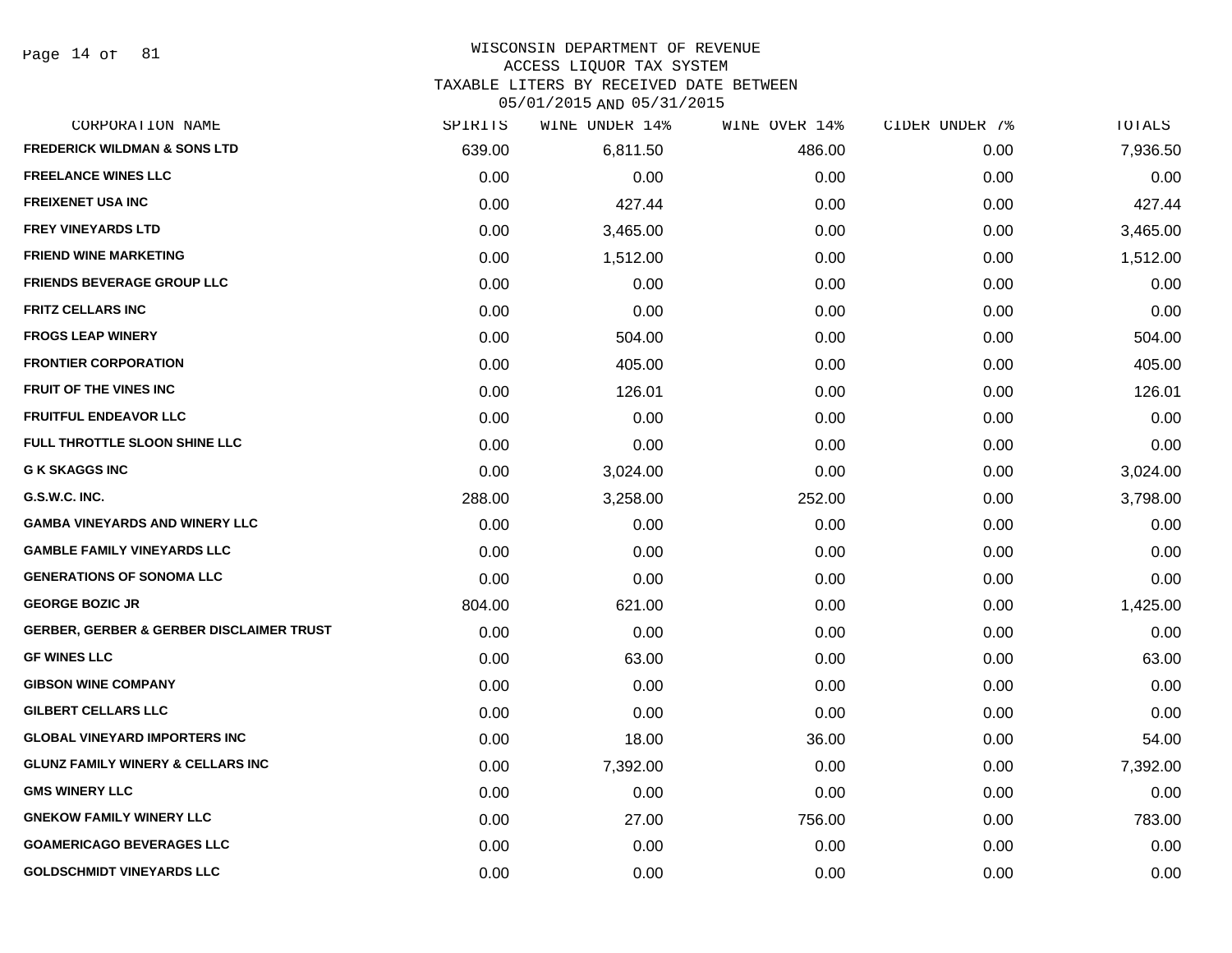Page 15 of 81

# WISCONSIN DEPARTMENT OF REVENUE ACCESS LIQUOR TAX SYSTEM TAXABLE LITERS BY RECEIVED DATE BETWEEN

| CORPORATION NAME                           | SPIRITS    | WINE UNDER 14% | WINE OVER 14% | CIDER UNDER 7% | TOTALS     |
|--------------------------------------------|------------|----------------|---------------|----------------|------------|
| <b>GOOSE RIDGE LLC</b>                     | 0.00       | 90.00          | 1,134.00      | 0.00           | 1,224.00   |
| <b>GORDON BROTHERS CELLARS INC</b>         | 0.00       | 0.00           | 0.00          | 0.00           | 0.00       |
| <b>GOTHIC WINE LLC</b>                     | 0.00       | 0.00           | 0.00          | 0.00           | 0.00       |
| <b>GRAHAM BARNES DISTILLING INC</b>        | 0.00       | 0.00           | 0.00          | 0.00           | 0.00       |
| <b>GRAPE VISIONS LLC</b>                   | 0.00       | 0.00           | 0.00          | 0.00           | 0.00       |
| <b>GRAPES OF SPAIN INC</b>                 | 0.00       | 457.50         | 0.00          | 0.00           | 457.50     |
| <b>GREAT DOMAINS &amp; ESTATES LLC</b>     | 0.00       | 918.00         | 0.00          | 0.00           | 918.00     |
| <b>GREG &amp; PAM HARRINGTON WINES LLC</b> | 0.00       | 0.00           | 0.00          | 0.00           | 0.00       |
| <b>GREG SANDERS</b>                        | 0.00       | 0.00           | 0.00          | 0.00           | 0.00       |
| <b>GREGORY GRAZIANO</b>                    | 0.00       | 0.00           | 0.00          | 0.00           | 0.00       |
| <b>GRGICH HILLS CELLAR</b>                 | 0.00       | 0.00           | 149.00        | 0.00           | 149.00     |
| <b>GROTH VINEYARDS &amp; WINERY LLC</b>    | 0.00       | 0.00           | 0.00          | 0.00           | 0.00       |
| <b>GUARACHI WINE PARTNERS INC</b>          | 0.00       | 2,259.00       | 15,246.00     | 0.00           | 17,505.00  |
| <b>H ERIK ZETTERSTROM</b>                  | 0.00       | 0.00           | 0.00          | 0.00           | 0.00       |
| <b>H<sub>2</sub> VINO LLC</b>              | 0.00       | 315.00         | 90.00         | 0.00           | 405.00     |
| <b>HAAS BROTHERS INC</b>                   | 0.00       | 0.00           | 0.00          | 0.00           | 0.00       |
| <b>HAHN FAMILY WINES</b>                   | 0.00       | 0.00           | 3,006.00      | 0.00           | 3,006.00   |
| <b>HALBY MARKETING INC</b>                 | 0.00       | 1,120.50       | 0.00          | 0.00           | 1,120.50   |
| <b>HALL WINES LLC</b>                      | 0.00       | 0.00           | 0.00          | 0.00           | 0.00       |
| <b>HAMEL FAMILY WINES LLC</b>              | 0.00       | 0.00           | 0.00          | 0.00           | 0.00       |
| <b>HAND PICKED SELECTIONS INC</b>          | 0.00       | 0.00           | 0.00          | 0.00           | 0.00       |
| <b>HARDY USA LTD</b>                       | 261.00     | 0.00           | 0.00          | 0.00           | 261.00     |
| HARLAN ESTATE WINERY INC                   | 0.00       | 0.00           | 0.00          | 0.00           | 0.00       |
| <b>HARRIS &amp; HARRIS</b>                 | 0.00       | 0.00           | 0.00          | 0.00           | 0.00       |
| HARTWELL VINEYARDS LLC                     | 0.00       | 0.00           | 0.00          | 0.00           | 0.00       |
| <b>HDD LLC</b>                             | 0.00       | 1,512.00       | 1,260.00      | 0.00           | 2,772.00   |
| <b>HEAVEN HILL DISTILLERIES INC</b>        | 285,970.80 | 513.00         | 891.00        | 0.00           | 287,374.80 |
| <b>HEINEKEN USA INCORPORATED</b>           | 0.00       | 0.00           | 0.00          | 32,359.45      | 32,359.45  |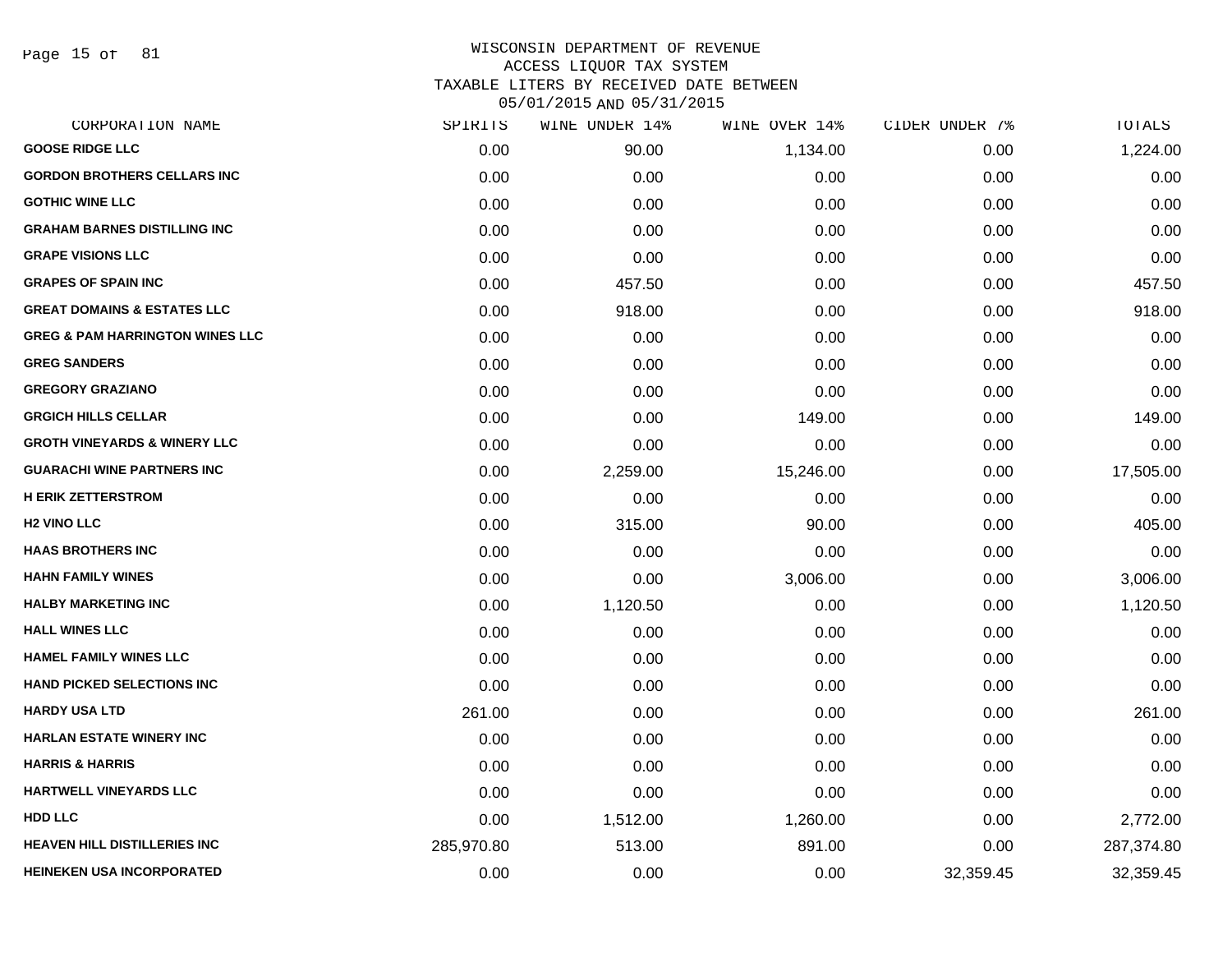Page 16 of 81

| CORPORATION NAME                       | SPIRITS  | WINE UNDER 14% | WINE OVER 14% | CIDER UNDER 7% | TOTALS   |
|----------------------------------------|----------|----------------|---------------|----------------|----------|
| <b>HEITZ WINE CELLARS</b>              | 0.00     | 126.00         | 153.00        | 0.00           | 279.00   |
| <b>HEMISPHERE WINE COMPANY INC</b>     | 0.00     | 0.00           | 0.00          | 0.00           | 0.00     |
| <b>HENDRY PREMIUM IMPORTS INC</b>      | 0.00     | 0.00           | 0.00          | 0.00           | 0.00     |
| <b>HENRIOT INC</b>                     | 0.00     | 63.00          | 0.00          | 0.00           | 63.00    |
| <b>HERITAGE LINK BRANDS LLC</b>        | 0.00     | 0.00           | 0.00          | 0.00           | 0.00     |
| <b>HERITAGE WINE CELLARS LTD</b>       | 0.00     | 198.00         | 0.00          | 0.00           | 198.00   |
| <b>HERMAN STORY WINES INC</b>          | 0.00     | 0.00           | 26.13         | 0.00           | 26.13    |
| <b>HERON WINES INC</b>                 | 0.00     | 0.00           | 0.00          | 0.00           | 0.00     |
| <b>HEYDAY CORPORATION</b>              | 0.00     | 0.00           | 0.00          | 0.00           | 0.00     |
| <b>HIDALGO IMPORTS LLC</b>             | 0.00     | 2,520.00       | 0.00          | 0.00           | 2,520.00 |
| <b>HILL ESTATES INC</b>                | 0.00     | 0.00           | 0.00          | 0.00           | 0.00     |
| <b>HIRSCH WINERY LLC</b>               | 0.00     | 63.00          | 0.00          | 0.00           | 63.00    |
| HONIG VINEYARD AND WINERY LLC          | 0.00     | 270.00         | 63.00         | 0.00           | 333.00   |
| <b>HOOD RIVER DISTILLERS INC</b>       | 0.00     | 0.00           | 0.00          | 0.00           | 0.00     |
| <b>HOOD RIVER DISTILLERS INC</b>       | 3,828.00 | 0.00           | 0.00          | 0.00           | 3,828.00 |
| <b>HOPE WINE LLC</b>                   | 0.00     | 0.00           | 0.00          | 0.00           | 0.00     |
| <b>HUBER ORCHARDS INC</b>              | 0.00     | 0.00           | 0.00          | 0.00           | 0.00     |
| <b>HUNEEUS VINTNERS LLC</b>            | 0.00     | 1,260.00       | 3,342.00      | 0.00           | 4,602.00 |
| <b>HUSCH VINEYARDS INC</b>             | 0.00     | 63.00          | 0.00          | 0.00           | 63.00    |
| <b>HYATT FARM PARTNERSHIP</b>          | 0.00     | 0.00           | 0.00          | 0.00           | 0.00     |
| <b>IDEAL WINE &amp; SPIRITS CO INC</b> | 78.03    | 621.00         | 0.00          | 9.00           | 708.03   |
| <b>ILLYRIAN IMPORT INC</b>             | 0.00     | 0.00           | 0.00          | 0.00           | 0.00     |
| <b>IMPERIAL BRANDS INC</b>             | 3,976.50 | 0.00           | 0.00          | 0.00           | 3,976.50 |
| <b>IMPEX BEVERAGES INC</b>             | 54.00    | 0.00           | 0.00          | 0.00           | 54.00    |
| IN AGAVE WE TRUST LLC                  | 0.00     | 0.00           | 0.00          | 0.00           | 0.00     |
| <b>INDIGENOUS SELECTIONS LLC</b>       | 0.00     | 328.50         | 388.50        | 0.00           | 717.00   |
| <b>INDIGO WINE GROUP LLC</b>           | 0.00     | 1,152.00       | 0.00          | 0.00           | 1,152.00 |
| <b>INDIO SPIRITS INC</b>               | 0.00     | 0.00           | 0.00          | 0.00           | 0.00     |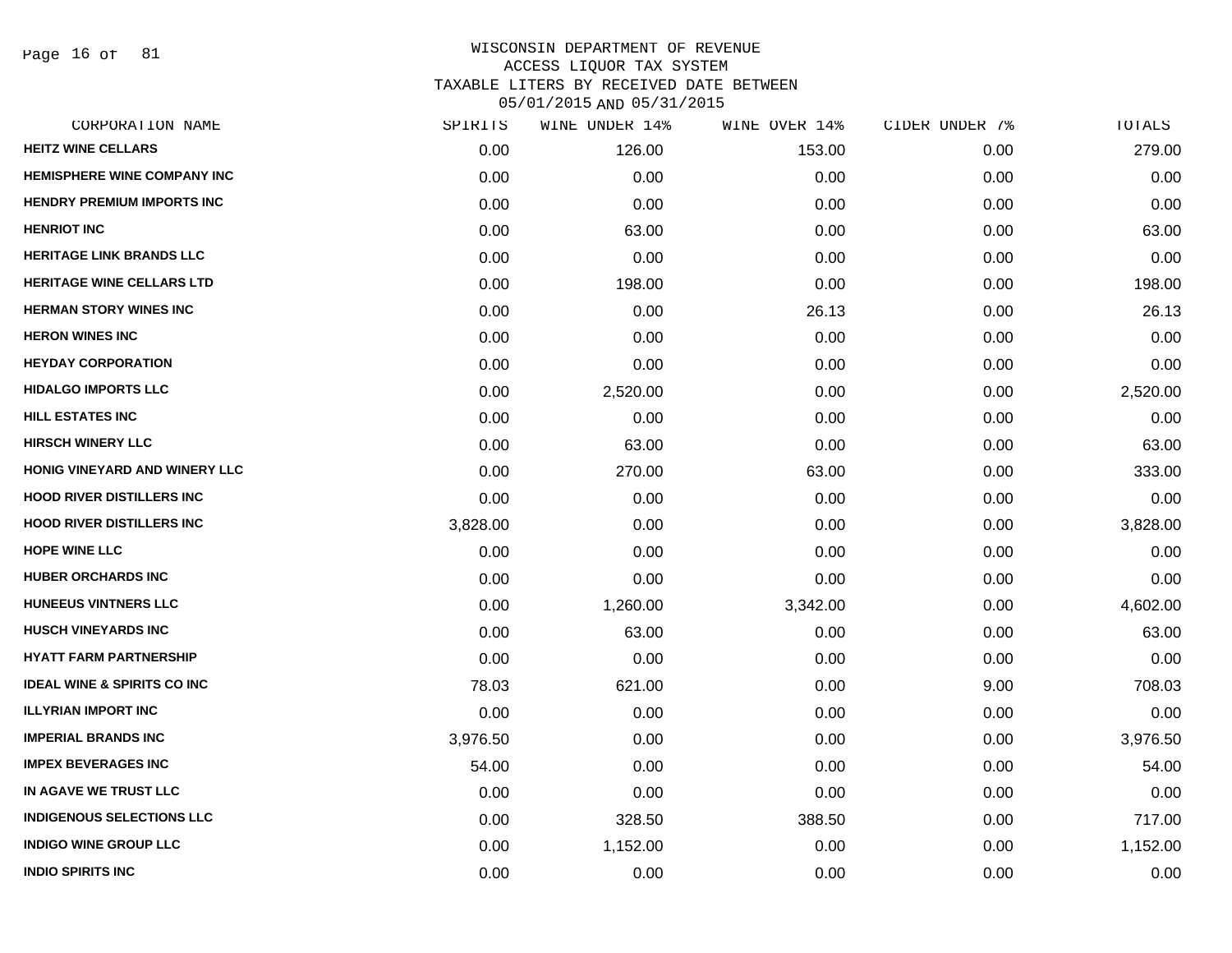Page 17 of 81

| CORPORATION NAME                                                 | SPIRITS | WINE UNDER 14% | WINE OVER 14% | CIDER UNDER 7% | TOTALS    |
|------------------------------------------------------------------|---------|----------------|---------------|----------------|-----------|
| <b>INTERNATIONAL BEVERAGE COMPANY INC</b>                        | 0.00    | 0.00           | 0.00          | 0.00           | 0.00      |
| <b>INTERNATIONAL BEVERAGE HOLDINGS LIMITED USA</b><br><b>INC</b> | 517.50  | 0.00           | 0.00          | 0.00           | 517.50    |
| <b>INTERNATIONAL SPIRITS AND WINES LLC</b>                       | 0.00    | 0.00           | 0.00          | 0.00           | 0.00      |
| <b>INTERNATIONAL SPIRITS LLC</b>                                 | 0.00    | 0.00           | 0.00          | 0.00           | 0.00      |
| <b>INTERNATIONAL VINES INC</b>                                   | 0.00    | 1,512.00       | 0.00          | 0.00           | 1,512.00  |
| <b>INTERSECT BEVERAGE LLC</b>                                    | 0.00    | 0.00           | 0.00          | 0.00           | 0.00      |
| <b>INTERTRADE USA COMPANY</b>                                    | 0.00    | 0.00           | 0.00          | 0.00           | 0.00      |
| <b>INVESTOR'S OF AMERICA LP</b>                                  | 0.00    | 0.00           | 0.00          | 0.00           | 0.00      |
| <b>IRON HORSE VINEYARDS LP</b>                                   | 0.00    | 63.00          | 0.00          | 0.00           | 63.00     |
| <b>J &amp; J IMPORTERS LLC</b>                                   | 0.00    | 0.00           | 0.00          | 0.00           | 0.00      |
| <b>J K WILLIAMS DISTILLING LLC</b>                               | 0.00    | 0.00           | 0.00          | 0.00           | 0.00      |
| <b>J LOHR WINERY CORP</b>                                        | 0.00    | 8,518.50       | 58.50         | 0.00           | 8,577.00  |
| <b>J PEDRONCELLI WINERY</b>                                      | 0.00    | 378.00         | 342.00        | 0.00           | 720.00    |
| <b>J-NH WINE GROUP LLC</b>                                       | 0.00    | 0.00           | 0.00          | 0.00           | 0.00      |
| <b>J3 WINE PARTNERS LLC</b>                                      | 0.00    | 0.00           | 0.00          | 0.00           | 0.00      |
| <b>JACK POUST &amp; COMPANY INC</b>                              | 0.00    | 756.00         | 40.50         | 0.00           | 796.50    |
| <b>JACKSON FAMILY ENTERPRISES INC</b>                            | 0.00    | 26,253.00      | 2,290.50      | 0.00           | 28,543.50 |
| <b>JACUZZI FAMILY VINEYARDS LLC</b>                              | 0.00    | 63.00          | 9.00          | 0.00           | 72.00     |
| <b>JAE IMPORTS LLC</b>                                           | 0.00    | 0.00           | 0.00          | 0.00           | 0.00      |
| <b>JAM CELLARS INC</b>                                           | 0.00    | 0.00           | 10,079.91     | 0.00           | 10,079.91 |
| <b>JAMES E COSMA</b>                                             | 0.00    | 7,650.00       | 0.00          | 0.00           | 7,650.00  |
| <b>JAMES L LAMBERT</b>                                           | 0.00    | 0.00           | 0.00          | 0.00           | 0.00      |
| <b>JAMES MORONEY INC</b>                                         | 0.00    | 0.00           | 0.00          | 0.00           | 0.00      |
| <b>JAMES RICKER</b>                                              | 0.00    | 10,083.00      | 13.50         | 0.00           | 10,096.50 |
| JAPAN PRESTIGE SAKE INTERNATIONAL INC                            | 0.00    | 0.00           | 37.48         | 0.00           | 37.48     |
| <b>JARED BURNS</b>                                               | 0.00    | 0.00           | 0.00          | 0.00           | 0.00      |
| <b>JARVIS</b>                                                    | 0.00    | 0.00           | 0.00          | 0.00           | 0.00      |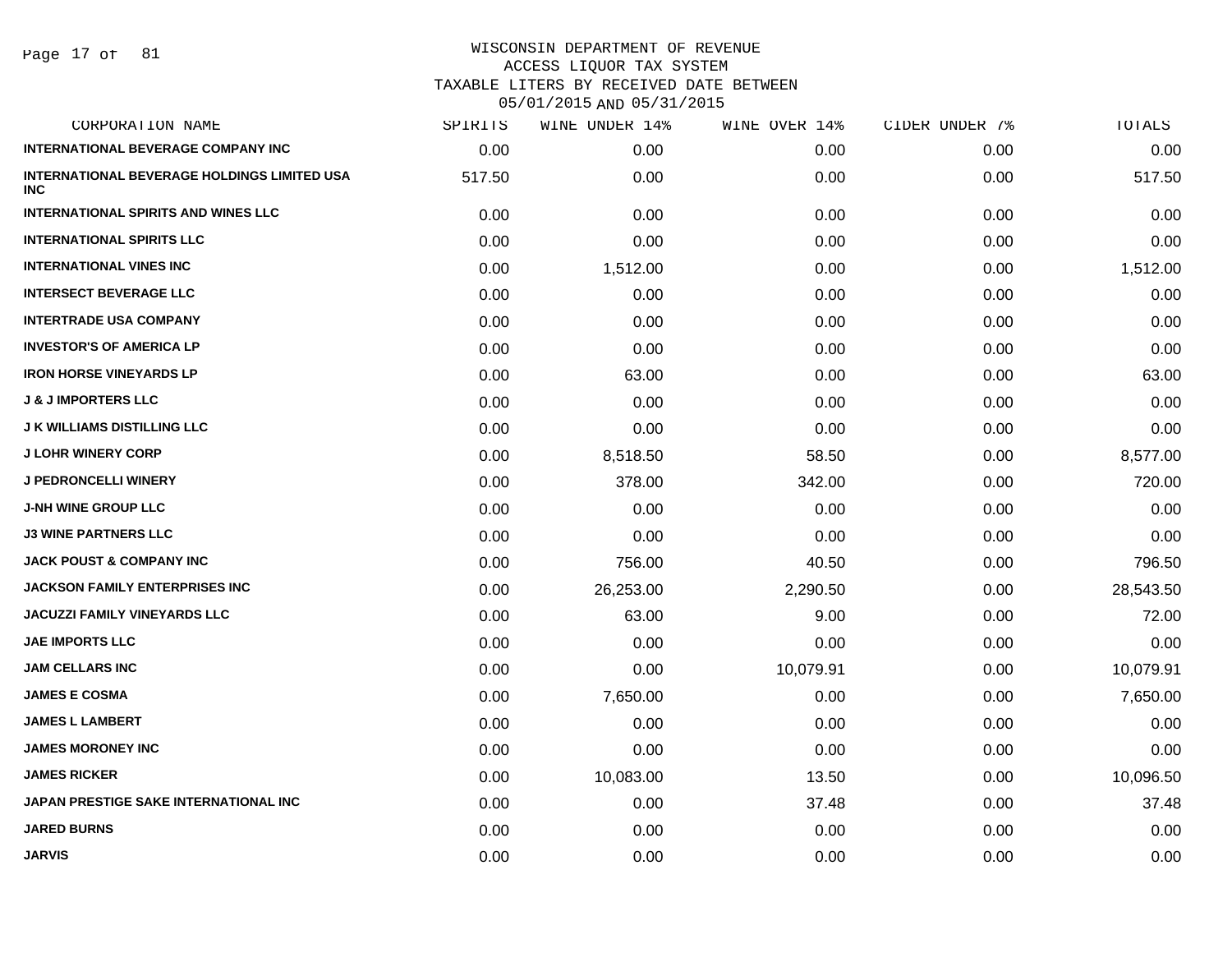Page 18 of 81

# WISCONSIN DEPARTMENT OF REVENUE

ACCESS LIQUOR TAX SYSTEM

TAXABLE LITERS BY RECEIVED DATE BETWEEN

| CORPORATION NAME                   | SPIRITS    | WINE UNDER 14% | WINE OVER 14% | CIDER UNDER 7% | TOTALS     |
|------------------------------------|------------|----------------|---------------|----------------|------------|
| <b>JASON J AND MOLLY N DREW</b>    | 0.00       | 198.00         | 0.00          | 0.00           | 198.00     |
| <b>JAX VINEYARDS LLC</b>           | 0.00       | 0.00           | 0.00          | 0.00           | 0.00       |
| JAY J HEMINWAY                     | 0.00       | 0.00           | 0.00          | 0.00           | 0.00       |
| <b>JAY MIDWEST INC</b>             | 252.00     | 0.00           | 324.00        | 0.00           | 576.00     |
| <b>JB GEORGE LLC</b>               | 0.00       | 0.00           | 2.25          | 0.00           | 2.25       |
| <b>JC CELLARS INC</b>              | 0.00       | 0.00           | 0.00          | 0.00           | 0.00       |
| JEAN CLAUDE BOISSET WINES USA INC  | 0.00       | 1,597.46       | 270.00        | 0.00           | 1,867.46   |
| <b>JEFF QUINT</b>                  | 0.00       | 0.00           | 0.00          | 0.00           | 0.00       |
| <b>JEREMY O SHAPLEY</b>            | 0.00       | 342.00         | 0.00          | 0.00           | 342.00     |
| <b>JESSIES GROVE WINERY INC</b>    | 0.00       | 0.00           | 0.00          | 0.00           | 0.00       |
| JFC INTERNATIONAL INC              | 4.54       | 659.42         | 1,720.49      | 0.00           | 2,384.45   |
| <b>JIM BEAM BRANDS CO</b>          | 513,421.50 | 1,782.00       | 486.00        | 0.00           | 515,689.50 |
| <b>JNJ INTERNATIONAL INC</b>       | 0.00       | 0.00           | 0.00          | 0.00           | 0.00       |
| <b>JOHAN VINEYARDS LLC</b>         | 0.00       | 0.00           | 0.00          | 0.00           | 0.00       |
| JOHN ANTHONY VINEYARDS LLC         | 0.00       | 0.00           | 0.00          | 0.00           | 0.00       |
| <b>JOHN K GLEASON</b>              | 0.00       | 0.00           | 0.00          | 0.00           | 0.00       |
| <b>JON A GERSTENSCHLAGER</b>       | 0.00       | 0.00           | 0.00          | 0.00           | 0.00       |
| JONATHAN S GRANT                   | 0.00       | 0.00           | 0.00          | 0.00           | 0.00       |
| <b>JOSEPH KENT WINES LLC</b>       | 0.00       | 0.00           | 0.00          | 0.00           | 0.00       |
| <b>JOSEPH PHELPS VINEYARDS LLC</b> | 0.00       | 4.50           | 333.00        | 0.00           | 337.50     |
| JOSEPH VICTORI WINES, INC.         | 0.00       | 1,386.00       | 0.00          | 0.00           | 1,386.00   |
| <b>JOSU GALDOS</b>                 | 0.00       | 0.00           | 0.00          | 0.00           | 0.00       |
| <b>JOTO SAKE LLC</b>               | 0.00       | 7.20           | 33.12         | 0.00           | 40.32      |
| <b>JOURNEYMAN DISTILLERY LLC</b>   | 9.62       | 0.00           | 0.00          | 0.00           | 9.62       |
| <b>JPPZ INC</b>                    | 0.00       | 0.00           | 63.00         | 0.00           | 63.00      |
| JUDD FAMILY VINEYARDS LP           | 0.00       | 0.00           | 0.00          | 0.00           | 0.00       |
| <b>JVW CORPORATION</b>             | 0.00       | 144.00         | 0.00          | 0.00           | 144.00     |
| <b>JZ WINE COMPANY</b>             | 0.00       | 63.00          | 0.00          | 0.00           | 63.00      |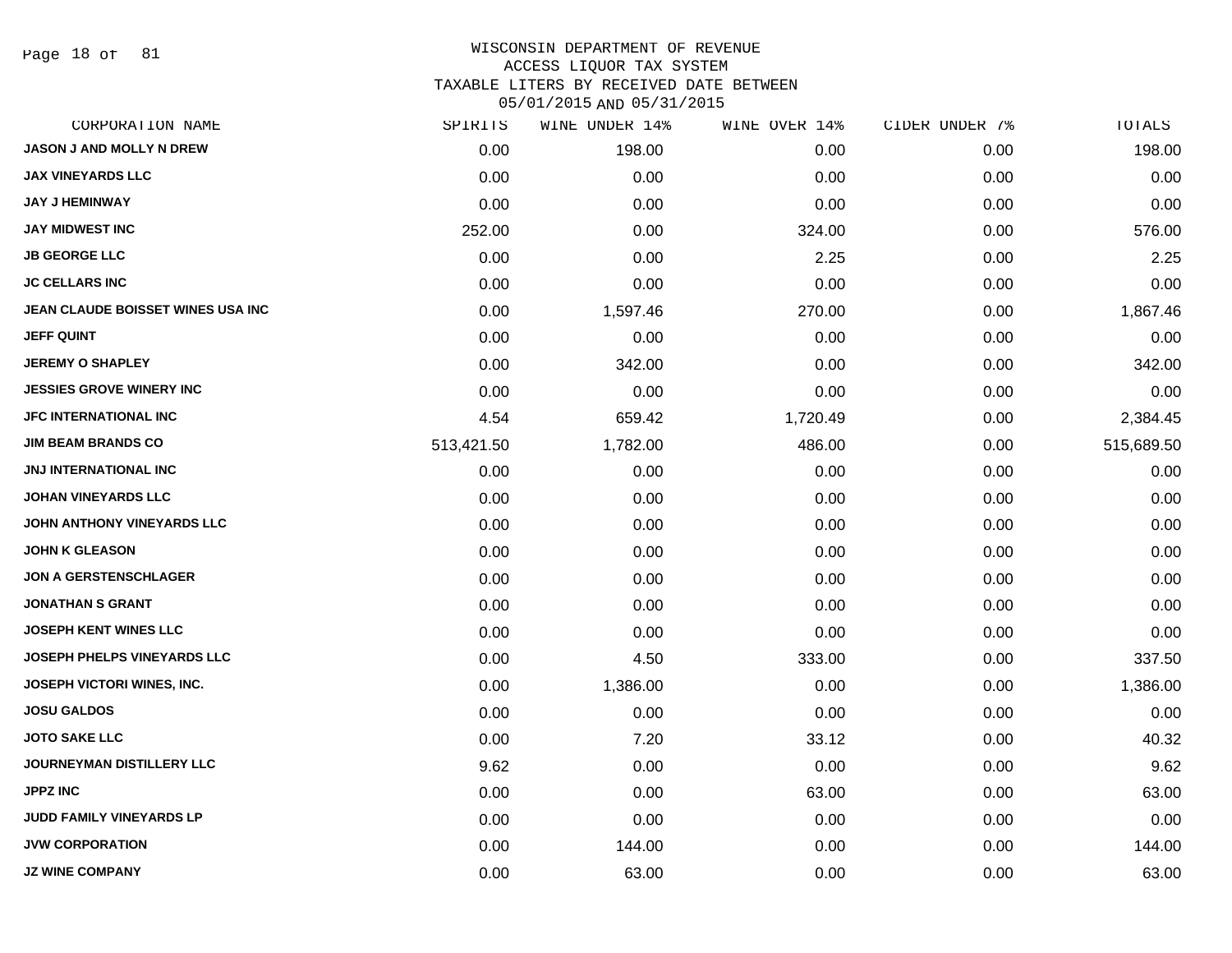Page 19 of 81

### WISCONSIN DEPARTMENT OF REVENUE ACCESS LIQUOR TAX SYSTEM

TAXABLE LITERS BY RECEIVED DATE BETWEEN

| CORPORATION NAME                          | SPIRITS | WINE UNDER 14% | WINE OVER 14% | CIDER UNDER 7% | TOTALS    |
|-------------------------------------------|---------|----------------|---------------|----------------|-----------|
| <b>K VINTNERS LLC</b>                     | 0.00    | 9,576.00       | 189.00        | 0.00           | 9,765.00  |
| <b>KALIN CELLARS INC</b>                  | 0.00    | 0.00           | 0.00          | 0.00           | 0.00      |
| <b>KB WINES LLC</b>                       | 0.00    | 0.00           | 202.50        | 0.00           | 202.50    |
| <b>KELLER ESTATE LTD</b>                  | 0.00    | 0.00           | 0.00          | 0.00           | 0.00      |
| <b>KEN WRIGHT CELLARS CO</b>              | 0.00    | 0.00           | 0.00          | 0.00           | 0.00      |
| <b>KENNETH S LIKITPRAKONG</b>             | 0.00    | 3,918.00       | 0.00          | 0.00           | 3,918.00  |
| <b>KENT HUMPHREY</b>                      | 0.00    | 0.00           | 0.00          | 0.00           | 0.00      |
| <b>KENT RASMUSSEN WINERY</b>              | 0.00    | 801.00         | 0.00          | 0.00           | 801.00    |
| <b>KENTUCKY BOURBON DISTILLERS LTD</b>    | 474.80  | 0.00           | 0.00          | 0.00           | 474.80    |
| <b>KERMIT LYNCH WINE MERCHANTS</b>        | 0.00    | 297.00         | 27.00         | 0.00           | 324.00    |
| <b>KERN IMPORTERS &amp; MARKETING INC</b> | 0.00    | 0.00           | 0.00          | 0.00           | 0.00      |
| KINDRED SPIRITS NORTH AMERICA INC         | 0.00    | 0.00           | 0.00          | 0.00           | 0.00      |
| <b>KING ESTATE WINERY LP</b>              | 0.00    | 2,056.50       | 18.00         | 0.00           | 2,074.50  |
| <b>KIONA VINEYARDS LLC</b>                | 0.00    | 0.00           | 0.00          | 0.00           | 0.00      |
| <b>KISTLER VINEYARDS, LLC</b>             | 0.00    | 0.00           | 0.00          | 0.00           | 0.00      |
| <b>KITFOX VINEYARDS LLC</b>               | 0.00    | 0.00           | 0.00          | 0.00           | 0.00      |
| <b>KLEIN FOODS INC</b>                    | 0.00    | 11,550.00      | 1,323.00      | 0.00           | 12,873.00 |
| <b>KLIN SPIRITS LLC</b>                   | 800.00  | 0.00           | 0.00          | 0.00           | 800.00    |
| <b>KLINKER BRICK WINERY INC</b>           | 0.00    | 0.00           | 850.50        | 0.00           | 850.50    |
| <b>KOBRAND CORPORATION</b>                | 54.00   | 2,675.25       | 2,574.00      | 0.00           | 5,303.25  |
| KOJIMA & INTERNATIONAL ASSOCIATES INC     | 0.00    | 0.00           | 0.00          | 0.00           | 0.00      |
| <b>KONGSGAARD WINE LLC</b>                | 0.00    | 0.00           | 0.00          | 0.00           | 0.00      |
| <b>KONSTANTIN D FRANK &amp; SONS</b>      | 0.00    | 0.00           | 0.00          | 0.00           | 0.00      |
| <b>KOPRI INC</b>                          | 0.00    | 126.00         | 0.00          | 0.00           | 126.00    |
| <b>KOVAL INC</b>                          | 0.00    | 0.00           | 0.00          | 0.00           | 0.00      |
| <b>KRETEK INTERNATIONAL INC</b>           | 0.00    | 0.00           | 0.00          | 0.00           | 0.00      |
| <b>KRISTINE ASHE</b>                      | 0.00    | 0.00           | 0.00          | 0.00           | 0.00      |
| <b>KRUPP BROTHERS LLC</b>                 | 0.00    | 0.00           | 0.00          | 0.00           | 0.00      |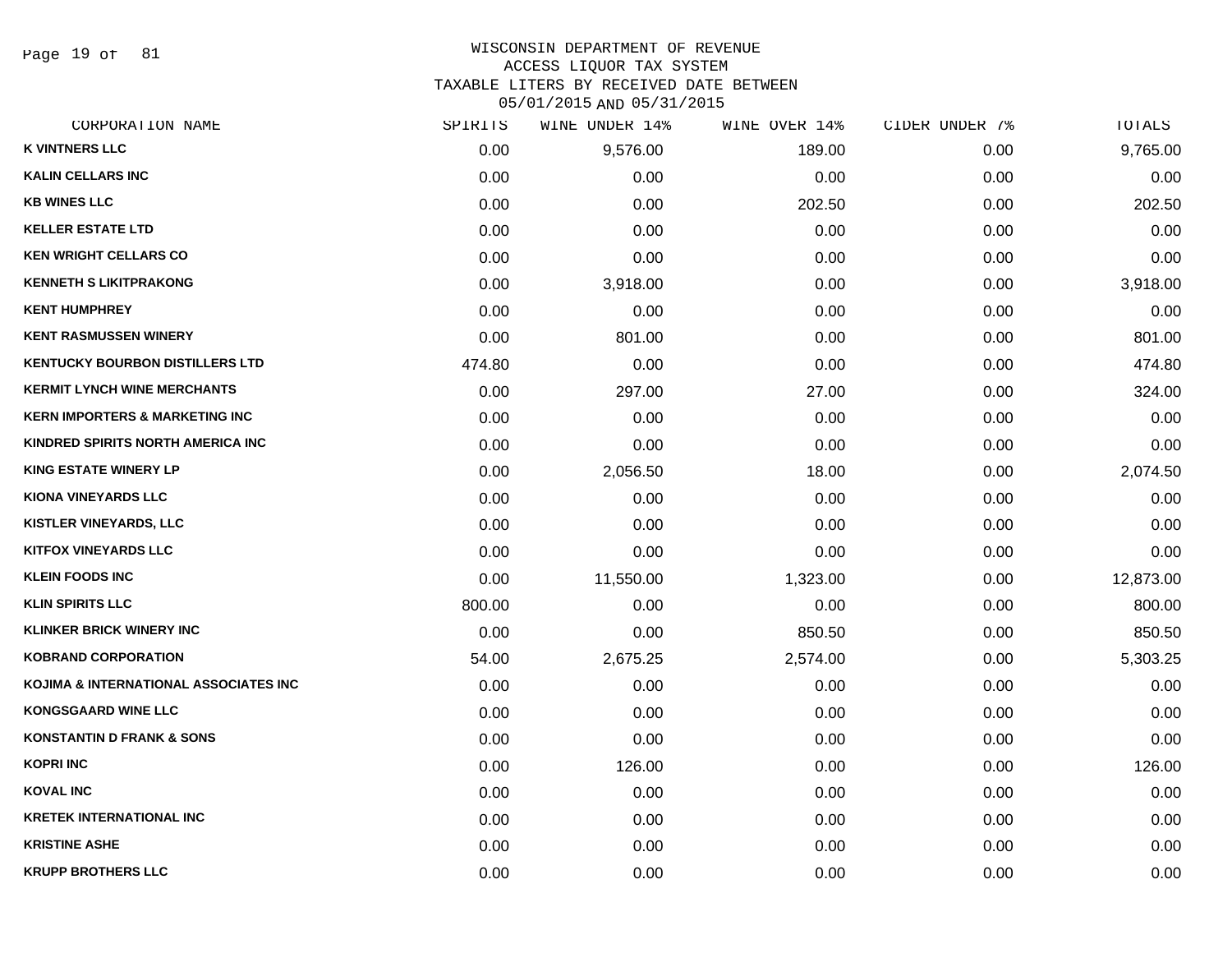# WISCONSIN DEPARTMENT OF REVENUE ACCESS LIQUOR TAX SYSTEM TAXABLE LITERS BY RECEIVED DATE BETWEEN

| CORPORATION NAME                          | SPIRITS   | WINE UNDER 14% | WINE OVER 14% | CIDER UNDER 7% | TOTALS    |
|-------------------------------------------|-----------|----------------|---------------|----------------|-----------|
| <b>KYSELA PERE ET FILS LTD</b>            | 0.00      | 5,202.00       | 0.00          | 0.00           | 5,202.00  |
| <b>LC WINE</b>                            | 0.00      | 0.00           | 81.00         | 0.00           | 81.00     |
| L FOPPIANO WINE CO INC                    | 0.00      | 0.00           | 63.00         | 0.00           | 63.00     |
| <b>LADERA WINERY LLC</b>                  | 0.00      | 0.00           | 0.00          | 0.00           | 0.00      |
| <b>LAETITIA VINEYARD &amp; WINERY INC</b> | 0.00      | 0.00           | 0.00          | 0.00           | 0.00      |
| <b>LAIRD &amp; COMPANY</b>                | 3,753.50  | 90.00          | 0.00          | 0.00           | 3,843.50  |
| <b>LANCE C RANDOLPH</b>                   | 0.00      | 333.00         | 0.00          | 0.00           | 333.00    |
| <b>LANGDON SHIVERICK INC</b>              | 0.00      | 0.00           | 0.00          | 0.00           | 0.00      |
| <b>LANGE WINERY LLC</b>                   | 0.00      | 0.00           | 0.00          | 0.00           | 0.00      |
| <b>LAURENT-PERRIER US INC</b>             | 0.00      | 108.00         | 0.00          | 0.00           | 108.00    |
| <b>LAVA SPRINGS INC</b>                   | 0.00      | 0.00           | 2.25          | 0.00           | 2.25      |
| <b>LCF WINE COMPANY LLC</b>               | 0.00      | 63.00          | 0.00          | 0.00           | 63.00     |
| LE CEP II INC                             | 0.00      | 0.00           | 0.00          | 0.00           | 0.00      |
| LE GRAND COURTAGE LLC                     | 0.00      | 0.00           | 0.00          | 0.00           | 0.00      |
| <b>LEAH M SULLBERG</b>                    | 0.00      | 0.00           | 0.00          | 0.00           | 0.00      |
| LEFT COAST CELLARS LLC                    | 0.00      | 0.00           | 0.00          | 0.00           | 0.00      |
| <b>LEMELSON WINERY LLC</b>                | 0.00      | 0.00           | 0.00          | 0.00           | 0.00      |
| <b>LEONARD KREUSCH INC</b>                | 0.00      | 785.79         | 0.00          | 0.00           | 785.79    |
| <b>LEONARDINI FAMILY WINERY LLC</b>       | 0.00      | 0.00           | 0.00          | 0.00           | 0.00      |
| LET THERE BE! DISTILLERS LLC              | 531.60    | 0.00           | 0.00          | 0.00           | 531.60    |
| <b>LEVECKE CORPORATION</b>                | 29,281.50 | 0.00           | 0.00          | 0.00           | 29,281.50 |
| <b>LEVIATHAN WINE COMPANY LLC</b>         | 0.00      | 0.00           | 0.00          | 0.00           | 0.00      |
| <b>LIOCO WINE COMPANY LLC</b>             | 0.00      | 0.00           | 0.00          | 0.00           | 0.00      |
| <b>LION NATHAN USA INC</b>                | 0.00      | 2,155.50       | 391.50        | 0.00           | 2,547.00  |
| <b>LIQUID BRANDS LLC</b>                  | 0.00      | 0.00           | 0.00          | 0.00           | 0.00      |
| <b>LISA LISA INCORPORATED</b>             | 0.00      | 0.00           | 0.00          | 0.00           | 0.00      |
| <b>LOCAL WINE AND SPIRITS LLC</b>         | 0.00      | 0.00           | 0.00          | 0.00           | 0.00      |
| <b>LOEST &amp; MCNAMEE INC</b>            | 0.00      | 552.00         | 0.00          | 0.00           | 552.00    |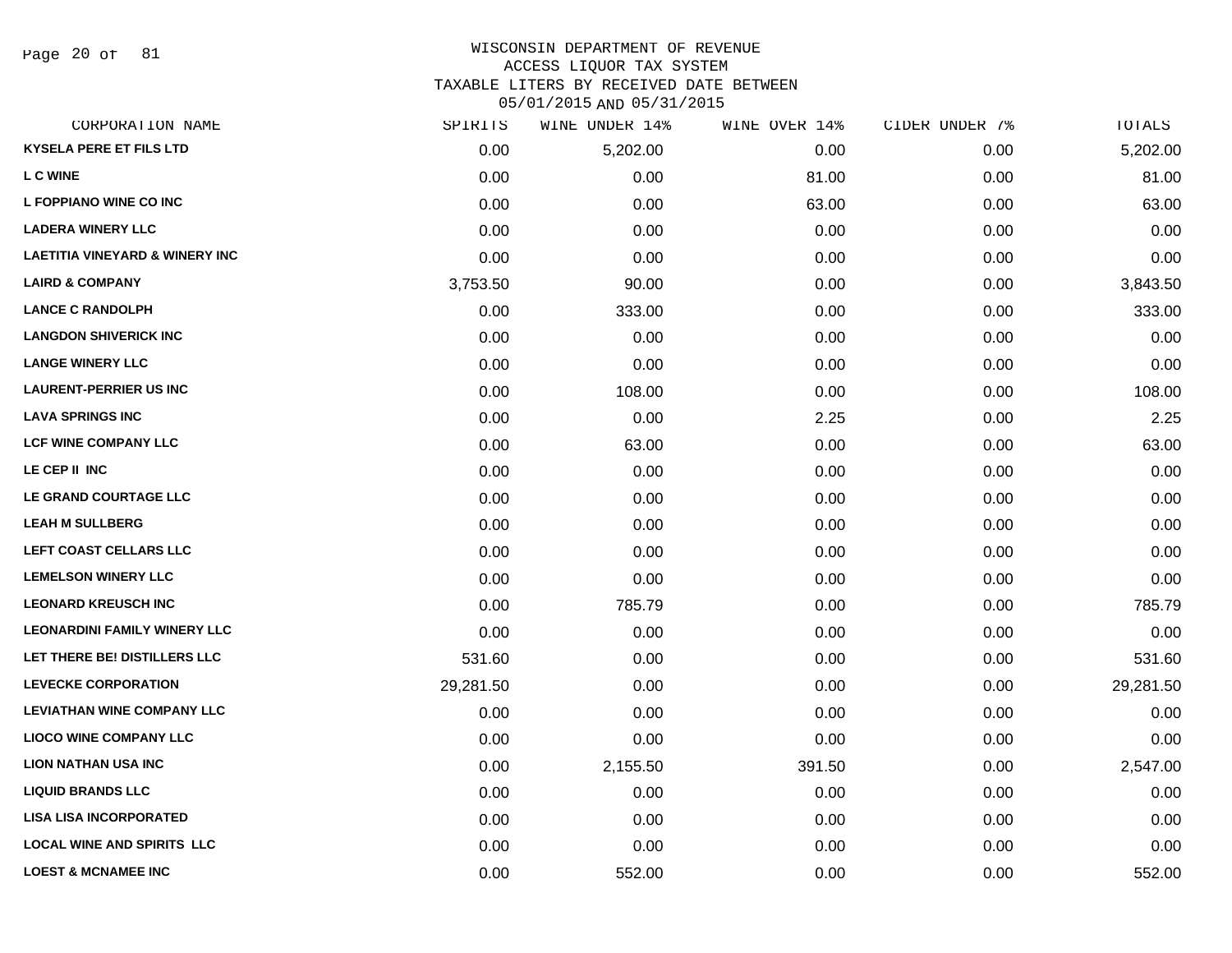Page 21 of 81

### WISCONSIN DEPARTMENT OF REVENUE ACCESS LIQUOR TAX SYSTEM

TAXABLE LITERS BY RECEIVED DATE BETWEEN

| CORPORATION NAME                              | SPIRITS   | WINE UNDER 14% | WINE OVER 14% | CIDER UNDER 7% | TOTALS    |
|-----------------------------------------------|-----------|----------------|---------------|----------------|-----------|
| <b>LOMPIAN WINES LLC</b>                      | 0.00      | 1,278.75       | 45.00         | 0.00           | 1,323.75  |
| <b>LONG MEADOW RANCH WINERY INC.</b>          | 0.00      | 0.00           | 0.00          | 0.00           | 0.00      |
| <b>LONG SHADOWS VINTNERS LLC</b>              | 0.00      | 0.75           | 53.25         | 0.00           | 54.00     |
| <b>LOOSEN BROS USA LTD</b>                    | 0.00      | 11,682.00      | 0.00          | 0.00           | 11,682.00 |
| <b>LORING WINE COMPANY LLC</b>                | 0.00      | 0.00           | 0.00          | 0.00           | 0.00      |
| <b>LOUIDAR LLC</b>                            | 0.00      | 0.00           | 0.00          | 0.00           | 0.00      |
| <b>LOUIS GLUNZ BEER INC</b>                   | 0.00      | 0.00           | 0.00          | 0.00           | 0.00      |
| <b>LOUIS GLUNZ WINE INC</b>                   | 0.00      | 0.00           | 0.00          | 0.00           | 0.00      |
| <b>LOUIS LATOUR INC</b>                       | 0.00      | 441.00         | 0.00          | 0.00           | 441.00    |
| LOUISVILLE DISTILLING COMPANY LLC             | 243.00    | 0.00           | 0.00          | 0.00           | 243.00    |
| <b>LOWDEN SCHOOLHOUSE CORPORATION</b>         | 0.00      | 0.00           | 1,062.00      | 0.00           | 1,062.00  |
| <b>LUNA VINEYARDS INC</b>                     | 0.00      | 0.00           | 189.00        | 0.00           | 189.00    |
| <b>LUNEAU USA INC</b>                         | 0.00      | 4,446.00       | 0.00          | 0.00           | 4,446.00  |
| <b>LUXCO INC</b>                              | 82,796.20 | 873.00         | 801.00        | 0.00           | 84,470.20 |
| <b>M.A.C. WINES, LLC</b>                      | 0.00      | 0.00           | 0.00          | 0.00           | 0.00      |
| <b>MACH FLYNT INC</b>                         | 0.00      | 23,058.00      | 0.00          | 0.00           | 23,058.00 |
| <b>MAD CAR WINE CO LLC</b>                    | 0.00      | 33.29          | 0.00          | 0.00           | 33.29     |
| <b>MADISON VINEYARD HOLDINGS LLC</b>          | 0.00      | 882.00         | 828.00        | 0.00           | 1,710.00  |
| <b>MADRIGAL FAMILY WINERY LLC</b>             | 0.00      | 0.00           | 0.00          | 0.00           | 0.00      |
| <b>MAGAVE TEQUILA INC</b>                     | 1,800.00  | 0.00           | 0.00          | 0.00           | 1,800.00  |
| <b>MAGICAL SPIRITS INC</b>                    | 0.00      | 0.00           | 0.00          | 0.00           | 0.00      |
| <b>MAISONS MARQUES &amp; DOMAINES USA INC</b> | 0.00      | 255.00         | 67.50         | 0.00           | 322.50    |
| <b>MANUEL PULIDO</b>                          | 0.00      | 0.00           | 0.00          | 0.00           | 0.00      |
| <b>MARIETTA CELLARS INC</b>                   | 0.00      | 1,080.00       | 63.00         | 0.00           | 1,143.00  |
| <b>MARIPOSA WINE COMPANY LLC</b>              | 0.00      | 0.00           | 0.00          | 0.00           | 0.00      |
| <b>MARK ADAMS &amp; CIERA ADAMS</b>           | 0.00      | 0.00           | 0.00          | 0.00           | 0.00      |
| <b>MARK ANTHONY BRANDS INC</b>                | 0.00      | 0.00           | 0.00          | 0.00           | 0.00      |
| <b>MARKETING GLOBAL BRANDS CORP</b>           | 0.00      | 0.00           | 0.00          | 0.00           | 0.00      |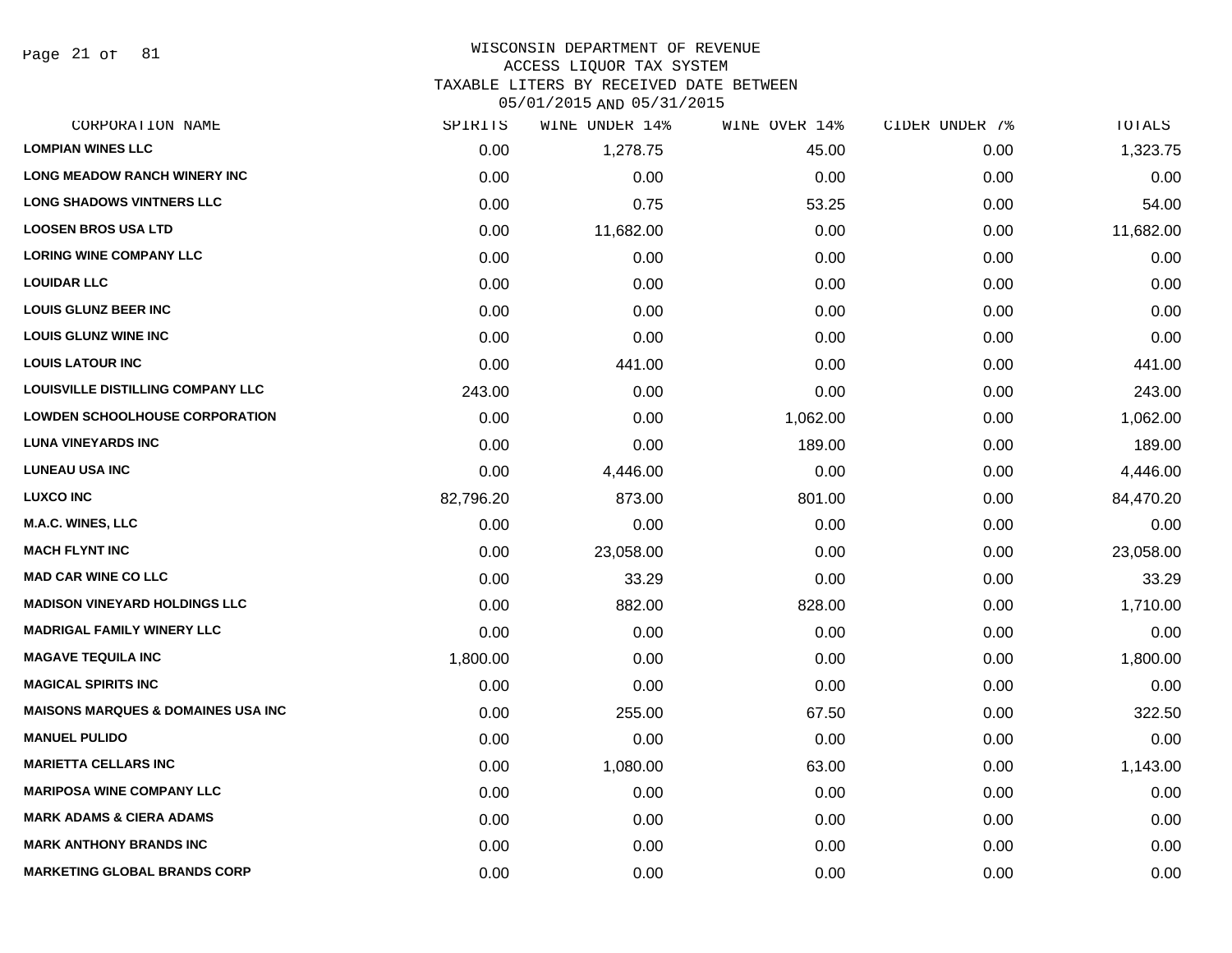Page 22 of 81

# WISCONSIN DEPARTMENT OF REVENUE ACCESS LIQUOR TAX SYSTEM

TAXABLE LITERS BY RECEIVED DATE BETWEEN

| CORPORATION NAME                                  | SPIRITS   | WINE UNDER 14% | WINE OVER 14% | CIDER UNDER 7% | TOTALS    |
|---------------------------------------------------|-----------|----------------|---------------|----------------|-----------|
| <b>MARTIN RAY WINERY INC</b>                      | 0.00      | 1,242.00       | 126.00        | 0.00           | 1,368.00  |
| <b>MARTINELLI WINERY INC</b>                      | 0.00      | 0.00           | 0.00          | 0.00           | 0.00      |
| <b>MASON &amp; MASON</b>                          | 0.00      | 756.00         | 126.00        | 0.00           | 882.00    |
| <b>MASSANOIS LLC</b>                              | 0.00      | 0.00           | 1,605.19      | 0.00           | 1,605.19  |
| <b>MATHY WINERY LLC</b>                           | 0.00      | 0.00           | 0.00          | 0.00           | 0.00      |
| <b>MATRICK HOLDINGS CORPORATION</b>               | 0.00      | 0.00           | 0.00          | 0.00           | 0.00      |
| <b>MAURICE KANBAR</b>                             | 0.00      | 0.00           | 0.00          | 0.00           | 0.00      |
| <b>MAURITSON FAMILY WINERY</b>                    | 0.00      | 0.00           | 0.00          | 0.00           | 0.00      |
| <b>MAYACAMAS VINEYARDS</b>                        | 0.00      | 0.00           | 0.00          | 0.00           | 0.00      |
| <b>MAZZARRINI INC</b>                             | 0.00      | 0.00           | 0.00          | 0.00           | 0.00      |
| MC CORMICK DISTILLING CO INC                      | 24,642.00 | 0.00           | 0.00          | 0.00           | 24,642.00 |
| <b>MCKENZIE'S BEVERAGES INC</b>                   | 0.00      | 0.00           | 0.00          | 0.00           | 0.00      |
| <b>MCMANIS FAMILY VINEYARDS INC</b>               | 0.00      | 4,212.00       | 0.00          | 0.00           | 4,212.00  |
| <b>MCNAB RIDGE WINERY LLC</b>                     | 0.00      | 0.00           | 315.00        | 0.00           | 315.00    |
| <b>MEANDER LLC</b>                                | 0.00      | 0.00           | 0.00          | 0.00           | 0.00      |
| <b>MEDCO ATLANTIC INC</b>                         | 0.00      | 0.00           | 0.00          | 0.00           | 0.00      |
| <b>MEGAWINE INC</b>                               | 0.00      | 0.00           | 0.00          | 0.00           | 0.00      |
| <b>MEIERS WINE CELLARS INC</b>                    | 378.00    | 504.00         | 18.00         | 0.00           | 900.00    |
| <b>MENDOCINO WINE GROUP LLC</b>                   | 0.00      | 1,971.00       | 0.00          | 0.00           | 1,971.00  |
| <b>MERCER WINE ESTATES LLC / MERCER HOGUE LLC</b> | 0.00      | 252.00         | 396.00        | 0.00           | 648.00    |
| <b>MERCHANT DU VIN CORPORATION</b>                | 0.00      | 0.00           | 0.00          | 92.74          | 92.74     |
| <b>MEREDITH VINEYARD ESTATE INC</b>               | 0.00      | 0.00           | 562.50        | 0.00           | 562.50    |
| <b>MERRYVALE VINEYARDS LLC</b>                    | 0.00      | 189.00         | 0.00          | 0.00           | 189.00    |
| <b>METROWINE DISTRIBUTION CO INC.</b>             | 0.00      | 0.00           | 0.00          | 0.00           | 0.00      |
| <b>MEV CORPORATION</b>                            | 0.00      | 189.00         | 36.00         | 0.00           | 225.00    |
| <b>MEXCOR INC</b>                                 | 792.00    | 0.00           | 0.00          | 0.00           | 792.00    |
| <b>MEYER CELLARS LLC</b>                          | 0.00      | 0.00           | 0.00          | 0.00           | 0.00      |
| <b>MHW LTD</b>                                    | 16,010.40 | 7,969.50       | 2,808.00      | 10,302.38      | 37,090.28 |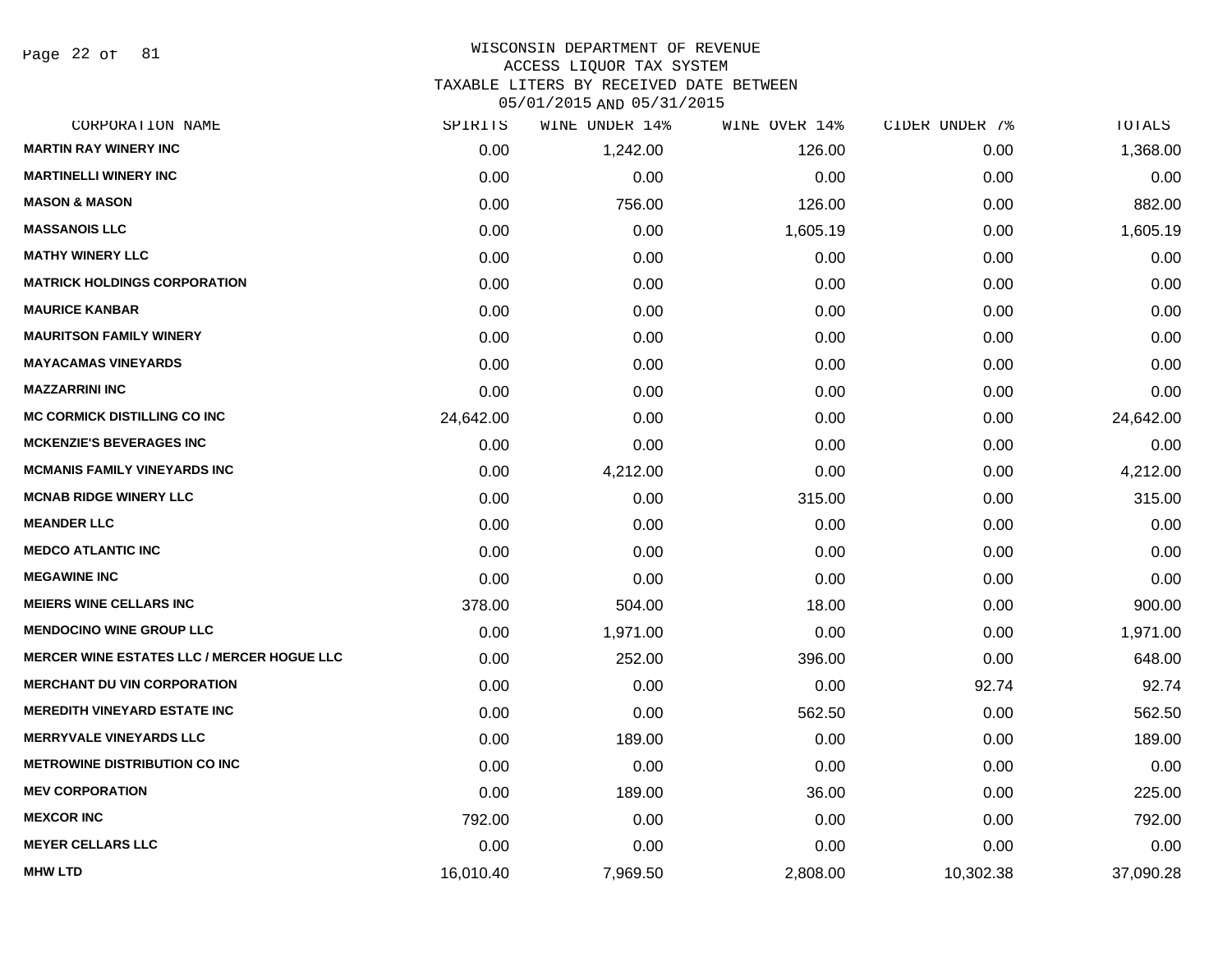Page 23 of 81

### WISCONSIN DEPARTMENT OF REVENUE ACCESS LIQUOR TAX SYSTEM TAXABLE LITERS BY RECEIVED DATE BETWEEN

| CORPORATION NAME                            | SPIRITS   | WINE UNDER 14% | WINE OVER 14% | CIDER UNDER 7% | TOTALS    |
|---------------------------------------------|-----------|----------------|---------------|----------------|-----------|
| <b>MICHAEL C HOWARD</b>                     | 0.00      | 0.00           | 0.00          | 0.00           | 0.00      |
| <b>MICHAEL HOUGH</b>                        | 0.00      | 2,223.00       | 0.00          | 0.00           | 2,223.00  |
| <b>MICHAEL L &amp; YVONNE LANDT LLC</b>     | 0.00      | 0.00           | 0.00          | 0.00           | 0.00      |
| <b>MICHAEL SKURNIK WINES INC</b>            | 0.00      | 2,649.75       | 0.00          | 0.00           | 2,649.75  |
| <b>MICHEAL DASHE</b>                        | 0.00      | 0.00           | 63.00         | 0.00           | 63.00     |
| <b>MID-OAK DISTILLERY INC</b>               | 0.00      | 0.00           | 0.00          | 0.00           | 0.00      |
| <b>MIDDLETON FAMILY WINES LLC</b>           | 0.00      | 330.00         | 39.00         | 0.00           | 369.00    |
| <b>MILE HIGH SPIRITS LLC</b>                | 0.00      | 0.00           | 0.00          | 0.00           | 0.00      |
| <b>MILL CREEK VINEYARDS</b>                 | 0.00      | 0.00           | 0.00          | 0.00           | 0.00      |
| <b>MILLER SQUARED INC</b>                   | 0.00      | 0.00           | 0.00          | 0.00           | 0.00      |
| <b>MILLERCOORS LLC</b>                      | 0.00      | 0.00           | 0.00          | 0.00           | 0.00      |
| <b>MILORAD &amp; SUSAN J KARAKASEVIC</b>    | 0.00      | 0.00           | 0.00          | 0.00           | 0.00      |
| <b>MILTONS DISTRIBUTING CO INC</b>          | 0.00      | 1,817.95       | 63.00         | 0.00           | 1,880.95  |
| <b>MINER FAMILY WINERY LLC</b>              | 0.00      | 0.00           | 28.50         | 0.00           | 28.50     |
| <b>MINNESOTA WINEGROWERS COOPERATIVE</b>    | 0.00      | 0.00           | 0.00          | 0.00           | 0.00      |
| <b>MIONETTO USA INC</b>                     | 0.00      | 368.70         | 0.00          | 0.00           | 368.70    |
| <b>MIRA WINERY LLC</b>                      | 0.00      | 0.00           | 0.00          | 0.00           | 0.00      |
| <b>MIRASOL WINE LLC</b>                     | 0.00      | 0.00           | 0.00          | 0.00           | 0.00      |
| <b>MISA IMPORTS INC</b>                     | 2,856.00  | 7,695.00       | 2.25          | 0.00           | 10,553.25 |
| <b>MISSISSIPPI RIVER DISTILLING COMPANY</b> | 126.00    | 0.00           | 0.00          | 0.00           | 126.00    |
| <b>MIURA VINEYARDS LLC</b>                  | 0.00      | 0.00           | 0.00          | 0.00           | 0.00      |
| <b>MMX IMPORTS LLC</b>                      | 0.00      | 0.00           | 0.00          | 0.00           | 0.00      |
| <b>MODERN DEVELOPMENT COMPANY</b>           | 0.00      | 0.00           | 0.00          | 0.00           | 0.00      |
| <b>MODERN SPIRITS LLC</b>                   | 45.00     | 0.00           | 0.00          | 0.00           | 45.00     |
| <b>MOET HENNESSY USA, INC.</b>              | 31,389.60 | 1,525.50       | 3,594.00      | 0.00           | 36,509.10 |
| <b>MOLLYDOOKER INTERNATIONAL LLC</b>        | 0.00      | 0.00           | 0.00          | 0.00           | 0.00      |
| <b>MONICA NOGUES</b>                        | 0.00      | 0.00           | 0.00          | 0.00           | 0.00      |
| <b>MONTAGNA LLC</b>                         | 0.00      | 0.00           | 0.00          | 0.00           | 0.00      |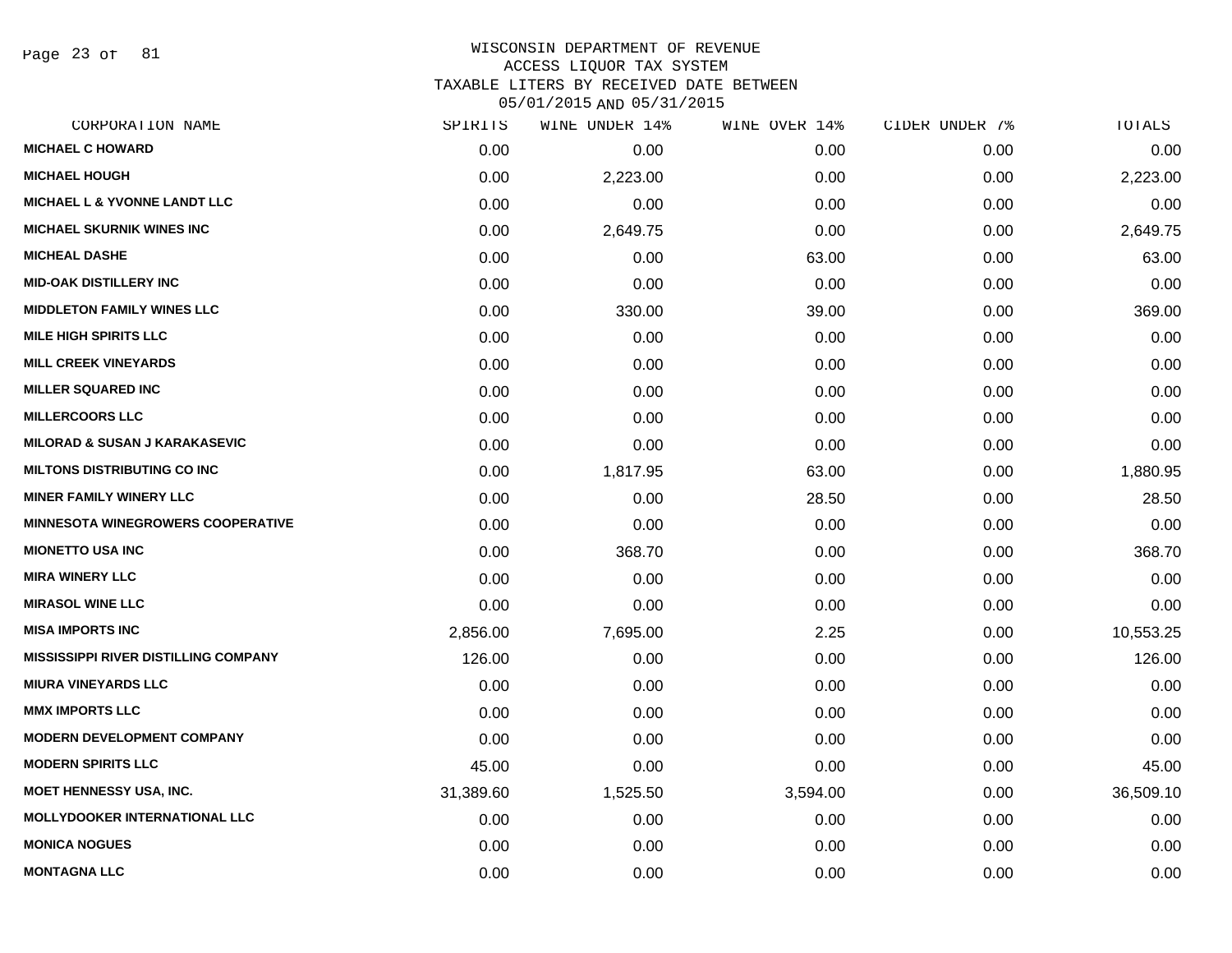Page 24 of 81

# WISCONSIN DEPARTMENT OF REVENUE ACCESS LIQUOR TAX SYSTEM TAXABLE LITERS BY RECEIVED DATE BETWEEN

| CORPORATION NAME                                                                   | SPIRITS  | WINE UNDER 14% | WINE OVER 14% | CIDER UNDER 7% | TOTALS    |
|------------------------------------------------------------------------------------|----------|----------------|---------------|----------------|-----------|
| <b>MONTEREY WINE COMPANY LLC</b>                                                   | 0.00     | 252.00         | 0.00          | 0.00           | 252.00    |
| <b>MONTICELLO CELLARS INC</b>                                                      | 0.00     | 0.00           | 189.00        | 0.00           | 189.00    |
| <b>MONTINORE VINEYARDS LIMITED</b>                                                 | 0.00     | 252.00         | 0.00          | 0.00           | 252.00    |
| <b>MORGAN CLENDENEN</b>                                                            | 0.00     | 0.00           | 0.00          | 0.00           | 0.00      |
| <b>MORGAN WINERY INC</b>                                                           | 0.00     | 0.00           | 63.00         | 0.00           | 63.00     |
| <b>MOUNT VEEDER FARMS LLC</b>                                                      | 0.00     | 0.00           | 0.00          | 0.00           | 0.00      |
| <b>MOUNTAIN VIEW VINTNERS INC</b>                                                  | 0.00     | 279.00         | 0.00          | 0.00           | 279.00    |
| <b>MS WALKER INC</b>                                                               | 5,049.00 | 0.00           | 0.00          | 0.00           | 5,049.00  |
| <b>MUSTACHE MENTORS LLC</b>                                                        | 0.00     | 0.00           | 0.00          | 0.00           | 0.00      |
| MUTUAL WHOLESALE LIQUOR INC                                                        | 0.00     | 126.00         | 0.00          | 0.00           | 126.00    |
| <b>NAKED WINES LLC</b>                                                             | 0.00     | 0.00           | 0.00          | 0.00           | 0.00      |
| <b>NAPA VALLEY SPECIALTY WINES INC</b>                                             | 0.00     | 0.00           | 0.00          | 0.00           | 0.00      |
| <b>NATIONAL CONSUMER CREDIT GUARANTEE</b><br><b>ASSOCIATION OF CONNECTICUT INC</b> | 0.00     | 0.00           | 0.00          | 0.00           | 0.00      |
| <b>NATURAL MERCHANTS INC</b>                                                       | 0.00     | 567.00         | 0.00          | 0.00           | 567.00    |
| <b>NATUREL WEST CORP</b>                                                           | 0.00     | 0.00           | 0.00          | 0.00           | 0.00      |
| <b>NAVARRO VINEYARDS, LLC</b>                                                      | 0.00     | 0.00           | 0.00          | 0.00           | 0.00      |
| <b>NBI ACQUISITION LLC</b>                                                         | 0.00     | 0.00           | 0.00          | 0.00           | 0.00      |
| <b>NDC SYSTEMS LP</b>                                                              | 1,983.00 | 66,006.00      | 2,428.50      | 0.00           | 70,417.50 |
| <b>NEGOCIANTS USA INC</b>                                                          | 0.00     | 522.00         | 0.00          | 0.00           | 522.00    |
| <b>NESTOR IMPORTS INC</b>                                                          | 18.00    | 72.00          | 108.00        | 0.00           | 198.00    |
| <b>NEW HOLLAND BREWING CO LLC</b>                                                  | $-63.00$ | 0.00           | 0.00          | 0.00           | $-63.00$  |
| <b>NEW MEXICO WINERIES INC</b>                                                     | 0.00     | 0.00           | 0.00          | 0.00           | 0.00      |
| <b>NEW PARROTT &amp; CO</b>                                                        | 0.00     | 10,998.00      | 126.00        | 0.00           | 11,124.00 |
| <b>NEW VAVIN INC</b>                                                               | 0.00     | 126.00         | 0.00          | 0.00           | 126.00    |
| <b>NEW YORK MUTUAL TRADING CO INC</b>                                              | 0.00     | 0.00           | 0.00          | 0.00           | 0.00      |
| <b>NICHE IMPORT CO</b>                                                             | 94.50    | 216.00         | 0.00          | 0.00           | 310.50    |
| NIEBAUM-COPPOLA ESTATE WINERY LP                                                   | 0.00     | 0.00           | 0.00          | 0.00           | 0.00      |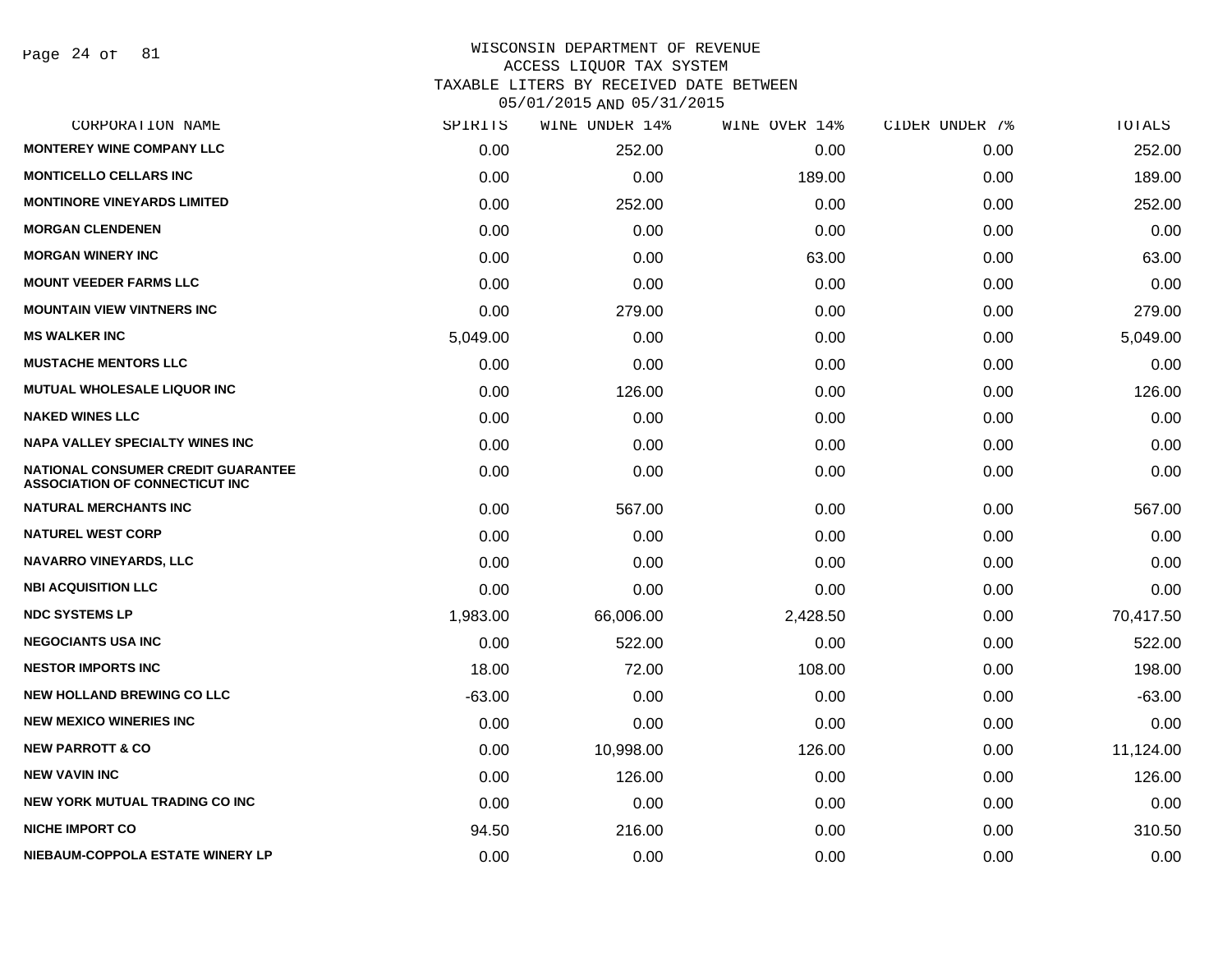Page 25 of 81

### WISCONSIN DEPARTMENT OF REVENUE ACCESS LIQUOR TAX SYSTEM TAXABLE LITERS BY RECEIVED DATE BETWEEN

| CORPORATION NAME                         | SPIRITS | WINE UNDER 14% | WINE OVER 14% | CIDER UNDER 7% | TOTALS   |
|------------------------------------------|---------|----------------|---------------|----------------|----------|
| <b>NOLET SPIRITS USA INC</b>             | 0.00    | 0.00           | 0.00          | 0.00           | 0.00     |
| <b>NORTH SHORE DISTILLERY LLC</b>        | 0.00    | 0.00           | 0.00          | 0.00           | 0.00     |
| <b>NOVA WINES, INC.</b>                  | 0.00    | 315.00         | 0.00          | 0.00           | 315.00   |
| <b>NUCCIO &amp; WISE</b>                 | 0.00    | 0.00           | 0.00          | 0.00           | 0.00     |
| <b>NV AWG LTD</b>                        | 0.00    | 0.00           | 0.00          | 0.00           | 0.00     |
| O'NEILL BEVERAGES CO LLC                 | 0.00    | 6,714.00       | 153.00        | 0.00           | 6,867.00 |
| O'SHAUGHNESSY DEL OSO LLC                | 0.00    | 0.00           | 0.00          | 0.00           | 0.00     |
| OAK RIDGE WINERY LLC                     | 0.00    | 2,564.25       | 63.00         | 0.00           | 2,627.25 |
| <b>OLD BRIDGE CELLARS</b>                | 0.00    | 1,962.00       | 571.50        | 0.00           | 2,533.50 |
| <b>OLDE WORLD IMPORTS INC</b>            | 0.00    | 171.00         | 0.00          | 0.00           | 171.00   |
| OLE SMOKY DISTILLERY LLC                 | 396.00  | 0.00           | 0.00          | 0.00           | 396.00   |
| OLIVER WINE COMPANY INC                  | 0.00    | 630.00         | 0.00          | 0.00           | 630.00   |
| ONE TRUE VINE LLC                        | 0.00    | 126.00         | 189.00        | 0.00           | 315.00   |
| <b>OPICI IMPORT COMPANY</b>              | 72.00   | 2,152.50       | 216.00        | 0.00           | 2,440.50 |
| <b>OPOLO WINES LP</b>                    | 0.00    | 0.00           | 0.00          | 0.00           | 0.00     |
| OPUS ONE WINERY LLC                      | 0.00    | 13.50          | 13.50         | 0.00           | 27.00    |
| ORCA PROPERTIES LLC                      | 0.00    | 504.00         | 0.00          | 0.00           | 504.00   |
| <b>OREGON BREWING COMPANY INC</b>        | 16.64   | 0.00           | 0.00          | 0.00           | 16.64    |
| <b>ORGANIC VINTNERS INC</b>              | 0.00    | 315.00         | 0.00          | 0.00           | 315.00   |
| <b>ORIGINAL SIN CORPORATION</b>          | 0.00    | 0.00           | 0.00          | 0.00           | 0.00     |
| ORIN SWIFT CELLARS LLC                   | 0.00    | 0.00           | 0.00          | 0.00           | 0.00     |
| <b>OUTPOST WINES LLC</b>                 | 0.00    | 0.00           | 0.00          | 0.00           | 0.00     |
| <b>OWEN ROE LLC</b>                      | 0.00    | 126.00         | 126.00        | 0.00           | 252.00   |
| P R GRISLEY CO INC                       | 0.00    | 0.00           | 0.00          | 0.00           | 0.00     |
| <b>PACIFIC EDGE MARKETING GROUP INC</b>  | 484.44  | 0.00           | 0.00          | 0.00           | 484.44   |
| <b>PACIFIC INTERNATIONAL LIQUOR INC.</b> | 0.00    | 0.00           | 0.00          | 0.00           | 0.00     |
| <b>PACIFIC PRIME WINES LLC</b>           | 0.00    | 49.90          | 0.00          | 0.00           | 49.90    |
| <b>PAHLMEYER LLC</b>                     | 0.00    | 0.00           | 0.00          | 0.00           | 0.00     |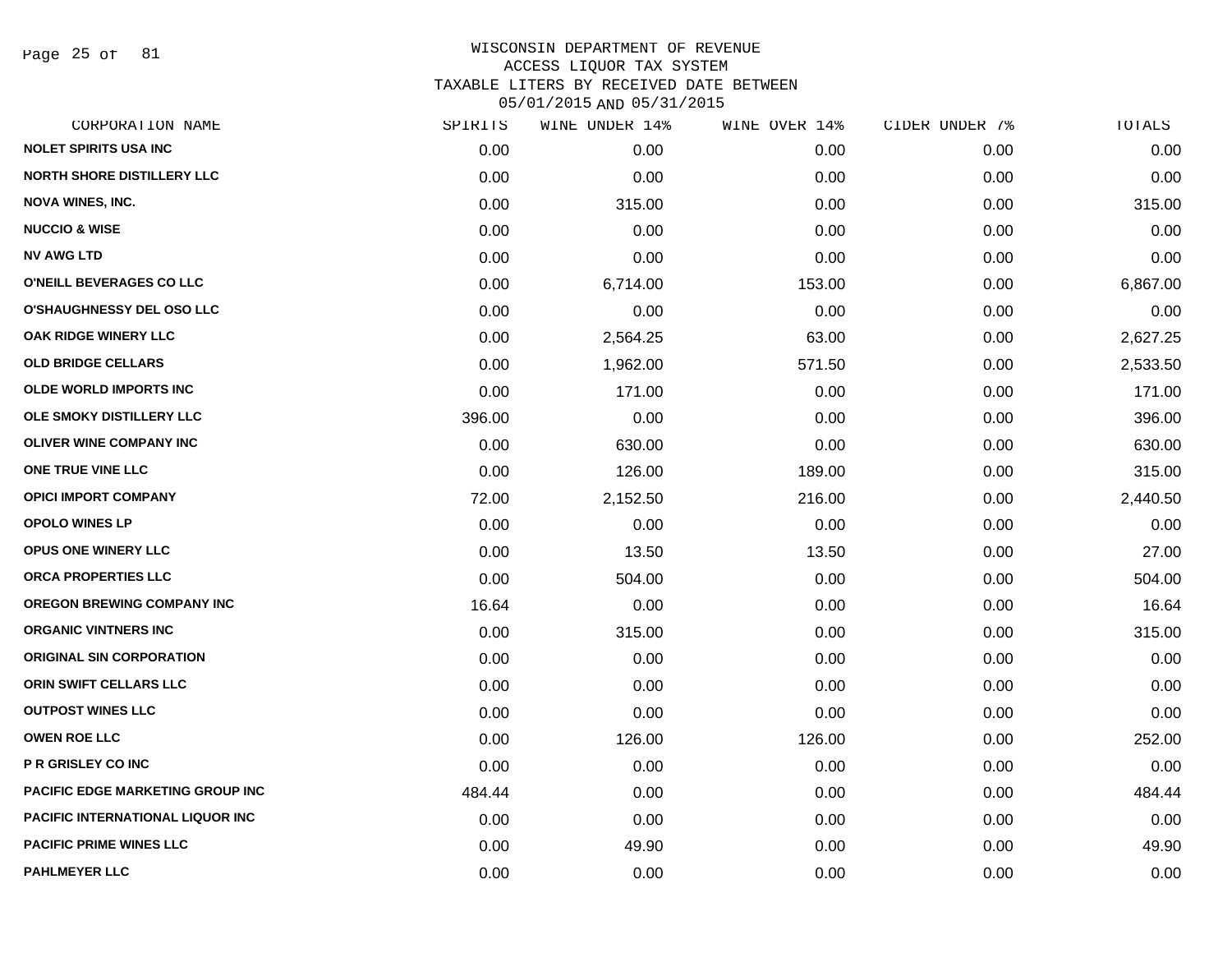Page 26 of 81

### WISCONSIN DEPARTMENT OF REVENUE ACCESS LIQUOR TAX SYSTEM

TAXABLE LITERS BY RECEIVED DATE BETWEEN

| CORPORATION NAME                        | SPIRITS   | WINE UNDER 14% | WINE OVER 14% | CIDER UNDER 7% | TOTALS    |
|-----------------------------------------|-----------|----------------|---------------|----------------|-----------|
| PALI WINE COMPANY LP                    | 0.00      | 252.00         | 612.00        | 0.00           | 864.00    |
| PALM BAY INTERNATIONAL INC              | 390.00    | 15,919.54      | 309.00        | 0.00           | 16,618.54 |
| <b>PAMELA FRYE</b>                      | 0.00      | 0.00           | 0.00          | 0.00           | 0.00      |
| <b>PAMPA BEVERAGES LLC</b>              | 0.00      | 675.00         | 0.00          | 0.00           | 675.00    |
| <b>PANTHER CREEK CELLARS LLC</b>        | 0.00      | 0.00           | 0.00          | 0.00           | 0.00      |
| <b>PARAGON VINEYARD CO INC</b>          | 0.00      | 378.00         | 378.00        | 0.00           | 756.00    |
| <b>PARK STREET IMPORTS, LLC</b>         | 472.50    | 4,102.50       | 0.00          | 0.00           | 4,575.00  |
| <b>PARK WINE COMPANY INC</b>            | 0.00      | 0.00           | 0.00          | 0.00           | 0.00      |
| <b>PARKER STATION INC</b>               | 0.00      | 180.00         | 468.00        | 0.00           | 648.00    |
| <b>PARTIDA TEQUILA LLC</b>              | 0.00      | 0.00           | 0.00          | 0.00           | 0.00      |
| <b>PASTERNAK WINE IMPORTS LLC</b>       | 0.00      | 400.46         | 126.00        | 0.00           | 526.46    |
| <b>PAT WINES LLC</b>                    | 0.00      | 0.00           | 0.00          | 0.00           | 0.00      |
| <b>PATERNO IMPORTS LTD</b>              | 13.50     | 19,842.00      | 1,448.10      | 0.00           | 21,303.60 |
| <b>PATRICIO C MATA</b>                  | 0.00      | 1,089.00       | 0.00          | 0.00           | 1,089.00  |
| <b>PATRICK A RONEY</b>                  | 0.00      | 2,574.00       | 751.50        | 0.00           | 3,325.50  |
| <b>PATRON SPIRITS COMPANY</b>           | 22,023.45 | 0.00           | 0.00          | 0.00           | 22,023.45 |
| <b>PATZ &amp; HALL WINE COMPANY INC</b> | 0.00      | 0.00           | 63.00         | 0.00           | 63.00     |
| PAUL HOBBS IMPORTS INC                  | 0.00      | 54.00          | 67.50         | 0.00           | 121.50    |
| <b>PAUL HOBBS WINERY LP</b>             | 0.00      | 0.00           | 0.00          | 0.00           | 0.00      |
| <b>PAUL W QUACKENBUSH</b>               | 0.00      | 0.00           | 0.00          | 0.00           | 0.00      |
| <b>PAULANER USA LLC</b>                 | 0.00      | 0.00           | 0.00          | 0.00           | 0.00      |
| <b>PAVI WINES LLC</b>                   | 0.00      | 0.00           | 0.00          | 0.00           | 0.00      |
| <b>PAWEL LATO</b>                       | 0.00      | 0.00           | 0.00          | 0.00           | 0.00      |
| <b>PAX MAHLE WINES LLC</b>              | 0.00      | 0.00           | 0.00          | 0.00           | 0.00      |
| PEACH SYSTEMS INC                       | 0.00      | 0.00           | 0.00          | 0.00           | 0.00      |
| PEACHY CANYON WINERY                    | 0.00      | 0.00           | 0.00          | 0.00           | 0.00      |
| PEJU FAMILY OPERATING PARTNERSHIP LP    | 0.00      | 0.00           | 0.00          | 0.00           | 0.00      |
| <b>PENNER-ASH LLC</b>                   | 0.00      | 0.00           | 0.00          | 0.00           | 0.00      |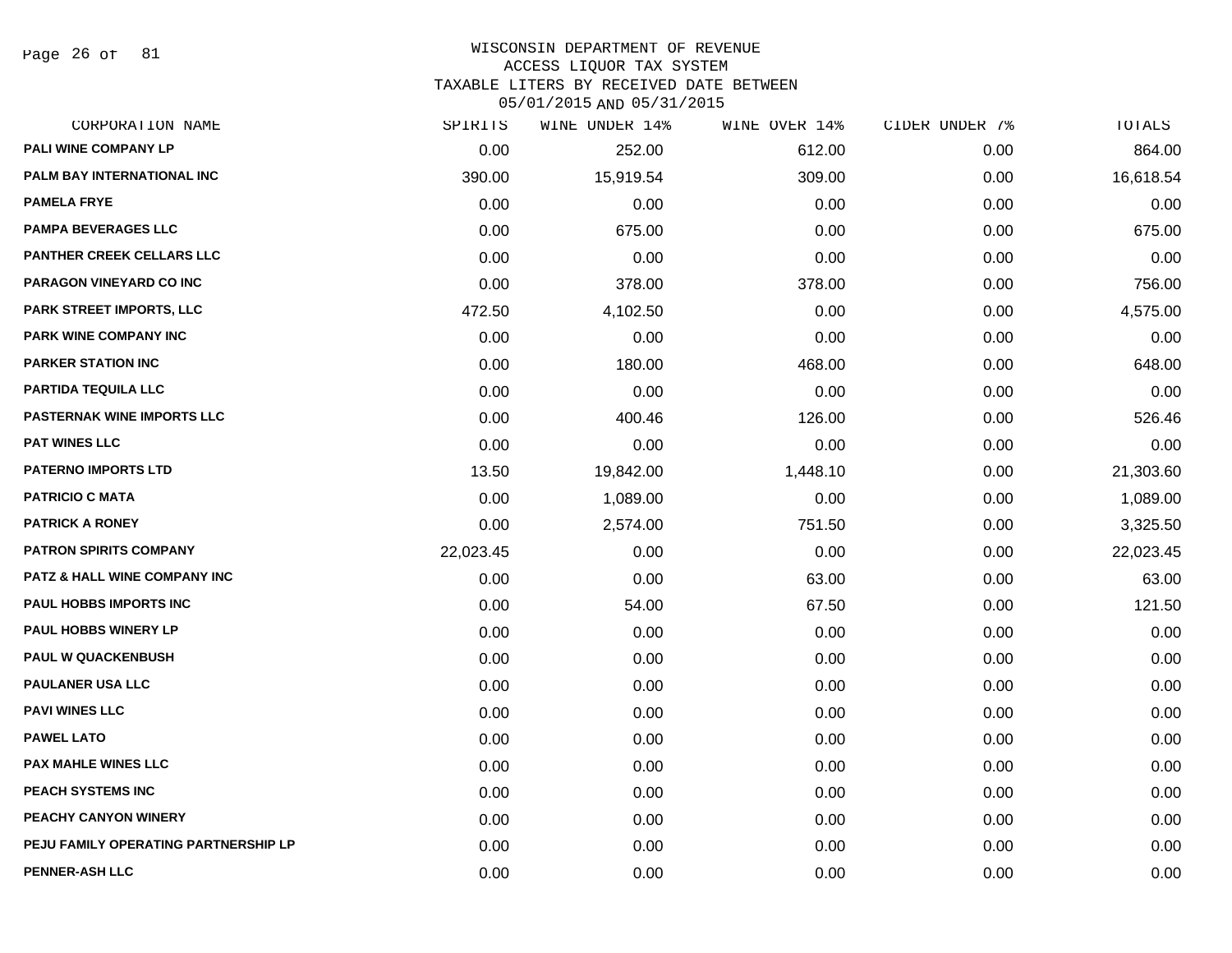Page 27 of 81

### WISCONSIN DEPARTMENT OF REVENUE ACCESS LIQUOR TAX SYSTEM TAXABLE LITERS BY RECEIVED DATE BETWEEN

| CORPORATION NAME                            | SPIRITS   | WINE UNDER 14% | WINE OVER 14% | CIDER UNDER 7% | TOTALS    |
|---------------------------------------------|-----------|----------------|---------------|----------------|-----------|
| PEPPER BRIDGE WINERY LLC                    | 0.00      | 0.00           | 0.00          | 0.00           | 0.00      |
| PERFECTA CAMERA CORP                        | 0.00      | 504.00         | 0.00          | 0.00           | 504.00    |
| PERNOD RICARD USA LLC                       | 57,507.30 | 13,373.82      | 742.50        | 0.00           | 71,623.62 |
| PETER ANDREW LLC                            | 0.00      | 0.00           | 0.00          | 0.00           | 0.00      |
| PETER M MESROBIAN                           | 0.00      | 0.00           | 0.00          | 0.00           | 0.00      |
| PETER ROSBACK                               | 0.00      | 0.00           | 0.00          | 0.00           | 0.00      |
| PETERSON WINERY LLC                         | 0.00      | 153.00         | 27.00         | 0.00           | 180.00    |
| PHENIX BRANDS LLC                           | 0.00      | 0.00           | 0.00          | 0.00           | 0.00      |
| <b>PHILIP LAROCCA</b>                       | 0.00      | 0.00           | 0.00          | 0.00           | 0.00      |
| PHILIP TOGNI VINEYARD LP                    | 0.00      | 0.00           | 0.00          | 0.00           | 0.00      |
| PHILLIP STEINSCHREIBER                      | 0.00      | 0.00           | 0.00          | 0.00           | 0.00      |
| PHILLIPS FARMS LLC                          | 0.00      | 279.00         | 6,318.00      | 0.00           | 6,597.00  |
| PIEDMONT DISTILLERS INC                     | 4,567.50  | 0.00           | 0.00          | 0.00           | 4,567.50  |
| <b>PINE RIDGE WINERY LLC</b>                | 0.00      | 1,701.00       | 5,076.00      | 0.00           | 6,777.00  |
| <b>PL BRANDS INC</b>                        | 0.00      | 0.00           | 0.00          | 0.00           | 0.00      |
| PLATA WINE PARTNERS LLC                     | 0.00      | 0.00           | 0.00          | 0.00           | 0.00      |
| PLUME RIDGE IRREVOCABLE TRUST               | 0.00      | 126.00         | 0.00          | 0.00           | 126.00    |
| POPCORN SUTTON DISTILLING LLC               | 3,920.40  | 0.00           | 0.00          | 0.00           | 3,920.40  |
| <b>POST WINERY INC</b>                      | 0.00      | 0.00           | 0.00          | 0.00           | 0.00      |
| <b>PRAGER WINERY &amp; PORT WORKS, INC.</b> | 0.00      | 0.00           | 0.00          | 0.00           | 0.00      |
| <b>PRECEPT BRANDS LLC</b>                   | 0.00      | 10,584.00      | 0.00          | 0.00           | 10,584.00 |
| PREMIERE DISTILLERY LLC                     | 0.00      | 0.00           | 0.00          | 0.00           | 0.00      |
| PREMIUM PORT WINES INC                      | 0.00      | 94.50          | 742.50        | 0.00           | 837.00    |
| PRESTIGE IMPORTS LLC                        | 0.00      | 0.00           | 0.00          | 0.00           | 0.00      |
| <b>PRESTIGE WINE IMPORTS CORP</b>           | 0.00      | 13,203.00      | 27.00         | 0.00           | 13,230.00 |
| <b>PRICHARDS DISTILLERY INC</b>             | 0.00      | 0.00           | 0.00          | 0.00           | 0.00      |
| PRIDE MOUNTAIN VINEYARDS LLC                | 0.00      | 0.00           | 126.00        | 0.00           | 126.00    |
| PRINCE MICHEL LLC                           | 0.00      | 0.00           | 0.00          | 0.00           | 0.00      |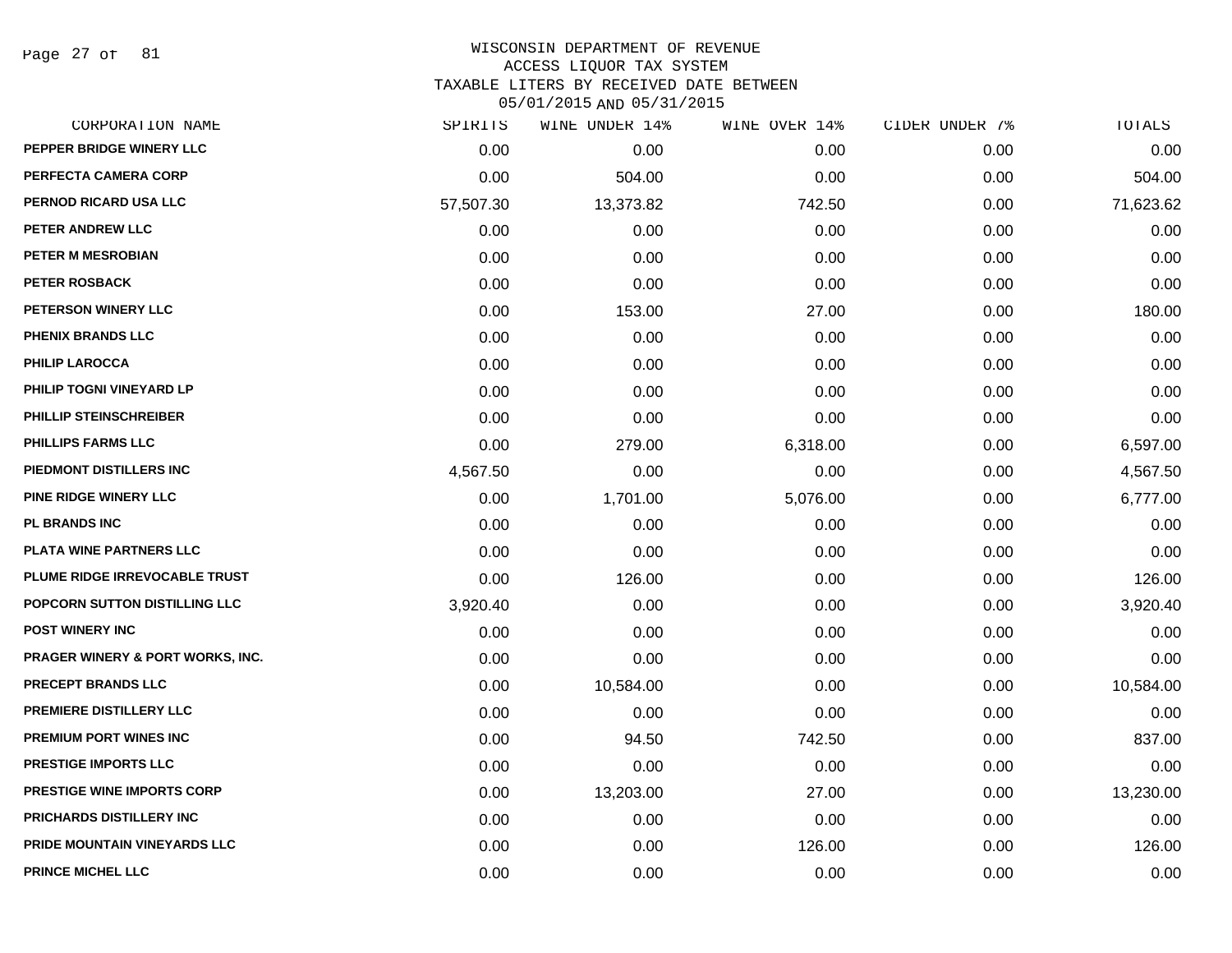Page 28 of 81

# WISCONSIN DEPARTMENT OF REVENUE ACCESS LIQUOR TAX SYSTEM TAXABLE LITERS BY RECEIVED DATE BETWEEN

| CORPORATION NAME                            | SPIRITS    | WINE UNDER 14% | WINE OVER 14% | CIDER UNDER 7% | TOTALS     |
|---------------------------------------------|------------|----------------|---------------|----------------|------------|
| <b>PRO-LIQUITECH LLC</b>                    | 0.00       | 0.00           | 0.00          | 0.00           | 0.00       |
| PROST BEVERAGE COMPANY LLC                  | 450.00     | 0.00           | 0.00          | 0.00           | 450.00     |
| <b>PROXIMO SPIRITS INC</b>                  | 185,522.10 | 0.00           | 0.00          | 0.00           | 185,522.10 |
| <b>PRWL PARTNERS LLC</b>                    | 0.00       | 587.30         | 0.00          | 0.00           | 587.30     |
| PURPLE WINE COMPANY LLC                     | 0.00       | 2,439.00       | 252.00        | 0.00           | 2,691.00   |
| <b>QUADY SOUTH WINERY LLC</b>               | 0.00       | 0.00           | 0.00          | 0.00           | 0.00       |
| <b>QUANTUM WINES LLC</b>                    | 0.00       | 0.00           | 0.00          | 0.00           | 0.00       |
| <b>QUILCEDA CREEK VINTNERS INC</b>          | 0.00       | 0.00           | 0.00          | 0.00           | 0.00       |
| <b>QUINTESSENTIAL LLC</b>                   | 0.00       | 15,201.00      | 8,274.00      | 0.00           | 23,475.00  |
| QUO VINO LLC                                | 0.00       | 0.00           | 0.00          | 0.00           | 0.00       |
| <b>R &amp; B CELLARS INC</b>                | 0.00       | 0.00           | 0.00          | 0.00           | 0.00       |
| <b>R &amp; G SCHATZ FARMS INC</b>           | 0.00       | 567.00         | 126.00        | 0.00           | 693.00     |
| <b>R &amp; M BRANDS INC</b>                 | 27.00      | 45.00          | 54.00         | 0.00           | 126.00     |
| <b>R H KEENAN CO</b>                        | 0.00       | 0.00           | 0.00          | 0.00           | 0.00       |
| <b>R LAWSON ENTERPRISES LLC</b>             | 0.00       | 0.00           | 162.13        | 0.00           | 162.13     |
| <b>RACINE WINE CO LLC</b>                   | 0.00       | 0.00           | 0.00          | 0.00           | 0.00       |
| <b>RAINIER WINE LLC</b>                     | 0.00       | 0.00           | 0.00          | 0.00           | 0.00       |
| <b>RAMEY WINE CELLARS INC</b>               | 0.00       | 0.00           | 0.00          | 0.00           | 0.00       |
| <b>RANSOM SPIRITS LLC</b>                   | 75.41      | 0.00           | 21.10         | 0.00           | 96.51      |
| <b>RB WINE ASSOCIATES LLC</b>               | 0.00       | 0.00           | 0.00          | 0.00           | 0.00       |
| <b>RBZ VINEYARDS LLC</b>                    | 0.00       | 0.00           | 0.00          | 0.00           | 0.00       |
| <b>RED CAR WINE COMPANY LLC</b>             | 0.00       | 0.00           | 0.00          | 0.00           | 0.00       |
| <b>REDEMPTION SPIRITS LLC</b>               | 0.00       | 0.00           | 126.00        | 0.00           | 126.00     |
| <b>REGAL WINE IMPORTS INC</b>               | 0.00       | 594.00         | 36.00         | 0.00           | 630.00     |
| <b>REGUSCI WINERY INC</b>                   | 0.00       | 0.00           | 0.00          | 0.00           | 0.00       |
| <b>REMY COINTREAU AMERIQUE USA</b>          | 8,542.50   | 400.50         | 0.00          | 0.00           | 8,943.00   |
| <b>REN ACQUISITION INC</b>                  | 0.00       | 0.00           | 6.00          | 0.00           | 6.00       |
| <b>RENO G FARINELLI &amp; JOSEF H SHEBL</b> | 0.00       | 0.00           | 117.35        | 0.00           | 117.35     |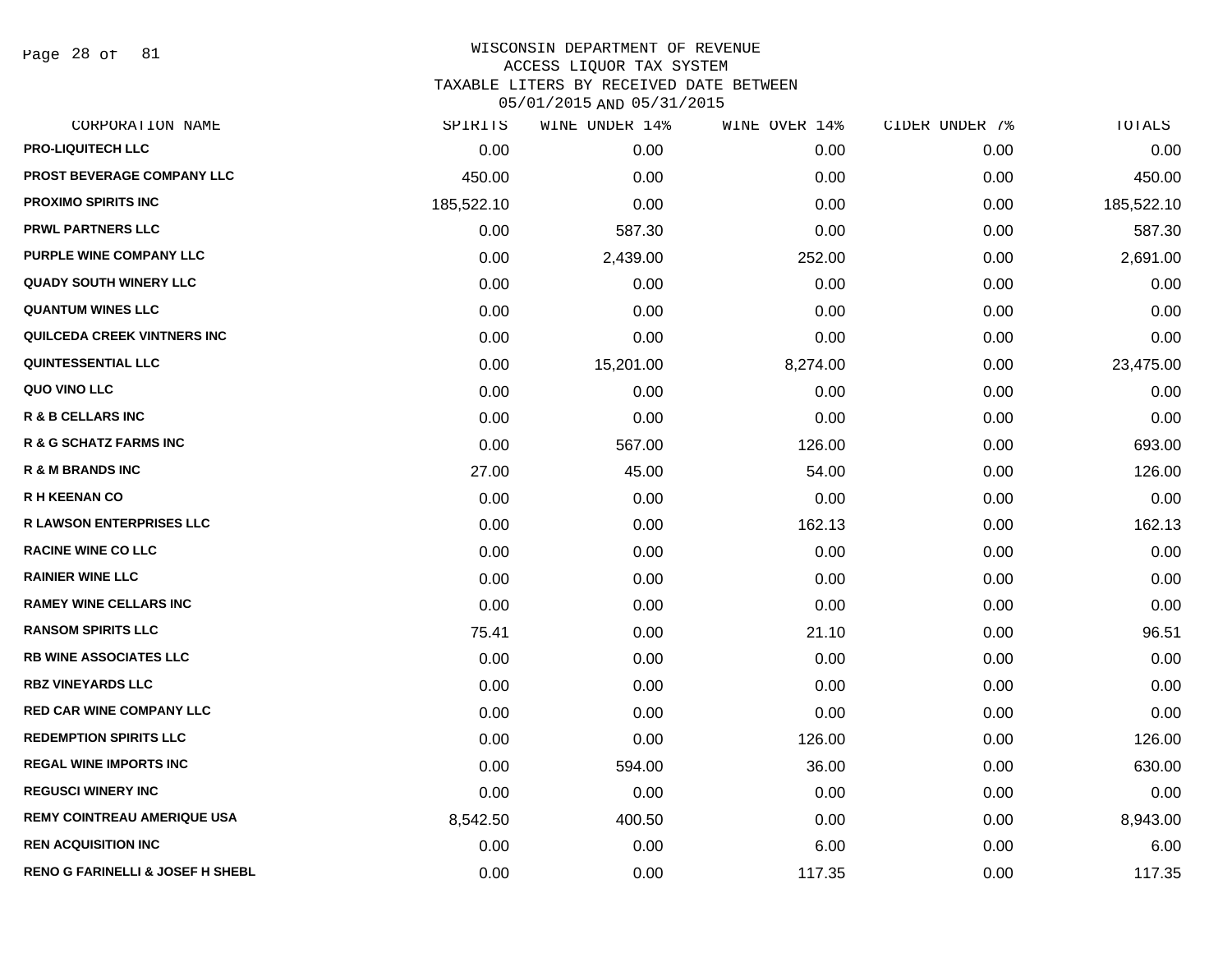Page 29 of 81

| CORPORATION NAME                                 | SPIRITS | WINE UNDER 14% | WINE OVER 14% | CIDER UNDER 7% | TOTALS   |
|--------------------------------------------------|---------|----------------|---------------|----------------|----------|
| <b>RENT A BBQ</b>                                | 0.00    | 0.00           | 0.00          | 0.00           | 0.00     |
| <b>RESERVA WINES LLC</b>                         | 0.00    | 0.00           | 0.00          | 0.00           | 0.00     |
| <b>REYNOLDS CREATIVE PRODUCTS INC</b>            | 0.00    | 0.00           | 0.00          | 0.00           | 0.00     |
| <b>RGI BRANDS LLC</b>                            | 0.00    | 0.00           | 0.00          | 0.00           | 0.00     |
| <b>RICHARD C POE II</b>                          | 0.00    | 0.00           | 0.00          | 0.00           | 0.00     |
| <b>RICHARD STELTZNER</b>                         | 0.00    | 0.00           | 0.00          | 0.00           | 0.00     |
| <b>RIDGE VINEYARDS INC</b>                       | 0.00    | 0.00           | 1,350.00      | 0.00           | 1,350.00 |
| <b>RIONDO USA LLC</b>                            | 0.00    | 975.58         | 0.00          | 0.00           | 975.58   |
| <b>RIVER VIEW WINERY LLC</b>                     | 0.00    | 0.00           | 0.00          | 0.00           | 0.00     |
| <b>RO SALES &amp; DISTRIBUTION SERVICES INC.</b> | 0.00    | 3,222.00       | 0.00          | 0.00           | 3,222.00 |
| <b>ROADSEND FARM LLC</b>                         | 0.00    | 0.00           | 0.00          | 0.00           | 0.00     |
| <b>ROBERT A CUTTER</b>                           | 0.00    | 414.00         | 0.00          | 0.00           | 414.00   |
| <b>ROBERT CRAIG WINERY LP</b>                    | 0.00    | 0.00           | 117.00        | 0.00           | 117.00   |
| <b>ROBERT J COOPER</b>                           | 526.50  | 0.00           | 0.00          | 0.00           | 526.50   |
| <b>ROBERT J GROSS</b>                            | 0.00    | 0.00           | 0.00          | 0.00           | 0.00     |
| ROBERT KACHER SELECTIONS LLC                     | 0.00    | 8,635.50       | 9.00          | 0.00           | 8,644.50 |
| <b>ROBERT L HUDSON</b>                           | 0.00    | 0.00           | 0.00          | 0.00           | 0.00     |
| <b>ROBERT TALBOTT INC</b>                        | 0.00    | 0.00           | 504.00        | 0.00           | 504.00   |
| ROBERT YOUNG ESTATE WINERY LLC                   | 0.00    | 0.00           | 0.00          | 0.00           | 0.00     |
| <b>ROCK SAKE LLC</b>                             | 0.00    | 0.00           | 0.00          | 0.00           | 0.00     |
| ROCK WALL WINE COMPANY INC                       | 0.00    | 0.00           | 0.00          | 0.00           | 0.00     |
| <b>ROCLAND WINE IMPORTS</b>                      | 0.00    | 0.00           | 0.00          | 0.00           | 0.00     |
| <b>ROMBAUER VINEYARDS INC</b>                    | 0.00    | 0.00           | 0.00          | 0.00           | 0.00     |
| <b>RONALD J WICKER</b>                           | 0.00    | 0.00           | 0.00          | 0.00           | 0.00     |
| <b>ROOTS RUN DEEP LLC</b>                        | 0.00    | 0.00           | 315.00        | 0.00           | 315.00   |
| <b>ROSE IMPORTING &amp; DISTRIBUTING LLC</b>     | 0.00    | 387.00         | 0.00          | 0.00           | 387.00   |
| ROSENTHAL WINE MERCHANT NY LTD                   | 0.00    | 0.00           | 0.00          | 0.00           | 0.00     |
| <b>ROTTA WINERY LLC</b>                          | 0.00    | 0.00           | 0.00          | 0.00           | 0.00     |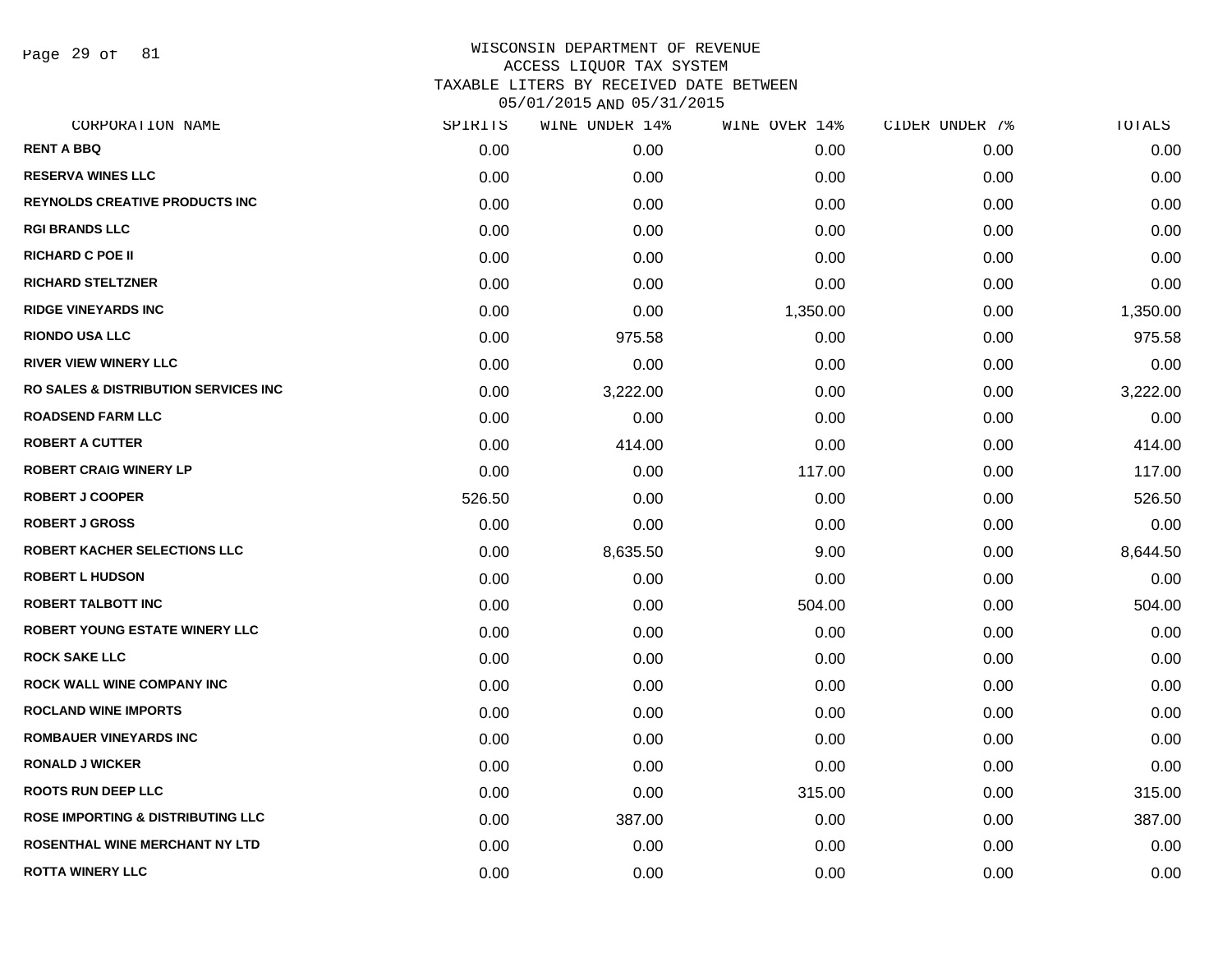Page 30 of 81

### WISCONSIN DEPARTMENT OF REVENUE ACCESS LIQUOR TAX SYSTEM

TAXABLE LITERS BY RECEIVED DATE BETWEEN

| CORPORATION NAME                            | SPIRITS    | WINE UNDER 14% | WINE OVER 14% | CIDER UNDER 7% | TOTALS     |
|---------------------------------------------|------------|----------------|---------------|----------------|------------|
| <b>ROUND HILL CELLARS</b>                   | 0.00       | 0.00           | 0.00          | 0.00           | 0.00       |
| <b>ROUND POND ESTATE LLC</b>                | 0.00       | 0.00           | 252.00        | 0.00           | 252.00     |
| <b>ROYAL WINE CORPORATION</b>               | 54.00      | 6,403.50       | 9.00          | 0.00           | 6,466.50   |
| <b>RUBISSOW FAMILY WINES LLC</b>            | 0.00       | 0.00           | 0.00          | 0.00           | 0.00       |
| <b>RUED WINERY INC</b>                      | 0.00       | 0.00           | 0.00          | 0.00           | 0.00       |
| RUSSIAN STANDARD VODKA (USA) INC            | 0.00       | 0.00           | 0.00          | 0.00           | 0.00       |
| <b>SLJGROUPINC</b>                          | 0.00       | 15,355.46      | 9,418.52      | 0.00           | 24,773.98  |
| <b>SABEMOS BEVERAGES LLC</b>                | 0.00       | 252.00         | 0.00          | 0.00           | 252.00     |
| <b>SAINTSBURY LLC</b>                       | 0.00       | 0.00           | 0.00          | 0.00           | 0.00       |
| <b>SAKEONE CORPORATION</b>                  | 0.00       | 113.40         | 686.88        | 0.00           | 800.28     |
| <b>SALT OF THE EARTH LP</b>                 | 0.00       | 0.00           | 0.00          | 0.00           | 0.00       |
| <b>SAN ANTONIO WINERY INC</b>               | 0.00       | 10,331.86      | 189.00        | 0.00           | 10,520.86  |
| <b>SAN FRANCISCO WINE EXCHANGE INC</b>      | 0.00       | 3,294.00       | 1,314.00      | 0.00           | 4,608.00   |
| SAN GABRIEL VALLEY WAREHOUSE & STORAGE INC  | 0.00       | 0.00           | 0.00          | 0.00           | 0.00       |
| <b>SAN JOAQUIN WINE COMPANY INC</b>         | 0.00       | 1,188.00       | 0.00          | 0.00           | 1,188.00   |
| <b>SAN LUIS SPIRITS INC</b>                 | 0.00       | 0.00           | 0.00          | 0.00           | 0.00       |
| <b>SAN MARTINO IMPORTS INC</b>              | 0.00       | 0.00           | 0.00          | 0.00           | 0.00       |
| <b>SANGLIER CELLARS LLC</b>                 | 0.00       | 0.00           | 0.00          | 0.00           | 0.00       |
| <b>SANGLIER SELECTIONS LLC</b>              | 18.00      | 1,215.00       | 0.00          | 0.00           | 1,233.00   |
| <b>SANS LIEGE INC</b>                       | 0.00       | 0.00           | 0.00          | 0.00           | 0.00       |
| <b>SANS WINE &amp; SPIRITS CO</b>           | 0.00       | 0.00           | 0.00          | 0.00           | 0.00       |
| SANTA MARGHERITA USA INC                    | 0.00       | 180.00         | 0.00          | 0.00           | 180.00     |
| <b>SARACINA VINEYARDS LLC</b>               | 0.00       | 153.00         | 99.00         | 0.00           | 252.00     |
| <b>SARMENTO'S IMPORTS &amp; EXPORTS INC</b> | 0.00       | 149.80         | 0.00          | 0.00           | 149.80     |
| <b>SAVIAH ROSE WINERY LLC</b>               | 0.00       | 0.00           | 0.00          | 0.00           | 0.00       |
| <b>SAVIO SOARES SELECTIONS CORP</b>         | 0.00       | 0.00           | 0.00          | 0.00           | 0.00       |
| <b>SAVVY DISTILLERS LP</b>                  | 9,878.50   | 0.00           | 0.00          | 0.00           | 9,878.50   |
| <b>SAZERAC COMPANY INC</b>                  | 357,142.50 | 116.99         | 248.98        | 0.00           | 357,508.47 |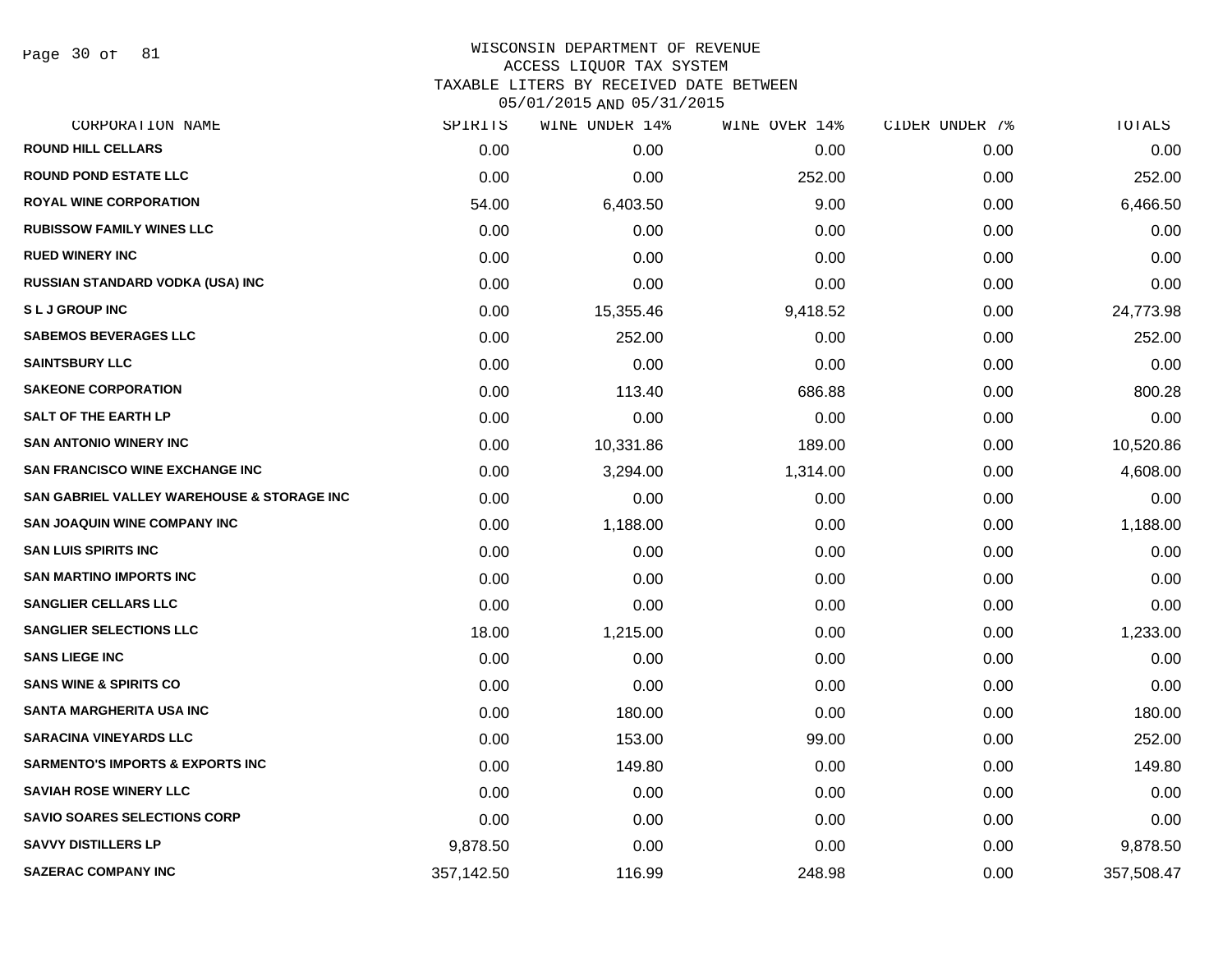Page 31 of 81

# WISCONSIN DEPARTMENT OF REVENUE ACCESS LIQUOR TAX SYSTEM

TAXABLE LITERS BY RECEIVED DATE BETWEEN

| CORPORATION NAME                       | SPIRITS    | WINE UNDER 14% | WINE OVER 14% | CIDER UNDER 7% | TOTALS      |
|----------------------------------------|------------|----------------|---------------|----------------|-------------|
| <b>SAZERAC NORTH AMERICA INC</b>       | 587,667.00 | 0.00           | 0.00          | 0.00           | 587,667.00  |
| <b>SBRAGIA FAMILY VINEYARDS LLC</b>    | 0.00       | 0.00           | 0.00          | 0.00           | 0.00        |
| <b>SCENIC ROOT WINEGROWERS LLC</b>     | 0.00       | 0.00           | 0.00          | 0.00           | 0.00        |
| <b>SCHEID VINEYARDS CALIFORNIA INC</b> | 0.00       | 54.00          | 0.00          | 0.00           | 54.00       |
| <b>SCHMITT SOHNE INC</b>               | 0.00       | 564.42         | 0.00          | 0.00           | 564.42      |
| <b>SCHUG WINERY LLC</b>                | 0.00       | 72.00          | 0.00          | 0.00           | 72.00       |
| <b>SCHUMACHER IMPORTS INC</b>          | 0.00       | 0.00           | 0.00          | 0.00           | 0.00        |
| <b>SCOPERTA IMPORTING CO INC</b>       | 0.00       | 15,462.00      | 108.00        | 0.00           | 15,570.00   |
| SCOTT PAUL WINES OREGON LLC            | 0.00       | 0.00           | 0.00          | 0.00           | 0.00        |
| <b>SEATTLE CIDER COMPANY LLC</b>       | 0.00       | 0.00           | 0.00          | 0.00           | 0.00        |
| <b>SEAVEY VINEYARD LP</b>              | 0.00       | 0.00           | 0.00          | 0.00           | 0.00        |
| <b>SELBY ENTERPRISES INC</b>           | 0.00       | 0.00           | 0.00          | 0.00           | 0.00        |
| SELECTIVE WINE ESTATES INC             | 0.00       | 504.00         | 0.00          | 0.00           | 504.00      |
| <b>SERGEY CHISTOV</b>                  | 0.00       | 0.00           | 0.00          | 0.00           | 0.00        |
| <b>SERRALLES USA LLC</b>               | 5,281.50   | 0.00           | 0.00          | 0.00           | 5,281.50    |
| SEVEN HILLS WINERY LLC                 | 0.00       | 0.00           | 126.00        | 0.00           | 126.00      |
| <b>SHAFER VINEYARDS INC</b>            | 0.00       | 0.00           | 0.00          | 0.00           | 0.00        |
| <b>SHANE WINE CELLARS LLC</b>          | 0.00       | 0.00           | 0.00          | 0.00           | 0.00        |
| <b>SHANNON RIDGE INC</b>               | 0.00       | 0.00           | 0.00          | 0.00           | 0.00        |
| <b>SHAW-ROSS HOLDING CO LLC</b>        | 1,371.00   | $-2,922.00$    | 0.00          | 0.00           | $-1,551.00$ |
| <b>SHEA WINE CELLARS LLC</b>           | 0.00       | 0.00           | 0.00          | 0.00           | 0.00        |
| SHELTON MACKENZIE WINE COMPANY         | 0.00       | 0.00           | 189.00        | 0.00           | 189.00      |
| SIDNEY FRANK IMPORTING CO INC          | 3,359.10   | 545.40         | 2,134.44      | 0.00           | 6,038.94    |
| SILVER OAK WINE CELLARS LP             | 0.00       | 801.00         | 0.00          | 0.00           | 801.00      |
| <b>SIMIONI IMPORTS LLC</b>             | 0.00       | 0.00           | 0.00          | 0.00           | 0.00        |
| <b>SINSKEY VINEYARDS INC</b>           | 0.00       | 11.89          | 0.00          | 0.00           | 11.89       |
| <b>SIX SIGMA WINERY LLC</b>            | 0.00       | 33.29          | 0.00          | 0.00           | 33.29       |
| <b>SKALLI CORPORATION</b>              | 0.00       | 900.00         | 171.00        | 0.00           | 1,071.00    |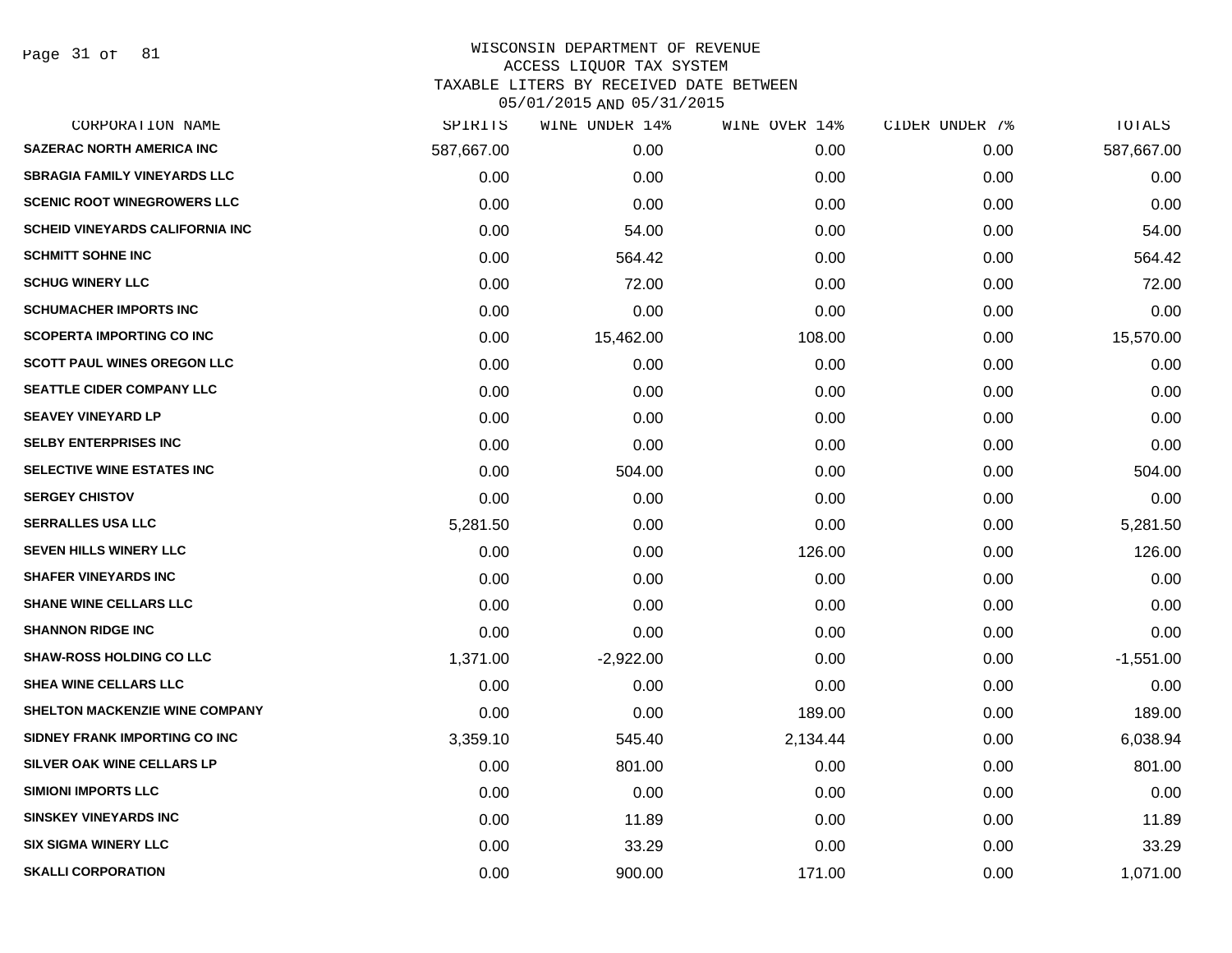Page 32 of 81

# WISCONSIN DEPARTMENT OF REVENUE ACCESS LIQUOR TAX SYSTEM

TAXABLE LITERS BY RECEIVED DATE BETWEEN

| CORPORATION NAME                        | SPIRITS   | WINE UNDER 14% | WINE OVER 14% | CIDER UNDER 7% | TOTALS    |
|-----------------------------------------|-----------|----------------|---------------|----------------|-----------|
| <b>SKINNER-DAVENA LLC</b>               | 0.00      | 0.00           | 0.00          | 0.00           | 0.00      |
| <b>SKYY SPIRITS LLC</b>                 | 52,162.80 | 0.00           | 0.00          | 0.00           | 52,162.80 |
| <b>SLO DOWN WINES LLC</b>               | 0.00      | 0.00           | 0.00          | 0.00           | 0.00      |
| <b>SMALL VINES WINES INC</b>            | 0.00      | 0.00           | 0.00          | 0.00           | 0.00      |
| <b>SMITH &amp; SMITH</b>                | 0.00      | 0.00           | 0.00          | 0.00           | 0.00      |
| <b>SOCIAL BLENDS LLC</b>                | 0.00      | 0.00           | 0.00          | 0.00           | 0.00      |
| SODA CANYON REAL ESTATE INVESTMENTS INC | 0.00      | 0.00           | 0.00          | 0.00           | 0.00      |
| SOGEVINUS FINE WINES USA INC            | 0.00      | 0.00           | 0.00          | 0.00           | 0.00      |
| <b>SOKOL BLOSSER LTD</b>                | 0.00      | 279.00         | 0.00          | 0.00           | 279.00    |
| <b>SOLENA CELLARS LLC</b>               | 0.00      | 0.00           | 0.00          | 0.00           | 0.00      |
| <b>SOMERSTON WINE COMPANY, LLC</b>      | 0.00      | 0.00           | 0.00          | 0.00           | 0.00      |
| SONOMA BEVERAGE WORKS INC               | 0.00      | 0.00           | 0.00          | 1,612.58       | 1,612.58  |
| <b>SONOMA ESTATE VINTNERS LLC</b>       | 0.00      | 504.00         | 0.00          | 0.00           | 504.00    |
| <b>SONOMA WINE COMPANY LLC</b>          | 0.00      | 1,152.00       | 0.00          | 0.00           | 1,152.00  |
| <b>SOOS CREEK WINE CELLARS LLC</b>      | 0.00      | 0.00           | 0.00          | 0.00           | 0.00      |
| SORELLE CASA FINE WINES LLC             | 0.00      | 0.00           | 0.00          | 0.00           | 0.00      |
| <b>SOUTH BAY WINE GROUP LLC</b>         | 0.00      | 1,125.00       | 0.00          | 0.00           | 1,125.00  |
| <b>SOUTHERN STARZ INC</b>               | 0.00      | 585.00         | 382.50        | 0.00           | 967.50    |
| SOUTHERN WINE GROUP LLC                 | 0.00      | 33.29          | 16.64         | 0.00           | 49.93     |
| <b>SOVEREIGN BRANDS LLC</b>             | 0.00      | 832.50         | 0.00          | 0.00           | 832.50    |
| <b>SPARKLING OREGON LLC</b>             | 0.00      | 0.00           | 0.00          | 0.00           | 0.00      |
| <b>SPEAKEASY SPIRITS LLC</b>            | 0.00      | 0.00           | 0.00          | 0.00           | 0.00      |
| <b>SPECIALTY MARKETING GROUP</b>        | 0.00      | 0.00           | 0.00          | 0.00           | 0.00      |
| <b>SPENCER HOOPES</b>                   | 0.00      | 0.00           | 0.00          | 0.00           | 0.00      |
| <b>SPIRIT IMPORTS INC</b>               | 0.00      | 0.00           | 0.00          | 0.00           | 0.00      |
| <b>SPOTTSWOODE WINERY INC</b>           | 0.00      | 0.00           | 0.00          | 0.00           | 0.00      |
| <b>SPRING MOUNTAIN VINEYARD INC</b>     | 0.00      | 0.00           | 0.00          | 0.00           | 0.00      |
| SQUARE ONE ORGANIC SPIRITS LLC          | 0.00      | 0.00           | 0.00          | 0.00           | 0.00      |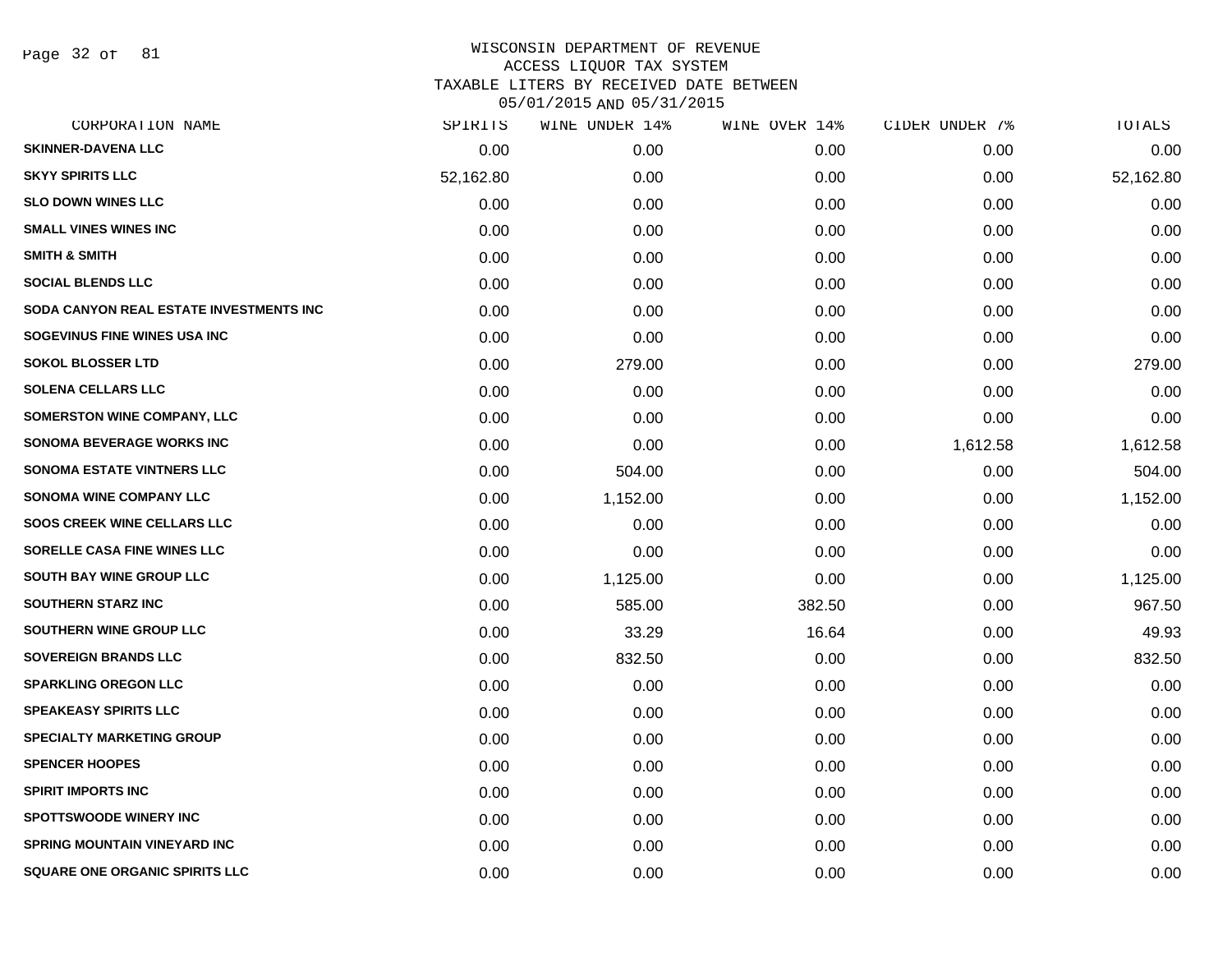Page 33 of 81

| CORPORATION NAME                      | SPIRITS   | WINE UNDER 14% | WINE OVER 14% | CIDER UNDER 7% | TOTALS       |
|---------------------------------------|-----------|----------------|---------------|----------------|--------------|
| <b>SQUARE ONE ORGANIC SPIRITS LLC</b> | 81.00     | 0.00           | 0.00          | 0.00           | 81.00        |
| <b>ST GEORGE SPIRITS INC</b>          | 414.85    | 0.00           | 0.00          | 0.00           | 414.85       |
| <b>ST HELENA ESTATE LLC</b>           | 0.00      | 0.00           | 189.00        | 0.00           | 189.00       |
| <b>ST INNOCENT LTD</b>                | 0.00      | 0.00           | 0.00          | 0.00           | 0.00         |
| ST JULIAN WINE COMPANY INC            | 0.00      | $-10,391.20$   | $-442.90$     | 0.00           | $-10,834.10$ |
| ST KILLIAN IMPORTING CO INC           | 0.00      | 0.00           | 0.00          | 0.00           | 0.00         |
| <b>STACKED WINES LLC</b>              | 0.00      | 0.00           | 0.00          | 0.00           | 0.00         |
| <b>STACY RYBACKI</b>                  | 0.00      | 558.00         | 0.00          | 0.00           | 558.00       |
| <b>STAGLIN FAMILY VINEYARD LLC</b>    | 0.00      | 0.00           | 0.00          | 0.00           | 0.00         |
| <b>STANLEY STAWSKI DIST CO INC</b>    | 0.00      | 0.00           | 0.00          | 0.00           | 0.00         |
| <b>STAR INDUSTRIES INC</b>            | 0.00      | 0.00           | 0.00          | 0.00           | 0.00         |
| <b>STARRY NIGHT WINERY LLC</b>        | 0.00      | 0.00           | 0.00          | 0.00           | 0.00         |
| STE MICHELLE WINE ESTATES LTD         | 0.00      | 98,518.50      | 7,186.50      | 0.00           | 105,705.00   |
| <b>STEELE WINES INC</b>               | 0.00      | 81.00          | 351.00        | 0.00           | 432.00       |
| <b>STELLAR IMPORTING COMPANY LLC</b>  | 0.00      | 0.00           | 0.00          | 0.00           | 0.00         |
| <b>STEPHAN VINEYARD INC</b>           | 0.00      | 0.00           | 148.50        | 0.00           | 148.50       |
| <b>STEPHEN DOOLEY WINE CO INC</b>     | 0.00      | 0.00           | 0.00          | 0.00           | 0.00         |
| <b>STEVE MILES SELECTIONS INC</b>     | 0.00      | 2,412.00       | 0.00          | 0.00           | 2,412.00     |
| STEVEN EDMUNDS & CORNELIA ST JOHN     | 0.00      | 0.00           | 0.00          | 0.00           | 0.00         |
| <b>STEZ &amp; BOWER</b>               | 0.00      | 0.00           | 0.00          | 0.00           | 0.00         |
| STOLI GROUP (USA) LLC                 | 13,810.50 | 252.00         | 0.00          | 0.00           | 14,062.50    |
| <b>STOLLER VINEYARDS INC</b>          | 0.00      | 0.00           | 0.00          | 0.00           | 0.00         |
| STOLLER WHOLESALE WINE & SPIRITS INC  | 234.00    | 0.00           | 0.00          | 0.00           | 234.00       |
| <b>STOLPMAN VINEYARDS LLC</b>         | 0.00      | 0.00           | 0.00          | 0.00           | 0.00         |
| <b>STONEBRAKER-SOLES INC</b>          | 0.00      | 189.00         | 0.00          | 0.00           | 189.00       |
| <b>STONECUSHION INC</b>               | 0.00      | 252.00         | 1,134.00      | 0.00           | 1,386.00     |
| <b>SUPREX INTERNATIONAL LTD</b>       | 0.00      | 0.00           | 0.00          | 0.00           | 0.00         |
| <b>SURVILLE ENTERPRISES CORP</b>      | 0.00      | 10,977.00      | 1.50          | 0.00           | 10,978.50    |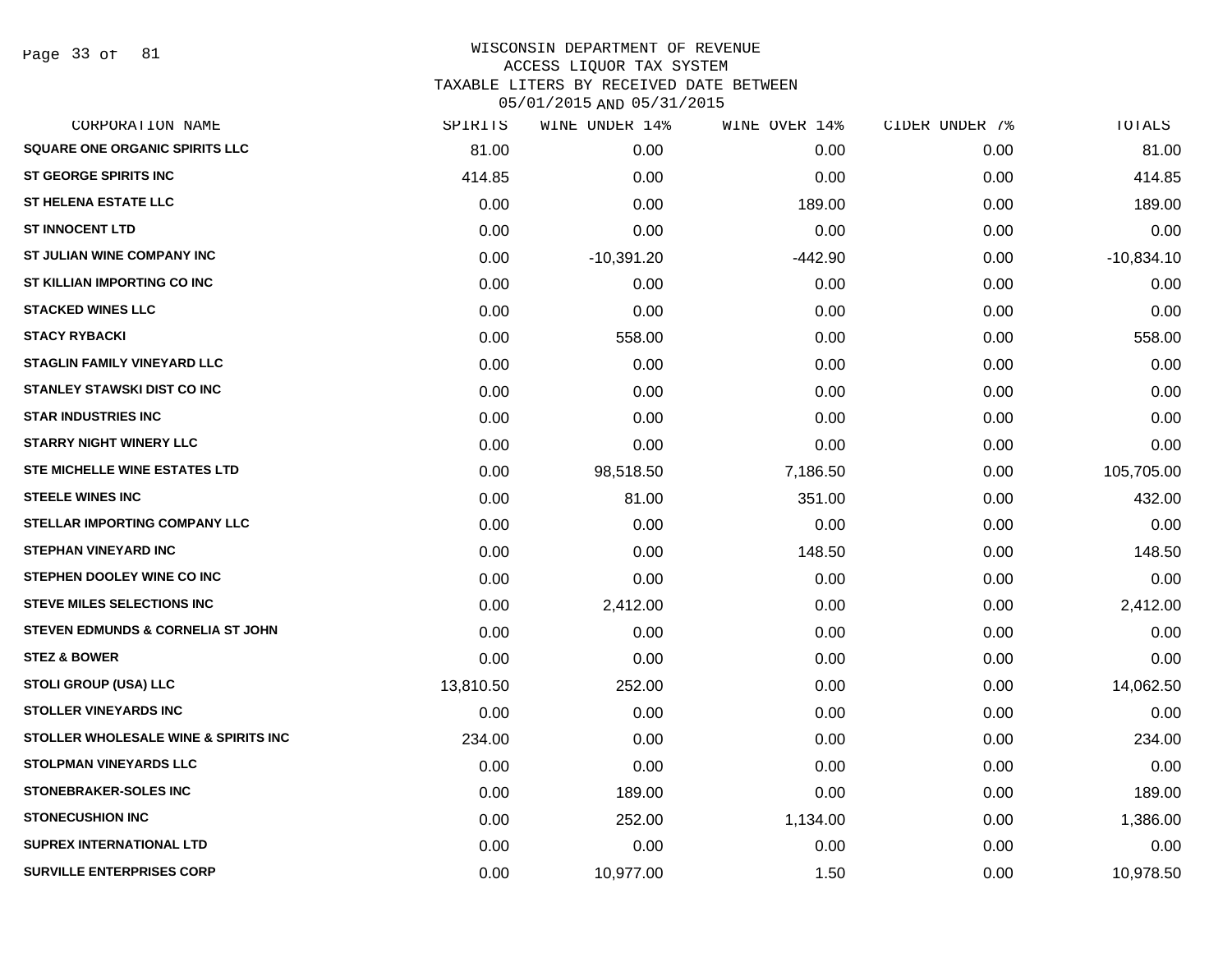Page 34 of 81

### WISCONSIN DEPARTMENT OF REVENUE

### ACCESS LIQUOR TAX SYSTEM

TAXABLE LITERS BY RECEIVED DATE BETWEEN

| CORPORATION NAME                       | SPIRITS | WINE UNDER 14% | WINE OVER 14% | CIDER UNDER 7% | TOTALS     |
|----------------------------------------|---------|----------------|---------------|----------------|------------|
| <b>SUTTER HOME WINERY INC</b>          | 810.00  | 327,713.84     | 2,938.50      | 0.00           | 331,462.34 |
| <b>SVENSKA FOOD &amp; BEVERAGE LLC</b> | 0.00    | 0.00           | 0.00          | 0.00           | 0.00       |
| <b>SVP WINERY LLC</b>                  | 0.00    | 0.00           | 0.00          | 0.00           | 0.00       |
| <b>SWANSON VINEYARDS &amp; WINERY</b>  | 0.00    | 0.00           | 9.00          | 0.00           | 9.00       |
| <b>SYLVESTER WINERY INC</b>            | 0.00    | 117.00         | 387.00        | 0.00           | 504.00     |
| <b>T ELENTENY HOLDINGS LLC</b>         | 0.00    | 4,869.00       | 0.00          | 0.00           | 4,869.00   |
| <b>TAFT STREET INC</b>                 | 0.00    | 0.00           | 0.00          | 0.00           | 0.00       |
| <b>TAKARA SAKE USA INC</b>             | 0.00    | 567.00         | 277.20        | 0.00           | 844.20     |
| <b>TALLEY VINEYARDS INC</b>            | 0.00    | 0.00           | 0.00          | 0.00           | 0.00       |
| <b>TAMBER BEY VINEYARDS LLC</b>        | 0.00    | 0.00           | 0.00          | 0.00           | 0.00       |
| <b>TASTEVINO SELECTIONS LLC</b>        | 0.00    | 0.00           | 0.00          | 0.00           | 0.00       |
| TC VINEYARDS INC                       | 0.00    | 0.00           | 0.00          | 0.00           | 0.00       |
| <b>TEMPERANCE DISTILLING COMPANY</b>   | 0.00    | 0.00           | 0.00          | 0.00           | 0.00       |
| <b>TERRA VINUM LLC</b>                 | 0.00    | 378.00         | $-378.00$     | 0.00           | 0.00       |
| <b>TERRAVANT WINE COMPANY LLC</b>      | 0.00    | 522.00         | 0.00          | 0.00           | 522.00     |
| <b>TERRESSENTIA CORPORATION</b>        | 180.00  | 0.00           | 0.00          | 0.00           | 180.00     |
| <b>TERRIZZI VINO INC</b>               | 0.00    | 0.00           | 0.00          | 0.00           | 0.00       |
| <b>TESTA WINES OF THE WORLD LTD</b>    | 0.00    | 0.00           | 0.00          | 0.00           | 0.00       |
| <b>TGE LLC</b>                         | 0.00    | 0.00           | 0.00          | 0.00           | 0.00       |
| THE AUSTRALIAN WINE CONNECTION INC     | 0.00    | 162.00         | 252.00        | 0.00           | 414.00     |
| THE BIALE ESTATE                       | 0.00    | 0.00           | 0.00          | 0.00           | 0.00       |
| THE BLACK PRINCE DISTILLERY INC        | 0.00    | 0.00           | 0.00          | 0.00           | 0.00       |
| THE BRANDER VINEYARD                   | 0.00    | 0.00           | 0.00          | 0.00           | 0.00       |
| THE BUSINESS CHAIN INC                 | 0.00    | 0.00           | 0.00          | 0.00           | 0.00       |
| THE HESS COLLECTION WINERY             | 0.00    | 1,397.66       | 145.05        | 0.00           | 1,542.71   |
| THE HOUSE OF BURGUNDY INC              | 0.00    | 0.00           | 0.00          | 0.00           | 0.00       |
| THE INFINITE MONKEY THEOREM INC        | 0.00    | 0.00           | 0.00          | 0.00           | 0.00       |
| THE MAUNEY GROUP LLC                   | 0.00    | 0.00           | 0.00          | 0.00           | 0.00       |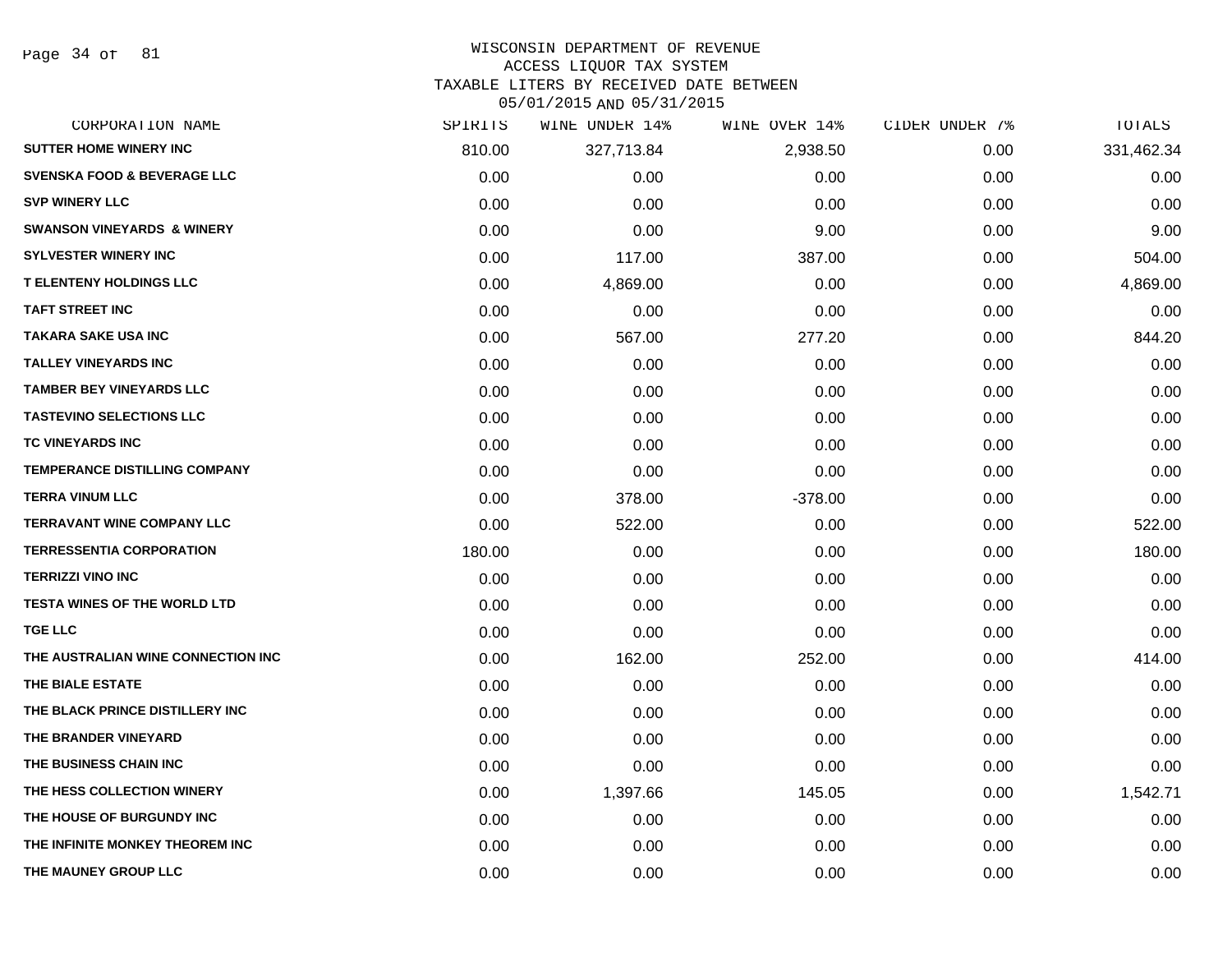Page 35 of 81

| CORPORATION NAME                        | SPIRITS | WINE UNDER 14% | WINE OVER 14% | CIDER UNDER 7% | TOTALS     |
|-----------------------------------------|---------|----------------|---------------|----------------|------------|
| THE MEEKER VINEYARD INC                 | 0.00    | 0.00           | 225.00        | 0.00           | 225.00     |
| THE MORLET SELECTION INC                | 0.00    | 0.00           | 0.00          | 0.00           | 0.00       |
| THE MORNE WINE COMPANY                  | 0.00    | 0.00           | 0.00          | 0.00           | 0.00       |
| THE OTHER GUYS INC                      | 405.00  | 10,681.50      | 1,260.00      | 0.00           | 12,346.50  |
| THE R.S. LIPMAN COMPANY                 | 0.00    | 0.00           | 0.00          | 0.00           | 0.00       |
| THE SILVERADO VINEYARDS                 | 0.00    | 1,062.00       | 0.00          | 0.00           | 1,062.00   |
| THE SORTING TABLE LLC                   | 0.00    | 612.00         | 153.00        | 0.00           | 765.00     |
| THE WINE GROUP INC                      | 0.00    | 927,543.00     | 16,476.00     | 0.00           | 944,019.00 |
| THE WINE SOURCE INC                     | 0.00    | 90.00          | 0.00          | 0.00           | 90.00      |
| THE WOODMAR GROUP LLC                   | 0.00    | 1,008.00       | 0.00          | 0.00           | 1,008.00   |
| <b>THIENOT USA INC</b>                  | 0.00    | 324.00         | 0.00          | 0.00           | 324.00     |
| THREE FAT GUYS WINE LLC                 | 0.00    | 0.00           | 0.00          | 0.00           | 0.00       |
| THREE RING PRODUCTIONS LLC              | 0.00    | 0.00           | 0.00          | 0.00           | 0.00       |
| <b>TI BEVERAGE GROUP LTD</b>            | 0.00    | 0.00           | 0.00          | 0.00           | 0.00       |
| TIERRA DIVINA VINEYARD LLC              | 0.00    | 0.00           | 126.00        | 0.00           | 126.00     |
| <b>TITUS &amp; TITUS</b>                | 0.00    | 0.00           | 189.00        | 0.00           | 189.00     |
| TMR WINE COMPANY LLC                    | 0.00    | 0.00           | 0.00          | 0.00           | 0.00       |
| TOAD HOLLOW VINEYARDS INC               | 0.00    | 1,470.00       | 252.00        | 0.00           | 1,722.00   |
| <b>TOBIN JAMES CELLARS</b>              | 0.00    | 0.00           | 0.00          | 0.00           | 0.00       |
| <b>TOBY BEALL</b>                       | 0.00    | 0.00           | 0.00          | 0.00           | 0.00       |
| <b>TOLLIVER RANCH BRANDS LLC</b>        | 0.00    | 0.00           | 0.00          | 0.00           | 0.00       |
| <b>TOM MEADOWCROFT</b>                  | 0.00    | 0.00           | 0.00          | 0.00           | 0.00       |
| <b>TORII MOR WINERY LLC</b>             | 0.00    | 0.00           | 0.00          | 0.00           | 0.00       |
| <b>TRADEWINDS SPECIALTY IMPORTS LLC</b> | 0.00    | 0.00           | 0.00          | 0.00           | 0.00       |
| <b>TREANA WINERY LLC</b>                | 0.00    | 504.00         | 126.00        | 0.00           | 630.00     |
| TREASURY WINE ESTATES AMERICAS COMPANY  | 0.00    | 98,199.75      | 3,505.50      | 0.00           | 101,705.25 |
| <b>TREFETHEN VINEYARDS WINERY INC</b>   | 0.00    | 0.00           | 0.00          | 0.00           | 0.00       |
| TREFETHEN VINEYARDS WINERY INC          | 0.00    | 150.00         | 72.00         | 0.00           | 222.00     |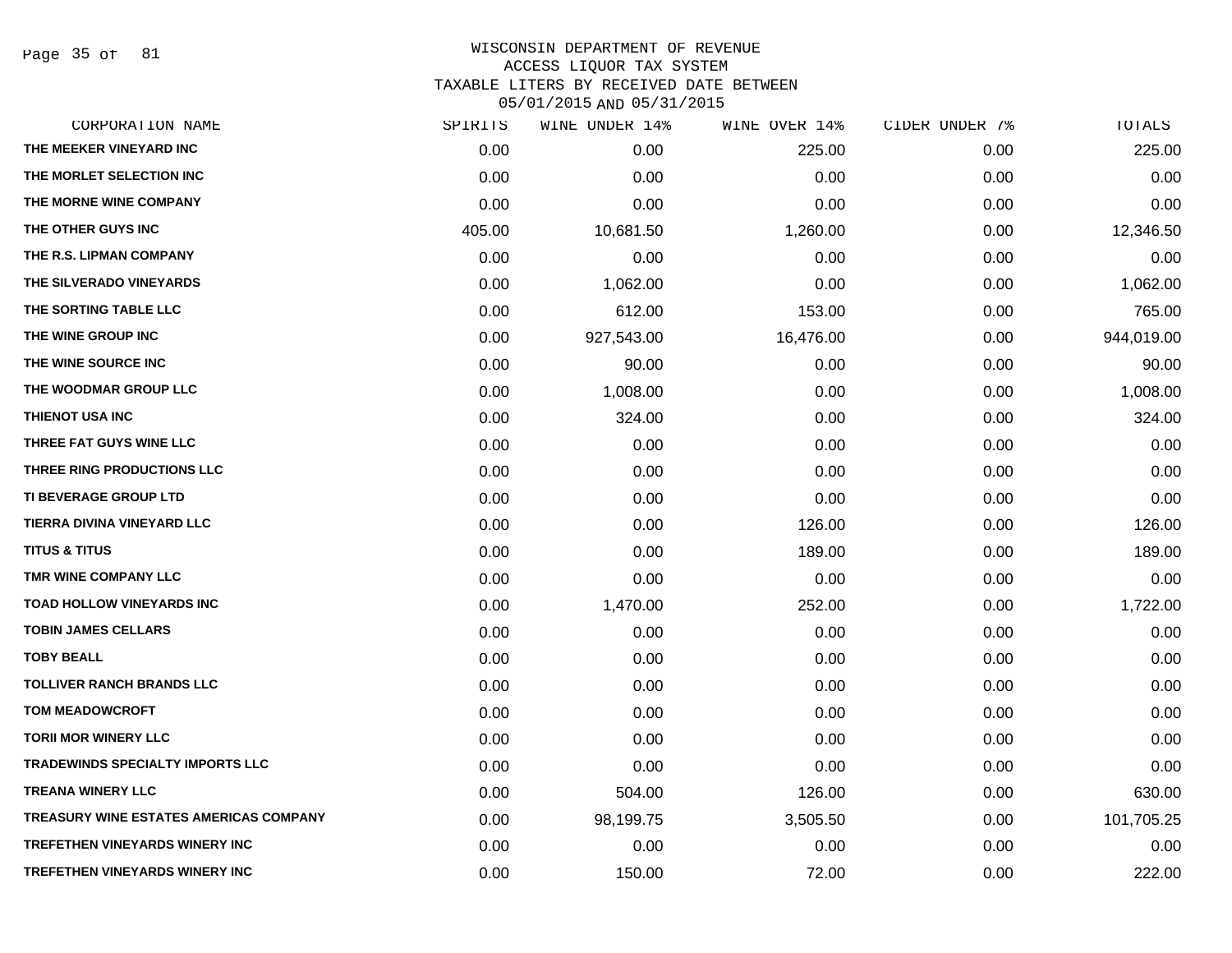Page 36 of 81

### WISCONSIN DEPARTMENT OF REVENUE ACCESS LIQUOR TAX SYSTEM TAXABLE LITERS BY RECEIVED DATE BETWEEN

| CORPORATION NAME                     | SPIRITS    | WINE UNDER 14% | WINE OVER 14% | CIDER UNDER 7% | <b>TOTALS</b> |
|--------------------------------------|------------|----------------|---------------|----------------|---------------|
| <b>TRENTADUE WINERY LLC</b>          | 0.00       | 126.00         | 0.00          | 0.00           | 126.00        |
| TRI VIN IMPORTS INC                  | 0.00       | 3,060.00       | 0.00          | 0.00           | 3,060.00      |
| <b>TRI-STAR MARKETING INC</b>        | 0.00       | 4,095.00       | 126.00        | 0.00           | 4,221.00      |
| <b>TRINITAS CELLARS LLC</b>          | 0.00       | 0.00           | 0.00          | 0.00           | 0.00          |
| <b>TRIONE VINEYARDS LLC</b>          | 0.00       | 0.00           | 0.00          | 0.00           | 0.00          |
| TRIPLE EIGHT DISTILLERY LLC          | 0.00       | 0.00           | 0.00          | 0.00           | 0.00          |
| <b>TURLEY WINE CELLARS INC</b>       | 0.00       | 0.00           | 1,107.00      | 0.00           | 1,107.00      |
| <b>TURN KEY WINE BRANDS LLC</b>      | 0.00       | 1,206.00       | 0.00          | 0.00           | 1,206.00      |
| <b>TURNBULL WINE CELLARS</b>         | 0.00       | 0.00           | 0.00          | 0.00           | 0.00          |
| <b>TWIN PEAKS WINERY INC</b>         | 0.00       | 0.00           | 0.00          | 0.00           | 0.00          |
| TY KU, LLC                           | 126.00     | 0.00           | 156.78        | 0.00           | 282.78        |
| UN SOGNO LLC                         | 0.00       | 0.00           | 0.00          | 0.00           | 0.00          |
| <b>UNION WINE COMPANY</b>            | 0.00       | 504.00         | 0.00          | 0.00           | 504.00        |
| UNITED SPIRITS INC                   | 0.00       | 0.00           | 0.00          | 0.00           | 0.00          |
| UNITED STATES DISTILLED PRODUCTS CO. | 307,585.80 | 65,383.12      | 1,314.00      | 0.00           | 374,282.92    |
| UNTI WINE CO LLC                     | 0.00       | 0.00           | 0.00          | 0.00           | 0.00          |
| USA WINE IMPORTS INC                 | 45.00      | 1,373.00       | 0.00          | 0.00           | 1,418.00      |
| <b>USA WINE WEST LLC</b>             | 0.00       | 5,723.82       | 315.00        | 0.00           | 6,038.82      |
| UVE ENTERPRISES INC                  | 0.00       | 193.50         | 0.00          | 0.00           | 193.50        |
| V & C LLC                            | 0.00       | 414.00         | 63.00         | 0.00           | 477.00        |
| <b>V2 WINE GROUP LLC</b>             | 0.00       | 72.00          | 117.00        | 0.00           | 189.00        |
| <b>VALCKENBERG INTERNATIONAL INC</b> | 0.00       | 0.00           | 0.00          | 0.00           | 0.00          |
| <b>VALOR WINE CO LLC</b>             | 0.00       | 0.00           | 0.00          | 0.00           | 0.00          |
| VAN RUITEN FAMILY WINERY LLC         | 0.00       | 126.00         | 378.00        | 0.00           | 504.00        |
| <b>VEEV SPIRITS LLC</b>              | 855.00     | 0.00           | 0.00          | 0.00           | 855.00        |
| <b>VELVET ANTLER WINE LLC</b>        | 0.00       | 0.00           | 0.00          | 0.00           | 0.00          |
| <b>VEN CAL RANCHES LLC</b>           | 0.00       | 0.00           | 0.00          | 0.00           | 0.00          |
| <b>VENGE VINEYARDS INC</b>           | 0.00       | 0.00           | 5.94          | 0.00           | 5.94          |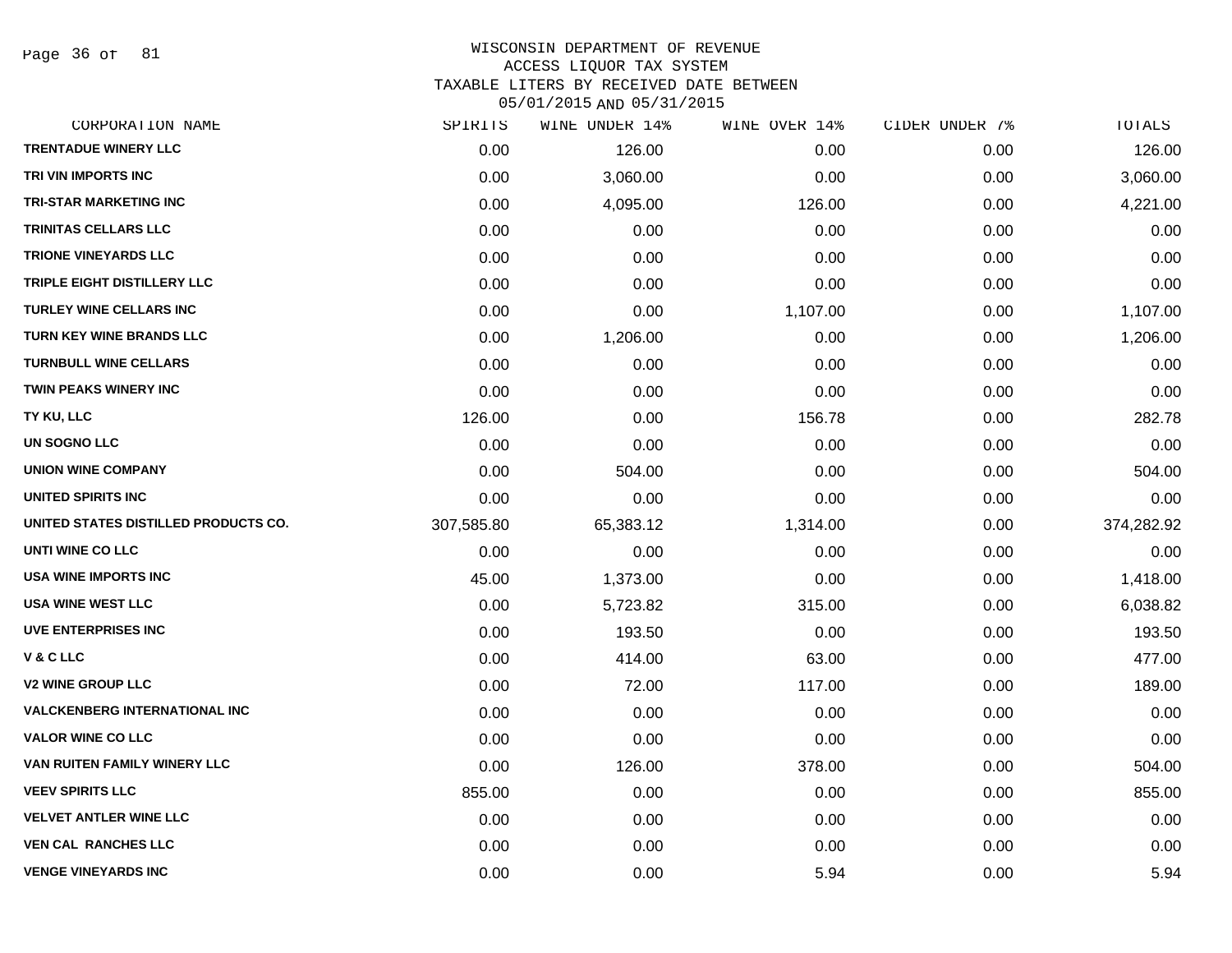Page 37 of 81

#### WISCONSIN DEPARTMENT OF REVENUE ACCESS LIQUOR TAX SYSTEM

TAXABLE LITERS BY RECEIVED DATE BETWEEN

| CORPORATION NAME                                     | SPIRITS | WINE UNDER 14% | WINE OVER 14% | CIDER UNDER 7% | TOTALS    |
|------------------------------------------------------|---------|----------------|---------------|----------------|-----------|
| <b>VERMEIL WINE GROUP LLC</b>                        | 0.00    | 0.00           | 0.00          | 0.00           | 0.00      |
| <b>VERMONT HARD CIDER COMPANY LLC</b>                | 0.00    | 0.00           | 0.00          | 24,271.00      | 24,271.00 |
| <b>VERO WINE GROUP LLC &amp; WESTSIDE GRAPES LLC</b> | 0.00    | 0.00           | 0.00          | 0.00           | 0.00      |
| VI. SCO. INC                                         | 0.00    | 2,541.00       | 0.00          | 0.00           | 2,541.00  |
| <b>VIAS IMPORTS LTD</b>                              | 0.00    | 423.00         | 252.00        | 0.00           | 675.00    |
| <b>VIATUS</b>                                        | 0.00    | 0.00           | 0.00          | 0.00           | 0.00      |
| VICTOIRE FRENCH AMERCN WINE & SPIRITS INC            | 0.00    | 207.00         | 0.00          | 0.00           | 207.00    |
| <b>VIEUX VINS INC</b>                                | 0.00    | 1,989.00       | 684.00        | 0.00           | 2,673.00  |
| <b>VIKRE DISTILLERY LLC</b>                          | 0.00    | 0.00           | 0.00          | 0.00           | 0.00      |
| <b>VILLA CREEK INC</b>                               | 0.00    | 0.00           | 0.00          | 0.00           | 0.00      |
| <b>VILLA ENCINAL PARTNERS LP</b>                     | 0.00    | 0.00           | 972.00        | 0.00           | 972.00    |
| VILLA ITALIA GOURMET FOOD & WINE INC                 | 0.00    | 0.00           | 0.00          | 0.00           | 0.00      |
| <b>VILLA SAN JULIETTE INC</b>                        | 0.00    | 0.00           | 0.00          | 0.00           | 0.00      |
| VIN DE ZO LLC                                        | 0.00    | 27.00          | 0.00          | 0.00           | 27.00     |
| <b>VIN DIVINO LTD</b>                                | 0.00    | 0.00           | 0.00          | 0.00           | 0.00      |
| <b>VINA ROBLES INC</b>                               | 0.00    | 71.33          | 66.57         | 0.00           | 137.90    |
| <b>VINAMERICAS INC</b>                               | 0.00    | 0.00           | 0.00          | 0.00           | 0.00      |
| <b>VINCENZO PADULA</b>                               | 0.00    | 0.00           | 0.00          | 0.00           | 0.00      |
| <b>VINE CLIFF WINERY INC</b>                         | 0.00    | 0.00           | 90.00         | 0.00           | 90.00     |
| <b>VINE CONNECTIONS LLC</b>                          | 0.00    | 252.00         | 306.80        | 0.00           | 558.80    |
| <b>VINEBURG LLC</b>                                  | 0.00    | 0.00           | 252.00        | 0.00           | 252.00    |
| <b>VINEYARD 29 LLC</b>                               | 0.00    | 0.00           | 0.00          | 0.00           | 0.00      |
| <b>VINEYARD BRANDS LLC</b>                           | 0.00    | 4,824.00       | 454.50        | 0.00           | 5,278.50  |
| <b>VINEYARD VARIETIES INC</b>                        | 0.00    | 0.00           | 0.00          | 0.00           | 0.00      |
| <b>VINIFERA IMPORTS LTD</b>                          | 0.00    | 0.00           | 0.00          | 0.00           | 0.00      |
| <b>VINIFERA WINE COMPANY LLC</b>                     | 0.00    | 0.00           | 0.00          | 0.00           | 0.00      |
| <b>VINO DEL SOL INC</b>                              | 0.00    | 1,170.00       | 45.00         | 0.00           | 1,215.00  |
| <b>VINO ET SPIRITUS LLC</b>                          | 0.00    | 0.00           | 0.00          | 0.00           | 0.00      |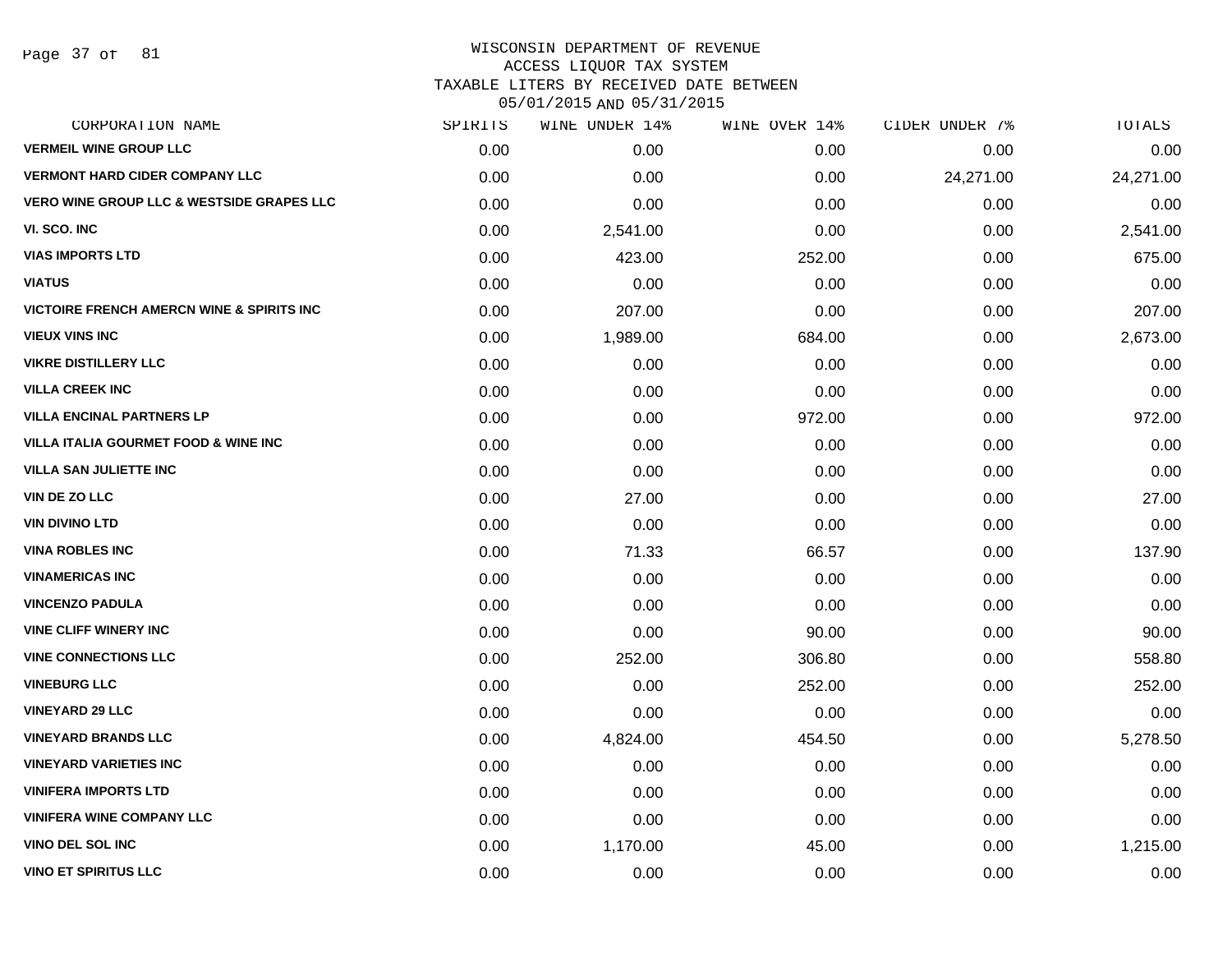Page 38 of 81

#### WISCONSIN DEPARTMENT OF REVENUE ACCESS LIQUOR TAX SYSTEM

TAXABLE LITERS BY RECEIVED DATE BETWEEN

| CORPORATION NAME                               | SPIRITS   | WINE UNDER 14% | WINE OVER 14% | CIDER UNDER 7% | TOTALS    |
|------------------------------------------------|-----------|----------------|---------------|----------------|-----------|
| <b>VINO.COM LLC</b>                            | 0.00      | 819.00         | 126.00        | 0.00           | 945.00    |
| <b>VINOVIA WINE GROUP INC</b>                  | 0.00      | 504.00         | 0.00          | 0.00           | 504.00    |
| <b>VINTAGE '59 IMPORTS LLC</b>                 | 0.00      | 207.00         | 0.00          | 0.00           | 207.00    |
| <b>VINTAGE POINT LLC</b>                       | 0.00      | 234.00         | 612.00        | 0.00           | 846.00    |
| <b>VINTURE WINE COMPANY LLC</b>                | 0.00      | 0.00           | 0.00          | 0.00           | 0.00      |
| <b>VINTUS LLC</b>                              | 4.50      | 724.50         | 517.50        | 0.00           | 1,246.50  |
| <b>VIRTUE HOLDINGS LLC</b>                     | 0.00      | 0.00           | 0.00          | 0.00           | 0.00      |
| <b>VISION WINE &amp; SPIRITS LLC</b>           | 270.66    | 0.00           | 0.00          | 0.00           | 270.66    |
| <b>W J DEUTSCH &amp; SONS LTD</b>              | 6,709.50  | 19,134.00      | 1,089.00      | 0.00           | 26,932.50 |
| <b>WAGNER WINE COMPANY LLC</b>                 | 0.00      | 504.00         | 1,953.00      | 0.00           | 2,457.00  |
| <b>WALLA WALLA VINTNERS LLC</b>                | 0.00      | 0.00           | 0.00          | 0.00           | 0.00      |
| <b>WALTER HANSEL WINERY &amp; VINEYARD LLC</b> | 0.00      | 0.00           | 0.00          | 0.00           | 0.00      |
| <b>WARWICK VALLEY WINE CO INC</b>              | 0.00      | 0.00           | 0.00          | 0.00           | 0.00      |
| <b>WEIBEL INCORPORATED</b>                     | 0.00      | 377.33         | 0.00          | 0.00           | 377.33    |
| <b>WEIN BAUER INC</b>                          | 0.00      | 4,014.97       | 0.00          | 0.00           | 4,014.97  |
| <b>WEST COAST WINE PARTNERS LLC</b>            | 0.00      | 189.00         | 252.00        | 0.00           | 441.00    |
| <b>WESTERN SPIRITS BEVERAGE LLC</b>            | 2,267.25  | 0.00           | 0.00          | 0.00           | 2,267.25  |
| <b>WEYGANDT-METZLER IMPORTING LTD</b>          | 0.00      | 1,071.72       | 0.00          | 0.00           | 1,071.72  |
| <b>WHITE OAK VINEYARDS &amp; WINERY LLC</b>    | 0.00      | 0.00           | 63.00         | 0.00           | 63.00     |
| WHYTE AND MACKAY (AMERICAS) LIMITED LLC        | 117.00    | 0.00           | 0.00          | 0.00           | 117.00    |
| <b>WI INC</b>                                  | 0.00      | 0.00           | 0.00          | 0.00           | 0.00      |
| <b>WILD WOOD VINEYARD &amp; WINERY</b>         | 0.00      | 0.00           | 0.00          | 0.00           | 0.00      |
| <b>WILLAKENZIE ESTATE INC</b>                  | 0.00      | 31.50          | 0.00          | 0.00           | 31.50     |
| <b>WILLAMETTE VALLEY VINEYARDS INC</b>         | 0.00      | 693.00         | 189.00        | 0.00           | 882.00    |
| <b>WILLIAM GRANT &amp; SONS INC</b>            | 11,682.00 | 0.00           | 270.00        | 0.00           | 11,952.00 |
| <b>WILLIAM P KNUTTEL</b>                       | 0.00      | 45.00          | 0.00          | 0.00           | 45.00     |
| <b>WILLIAM STAVOLA</b>                         | 0.00      | 0.00           | 0.00          | 0.00           | 0.00      |
| <b>WILLIAM WOODRUFF</b>                        | 0.00      | 0.00           | 0.00          | 0.00           | 0.00      |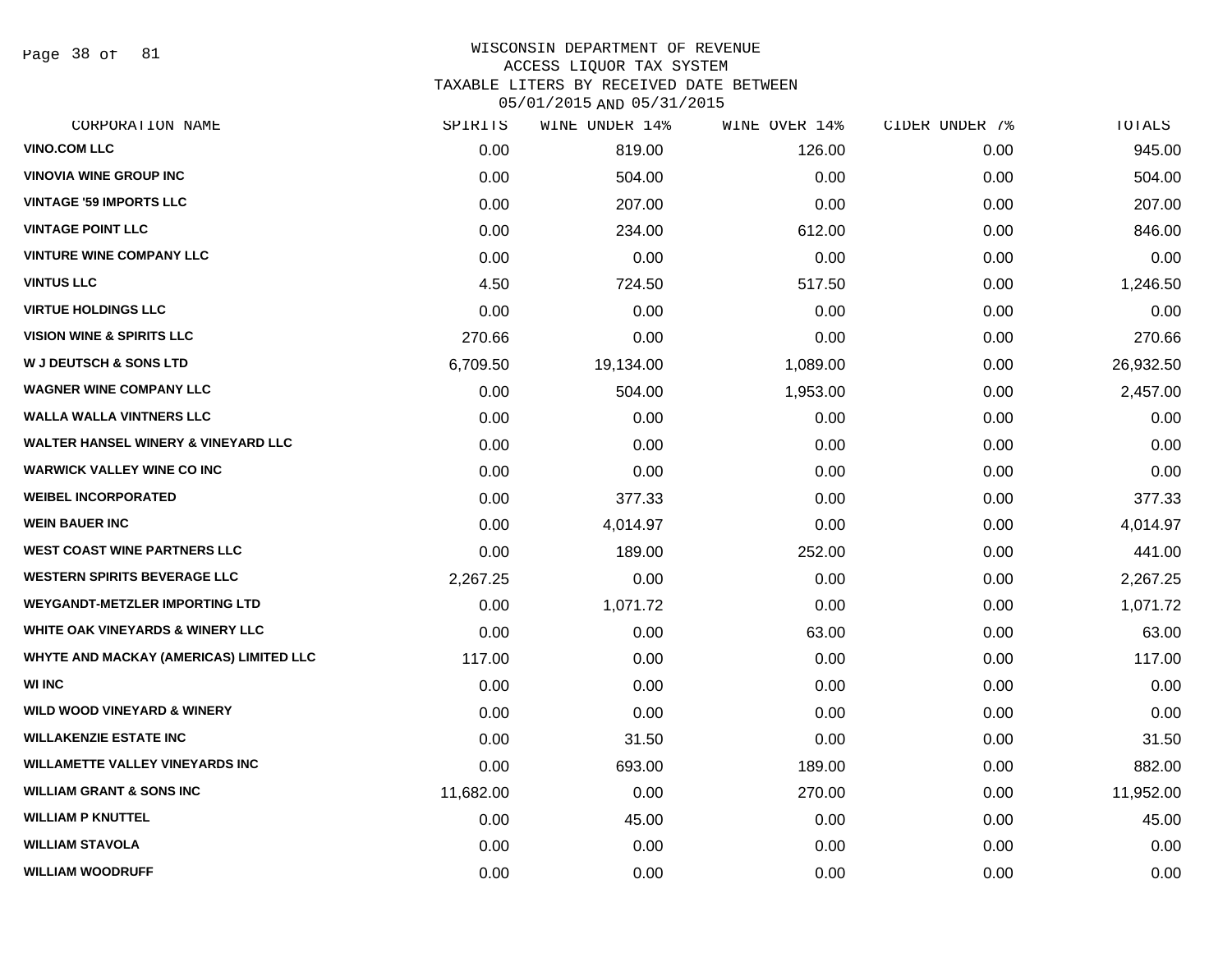Page 39 of 81

## WISCONSIN DEPARTMENT OF REVENUE ACCESS LIQUOR TAX SYSTEM TAXABLE LITERS BY RECEIVED DATE BETWEEN

| CORPORATION NAME                               | SPIRITS      | WINE UNDER 14% | WINE OVER 14% | CIDER UNDER 7% | TOTALS       |
|------------------------------------------------|--------------|----------------|---------------|----------------|--------------|
| <b>WILLIAM-HARRISON IMPORTS INC</b>            | 0.00         | 0.00           | 0.00          | 0.00           | 0.00         |
| <b>WILSON CREEK WINERY &amp; VINEYARDS INC</b> | 0.00         | 0.00           | 0.00          | 0.00           | 0.00         |
| <b>WILSON DANIELS LLC</b>                      | 0.00         | 0.00           | 0.00          | 0.00           | 0.00         |
| <b>WILSON DANIELS LTD</b>                      | 4,192.80     | 1,017.00       | 750.00        | 0.00           | 5,959.80     |
| <b>WINDY HILL SPIRITS INC</b>                  | 0.00         | 0.00           | 0.00          | 0.00           | 0.00         |
| <b>WINE CREEK LLC</b>                          | 0.00         | 0.00           | 504.00        | 0.00           | 504.00       |
| <b>WINE HOOLIGANS LLC</b>                      | 0.00         | 189.00         | 504.00        | 0.00           | 693.00       |
| <b>WINE IN-MOTION LLC</b>                      | 0.00         | 0.00           | 0.00          | 0.00           | 0.00         |
| <b>WINE WINE SITUATION LLC</b>                 | 0.00         | 0.00           | 0.00          | 0.00           | 0.00         |
| <b>WINEPLAYGROUND.COM INC</b>                  | 0.00         | 0.00           | 0.00          | 0.00           | 0.00         |
| <b>WINERIES &amp; SELECT PRODUCTS LLC</b>      | 0.00         | 36.00          | 243.00        | 0.00           | 279.00       |
| <b>WINERY AT BLACK STAR FARMS LLC</b>          | 0.00         | 0.00           | 0.00          | 0.00           | 0.00         |
| <b>WINERY EXCHANGE, INC.</b>                   | 0.00         | 1,116.00       | 0.00          | 0.00           | 1,116.00     |
| <b>WINES OF FRANCE INC</b>                     | 0.00         | 0.00           | 0.00          | 0.00           | 0.00         |
| <b>WINES UNLIMITED INC</b>                     | 0.00         | 31.50          | 0.00          | 0.00           | 31.50        |
| <b>WINESELLERS LTD</b>                         | 0.00         | 5,337.98       | 12.00         | 0.00           | 5,349.98     |
| <b>WIRTZ BEVERAGE ILLINOIS LLC</b>             | 0.00         | 864.00         | 0.00          | 0.00           | 864.00       |
| <b>WOODSHED BEVERAGE LLC</b>                   | 0.00         | 0.00           | 0.00          | 0.00           | 0.00         |
| <b>WOODSON WINES LLC</b>                       | 0.00         | 0.00           | 126.00        | 0.00           | 126.00       |
| <b>WYOMING WHISKEY INC</b>                     | 0.00         | 0.00           | 0.00          | 0.00           | 0.00         |
| YAEGAKI CORPORATION OF USA                     | 0.00         | 396.00         | 169.20        | 0.00           | 565.20       |
| YELLOW ROSE DISTILLING LLC                     | 0.00         | 0.00           | 0.00          | 0.00           | 0.00         |
| <b>ZD WINES LLC</b>                            | 0.00         | 0.00           | 0.00          | 0.00           | 0.00         |
| <b>ZEILER SPIRITS LLC</b>                      | 0.00         | 0.00           | 0.00          | 0.00           | 0.00         |
| <b>ZEPALTAS WINES LLC</b>                      | 0.00         | 315.00         | 0.00          | 0.00           | 315.00       |
| <b>ZONIN USA INC</b>                           | 0.00         | 0.00           | 0.00          | 0.00           | 0.00         |
| TOTAL LITERS FOR 5/31/2015                     | 4,294,814.68 | 3,780,237.86   | 235,242.71    | 310,007.52     | 8,620,302.77 |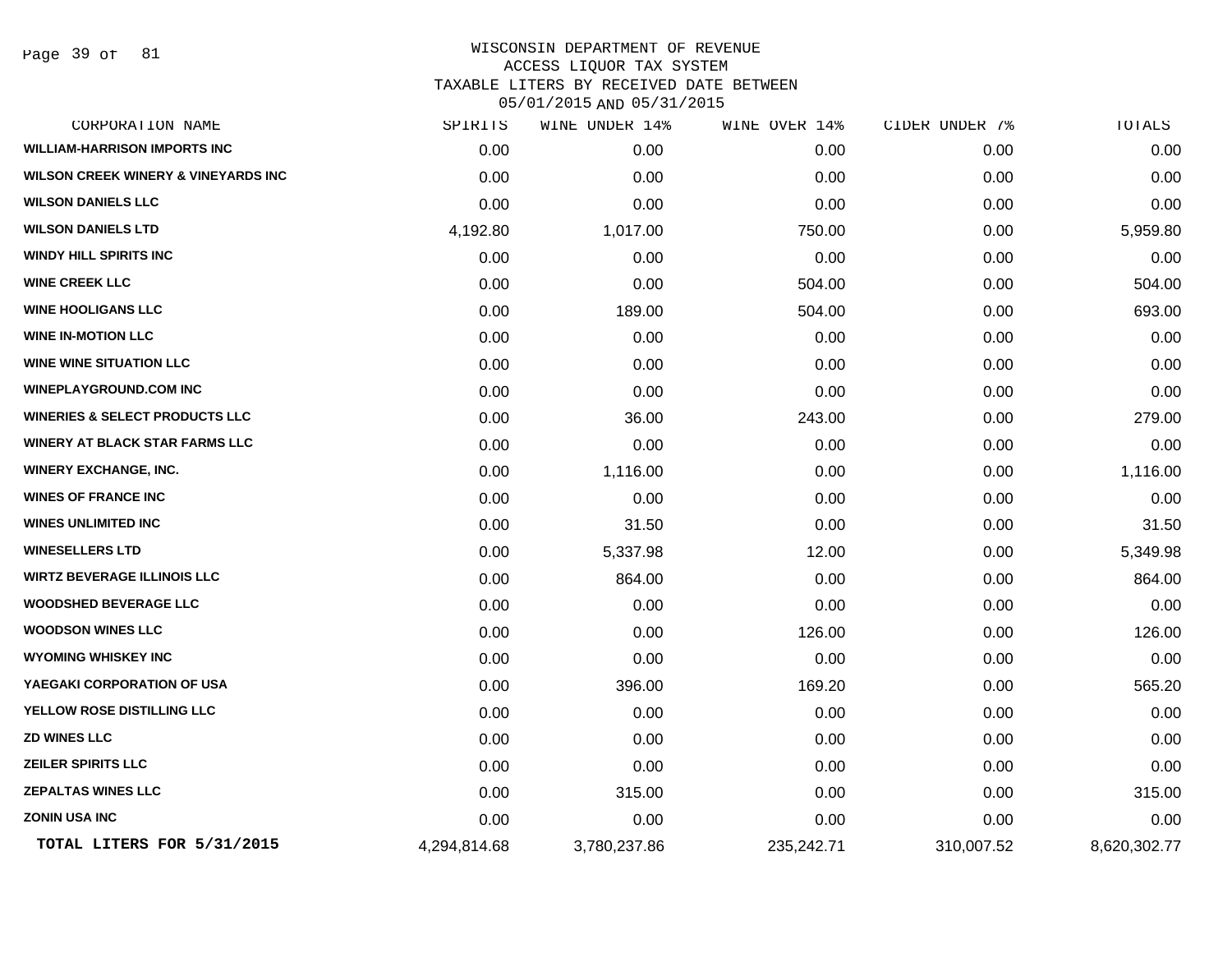Page 40 of 81

## WISCONSIN DEPARTMENT OF REVENUE ACCESS LIQUOR TAX SYSTEM TAXABLE LITERS BY RECEIVED DATE BETWEEN 05/01/2015 AND 05/31/2015

| CORPORATION NAME                        | SPIRITS    | WINE UNDER 14%          | WINE OVER 14% | CIDER UNDER 7% | <b>TOTALS</b> |
|-----------------------------------------|------------|-------------------------|---------------|----------------|---------------|
|                                         |            | IN STATE WHOLESALER (W) |               |                |               |
| ALLSTATE LIQUOR & WINE COMPANY, INC.    | 0.00       | 0.00                    | 0.00          | 0.00           | 0.00          |
| AMPHORAE, LLC                           | 0.00       | 0.00                    | 0.00          | 0.00           | 0.00          |
| <b>ARCADIA BEVERAGE COMPANY</b>         | 0.00       | 0.00                    | 0.00          | 0.00           | 0.00          |
| <b>AVA WINE &amp; SPIRITS LLC</b>       | 0.00       | 6,986.50                | 0.00          | 0.00           | 6,986.50      |
| <b>BACKDOOR BRANDS LLC</b>              | 0.00       | 0.00                    | 0.00          | 0.00           | 0.00          |
| BADGER DISTRIBUTING OF MILWAUKEE LLC    | 0.00       | 0.00                    | 0.00          | 0.00           | 0.00          |
| <b>BADGER LIQUOR CO INC</b>             | 201,384.00 | 0.00                    | 0.00          | 0.00           | 201,384.00    |
| <b>BADGER STATE WINERY COOPERATIVE</b>  | 0.00       | 0.00                    | 0.00          | 0.00           | 0.00          |
| <b>BADGER WINE &amp; SPIRITS LLC</b>    | 0.00       | 0.00                    | 0.00          | 0.00           | 0.00          |
| <b>BEECHWOOD DISTRIBUTORS, INC.</b>     | $-256.00$  | 0.00                    | 0.00          | 0.00           | $-256.00$     |
| BEER CAPITOL DISTRIBUTING, INC.         | 0.00       | 0.00                    | 0.00          | 0.00           | 0.00          |
| <b>BILL'S DISTRIBUTING, LTD.</b>        | 0.00       | 0.00                    | 0.00          | 0.00           | 0.00          |
| <b>BRANT T NEHMER</b>                   | 0.00       | 0.00                    | 0.00          | 0.00           | 0.00          |
| C.J.W., INC.                            | 0.00       | 0.00                    | 0.00          | 0.00           | 0.00          |
| CAPITOL-HUSTING COMPANY, INC.           | 33,399.00  | 33,334.27               | 4,482.00      | 0.00           | 71,215.27     |
| <b>CARMAN MARKETING &amp; SALES LLC</b> | 0.00       | 0.00                    | 0.00          | 0.00           | 0.00          |
| <b>CATHRINE BENNETT</b>                 | 0.00       | 0.00                    | 0.00          | 0.00           | 0.00          |
| CENTRAL BEER DISTRIBUTORS, INC.         | 0.00       | 0.00                    | 0.00          | 0.00           | 0.00          |
| <b>DE PERE LIQUOR CO LLC</b>            | 0.00       | 0.00                    | 0.00          | 0.00           | 0.00          |
| <b>DEAN DISTRIBUTING, INC.</b>          | 0.00       | 0.00                    | 0.00          | 0.00           | 0.00          |
| <b>DEAN DISTRIBUTING, INC.</b>          | 0.00       | 0.00                    | 0.00          | 0.00           | 0.00          |
| <b>DEWITT'S CHURCH GOODS INC</b>        | 0.00       | 0.00                    | 0.00          | 0.00           | 0.00          |
| <b>DRUNK DADDY DISTRIBUTION LLC</b>     | 0.00       | 0.00                    | 0.00          | 0.00           | 0.00          |
| ELIZABETH G KARANDANIS                  | 0.00       | 0.00                    | 0.00          | 0.00           | 0.00          |
| <b>FABIANO BROTHERS - WISCONSIN LLC</b> | 0.00       | 0.00                    | 0.00          | 0.00           | 0.00          |

**FAUSTO FIORAVANTI** 0.00 0.00 0.00 0.00 0.00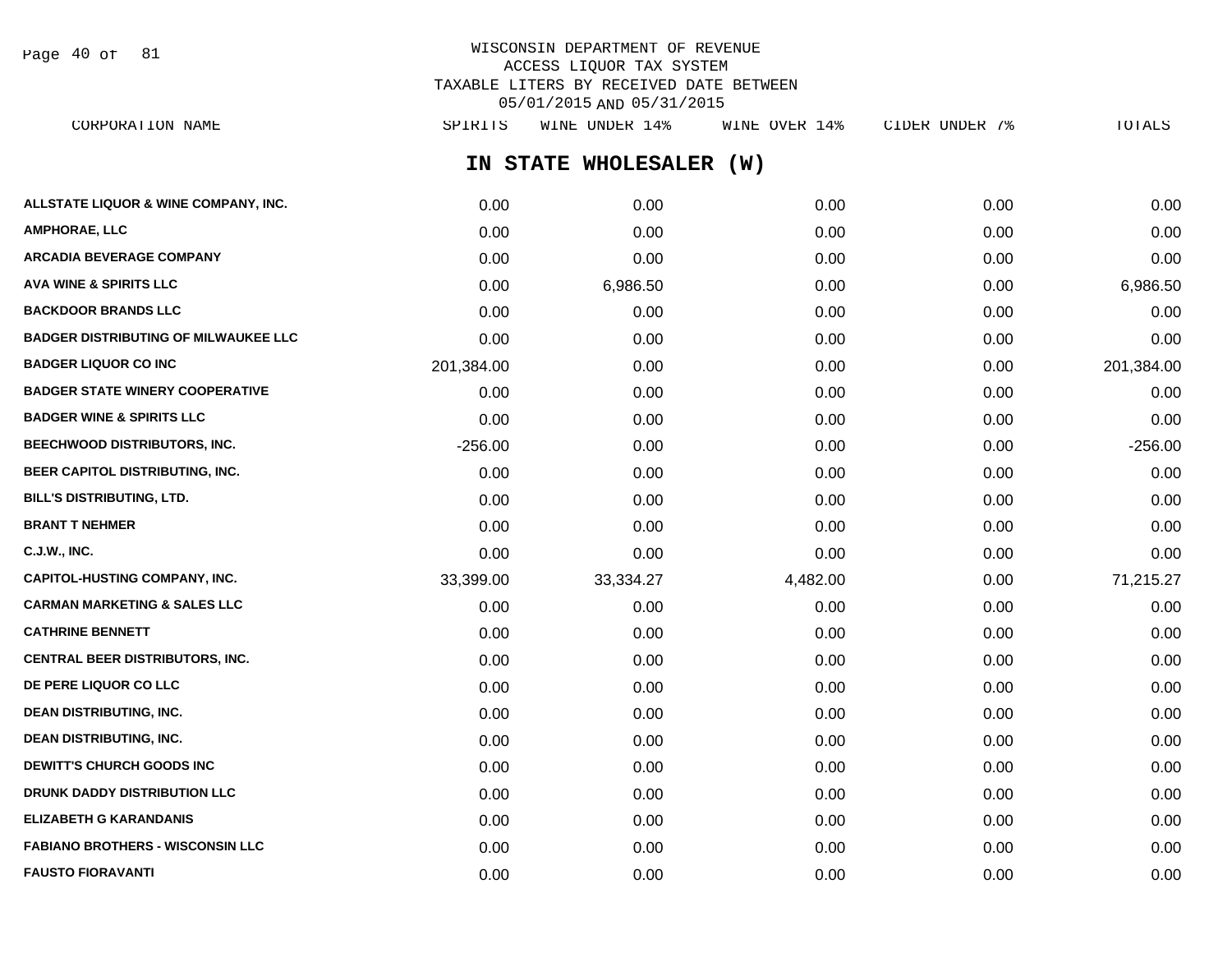Page 41 of 81

| CORPORATION NAME                             | SPIRITS   | WINE UNDER 14% | WINE OVER 14% | CIDER UNDER 7% | TOTALS     |
|----------------------------------------------|-----------|----------------|---------------|----------------|------------|
| FLANIGAN DISTRIBUTING OF DOOR COUNTY, INC.   | 0.00      | 0.00           | 0.00          | 0.00           | 0.00       |
| FOUR SEASONS BEER DISTRIBUTORS INC           | 0.00      | 0.00           | 0.00          | $-127.74$      | $-127.74$  |
| <b>FRANK BEER DISTRIBUTORS, INC.</b>         | 0.00      | 0.00           | 0.00          | 0.00           | 0.00       |
| <b>FRANK LIQUOR COMPANY, INC.</b>            | 82,924.94 | 19,244.18      | 0.00          | 0.00           | 102,169.12 |
| <b>FRANK LIQUORS OF LA CROSSE, INC.</b>      | 0.00      | 0.00           | 0.00          | 0.00           | 0.00       |
| <b>GB SALES MILWAUKEE, INC.</b>              | 0.00      | 0.00           | 0.00          | 0.00           | 0.00       |
| <b>GENERAL BEER DISTRIBUTORS CO.</b>         | 0.00      | 0.00           | 0.00          | 0.00           | 0.00       |
| <b>GENERAL BEER-NORTHEAST INC</b>            | 0.00      | 0.00           | 0.00          | 0.00           | 0.00       |
| <b>GENERAL BEER-NORTHEAST INC</b>            | 0.00      | 0.00           | 0.00          | 0.00           | 0.00       |
| <b>GENERAL BEER-NORTHWEST, INC.</b>          | 0.00      | 0.00           | 0.00          | 0.00           | 0.00       |
| <b>GENERAL BEER-NORTHWEST, INC.</b>          | 0.00      | 0.00           | 0.00          | 0.00           | 0.00       |
| <b>GENERAL BEVERAGE SALES CO- OSHKOSH</b>    | 0.00      | 107,012.76     | 0.00          | 0.00           | 107,012.76 |
| <b>GENERAL BEVERAGE SALES CO.</b>            | 0.00      | 59,265.00      | 0.00          | 0.00           | 59,265.00  |
| <b>GENERAL BEVERAGE SALES CO.- MILWAUKEE</b> | 0.00      | 83,828.62      | 0.00          | 0.00           | 83,828.62  |
| <b>GLORIA R RAGSDALE</b>                     | 0.00      | 0.00           | 0.00          | 0.00           | 0.00       |
| <b>GVARDIA LLC</b>                           | 180.00    | 0.00           | 0.00          | 0.00           | 180.00     |
| <b>HENDRICKS BEVERAGE, INC.</b>              | 0.00      | 0.00           | 0.00          | 0.00           | 0.00       |
| <b>IMPORT! WINES, INC.</b>                   | 0.00      | 0.00           | 0.00          | 0.00           | 0.00       |
| <b>IRL, INCORPORATED</b>                     | 0.00      | 0.00           | 0.00          | 0.00           | 0.00       |
| <b>JACQUES VIEAU, INC.</b>                   | 0.00      | 0.00           | 0.00          | 0.00           | 0.00       |
| JANDRAIN RELIGIOUS SUPPLY, INC.              | 0.00      | $-187.50$      | $-25.50$      | 0.00           | $-213.00$  |
| <b>JANSEN INTERNATIONAL LLC</b>              | 0.00      | 522.00         | 0.00          | 0.00           | 522.00     |
| <b>JAW PROPERTIES LLC</b>                    | 0.00      | 0.00           | 0.00          | 0.00           | 0.00       |
| <b>JOHN J COLLETTI</b>                       | $-126.00$ | 7,128.00       | $-270.00$     | 0.00           | 6,732.00   |
| <b>JOHNSON BROTHERS OF WISCONSIN INC</b>     | 20,370.75 | 48,273.00      | $-135.00$     | 0.00           | 68,508.75  |
| JOHNSON DISTRIBUTING, INC.                   | 0.00      | 0.00           | 0.00          | 0.00           | 0.00       |
| <b>JOYVINE LLC</b>                           | 0.00      | 0.00           | 0.00          | 0.00           | 0.00       |
| KAY BEER DISTRIBUTING, INC.                  | 0.00      | 0.00           | 0.00          | 0.00           | 0.00       |
|                                              |           |                |               |                |            |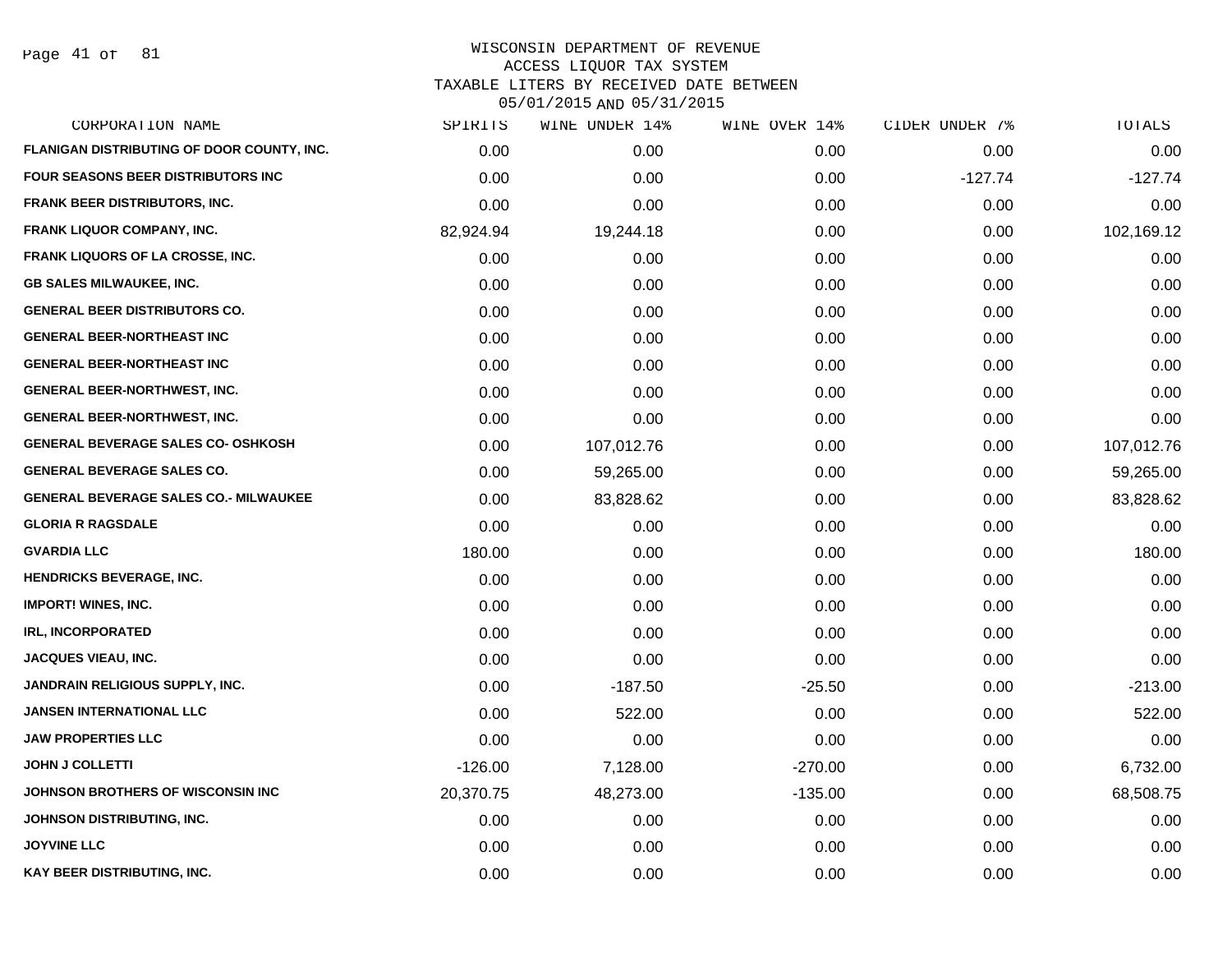Page 42 of 81

#### WISCONSIN DEPARTMENT OF REVENUE ACCESS LIQUOR TAX SYSTEM

TAXABLE LITERS BY RECEIVED DATE BETWEEN

| CORPORATION NAME                         | SPIRITS     | WINE UNDER 14% | WINE OVER 14% | CIDER UNDER 7% | TOTALS      |
|------------------------------------------|-------------|----------------|---------------|----------------|-------------|
| <b>L'EFT BANK WINE COMPANY LIMITED</b>   | 0.00        | 45,750.30      | 4,056.50      | 0.00           | 49,806.80   |
| LA CROSSE BEVERAGE LLC                   | 0.00        | 0.00           | 0.00          | 0.00           | 0.00        |
| <b>LA RIOJA RESTAURANT LLC</b>           | 0.00        | 0.00           | 0.00          | 0.00           | 0.00        |
| <b>LARRY'S DISTRIBUTING CO., INC.</b>    | 0.00        | 0.00           | 0.00          | 0.00           | 0.00        |
| <b>LEAMON MERCANTILE CO. CORP</b>        | 0.00        | 0.00           | 0.00          | 0.00           | 0.00        |
| LEE BEVERAGE OF WISCONSIN LLC            | 0.00        | 0.00           | 0.00          | 0.00           | 0.00        |
| LEE BEVERAGE OF WISCONSIN LLC            | 0.00        | 0.00           | 0.00          | 0.00           | 0.00        |
| <b>LESLIE HUISMAN</b>                    | 0.00        | 0.00           | 0.00          | 0.00           | 0.00        |
| LETRAH INTERNATIONAL CORPORATION         | 0.00        | 0.00           | 0.00          | 0.00           | 0.00        |
| LO DUCA BROS., INC.                      | 0.00        | $-54.00$       | 0.00          | 0.00           | $-54.00$    |
| <b>LORI SCOTT</b>                        | $-1,261.50$ | 0.00           | 0.00          | 0.00           | $-1,261.50$ |
| <b>LOS ALTOS AGAVE DISTRIBUTOR INC</b>   | 0.00        | 0.00           | 0.00          | 0.00           | 0.00        |
| <b>M SHIRAZ LLC</b>                      | 0.00        | 0.00           | 0.00          | 0.00           | 0.00        |
| <b>MARCO BRUZZI</b>                      | 0.00        | 0.00           | 0.00          | 0.00           | 0.00        |
| <b>MIDWEST SALES &amp; SERVICE, INC.</b> | 0.00        | 0.00           | 0.00          | 0.00           | 0.00        |
| MILLER BEER OF THE NORTHWOODS, INC.      | 0.00        | 0.00           | 0.00          | 0.00           | 0.00        |
| <b>NOELKE DISTRIBUTORS, INC.</b>         | 0.00        | 0.00           | 0.00          | 0.00           | 0.00        |
| <b>NORTHWEST BEVERAGES, INC.</b>         | 0.00        | 0.00           | 0.00          | 0.00           | 0.00        |
| <b>NOUVEAU VENTURES LLC</b>              | 0.00        | $-54.00$       | 0.00          | 0.00           | $-54.00$    |
| OTT SCHWEITZER DISTRIBUTORSHIP, INC.     | 0.00        | 0.00           | 0.00          | 0.00           | 0.00        |
| PARK RIDGE DISTRIBUTING, INC.            | 0.00        | 0.00           | 0.00          | 0.00           | 0.00        |
| PEHLER DISTRIBUTING, INC.                | 0.00        | 0.00           | 0.00          | 0.00           | 0.00        |
| PHILLIPS DISTRIBUTING CORPORATION        | 11,965.50   | 0.00           | 0.00          | 0.00           | 11,965.50   |
| PHILLIPS WINE COMPANY                    | 0.00        | 0.00           | 0.00          | 0.00           | 0.00        |
| PHILLY'S PREMIUM BEVERAGES LLC           | $-945.00$   | 0.00           | 0.00          | 0.00           | $-945.00$   |
| <b>PURE WINE WISCONSIN INC</b>           | 0.00        | 0.00           | 0.00          | 0.00           | 0.00        |
| <b>PURPLE FEET WINES, LLC</b>            | 0.00        | 2,628.00       | 5,292.00      | 0.00           | 7,920.00    |
| <b>RANGE BEVERAGE, INCORPORATED</b>      | 0.00        | 0.00           | 0.00          | 0.00           | 0.00        |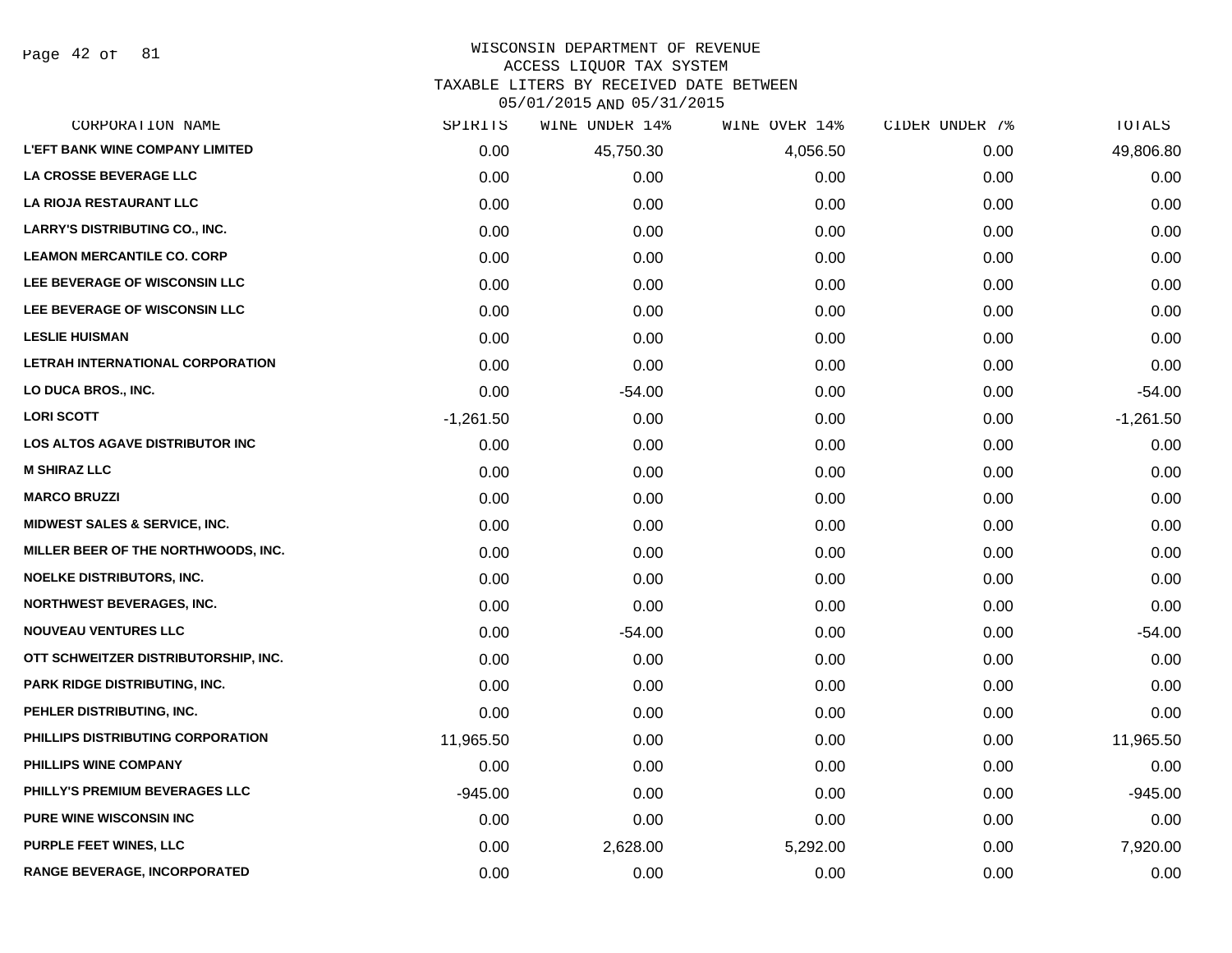Page 43 of 81

| CORPORATION NAME                                              | SPIRITS    | WINE UNDER 14% | WINE OVER 14% | CIDER UNDER 7% | <b>TOTALS</b> |
|---------------------------------------------------------------|------------|----------------|---------------|----------------|---------------|
| <b>RATAS WHOLESALE LIQUOR COMPANY</b>                         | 0.00       | 0.00           | 0.00          | 0.00           | 0.00          |
| RIVER CITY DISTRIBUTING CO., INC.                             | 0.00       | 0.00           | 0.00          | 0.00           | 0.00          |
| S. & S. DISTRIBUTING, INC.                                    | 0.00       | 0.00           | 0.00          | 0.00           | 0.00          |
| S. & S. DISTRIBUTING, INC.                                    | 0.00       | 0.00           | 0.00          | 0.00           | 0.00          |
| <b>SALIM M SHAMMO</b>                                         | 0.00       | 0.00           | 0.00          | 0.00           | 0.00          |
| <b>SARATOGA LIQUOR CO., INC.</b>                              | 11,880.00  | 8,581.13       | 0.00          | 0.00           | 20,461.13     |
| SCHNEIDER DISTRIBUTING CO., INC.                              | 0.00       | 0.00           | 0.00          | 0.00           | 0.00          |
| <b>SQUARE ROOT LLC</b>                                        | 0.00       | 0.00           | 0.00          | 0.00           | 0.00          |
| <b>SUPERIOR BEVERAGES LLC</b>                                 | 0.00       | 0.00           | 0.00          | 0.00           | 0.00          |
| TJ INTERNATIONAL LTD                                          | 0.00       | 0.00           | 0.00          | 0.00           | 0.00          |
| TRI-MART COMPANY LLC                                          | 0.00       | 0.00           | 0.00          | 0.00           | 0.00          |
| TRIANGLE DISTRIBUTING COMPANY, INC.                           | 0.00       | 0.00           | 0.00          | 0.00           | 0.00          |
| <b>VINCITA TRADING LLC</b>                                    | 0.00       | 0.00           | 0.00          | 0.00           | 0.00          |
| <b>VINO VERITAS, LTD.</b>                                     | 0.00       | 1,105.50       | 63.00         | 0.00           | 1,168.50      |
| <b>WDI LLC</b>                                                | 0.00       | 0.00           | 0.00          | 0.00           | 0.00          |
| <b>WDI LLC</b>                                                | 0.00       | 0.00           | 0.00          | 0.00           | 0.00          |
| <b>WIRTZ BEVERAGE WISCONSIN METRO-MILWAUKEE</b><br><b>INC</b> | 89,695.36  | 51,716.00      | 3,594.02      | 0.00           | 145,005.38    |
| <b>WIRTZ BEVERAGE WISCONSIN NORTH INC</b>                     | 0.00       | 0.00           | 0.00          | 0.00           | 0.00          |
| <b>WIRTZ BEVERAGE WISCONSIN ON-PREMISE INC</b>                | 0.00       | 0.00           | 0.00          | 0.00           | 0.00          |
| <b>WISCONSIN DISTRIBUTORS EAST LLC</b>                        | 0.00       | 0.00           | 0.00          | 0.00           | 0.00          |
| <b>WISCONSIN DISTRIBUTORS NORTH LLC</b>                       | 0.00       | 0.00           | 0.00          | 0.00           | 0.00          |
| <b>WISCONSIN WINERY CO-OP</b>                                 | 0.00       | 0.00           | 0.00          | 0.00           | 0.00          |
| <b>WOODFIELD DISTRIBUTION LLC</b>                             | 0.00       | 0.00           | 0.00          | 0.00           | 0.00          |
| ZASTROW THE BEER MAN, INC.                                    | 0.00       | 0.00           | 0.00          | 0.00           | 0.00          |
| TOTAL LITERS FOR 5/31/2015                                    | 449,211.05 | 475,079.76     | 17,057.02     | $-127.74$      | 941,220.09    |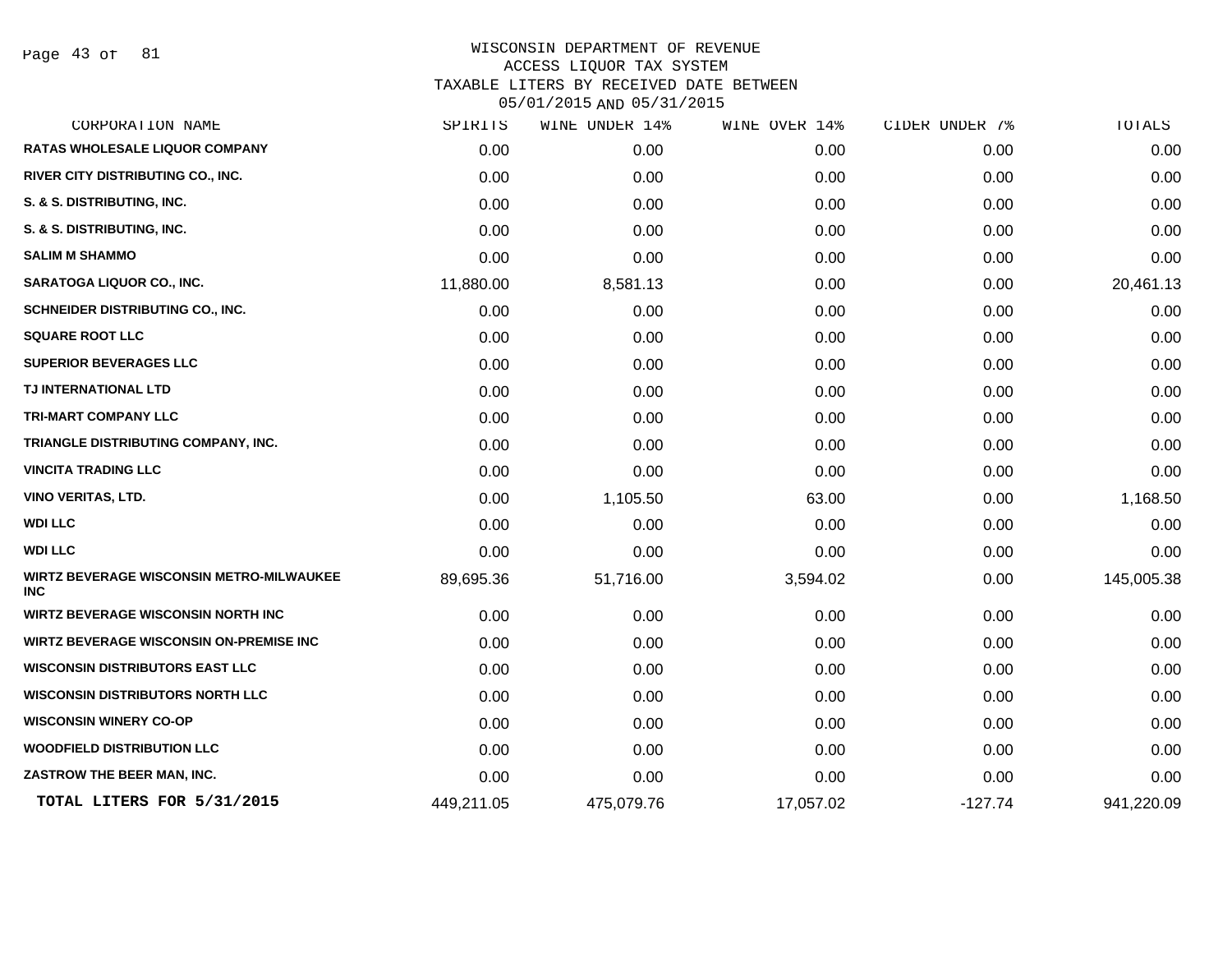WISCONSIN DEPARTMENT OF REVENUE ACCESS LIQUOR TAX SYSTEM TAXABLE LITERS BY RECEIVED DATE BETWEEN 05/01/2015 AND 05/31/2015 Page 44 of 81

**IN STATE MANUFACTURER (WM) 45TH PARALLEL SPIRITS, LLC** 0.00 0.00 0.00 0.00 0.00 **ACE ETHANOL LLC** 0.00 0.00 0.00 0.00 0.00 **AEPPELTREOW INC** 0.00 0.00 0.00 0.00 0.00 **B & E DISTILLERY INC.** 0.00 0.00 0.00 0.00 0.00 **BRIAN SAMMONS** 450.01 0.00 0.00 0.00 450.01 **C & N CORPORATION** 1,063.39 0.00 0.00 0.00 1,063.39 **CENTRAL STANDARD LLC** 0.00 0.00 0.00 0.00 0.00 **CLOVER MEADOW LLC** -148.31 0.00 0.00 0.00 -148.31 **DEATH'S DOOR DISTILLERY LLC** 121.40 0.00 0.00 0.00 121.40 **DISTILLERY PARTNERS, LLC** 0.00 0.00 0.00 0.00 0.00 **DRIFTLESS GLEN DISTILLERY LLC** 0.00 0.00 0.00 0.00 0.00 **EMCO CHEMICAL DISTRIBUTORS, INC.** 0.00 0.00 0.00 0.00 0.00 **GLOBAL DISTILLERS SRL LLC** 6,718.43 0.00 0.00 0.00 6,718.43 **GRANT J VAN DRIEST** 0.00 0.00 0.00 0.00 0.00 **GREAT LAKES DISTILLERY LLC** 196.52 0.00 0.00 0.00 196.52 **HENDRICKS FAMILY DISTILLERY LLC** 51.75 0.00 0.00 0.00 51.75 **MATTHEW RICK** 68.40 1,438.49 45.77 0.00 1,552.66 **MILLERCOORS LLC** 0.00 1,635.12 0.00 31,250.25 32,885.37 **NATHAN G GREENAWALT** 505.50 0.00 0.00 0.00 505.50 **NORTHERN WATERS DISTILLERY LLC** 150.66 0.00 0.00 0.00 150.66 **PERLICK FARMS LLC** 95.13 0.00 0.00 0.00 95.13 **PO CHOUA LO** 0.00 0.00 0.00 0.00 0.00 **SENSIENT FLAVORS LLC** 0.00 0.00 0.00 0.00 0.00 **ST CROIX SPIRITS LLC** 0.00 0.00 0.00 0.00 0.00 **THE NORTH WOODS DISTILLERY LLC** 12.74 0.00 0.00 0.00 0.00 0.00 0.00 0.00 12.74

CORPORATION NAME SPIRITS WINE UNDER 14% WINE OVER 14% CIDER UNDER 7% TOTALS

**WHITE WINTER WINERY INC** 0.00 0.00 0.00 0.00 0.00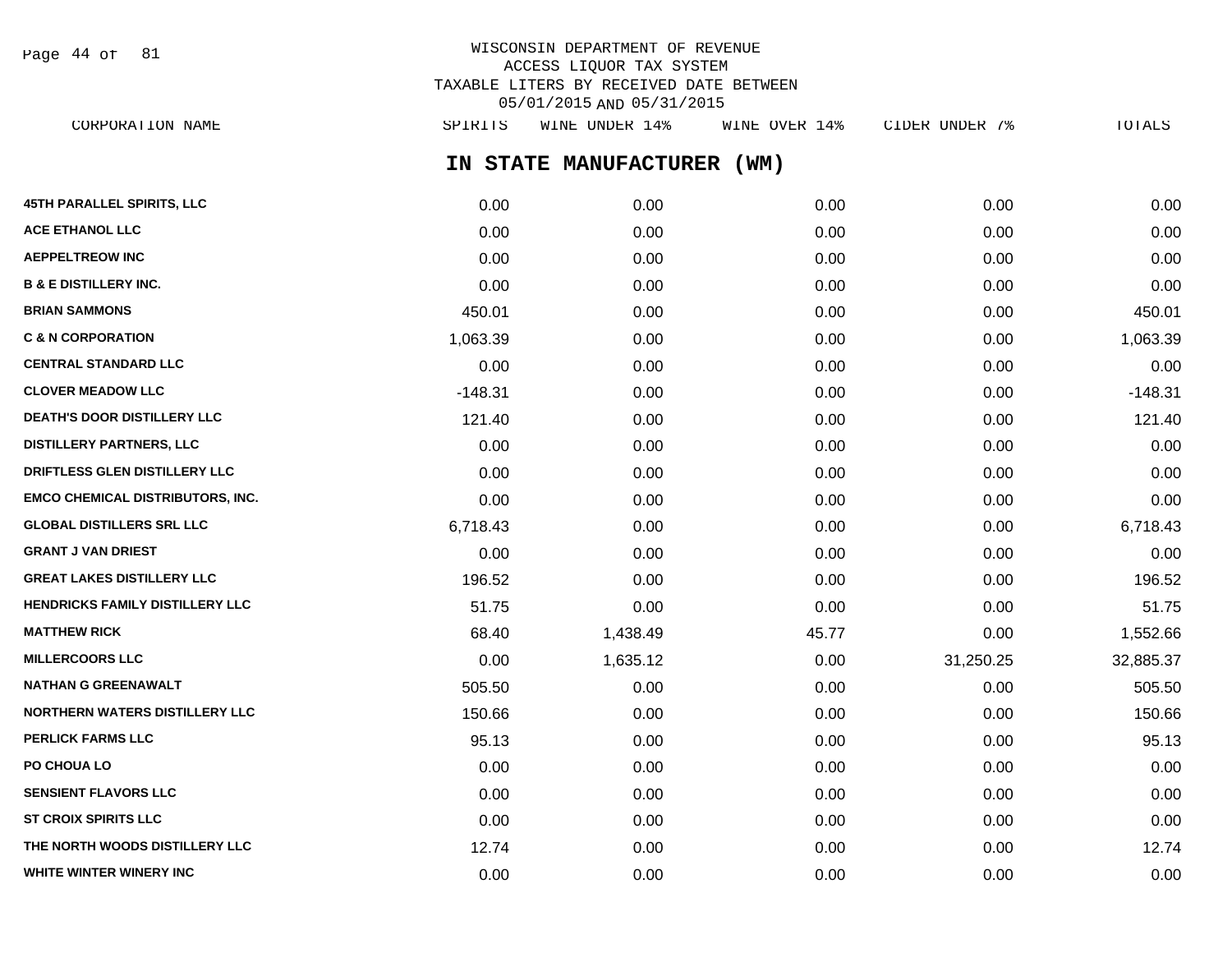| Page | . 45 of |  | 81 |
|------|---------|--|----|
|------|---------|--|----|

| CORPORATION NAME                | SPIRITS   | UNDER 14%<br>WINE | WINE OVER 14% | CIDER UNDER 7% | TOTALS    |
|---------------------------------|-----------|-------------------|---------------|----------------|-----------|
| <b>WOLLERSHEIM WINERY, INC.</b> | 0.00      | 0.00              | 0.00          | 0.00           | 0.00      |
| YAHARA BAY DISTILLERS, INC.     | 3.280.37  | 0.00              | 0.00          | 0.00           | 3,280.37  |
| TOTAL LITERS FOR 5/31/2015      | 12.565.99 | 3.073.61          | 45.77         | 31,250.25      | 46.935.62 |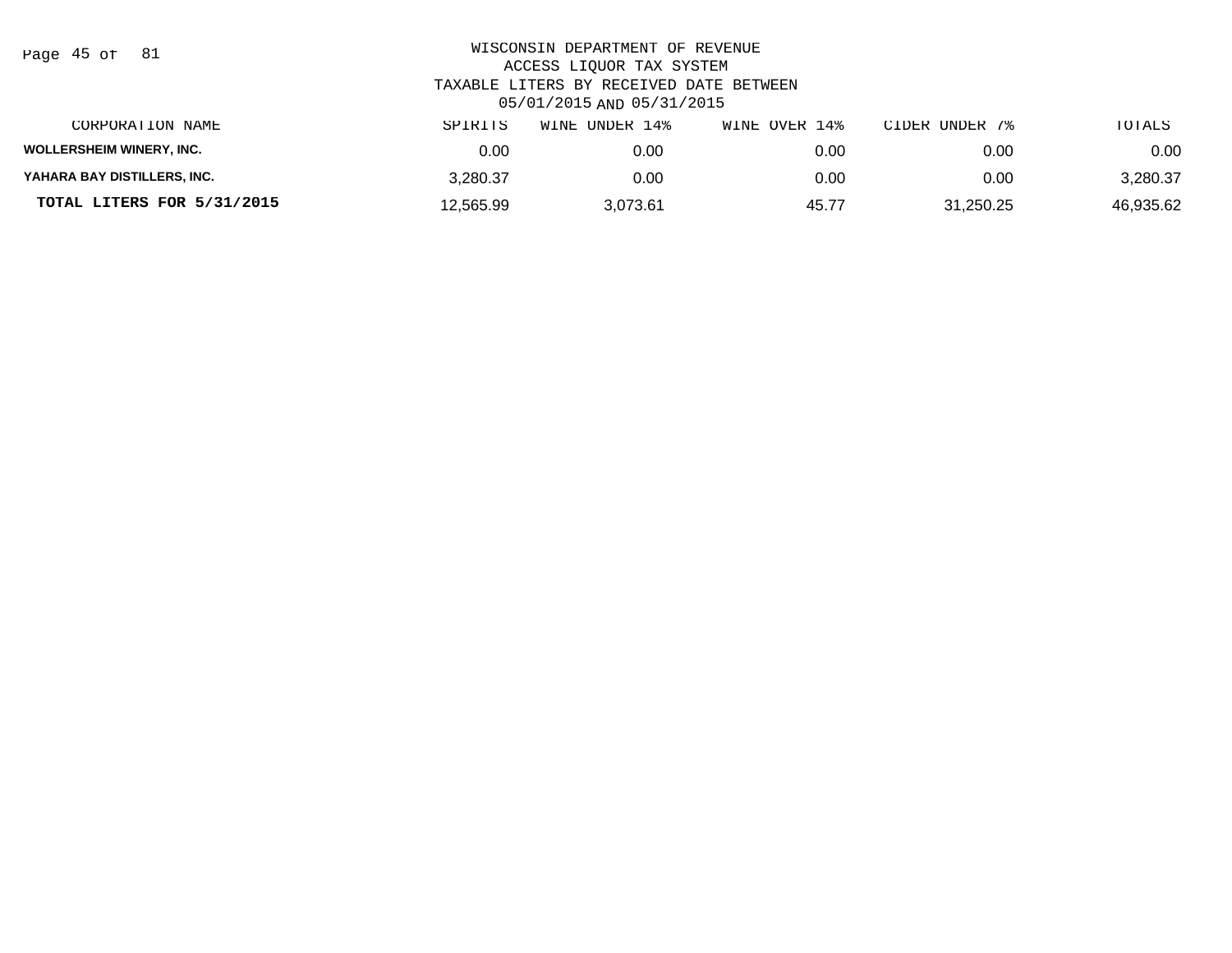| Page 46 of |  |  | 81 |
|------------|--|--|----|
|------------|--|--|----|

# WISCONSIN DEPARTMENT OF REVENUE ACCESS LIQUOR TAX SYSTEM TAXABLE LITERS BY RECEIVED DATE BETWEEN 05/01/2015 AND 05/31/2015

CORPORATION NAME SPIRITS WINE UNDER 14% WINE OVER 14% CIDER UNDER 7% TOTALS

# **IN STATE RECTIFIER (WR)**

| <b>45TH PARALLEL SPIRITS, LLC</b>      | 2,112.52   | 0.00      | 0.00 | 0.00 | 2,112.52   |
|----------------------------------------|------------|-----------|------|------|------------|
| <b>ARTYS</b>                           | 1,823.19   | 0.00      | 0.00 | 0.00 | 1,823.19   |
| <b>CITY BREWING COMPANY, LLC</b>       | 137,971.48 | 0.00      | 0.00 | 0.00 | 137,971.48 |
| <b>DISTILLERY PARTNERS, LLC</b>        | 0.00       | 0.00      | 0.00 | 0.00 | 0.00       |
| <b>GALLOWAY COMPANY</b>                | 0.00       | 0.00      | 0.00 | 0.00 | 0.00       |
| <b>GREAT LAKES DISTILLERY LLC</b>      | 374.59     | 0.00      | 0.00 | 0.00 | 374.59     |
| <b>HENRY FARMS PRAIRIE SPIRITS LLC</b> | 0.00       | 0.00      | 0.00 | 0.00 | 0.00       |
| <b>MIDWEST CUSTOM BOTTLING LLC</b>     | 173,369.10 | $-765.00$ | 0.00 | 0.00 | 172,604.10 |
| <b>NATHAN G GREENAWALT</b>             | 0.00       | 0.00      | 0.00 | 0.00 | 0.00       |
| <b>PO CHOUA LO</b>                     | 0.00       | 0.00      | 0.00 | 0.00 | 0.00       |
| YAHARA BAY DISTILLERS, INC.            | 0.00       | 0.00      | 0.00 | 0.00 | 0.00       |
| TOTAL LITERS FOR 5/31/2015             | 315,650.88 | $-765.00$ | 0.00 | 0.00 | 314,885.88 |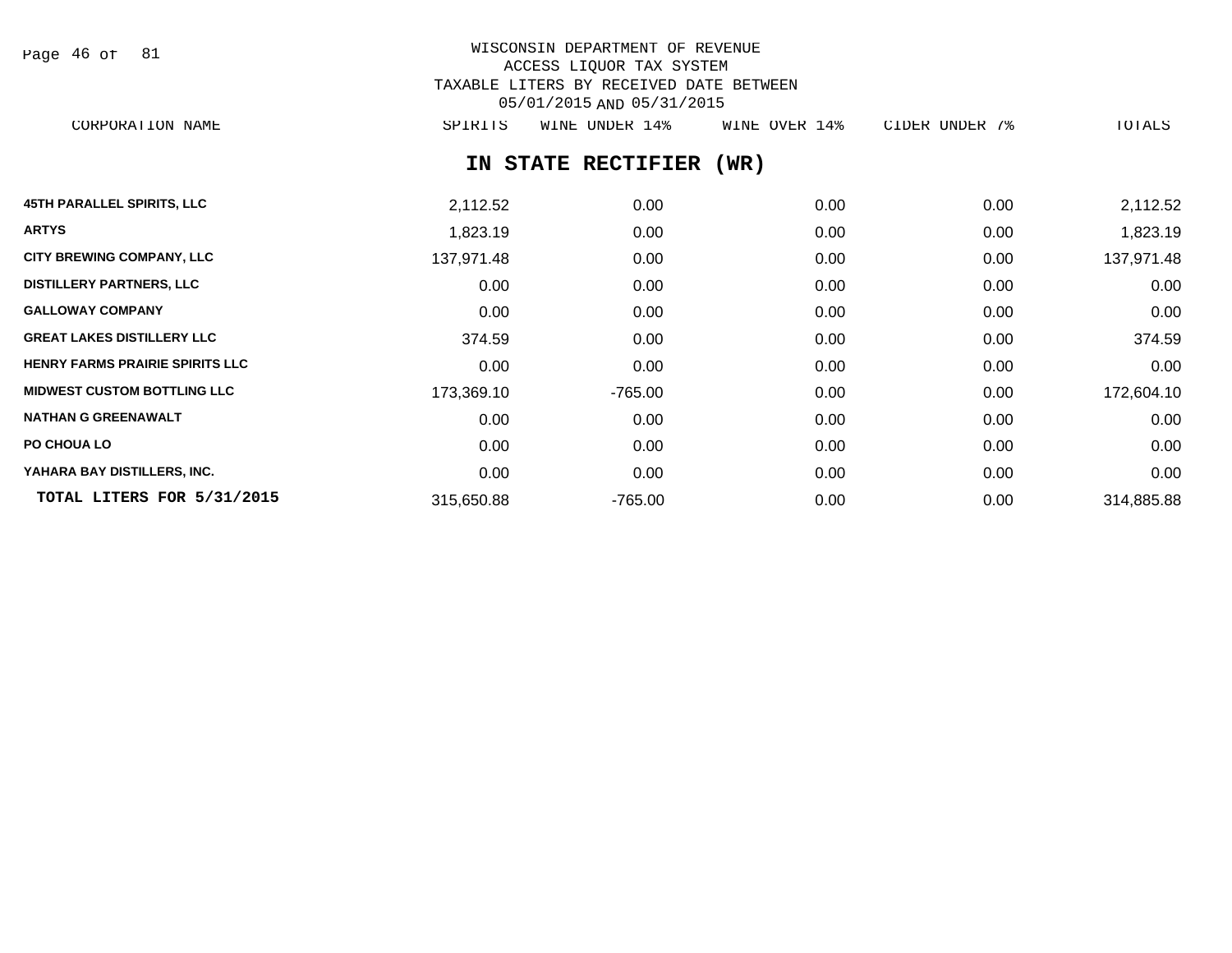Page 47 of 81

## WISCONSIN DEPARTMENT OF REVENUE ACCESS LIQUOR TAX SYSTEM TAXABLE LITERS BY RECEIVED DATE BETWEEN 05/01/2015 AND 05/31/2015

**IN STATE WINERY (WWI) AEPPELTREOW INC** 0.00 18.17 0.00 219.55 237.72 **ALL SISTERS WINERY INC** 0.00 0.00 0.00 0.00 0.00 **BARABOO BLUFF WINERY, LLC** 675.77 0.00 675.77 **BAUER-KEARNS WINERY LLC** 0.00 0.00 0.00 0.00 0.00 **BAYFIELD WINERY, LTD.** 0.00 0.00 0.00 0.00 0.00 **BELLEVINEZ LLC** 0.00 0.00 0.00 0.00 0.00 **BLIND HORSE WINERY LLC** 0.00 0.00 0.00 0.00 0.00 **BOTHAM VINEYARDS, INC.** 2,036.55 0.00 0.00 0.00 2,036.55 0.00 0.00 0.00 0.00 0.00 0.00 2,036.55 **BRANCHES WINERY LLC** 0.00 0.00 0.00 0.00 0.00 **BRIGADOON FARM & WINERY LLC** 0.00 0.00 0.00 0.00 0.00 **BUZZ & BREW SHOP LLC** 0.00 0.00 0.00 0.00 0.00 **C & N CORPORATION** 0.00 0.00 0.00 0.00 0.00 **C & N CORPORATION** 0.00 28,638.47 367.56 0.00 29,006.03 **CAP -N- CORK'S LLC** 0.00 0.00 0.00 0.00 0.00 **CHATEAU ST CROIX WINERY & VINEYARD LLC** 0.00 80.25 211.13 0.00 291.38 **CIDER HOUSE OF WISCONSIN LLC** 0.00 0.00 0.00 0.00 0.00 **CLAY JAR HOLDINGS LLC** 0.00 131.88 21.08 0.00 152.96 **CLINTON CLINGERMAN** 0.00 90.09 0.00 0.00 90.09 **CLOVER MEADOW LLC** 0.00 0.00 0.00 0.00 0.00 **COLDSPRING OF WISCONSIN LLC** 0.00 0.00 0.00 0.00 0.00 **COLLEEN M BOS** 64 **126.64 0.00 126.64 0.00 126.64 0.00 0.00 0.00 126.64 CRAIG FLETCHER** 0.00 0.00 0.00 0.00 0.00 **DANZINGER VINEYARDS LLC** 0.00 10,993.98 0.00 0.00 10,993.98 **DIANA HOBSON** 0.00 0.00 0.00 0.00 0.00 **EDWARD J RINK** 0.00 54.02 0.00 0.00 54.02 CORPORATION NAME SPIRITS WINE UNDER 14% WINE OVER 14% CIDER UNDER 7% TOTALS

**ELISABETH W KLEIN** 0.00 1,059.91 37.85 0.00 1,097.76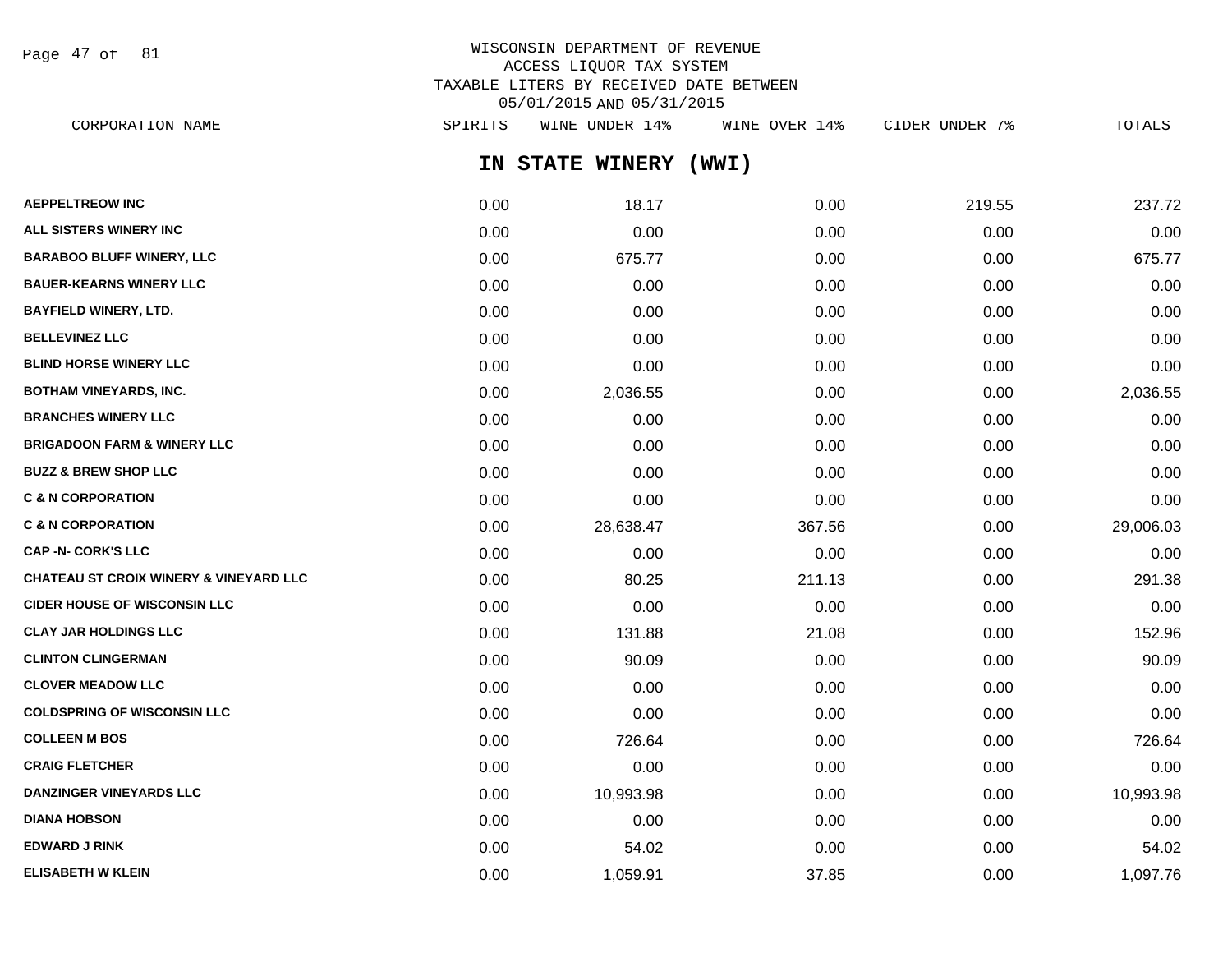Page 48 of 81

#### WISCONSIN DEPARTMENT OF REVENUE

#### ACCESS LIQUOR TAX SYSTEM

TAXABLE LITERS BY RECEIVED DATE BETWEEN

| CORPORATION NAME                        | SPIRITS | WINE UNDER 14% | WINE OVER 14% | CIDER UNDER 7% | TOTALS    |
|-----------------------------------------|---------|----------------|---------------|----------------|-----------|
| <b>FAWN CREEK WINERY LLC</b>            | 0.00    | 2,105.25       | 0.00          | 0.00           | 2,105.25  |
| <b>FERMENTING CELLARS LLC</b>           | 0.00    | 107.00         | 0.00          | 0.00           | 107.00    |
| FISHER KING WINERY, LLC                 | 0.00    | 3.79           | 0.00          | 0.00           | 3.79      |
| <b>FRESAR INC</b>                       | 0.00    | 75.71          | 0.00          | 0.00           | 75.71     |
| FRUIT OF THE WOODS WINE CELLAR, INC.    | 0.00    | 8,542.52       | 0.00          | 0.00           | 8,542.52  |
| <b>HALF KRAKT LLC</b>                   | 0.00    | 0.00           | 0.00          | 0.00           | 0.00      |
| HARBOR RIDGE WINERY INC.                | 0.00    | 0.00           | 0.00          | 0.00           | 0.00      |
| <b>HERDIE BAISDEN</b>                   | 0.00    | 0.00           | 0.00          | 0.00           | 0.00      |
| <b>HOOKSTONE INC.</b>                   | 0.00    | 210.18         | 9.39          | 0.00           | 219.57    |
| <b>ISLAND ORCHARD CIDER LLC</b>         | 0.00    | 0.00           | 0.00          | 4,601.56       | 4,601.56  |
| <b>JACKSON WINE LLC</b>                 | 0.00    | 783.01         | 6.02          | 0.00           | 789.03    |
| <b>JAMES PLOETZ</b>                     | 0.00    | 271.11         | 0.00          | 0.00           | 271.11    |
| <b>JEFFREY L STOEGER</b>                | 0.00    | 9,966.58       | 98.80         | 0.00           | 10,065.38 |
| <b>JORNY'S END LLC</b>                  | 0.00    | 1,305.96       | 0.00          | 0.00           | 1,305.96  |
| <b>JOSEPH CALLOW</b>                    | 0.00    | 1,100.63       | 0.00          | 0.00           | 1,100.63  |
| <b>JOSEPH CALLOW</b>                    | 0.00    | 5,667.50       | 0.00          | 0.00           | 5,667.50  |
| <b>JOSEPH STALLER</b>                   | 0.00    | 0.00           | 0.00          | 0.00           | 0.00      |
| <b>JOSEPH WYNIMKO</b>                   | 0.00    | 223.26         | 0.00          | 0.00           | 223.26    |
| <b>JULIE A ANDRZEJCZAK</b>              | 0.00    | 46.94          | 118.85        | 0.00           | 165.79    |
| <b>KEVIN BEHNKE</b>                     | 0.00    | 0.00           | 0.00          | 0.00           | 0.00      |
| <b>LAKE NOKOMIS CRANBERRIES INC</b>     | 0.00    | 0.00           | 0.00          | 0.00           | 0.00      |
| <b>LANDTA WINES LLC</b>                 | 0.00    | 545.10         | 0.00          | 0.00           | 545.10    |
| <b>LARSON &amp; LARSON</b>              | 0.00    | 862.47         | 0.00          | 0.00           | 862.47    |
| <b>LAUTENBACH'S ORCHARD COUNTRY INC</b> | 0.00    | 5,498.94       | 0.00          | 0.00           | 5,498.94  |
| <b>LEDGE STONE VINEYARDS LLC</b>        | 0.00    | 0.00           | 0.00          | 0.00           | 0.00      |
| <b>LOST ISLAND WINE LLC</b>             | 0.00    | 791.23         | 0.00          | 0.00           | 791.23    |
| <b>LUNCH CREEK VINEYARDS LLC</b>        | 0.00    | 0.00           | 0.00          | 0.00           | 0.00      |
| <b>MARTIN E SELL</b>                    | 0.00    | 0.00           | 0.00          | 0.00           | 0.00      |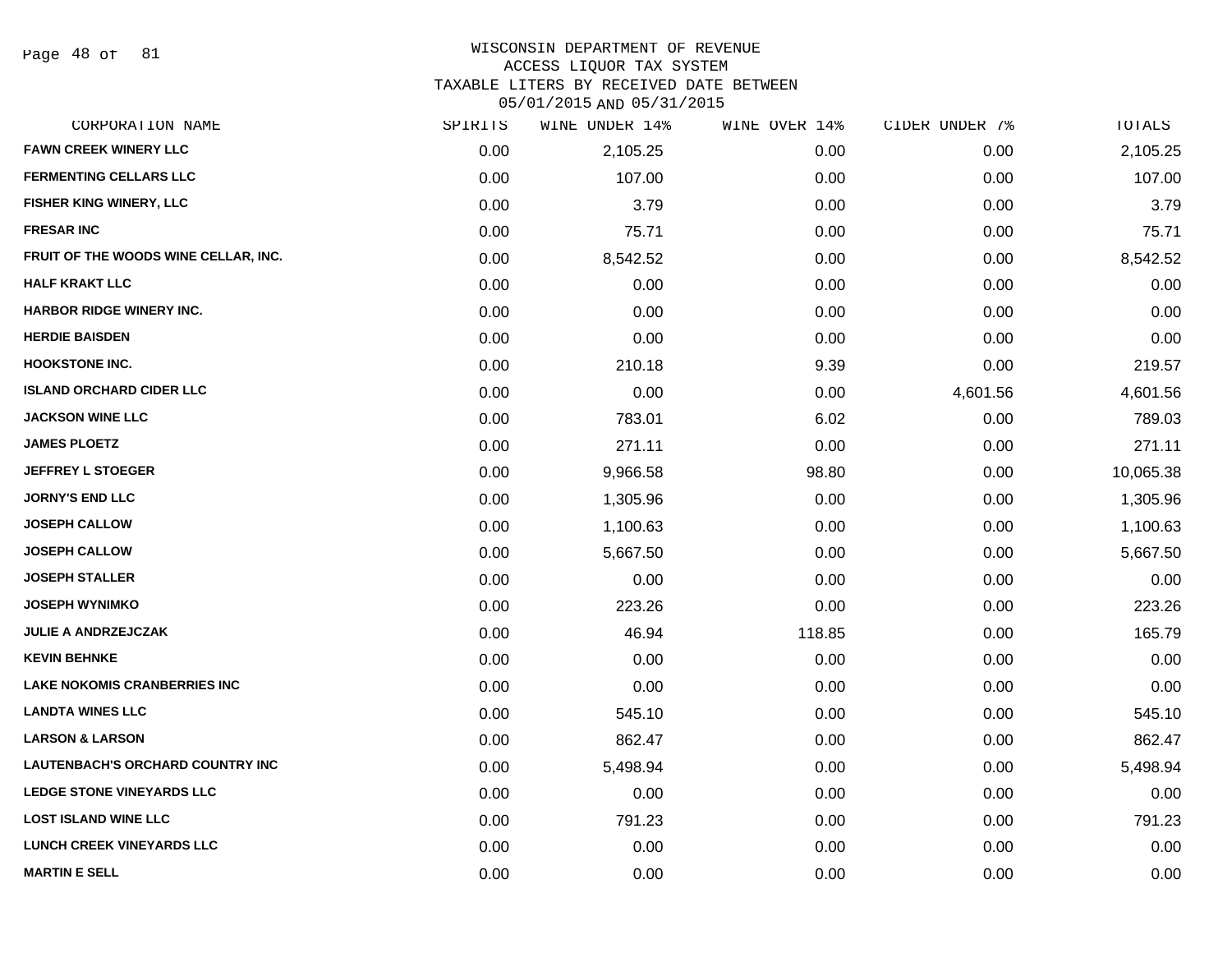Page 49 of 81

| CORPORATION NAME                                 | SPIRITS | WINE UNDER 14% | WINE OVER 14% | CIDER UNDER 7% | TOTALS   |
|--------------------------------------------------|---------|----------------|---------------|----------------|----------|
| <b>MARY BELLAZZINI</b>                           | 0.00    | 0.00           | 0.00          | 0.00           | 0.00     |
| <b>MATTHEW RICK</b>                              | 0.00    | 0.00           | 0.00          | 0.00           | 0.00     |
| <b>MCILQUHAM LLC</b>                             | 0.00    | 0.00           | 0.00          | 0.00           | 0.00     |
| <b>MERSHONIAN CIDERY LLC</b>                     | 0.00    | 0.00           | 0.00          | 704.08         | 704.08   |
| <b>MUNSON BRIDGE WINERY INC</b>                  | 0.00    | 1,703.43       | 0.00          | 0.00           | 1,703.43 |
| <b>MUSETTA WINERY, LLC</b>                       | 0.00    | 8,468.73       | $-0.75$       | 0.00           | 8,467.98 |
| <b>NORTHLEAF WINERY, LLC</b>                     | 0.00    | 1,363.50       | 18.02         | 0.00           | 1,381.52 |
| <b>PARALLEL 44 VINEYARD &amp; WINERY, INC.</b>   | 0.00    | 1,756.50       | 0.00          | 0.00           | 1,756.50 |
| <b>PARALLEL 44 VINEYARD &amp; WINERY, INC.</b>   | 0.00    | 1,193.99       | 0.00          | 0.00           | 1,193.99 |
| <b>PATRICK ARNDT</b>                             | 0.00    | 170.34         | 0.00          | 0.00           | 170.34   |
| <b>PAUL D ASPER</b>                              | 0.00    | 0.00           | 0.00          | 0.00           | 0.00     |
| <b>PAUL J FRANZEN</b>                            | 0.00    | 0.00           | 0.00          | 0.00           | 0.00     |
| <b>PIEPERTK LLC</b>                              | 0.00    | 937.27         | 7.12          | 0.00           | 944.39   |
| <b>RED OAK VINEYARD INC</b>                      | 0.00    | 0.00           | 0.00          | 0.00           | 0.00     |
| RIVER BEND VINEYARD & WINERY LLC                 | 0.00    | 7,804.36       | 0.00          | 0.00           | 7,804.36 |
| <b>ROBERT BORUCKI</b>                            | 0.00    | 0.00           | 0.00          | 0.00           | 0.00     |
| <b>ROBERT BORUCKI</b>                            | 0.00    | 927.01         | 0.00          | 0.00           | 927.01   |
| <b>ROCK N WOOL WINERY LLC</b>                    | 0.00    | 0.00           | 0.00          | 0.00           | 0.00     |
| <b>RUSH RIVER BREWING LLC</b>                    | 0.00    | 0.00           | 0.00          | 0.00           | 0.00     |
| <b>RUSHFORD MEADERY AND WINERY LLC</b>           | 0.00    | 0.00           | 0.00          | 0.00           | 0.00     |
| <b>RYAN PRELLWITZ</b>                            | 0.00    | 0.00           | 0.00          | 1,688.29       | 1,688.29 |
| <b>S &amp; J WINERY, LLC</b>                     | 0.00    | 0.00           | 0.00          | 0.00           | 0.00     |
| <b>SANDSTONE RIDGE VINEYARD &amp; WINERY LLC</b> | 0.00    | 0.00           | 0.00          | 0.00           | 0.00     |
| <b>SANTA FE FUTURES, INC.</b>                    | 0.00    | 0.00           | 0.00          | 0.00           | 0.00     |
| <b>SEVEN HAWKS VINEYARDS LLC</b>                 | 0.00    | 1,500.00       | 0.00          | 0.00           | 1,500.00 |
| <b>SEVEN HAWKS VINEYARDS LLC</b>                 | 0.00    | 0.00           | 0.00          | 0.00           | 0.00     |
| <b>SHARON L PINGEL</b>                           | 0.00    | 0.00           | 0.00          | 0.00           | 0.00     |
| <b>SHERRY HARDIE</b>                             | 0.00    | 204.74         | 0.00          | 0.00           | 204.74   |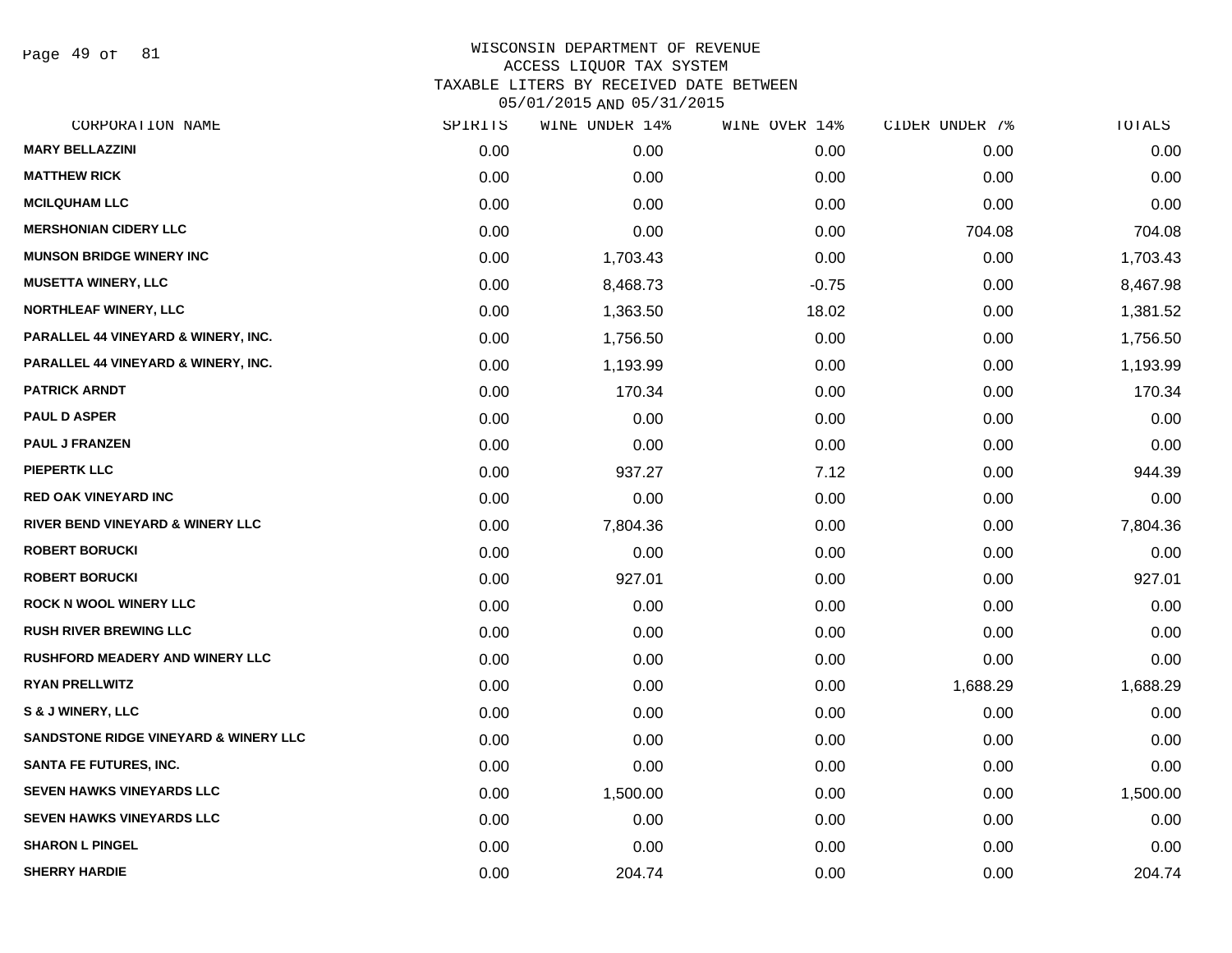Page 50 of 81

## WISCONSIN DEPARTMENT OF REVENUE

#### ACCESS LIQUOR TAX SYSTEM

TAXABLE LITERS BY RECEIVED DATE BETWEEN

| CORPORATION NAME                                   | SPIRITS | WINE UNDER 14% | WINE OVER 14% | CIDER UNDER 7% | TOTALS    |
|----------------------------------------------------|---------|----------------|---------------|----------------|-----------|
| SIMON CREEK VINEYARD LLC                           | 0.00    | 1,297.33       | 107.66        | 0.00           | 1,404.99  |
| SINNIPEE VALLEY VINEYARD LLC                       | 0.00    | 549.00         | 0.00          | 0.00           | 549.00    |
| <b>SPB LLC</b>                                     | 0.00    | 0.00           | 0.00          | 35,442.57      | 35,442.57 |
| SPRECHER BREWING COMPANY, INC.                     | 0.00    | 0.00           | 0.00          | 0.00           | 0.00      |
| <b>SPURGEON VINEYARDS &amp; WINERY LLC</b>         | 0.00    | 2,827.51       | 62.84         | 0.00           | 2,890.35  |
| <b>STEPHEN M KENNEDY</b>                           | 0.00    | 1,087.17       | 0.00          | 0.00           | 1,087.17  |
| <b>STEVEN J DEBAKER</b>                            | 0.00    | 0.00           | 0.00          | 0.00           | 0.00      |
| STEVEN M & JUDITH A JACOBSON LLC                   | 0.00    | 0.00           | 0.00          | 0.00           | 0.00      |
| <b>SUNSET POINT WINERY LLC</b>                     | 0.00    | 0.00           | 0.00          | 0.00           | 0.00      |
| <b>TENBA RIDGE WINERY LLC</b>                      | 0.00    | 639.02         | 0.00          | 0.00           | 639.02    |
| THE CHISELLED GRAPE WINERY LLC                     | 0.00    | 0.00           | 0.00          | 0.00           | 0.00      |
| THE RUM TREE, INC.                                 | 0.00    | 0.00           | 17.64         | 0.00           | 17.64     |
| THE WINE VINEYARD LLC                              | 0.00    | 1,673.98       | 0.00          | 0.00           | 1,673.98  |
| THE WOODLAND TRAIL BEVERAGE COMPANY, INC.          | 0.00    | 623.83         | 0.00          | 0.00           | 623.83    |
| <b>TROY LANDWEHR</b>                               | 0.00    | 776.25         | 62.25         | 0.00           | 838.50    |
| TWO BROTHERS WINES LLC                             | 0.00    | 227.99         | 0.00          | 0.00           | 227.99    |
| <b>VALLEY VINEYARD LTD</b>                         | 0.00    | 0.00           | 0.00          | 0.00           | 0.00      |
| VAN WYCHEN WINES INC.                              | 0.00    | 0.00           | 0.00          | 0.00           | 0.00      |
| <b>VERNON VINEYARDS LTD</b>                        | 0.00    | 682.88         | 0.00          | 0.00           | 682.88    |
| <b>VETRO WINERY LLC</b>                            | 0.00    | 292.50         | 0.00          | 0.00           | 292.50    |
| VINES TO CELLAR, INC.                              | 0.00    | 739.52         | 0.00          | 0.00           | 739.52    |
| VON STIEHL WINERY LTD.                             | 0.00    | 0.00           | 0.00          | 0.00           | 0.00      |
| VON STIEHL WINERY LTD.                             | 0.00    | 0.00           | 0.00          | 0.00           | 0.00      |
| VON STIEHL WINERY LTD.                             | 0.00    | 15,138.57      | 0.00          | 567.81         | 15,706.38 |
| <b>WEGLARZ &amp; BOCK</b>                          | 0.00    | 0.00           | 0.00          | 0.00           | 0.00      |
| <b>WEST PRAIRIE WINERY LLC</b>                     | 0.00    | 3,460.88       | 0.00          | 0.00           | 3,460.88  |
| <b>WHISPERING BLUFFS VINEYARD &amp; WINERY LTD</b> | 0.00    | 0.00           | 0.00          | 0.00           | 0.00      |
| <b>WHISPERING WINDS WINERY LLC</b>                 | 0.00    | 1,116.69       | 0.00          | 0.00           | 1,116.69  |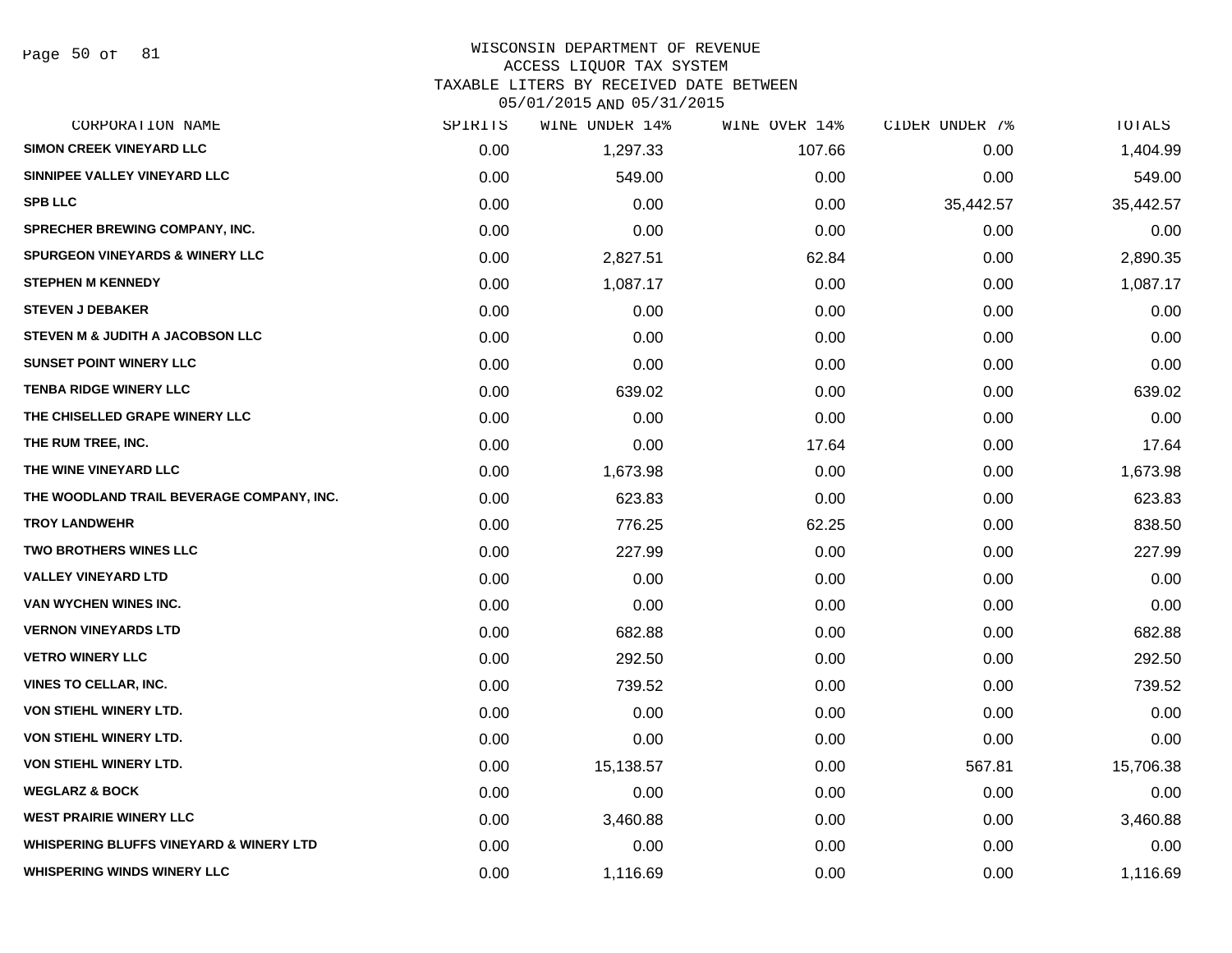Page 51 of 81

| CORPORATION NAME                | SPIRITS | WINE UNDER 14% | OVER 14%<br>WINE | CIDER UNDER 7% | TOTALS     |
|---------------------------------|---------|----------------|------------------|----------------|------------|
| WHITE WINTER WINERY INC         | 0.00    | 6,322.53       | 0.00             | 388.38         | 6,710.91   |
| <b>WILLIAM F BLUHM</b>          | 0.00    | 1,625.30       | 0.00             | 0.00           | 1,625.30   |
| <b>WINE STATION HUDSON LLC</b>  | 0.00    | 0.00           | 0.00             | 0.00           | 0.00       |
| <b>WINEMAKER'S DAUGHTER LLC</b> | 0.00    | 0.00           | 0.00             | 0.00           | 0.00       |
| <b>WOLLERSHEIM WINERY, INC.</b> | 0.00    | 56,438.36      | 1,845.70         | 0.00           | 58,284.06  |
| <b>WOLLERSHEIM WINERY, INC.</b> | 0.00    | 8,057.90       | 800.20           | 0.00           | 8,858.10   |
| TOTAL LITERS FOR 5/31/2015      | 0.00    | 212,219.99     | 3.791.36         | 43.612.24      | 259,623.59 |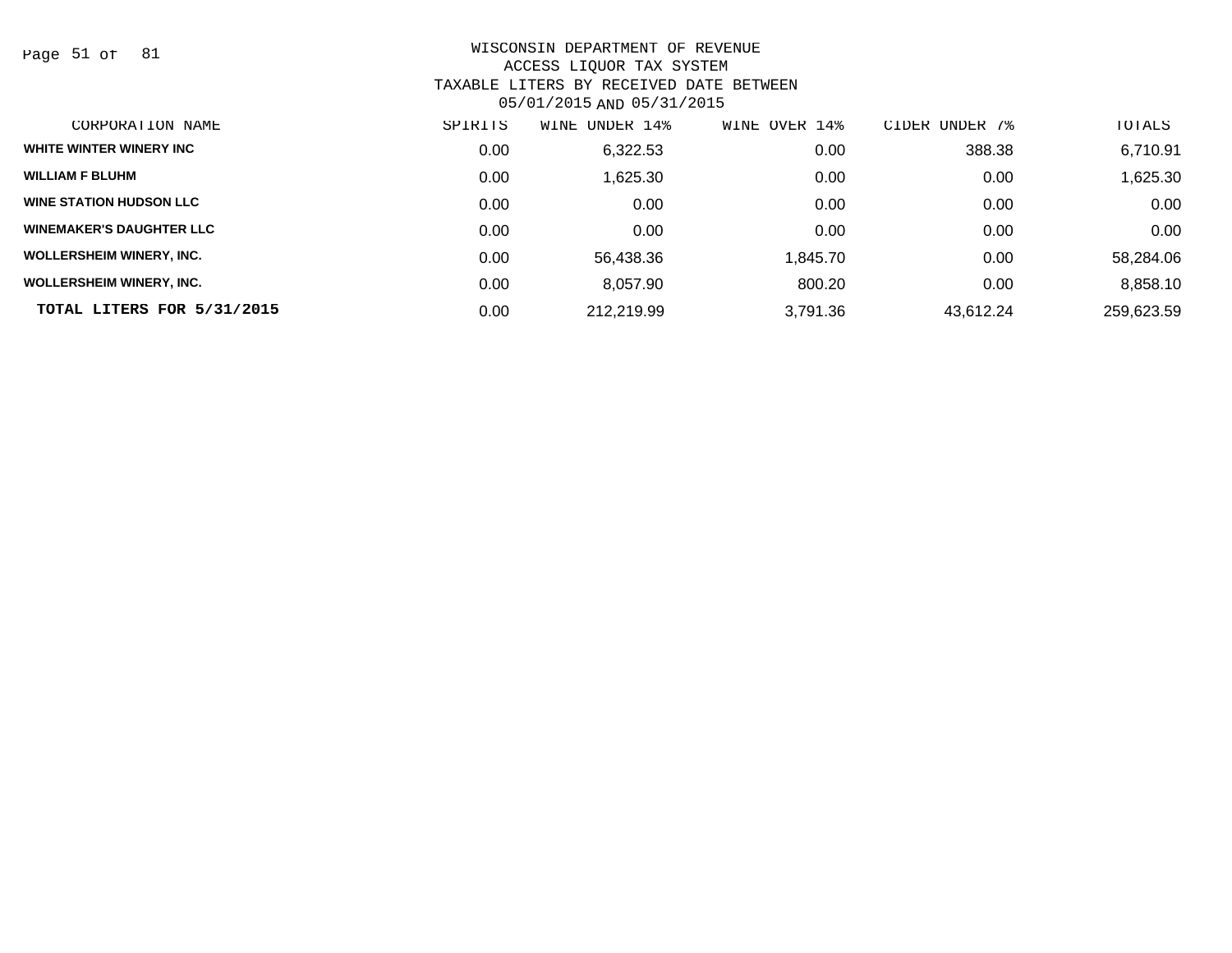Page 52 of 81

#### WISCONSIN DEPARTMENT OF REVENUE ACCESS LIQUOR TAX SYSTEM TAXABLE LITERS BY RECEIVED DATE BETWEEN 05/01/2015 AND 05/31/2015 CORPORATION NAME SPIRITS WITH UNDER 19 ACTOURD 14% CIDER UNITS UP .<br>CIDER UNDER UNDER UNDER UNDER UNDER UNDER UNDER THE SPIRITS OF SPIRITS UP .

| CORPORATION NAME                            | SPIKTTS | MINE UNDEK 14%      |       | CIDER UNDER 18 | TOTALS |
|---------------------------------------------|---------|---------------------|-------|----------------|--------|
|                                             |         | WINE DIRECT SHIPPER | (WDS) |                |        |
| 1-800 WINESHOP.COM INC                      | 0.00    | 0.00                | 0.00  | 0.00           | 0.00   |
| <b>7 &amp; 8 LLC</b>                        | 0.00    | 0.00                | 0.00  | 0.00           | 0.00   |
| A TO Z WINEWORKS LLC                        | 0.00    | 0.00                | 0.00  | 0.00           | 0.00   |
| <b>AARON POTT AND CLAIRE POTT</b>           | 0.00    | 0.00                | 0.00  | 0.00           | 0.00   |
| <b>ABACELA VINEYARDS &amp; WINERY INC</b>   | 0.00    | 0.00                | 0.00  | 0.00           | 0.00   |
| <b>ABEJA LLC</b>                            | 0.00    | 0.00                | 0.00  | 0.00           | 0.00   |
| <b>ABERNATHY HOFFMAN, LLC</b>               | 0.00    | 0.00                | 0.00  | 0.00           | 0.00   |
| <b>ABREU VINEYARDS INC</b>                  | 0.00    | 0.00                | 0.00  | 0.00           | 0.00   |
| AC VIN CO LLC                               | 0.00    | 0.00                | 0.00  | 0.00           | 0.00   |
| <b>ACCOLADE WINES NORTH AMERICA INC</b>     | 0.00    | 0.00                | 0.00  | 0.00           | 0.00   |
| <b>ADAMS WINERY LLC</b>                     | 0.00    | 0.00                | 0.00  | 0.00           | 0.00   |
| <b>ADELAIDA CELLARS INC</b>                 | 0.00    | 0.00                | 0.00  | 0.00           | 0.00   |
| <b>ADELSHEIM VINEYARD LLC</b>               | 0.00    | 0.00                | 0.00  | 0.00           | 0.00   |
| <b>AGATE RIDGE VINEYARD LLC</b>             | 0.00    | 0.00                | 0.00  | 0.00           | 0.00   |
| <b>ALEXANDER P OXMAN</b>                    | 0.00    | 0.00                | 0.00  | 0.00           | 0.00   |
| ALL SISTERS WINERY INC                      | 0.00    | 0.00                | 0.00  | 0.00           | 0.00   |
| <b>ALPHA &amp; OMEGA WINERY LLC</b>         | 0.00    | 0.00                | 0.00  | 0.00           | 0.00   |
| <b>ALTAMURA WINERY INC</b>                  | 0.00    | 0.00                | 0.00  | 0.00           | 0.00   |
| <b>ALVAREZ VINEYARDS LLC</b>                | 0.00    | 0.00                | 0.00  | 0.00           | 0.00   |
| <b>AMAPOLA CREEK VINEYARDS &amp; WINERY</b> | 0.00    | 0.00                | 0.00  | 0.00           | 0.00   |
| <b>AMAVI CELLARS LLC</b>                    | 0.00    | 0.00                | 0.00  | 0.00           | 0.00   |
| <b>AMPELOS CELLARS INC</b>                  | 0.00    | 0.00                | 0.00  | 0.00           | 0.00   |
| <b>AMUSE BOUCHE LLC</b>                     | 0.00    | 0.00                | 0.00  | 0.00           | 0.00   |
| <b>ANCIENT PEAK INC</b>                     | 0.00    | 0.00                | 0.00  | 0.00           | 0.00   |
| ANDERSONS CONN VALLEY WINERY INC            | 0.00    | 0.00                | 0.00  | 0.00           | 0.00   |

**ANIMO LP** 0.00 0.00 0.00 0.00 0.00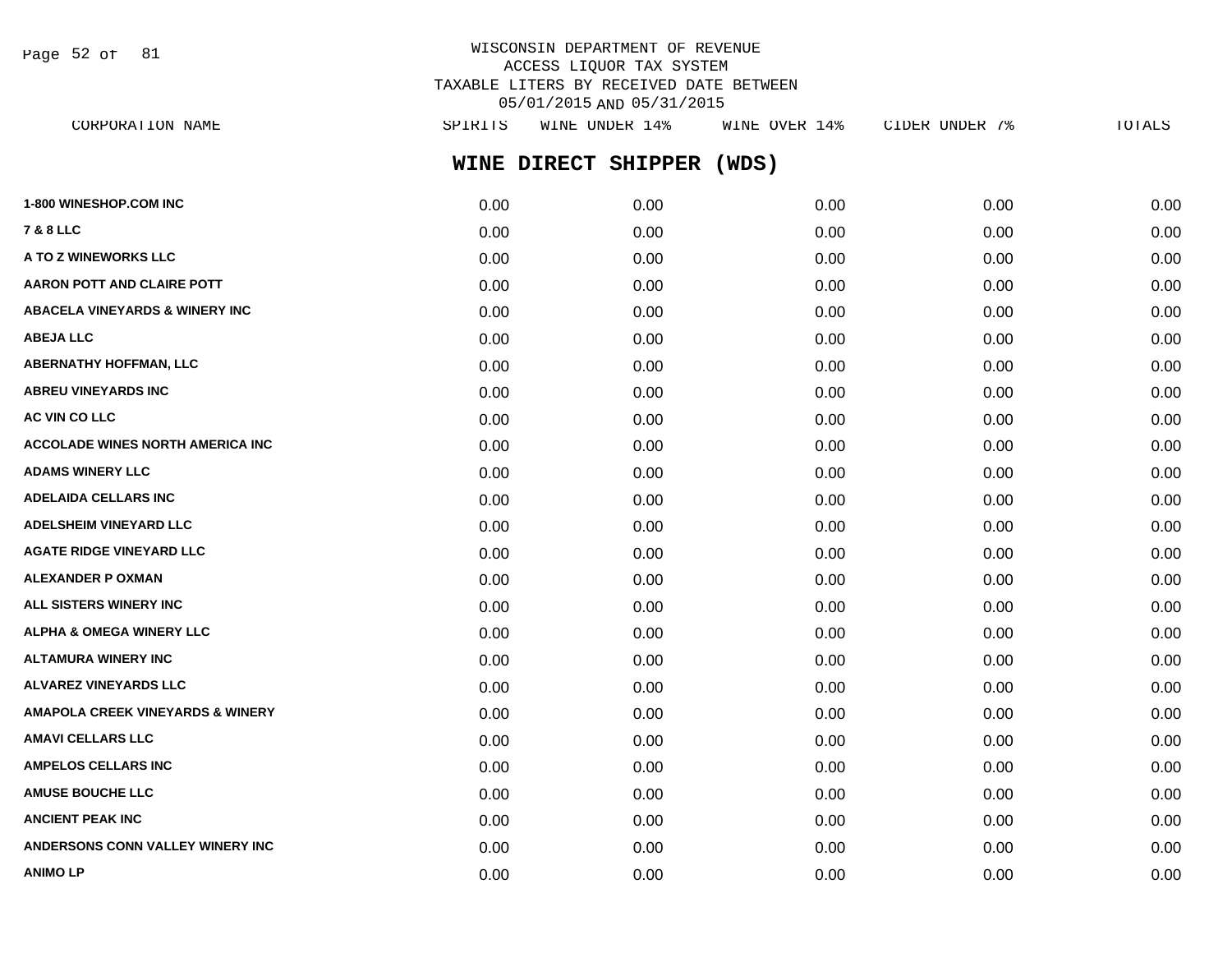Page 53 of 81

| CORPORATION NAME                        | SPIRITS | WINE UNDER 14% | WINE OVER 14% | CIDER UNDER 7% | TOTALS |
|-----------------------------------------|---------|----------------|---------------|----------------|--------|
| <b>ANOMALY VINEYARDS LLC</b>            | 0.00    | 0.00           | 0.00          | 0.00           | 0.00   |
| <b>ANTHILL FARMS LLC</b>                | 0.00    | 0.00           | 0.00          | 0.00           | 0.00   |
| <b>ANTHONY M TRUCHARD</b>               | 0.00    | 0.00           | 0.00          | 0.00           | 0.00   |
| <b>AQUA PUMPKIN INC</b>                 | 0.00    | 0.00           | 0.00          | 0.00           | 0.00   |
| <b>ARCHANGEL INVESTMENTS LLC</b>        | 0.00    | 0.00           | 0.00          | 0.00           | 0.00   |
| <b>ARETE WINES LLC</b>                  | 0.00    | 0.00           | 0.00          | 0.00           | 0.00   |
| <b>ARIETTA INC</b>                      | 0.00    | 0.00           | 0.00          | 0.00           | 0.00   |
| <b>ARISTA WINES LLC</b>                 | 0.00    | 0.00           | 0.00          | 0.00           | 0.00   |
| <b>ARIZONA STRONGHOLD VINEYARDS LLC</b> | 0.00    | 0.00           | 0.00          | 0.00           | 0.00   |
| <b>ARKENSTONE VINEYARDS LLC</b>         | 0.00    | 0.00           | 0.00          | 0.00           | 0.00   |
| <b>ARMIDA WINERY INC</b>                | 0.00    | 0.00           | 0.00          | 0.00           | 0.00   |
| <b>ARMSTRONG FAMILY WINERY LLC</b>      | 0.00    | 0.00           | 0.00          | 0.00           | 0.00   |
| <b>ARMSTRONG VINEYARDS INC</b>          | 0.00    | 0.00           | 0.00          | 0.00           | 0.00   |
| <b>ARRINGTON VINEYARDS LLC</b>          | 0.00    | 0.00           | 0.00          | 0.00           | 0.00   |
| <b>ARTISTE MANAGEMENT CO LLC</b>        | 0.00    | 0.00           | 0.00          | 0.00           | 0.00   |
| AU BON CLIMAT LLC                       | 0.00    | 0.00           | 0.00          | 0.00           | 0.00   |
| <b>AUBERT WINEGROWING INC</b>           | 0.00    | 0.00           | 0.00          | 0.00           | 0.00   |
| <b>AUGUST BRIGGS JR INC</b>             | 0.00    | 0.00           | 0.00          | 0.00           | 0.00   |
| AVV WINERY CO LLC                       | 0.00    | 0.00           | 0.00          | 0.00           | 0.00   |
| AW DIRECT INC                           | 0.00    | 0.00           | 0.00          | 0.00           | 0.00   |
| <b>B R COHN WINERY INC</b>              | 0.00    | 0.00           | 0.00          | 0.00           | 0.00   |
| <b>BALTIMORE BEND VINEYARD LLC</b>      | 0.00    | 0.00           | 0.00          | 0.00           | 0.00   |
| <b>BARABOO BLUFF WINERY, LLC</b>        | 0.00    | 0.00           | 0.00          | 0.00           | 0.00   |
| <b>BARGETTOS SANTA CRUZ WINERY INC</b>  | 0.00    | 0.00           | 0.00          | 0.00           | 0.00   |
| <b>BARNARD GRIFFIN INC</b>              | 0.00    | 0.00           | 0.00          | 0.00           | 0.00   |
| <b>BARNETT VINEYARDS LP</b>             | 0.00    | 0.00           | 0.00          | 0.00           | 0.00   |
| <b>BAUER-KEARNS WINERY LLC</b>          | 0.00    | 0.00           | 0.00          | 0.00           | 0.00   |
| <b>BAYFIELD WINERY, LTD.</b>            | 0.00    | 0.00           | 0.00          | 0.00           | 0.00   |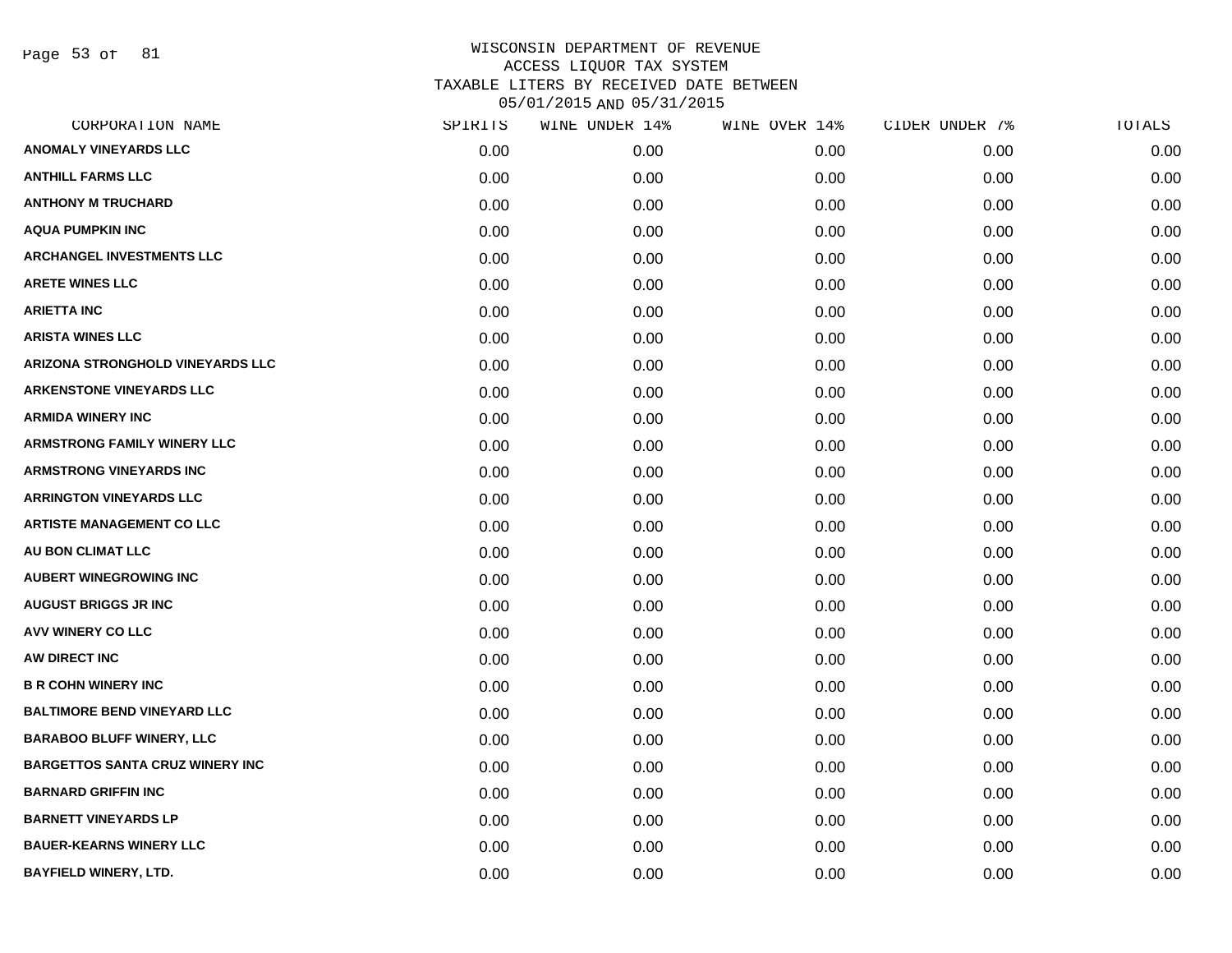Page 54 of 81

| CORPORATION NAME                       | SPIRITS | WINE UNDER 14% | WINE OVER 14% | CIDER UNDER 7% | TOTALS |
|----------------------------------------|---------|----------------|---------------|----------------|--------|
| <b>BEDELL NORTH FORK LLC</b>           | 0.00    | 0.00           | 0.00          | 0.00           | 0.00   |
| <b>BEHRENS AND DRINKWARD</b>           | 0.00    | 0.00           | 0.00          | 0.00           | 0.00   |
| <b>BEL VINO LLC</b>                    | 0.00    | 0.00           | 0.00          | 0.00           | 0.00   |
| <b>BENESSERE VINEYARDS LTD</b>         | 0.00    | 0.00           | 0.00          | 0.00           | 0.00   |
| <b>BENNETT LANE WINERY LLC</b>         | 0.00    | 0.00           | 0.00          | 0.00           | 0.00   |
| <b>BENOVIA WINERY LLC</b>              | 0.00    | 0.00           | 0.00          | 0.00           | 0.00   |
| <b>BENT CREEK WINERY LLC</b>           | 0.00    | 0.00           | 0.00          | 0.00           | 0.00   |
| <b>BENTON-LANE LLC</b>                 | 0.00    | 0.00           | 0.00          | 0.00           | 0.00   |
| <b>BENZIGER FAMILY WINERY LLC</b>      | 0.00    | 0.00           | 0.00          | 0.00           | 0.00   |
| <b>BERGSTROM WINES LLC</b>             | 0.00    | 0.00           | 0.00          | 0.00           | 0.00   |
| <b>BERNARDUS LLC</b>                   | 0.00    | 0.00           | 0.00          | 0.00           | 0.00   |
| BETHEL HEIGHTS VINEYARD INC            | 0.00    | 0.00           | 0.00          | 0.00           | 0.00   |
| BETTER BRANDS INTERNATIONAL            | 0.00    | 0.00           | 0.00          | 0.00           | 0.00   |
| <b>BETZ CELLARS LLC</b>                | 0.00    | 0.00           | 0.00          | 0.00           | 0.00   |
| <b>BIG BASIN VINEYARDS LLC</b>         | 0.00    | 0.00           | 0.00          | 0.00           | 0.00   |
| <b>BILTMORE ESTATE WINE COMPANY</b>    | 0.00    | 0.00           | 0.00          | 0.00           | 0.00   |
| <b>BLACKBIRD VINEYARDS LLC</b>         | 0.00    | 0.00           | 0.00          | 0.00           | 0.00   |
| <b>BLACKBURN ENTERPRISES LLC</b>       | 0.00    | 0.00           | 9.00          | 0.00           | 9.00   |
| <b>BLANKIET ESTATE LLC</b>             | 0.00    | 0.00           | 0.00          | 0.00           | 0.00   |
| <b>BLIND HORSE WINERY LLC</b>          | 0.00    | 0.00           | 0.00          | 0.00           | 0.00   |
| <b>BLUE MOUNTAIN CIDER COMPANY LLC</b> | 0.00    | 0.00           | 0.00          | 0.00           | 0.00   |
| <b>BLUE SKY VINTNERS LLC</b>           | 0.00    | 0.00           | 0.00          | 0.00           | 0.00   |
| <b>BNA WINE GROUP LLC</b>              | 0.00    | 0.00           | 0.00          | 0.00           | 0.00   |
| <b>BOEGER WINERY INC</b>               | 0.00    | 0.00           | 0.00          | 0.00           | 0.00   |
| <b>BOGLE VINEYARDS INC</b>             | 0.00    | 0.00           | 0.00          | 0.00           | 0.00   |
| <b>BON AFFAIR INC</b>                  | 0.00    | 0.00           | 0.00          | 0.00           | 0.00   |
| <b>BONNY DOON WINERY INC</b>           | 0.00    | 0.00           | 0.00          | 0.00           | 0.00   |
| <b>BOOKWALTER WINERY LLC</b>           | 0.00    | 0.00           | 0.00          | 0.00           | 0.00   |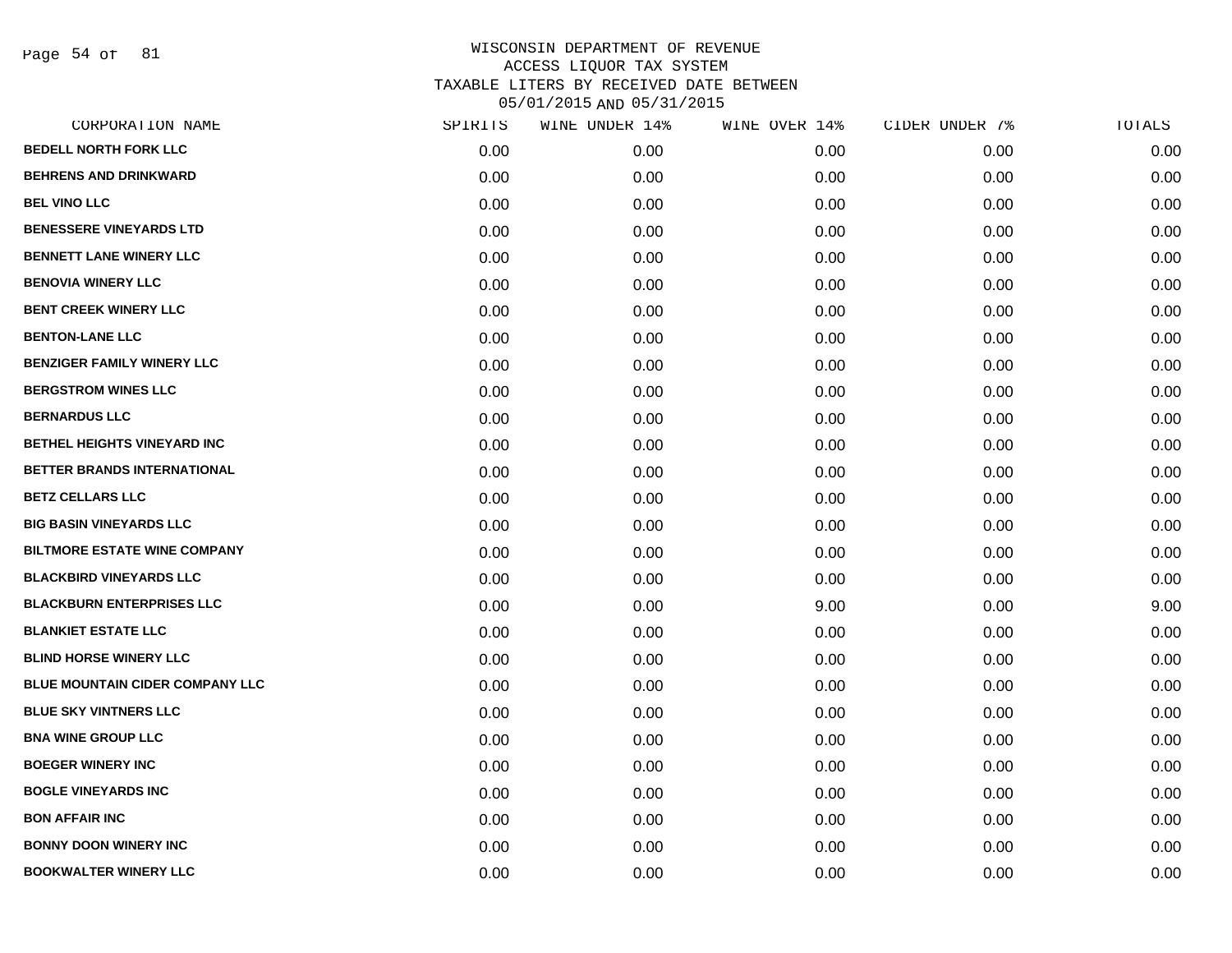Page 55 of 81

| CORPORATION NAME                       | SPIRITS | WINE UNDER 14% | WINE OVER 14% | CIDER UNDER 7% | TOTALS |
|----------------------------------------|---------|----------------|---------------|----------------|--------|
| <b>BOTHAM VINEYARDS, INC.</b>          | 0.00    | 0.00           | 0.00          | 0.00           | 0.00   |
| <b>BOUCHAINE VINEYARDS INC</b>         | 0.00    | 0.00           | 0.00          | 0.00           | 0.00   |
| <b>BRANCHES WINERY LLC</b>             | 0.00    | 0.00           | 0.00          | 0.00           | 0.00   |
| <b>BRASSFIELD ESTATE WINERY LLC</b>    | 0.00    | 4.50           | 6.75          | 0.00           | 11.25  |
| <b>BRESSLER VINEYARDS LLC</b>          | 0.00    | 0.00           | 0.00          | 0.00           | 0.00   |
| <b>BRET LOPEZ</b>                      | 0.00    | 0.00           | 0.00          | 0.00           | 0.00   |
| <b>BREWER-CLIFTON LLC</b>              | 0.00    | 0.00           | 0.00          | 0.00           | 0.00   |
| <b>BRIAN CARTER CELLARS LLC</b>        | 0.00    | 0.00           | 0.00          | 0.00           | 0.00   |
| <b>BRIGADOON FARM &amp; WINERY LLC</b> | 0.00    | 0.00           | 0.00          | 0.00           | 0.00   |
| <b>BROWN ESTATE VINEYARDS LLC</b>      | 0.00    | 0.00           | 0.00          | 0.00           | 0.00   |
| <b>BRUTOCAO CELLARS LP</b>             | 0.00    | 0.00           | 0.00          | 0.00           | 0.00   |
| <b>BRYANT VINEYARDS INC</b>            | 0.00    | 0.00           | 0.00          | 0.00           | 0.00   |
| <b>BUCKLER FAMILY VINEYARDS LLC</b>    | 0.00    | 3.75           | 6.75          | 0.00           | 10.50  |
| <b>BULLY HILL VINEYARDS INC</b>        | 0.00    | 0.00           | 0.00          | 0.00           | 0.00   |
| <b>BURGESS CELLARS INC</b>             | 0.00    | 0.00           | 0.00          | 0.00           | 0.00   |
| <b>BURRELL SCHOOL VINEYARDS INC</b>    | 0.00    | 0.00           | 0.00          | 0.00           | 0.00   |
| <b>BUTTONWOOD FARM WINERY INC</b>      | 0.00    | 0.00           | 0.00          | 0.00           | 0.00   |
| <b>C &amp; C WINE SERVICES INC</b>     | 0.00    | 0.00           | 0.00          | 0.00           | 0.00   |
| <b>C &amp; N CORPORATION</b>           | 0.00    | 0.00           | 0.00          | 0.00           | 0.00   |
| C G DI ARIE VINEYARD & WINERY LLC      | 0.00    | 0.00           | 0.00          | 0.00           | 0.00   |
| <b>C MONDAVI &amp; SONS</b>            | 0.00    | 0.00           | 0.00          | 0.00           | 0.00   |
| <b>CAIN CELLARS INC</b>                | 0.00    | 0.00           | 0.00          | 0.00           | 0.00   |
| <b>CAIRDEAN VINEYARDS LLC</b>          | 0.00    | 0.00           | 0.00          | 0.00           | 0.00   |
| <b>CAKEBREAD CELLARS</b>               | 0.00    | 0.00           | 0.00          | 0.00           | 0.00   |
| <b>CALCAREOUS VINEYARD LLC</b>         | 0.00    | 0.00           | 0.00          | 0.00           | 0.00   |
| <b>CALERA WINE COMPANY LP</b>          | 0.00    | 0.00           | 0.00          | 0.00           | 0.00   |
| <b>CAP -N- CORK'S LLC</b>              | 0.00    | 0.00           | 0.00          | 0.00           | 0.00   |
| <b>CARACCIOLI CELLARS INC</b>          | 0.00    | 0.00           | 0.00          | 0.00           | 0.00   |
|                                        |         |                |               |                |        |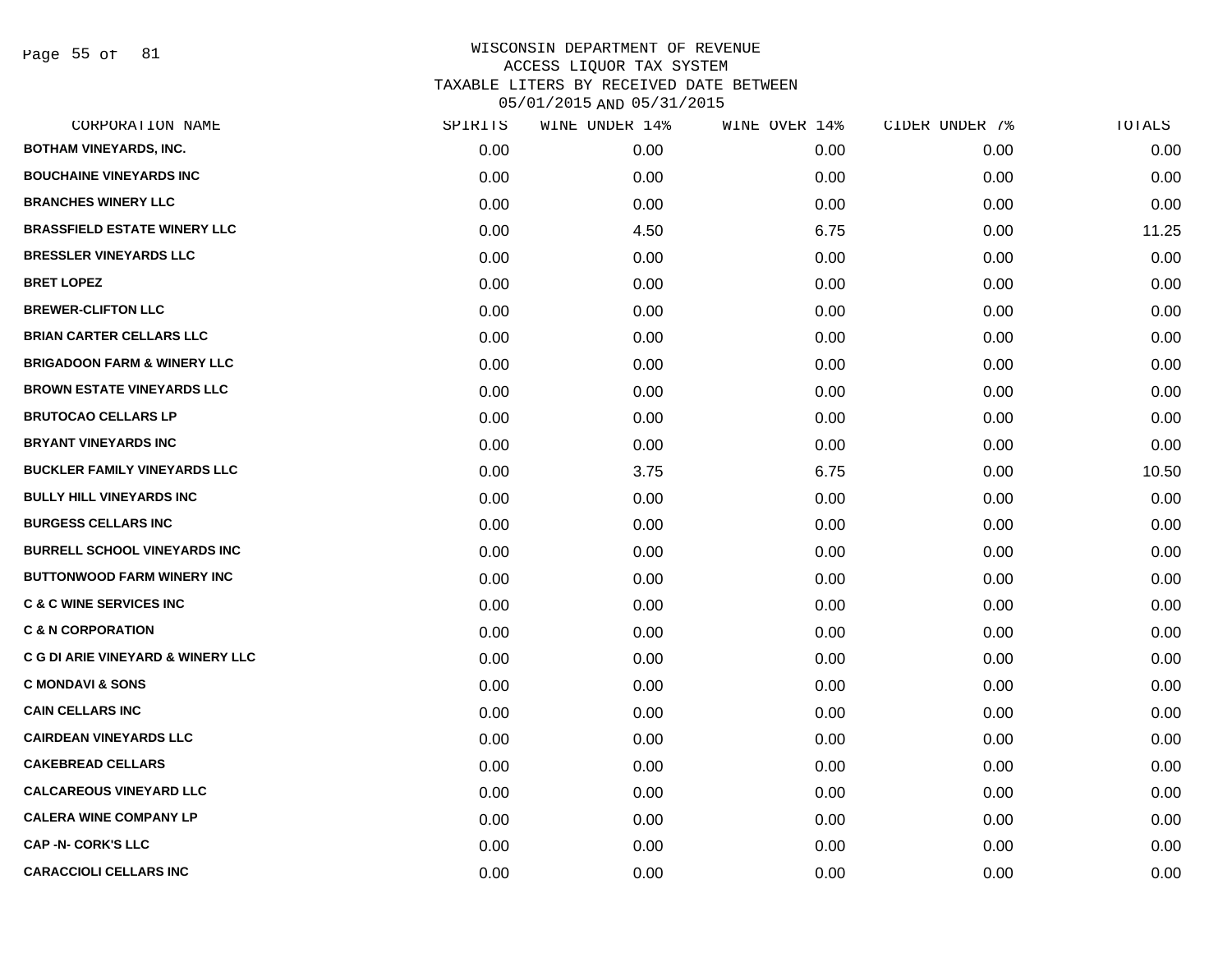Page 56 of 81

| CORPORATION NAME                                  | SPIRITS | WINE UNDER 14% | WINE OVER 14% | CIDER UNDER 7% | TOTALS |
|---------------------------------------------------|---------|----------------|---------------|----------------|--------|
| <b>CARL THOMA</b>                                 | 0.00    | 0.00           | 0.00          | 0.00           | 0.00   |
| <b>CARLISLE WINERY &amp; VINEYARDS LLC</b>        | 0.00    | 0.00           | 0.00          | 0.00           | 0.00   |
| <b>CASTORO CELLARS</b>                            | 0.00    | 0.00           | 0.00          | 0.00           | 0.00   |
| <b>CAYMUS VINEYARDS INC</b>                       | 0.00    | 0.00           | 0.00          | 0.00           | 0.00   |
| <b>CEDAR KNOLL VINEYARDS INC</b>                  | 0.00    | 0.00           | 0.00          | 0.00           | 0.00   |
| <b>CEJA VINEYARDS INC</b>                         | 0.00    | 0.00           | 0.00          | 0.00           | 0.00   |
| <b>CELLAR RAT CELLARS LLC</b>                     | 0.00    | 0.00           | 0.00          | 0.00           | 0.00   |
| <b>CHACEWATER LLC</b>                             | 0.00    | 0.00           | 0.00          | 0.00           | 0.00   |
| <b>CHAPPELLET WINERY INC</b>                      | 0.00    | 0.00           | 0.00          | 0.00           | 0.00   |
| <b>CHARLES &amp; MARTHA BARRA</b>                 | 0.00    | 0.00           | 0.00          | 0.00           | 0.00   |
| <b>CHARLES REININGER LLC</b>                      | 0.00    | 0.00           | 0.00          | 0.00           | 0.00   |
| <b>CHATEAU BIANCA INC</b>                         | 0.00    | 0.00           | 0.00          | 0.00           | 0.00   |
| <b>CHATEAU DIANA LLC</b>                          | 0.00    | 0.00           | 0.00          | 0.00           | 0.00   |
| <b>CHATEAU GRAND TRAVERSE LTD</b>                 | 0.00    | 0.00           | 0.00          | 0.00           | 0.00   |
| <b>CHATEAU JULIEN INC</b>                         | 0.00    | 0.00           | 0.00          | 0.00           | 0.00   |
| <b>CHATEAU MONTELENA LP</b>                       | 0.00    | 0.00           | 0.00          | 0.00           | 0.00   |
| <b>CHATEAU MORRISETTE INC</b>                     | 0.00    | 0.00           | 0.00          | 0.00           | 0.00   |
| <b>CHATEAU OPERATIONS, LTD.</b>                   | 0.00    | 0.00           | 0.00          | 0.00           | 0.00   |
| <b>CHATEAU ST CROIX WINERY &amp; VINEYARD LLC</b> | 0.00    | 0.00           | 0.00          | 0.00           | 0.00   |
| <b>CHATOM CELLARS INC</b>                         | 0.00    | 0.00           | 0.00          | 0.00           | 0.00   |
| <b>CHERRY HILL LLC</b>                            | 0.00    | 0.00           | 0.00          | 0.00           | 0.00   |
| <b>CHIARELLO FAMILY VINEYARDS LLC</b>             | 0.00    | 0.00           | 0.00          | 0.00           | 0.00   |
| <b>CHIMNEY ROCK WINERY LLC</b>                    | 0.00    | 0.00           | 0.00          | 0.00           | 0.00   |
| <b>CHRISTOPHE BARON</b>                           | 0.00    | 0.00           | 0.00          | 0.00           | 0.00   |
| <b>CHRISTOPHER FIGGINS</b>                        | 0.00    | 0.00           | 0.00          | 0.00           | 0.00   |
| <b>CIDER HOUSE OF WISCONSIN LLC</b>               | 0.00    | 0.00           | 0.00          | 0.00           | 0.00   |
| <b>CINNABAR WINERY LLC</b>                        | 0.00    | 0.00           | 0.00          | 0.00           | 0.00   |
| CITY VINTNERS SAN FRANCISCO WINERY LLC            | 0.00    | 0.00           | 0.00          | 0.00           | 0.00   |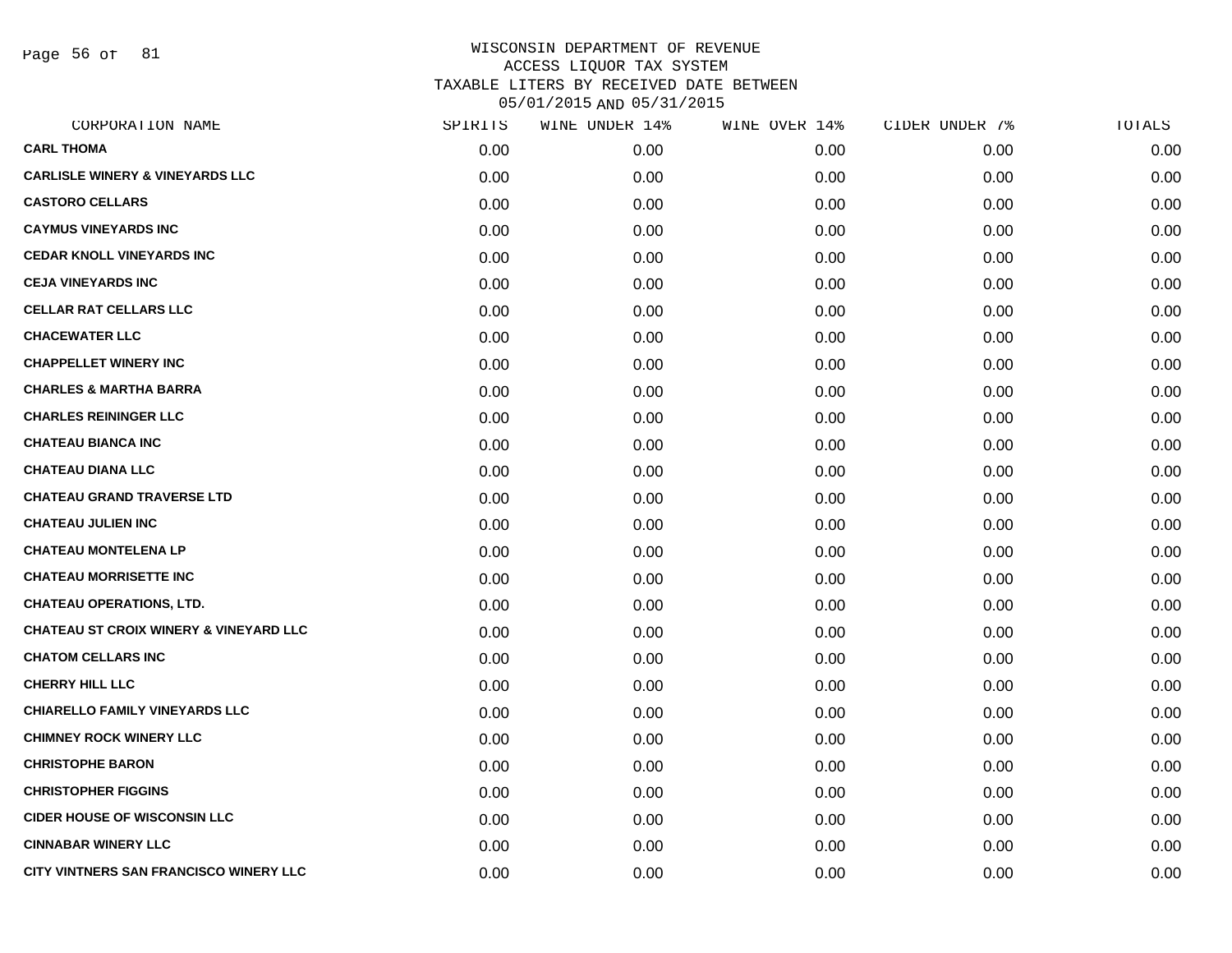Page 57 of 81

| CORPORATION NAME                                | SPIRITS | WINE UNDER 14% | WINE OVER 14% | CIDER UNDER 7% | TOTALS |
|-------------------------------------------------|---------|----------------|---------------|----------------|--------|
| <b>CLARA STREET COMPANY</b>                     | 0.00    | 0.00           | 0.00          | 0.00           | 0.00   |
| <b>CLAY JAR HOLDINGS LLC</b>                    | 0.00    | 0.00           | 0.00          | 0.00           | 0.00   |
| <b>CLIF BAR FAMILY WINERY &amp; FARM LLC</b>    | 0.00    | 0.00           | 0.00          | 0.00           | 0.00   |
| <b>CLINE CELLARS INC</b>                        | 0.00    | 0.00           | 0.00          | 0.00           | 0.00   |
| <b>CLOS DU VAL WINE CO LTD</b>                  | 0.00    | 0.00           | 0.00          | 0.00           | 0.00   |
| <b>CLOS LACHANCE WINES LLC</b>                  | 0.00    | 0.00           | 0.00          | 0.00           | 0.00   |
| <b>CODORNIU NAPA INC</b>                        | 0.00    | 0.00           | 0.00          | 0.00           | 0.00   |
| <b>COL SOLARE, LLP</b>                          | 0.00    | 0.00           | 0.00          | 0.00           | 0.00   |
| <b>COLGIN PARTNERS LLC</b>                      | 0.00    | 0.00           | 0.00          | 0.00           | 0.00   |
| <b>COLUMBIA RIVER WINERY INC</b>                | 0.00    | 0.00           | 0.00          | 0.00           | 0.00   |
| <b>CONSTELLATION BRANDS U.S. OPERATIONS INC</b> | 0.00    | 0.00           | 0.00          | 0.00           | 0.00   |
| <b>CONUNDRUM WINERY LLC</b>                     | 0.00    | 0.00           | 0.00          | 0.00           | 0.00   |
| <b>CONWAY VINEYARDS INC</b>                     | 0.00    | 0.00           | 0.00          | 0.00           | 0.00   |
| <b>COOL HAND VINEYARDS LLC</b>                  | 0.00    | 0.00           | 0.00          | 0.00           | 0.00   |
| <b>COPAIN WINE CELLARS LLC</b>                  | 0.00    | 0.00           | 0.00          | 0.00           | 0.00   |
| <b>COPPER CANE LLC</b>                          | 0.00    | 0.00           | 0.00          | 0.00           | 0.00   |
| <b>CORNERSTONE CELLARS INC</b>                  | 0.00    | 0.00           | 0.00          | 0.00           | 0.00   |
| <b>COURAGEOUS INC</b>                           | 0.00    | 0.00           | 0.00          | 0.00           | 0.00   |
| <b>CRAIG FLETCHER</b>                           | 0.00    | 0.00           | 0.00          | 0.00           | 0.00   |
| <b>CREATIVE WINE CONCEPTS INC</b>               | 0.00    | 0.00           | 0.00          | 0.00           | 0.00   |
| <b>CREW WINE COMPANY LLC</b>                    | 0.00    | 0.00           | 0.00          | 0.00           | 0.00   |
| <b>CRIMSON WINE GROUP LTD</b>                   | 0.00    | 0.00           | 0.00          | 0.00           | 0.00   |
| <b>CRISTOM VINEYARDS INC</b>                    | 0.00    | 0.00           | 0.00          | 0.00           | 0.00   |
| <b>CULTIVATE WINES LLC</b>                      | 0.00    | 0.00           | 0.00          | 0.00           | 0.00   |
| <b>CUNAT PREMIUM VINEYARDS LLC</b>              | 0.00    | 0.00           | 0.00          | 0.00           | 0.00   |
| <b>CUSHMAN WINERY CORPORATION</b>               | 0.00    | 0.00           | 0.00          | 0.00           | 0.00   |
| <b>CUVAISON INC</b>                             | 0.00    | 0.00           | 0.00          | 0.00           | 0.00   |
| <b>D &amp; J F CELLARS INC</b>                  | 0.00    | 0.00           | 0.00          | 0.00           | 0.00   |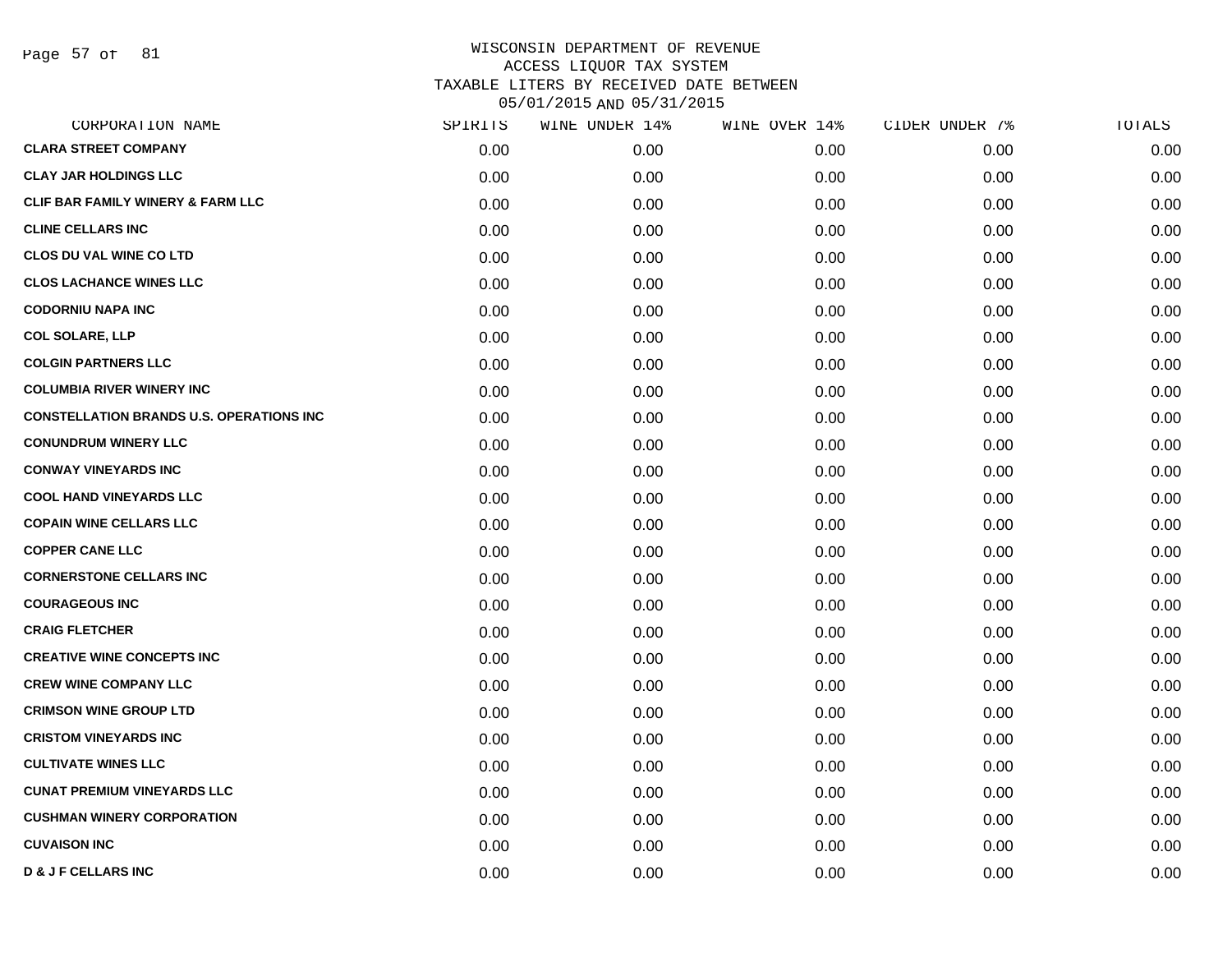Page 58 of 81

| CORPORATION NAME                                 | SPIRITS | WINE UNDER 14% | WINE OVER 14% | CIDER UNDER 7% | TOTALS |
|--------------------------------------------------|---------|----------------|---------------|----------------|--------|
| <b>D MYERS LLC</b>                               | 0.00    | 0.00           | 0.00          | 0.00           | 0.00   |
| <b>DANA ESTATES INC</b>                          | 0.00    | 0.00           | 0.00          | 0.00           | 0.00   |
| <b>DANCING HARES VINEYARD LLC</b>                | 0.00    | 0.00           | 0.00          | 0.00           | 0.00   |
| DANZA DEL SOL WINERY INC                         | 0.00    | 0.00           | 0.00          | 0.00           | 0.00   |
| DANZINGER VINEYARDS LLC                          | 0.00    | 0.00           | 0.00          | 0.00           | 0.00   |
| <b>DAOU VINEYARDS LLC</b>                        | 0.00    | 0.00           | 0.00          | 0.00           | 0.00   |
| <b>DARIOUSH KHALEDI WINERY LLC</b>               | 0.00    | 0.00           | 0.00          | 0.00           | 0.00   |
| <b>DAVID BRUCE WINERY INC</b>                    | 0.00    | 0.00           | 0.00          | 0.00           | 0.00   |
| <b>DAVID COFFARO</b>                             | 0.00    | 0.00           | 0.00          | 0.00           | 0.00   |
| <b>DAVID J MATTHEWS</b>                          | 0.00    | 0.00           | 0.00          | 0.00           | 0.00   |
| DAVIDS PINOT VINEYARDS INC                       | 0.00    | 0.00           | 0.00          | 0.00           | 0.00   |
| DE LA MONTANYA WINERY INC                        | 0.00    | 0.00           | 0.00          | 0.00           | 0.00   |
| DEERFIELD RANCH WINERY LLC                       | 0.00    | 0.00           | 0.00          | 0.00           | 0.00   |
| DEL DOTTO VINEYARDS INC                          | 0.00    | 0.00           | 0.00          | 0.00           | 0.00   |
| <b>DELICATO VINEYARDS INC</b>                    | 0.00    | 0.00           | 0.00          | 0.00           | 0.00   |
| <b>DELILLE CELLARS LLC</b>                       | 0.00    | 0.00           | 0.00          | 0.00           | 0.00   |
| <b>DENNER WINERY INC</b>                         | 0.00    | 0.00           | 39.00         | 0.00           | 39.00  |
| <b>DENNIS R ONEIL</b>                            | 0.00    | 0.00           | 0.00          | 0.00           | 0.00   |
| <b>DEREK ROHLFFS</b>                             | 0.00    | 0.00           | 0.00          | 0.00           | 0.00   |
| <b>DIAGEO CHATEAU &amp; ESTATE WINES COMPANY</b> | 0.00    | 0.00           | 0.00          | 0.00           | 0.00   |
| <b>DIANA HOBSON</b>                              | 0.00    | 0.00           | 0.00          | 0.00           | 0.00   |
| <b>DOMAINE CARNEROS LTD</b>                      | 0.00    | 0.00           | 0.00          | 0.00           | 0.00   |
| <b>DOMAINE CHANDON INC</b>                       | 0.00    | 0.00           | 0.00          | 0.00           | 0.00   |
| <b>DOMAINE DE MARIA SOTER LLC</b>                | 0.00    | 0.00           | 0.00          | 0.00           | 0.00   |
| <b>DOMAINE DROUHIN OREGON LLC</b>                | 0.00    | 0.00           | 0.00          | 0.00           | 0.00   |
| <b>DOMAINE MB LLC</b>                            | 0.00    | 0.00           | 0.00          | 0.00           | 0.00   |
| <b>DOMAINE SERENE VINEYARDS &amp; WINERY INC</b> | 0.00    | 0.00           | 0.00          | 0.00           | 0.00   |
| <b>DOMINICK CHIRICHILLO</b>                      | 0.00    | 0.00           | 0.00          | 0.00           | 0.00   |
|                                                  |         |                |               |                |        |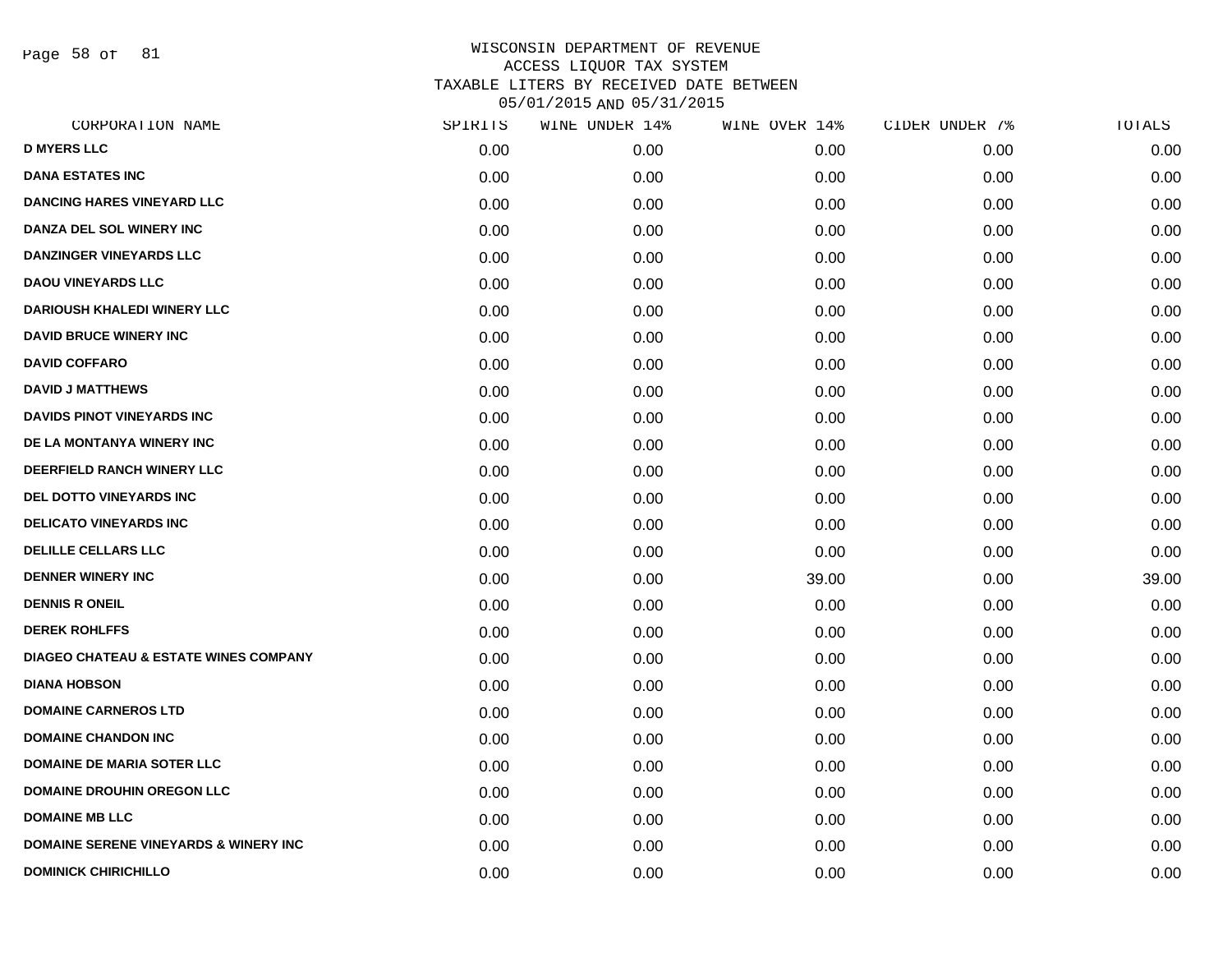Page 59 of 81

| CORPORATION NAME                                                         | SPIRITS | WINE UNDER 14% | WINE OVER 14% | CIDER UNDER 7% | TOTALS |
|--------------------------------------------------------------------------|---------|----------------|---------------|----------------|--------|
| <b>DON SEBASTIANI &amp; SONS INTERNATIONAL WINE</b><br><b>NEGOCIANTS</b> | 0.00    | 0.00           | 0.00          | 0.00           | 0.00   |
| <b>DONATI FAMILY VINEYARD INC</b>                                        | 0.00    | 0.00           | 0.00          | 0.00           | 0.00   |
| DONELAN FAMILY WINE CELLARS LLC                                          | 0.00    | 0.00           | 0.00          | 0.00           | 0.00   |
| <b>DOUBLE CANYON VINEYARDS LLC</b>                                       | 0.00    | 0.00           | 0.00          | 0.00           | 0.00   |
| <b>DRINKS LICENSING LLC</b>                                              | 0.00    | 0.00           | 0.00          | 0.00           | 0.00   |
| DRY CREEK VINEYARD INC                                                   | 0.00    | 0.00           | 0.00          | 0.00           | 0.00   |
| <b>DUCKHORN WINE COMPANY</b>                                             | 0.00    | 0.00           | 0.00          | 0.00           | 0.00   |
| <b>DUNHAM CELLARS LLC</b>                                                | 0.00    | 0.00           | 0.00          | 0.00           | 0.00   |
| <b>DUNN VINEYARDS LLC</b>                                                | 0.00    | 0.00           | 0.00          | 0.00           | 0.00   |
| <b>DUPLIN WINE CELLARS INC</b>                                           | 0.00    | 0.00           | 0.00          | 0.00           | 0.00   |
| DUTTON GOLDFIELD WINERY LLC                                              | 0.00    | 0.00           | 0.00          | 0.00           | 0.00   |
| <b>E &amp; J GALLO WINERY</b>                                            | 0.00    | 0.00           | 0.00          | 0.00           | 0.00   |
| <b>EAGLES LANDING WINERY LLC</b>                                         | 0.00    | 0.00           | 0.00          | 0.00           | 0.00   |
| <b>EARL E BROWN &amp; SONS INC</b>                                       | 0.00    | 0.00           | 0.00          | 0.00           | 0.00   |
| <b>EBERLE WINERY LP</b>                                                  | 0.00    | 0.00           | 0.00          | 0.00           | 0.00   |
| <b>EDWARD J RINK</b>                                                     | 0.00    | 0.00           | 0.00          | 0.00           | 0.00   |
| EHREN JORDAN WINE CELLARS LLC                                            | 0.00    | 0.00           | 0.00          | 0.00           | 0.00   |
| <b>ELISABETH W KLEIN</b>                                                 | 0.00    | 0.00           | 0.00          | 0.00           | 0.00   |
| ELK COVE VINEYARDS INC                                                   | 0.00    | 0.00           | 0.00          | 0.00           | 0.00   |
| <b>ELV HOLDINGS INC</b>                                                  | 0.00    | 0.00           | 0.00          | 0.00           | 0.00   |
| <b>ELYSE WINERY LLC</b>                                                  | 0.00    | 0.00           | 0.00          | 0.00           | 0.00   |
| <b>EMILIO GUGLIELMO WINERY INC</b>                                       | 0.00    | 3.00           | 0.00          | 0.00           | 3.00   |
| <b>ENTOURAGE WINE GROUP INC</b>                                          | 0.00    | 0.00           | 0.00          | 0.00           | 0.00   |
| <b>ERIC J KEATING</b>                                                    | 0.00    | 0.00           | 0.00          | 0.00           | 0.00   |
| <b>ERNEST VINEYARDS LLC</b>                                              | 0.00    | 0.00           | 0.00          | 0.00           | 0.00   |
| <b>ESCALERA-BOULET LLC</b>                                               | 0.00    | 0.00           | 0.00          | 0.00           | 0.00   |
| <b>ESTERLINA VINEYARDS &amp; WINERY LLC</b>                              | 0.00    | 33.00          | 57.00         | 0.00           | 90.00  |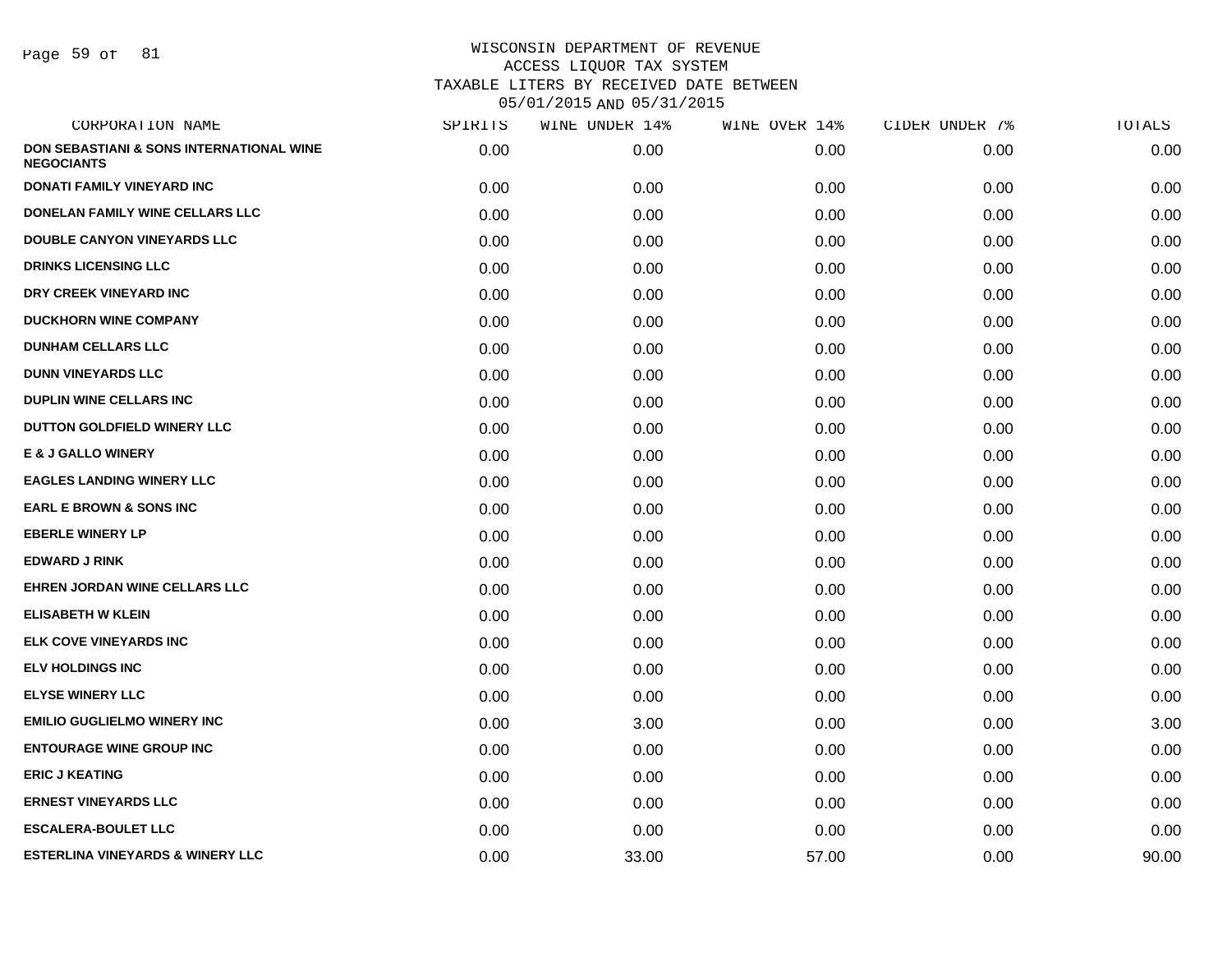Page 60 of 81

| CORPORATION NAME                                 | SPIRITS | WINE UNDER 14% | WINE OVER 14% | CIDER UNDER 7% | TOTALS |
|--------------------------------------------------|---------|----------------|---------------|----------------|--------|
| <b>F KORBEL &amp; BROS INC</b>                   | 0.00    | 0.00           | 0.00          | 0.00           | 0.00   |
| <b>FANTESCA LLC</b>                              | 0.00    | 0.00           | 0.00          | 0.00           | 0.00   |
| <b>FAT BOYS INC</b>                              | 0.00    | 0.00           | 0.00          | 0.00           | 0.00   |
| <b>FAWN CREEK WINERY LLC</b>                     | 0.00    | 0.00           | 0.00          | 0.00           | 0.00   |
| <b>FENESTRA WINERY INC</b>                       | 0.00    | 0.00           | 0.00          | 0.00           | 0.00   |
| <b>FERMENTING CELLARS LLC</b>                    | 0.00    | 0.00           | 0.00          | 0.00           | 0.00   |
| <b>FERRARI CARANO VINEYARDS &amp; WINERY LLC</b> | 0.00    | 0.00           | 0.00          | 0.00           | 0.00   |
| <b>FETZER VINEYARDS</b>                          | 0.00    | 0.00           | 0.00          | 0.00           | 0.00   |
| <b>FIDDLEHEAD CELLARS LP</b>                     | 0.00    | 0.00           | 0.00          | 0.00           | 0.00   |
| <b>FIDELITAS WINES LLC</b>                       | 0.00    | 0.00           | 0.00          | 0.00           | 0.00   |
| FIELD STONE WINERY & VINEYARD INC                | 0.00    | 0.00           | 0.00          | 0.00           | 0.00   |
| FIJI WATER COMPANY HOLDINGS LLC                  | 0.00    | 0.00           | 0.00          | 0.00           | 0.00   |
| <b>FINKELSTEIN VINEYARDS INC</b>                 | 0.00    | 0.00           | 0.00          | 0.00           | 0.00   |
| <b>FIRESTEED CORPORATION</b>                     | 0.00    | 0.00           | 0.00          | 0.00           | 0.00   |
| FISHER KING WINERY, LLC                          | 0.00    | 0.00           | 0.00          | 0.00           | 0.00   |
| <b>FISHER VINEYARDS</b>                          | 0.00    | 0.00           | 0.00          | 0.00           | 0.00   |
| <b>FIVE VINES LLC</b>                            | 0.00    | 0.00           | 0.00          | 0.00           | 0.00   |
| <b>FLORA SPRINGS WINE COMPANY</b>                | 0.00    | 0.00           | 0.00          | 0.00           | 0.00   |
| FLOWERS VINEYARD AND WINERY, LLC                 | 0.00    | 0.00           | 0.00          | 0.00           | 0.00   |
| <b>FLYING B VINEYARD LP</b>                      | 0.00    | 0.00           | 0.00          | 0.00           | 0.00   |
| <b>FN CELLARS LLC</b>                            | 0.00    | 0.00           | 0.00          | 0.00           | 0.00   |
| <b>FOLEY ESTATES VINEYARD &amp; WINERY LLC</b>   | 0.00    | 0.00           | 0.00          | 0.00           | 0.00   |
| <b>FOLEY FAMILY WINES INC</b>                    | 0.00    | 0.00           | 0.00          | 0.00           | 0.00   |
| <b>FOLIO WINE COMPANY LLC</b>                    | 0.00    | 0.00           | 0.00          | 0.00           | 0.00   |
| <b>FORENZO WINE COMPANY INC</b>                  | 0.00    | 0.00           | 0.00          | 0.00           | 0.00   |
| FORT ROSS VINEYARD & WINERY LLC                  | 0.00    | 0.00           | 0.00          | 0.00           | 0.00   |
| <b>FOXEN VINEYARD INC</b>                        | 0.00    | 0.00           | 0.00          | 0.00           | 0.00   |
| FRANCIS COPPOLA WINERY LLC                       | 0.00    | 0.00           | 0.00          | 0.00           | 0.00   |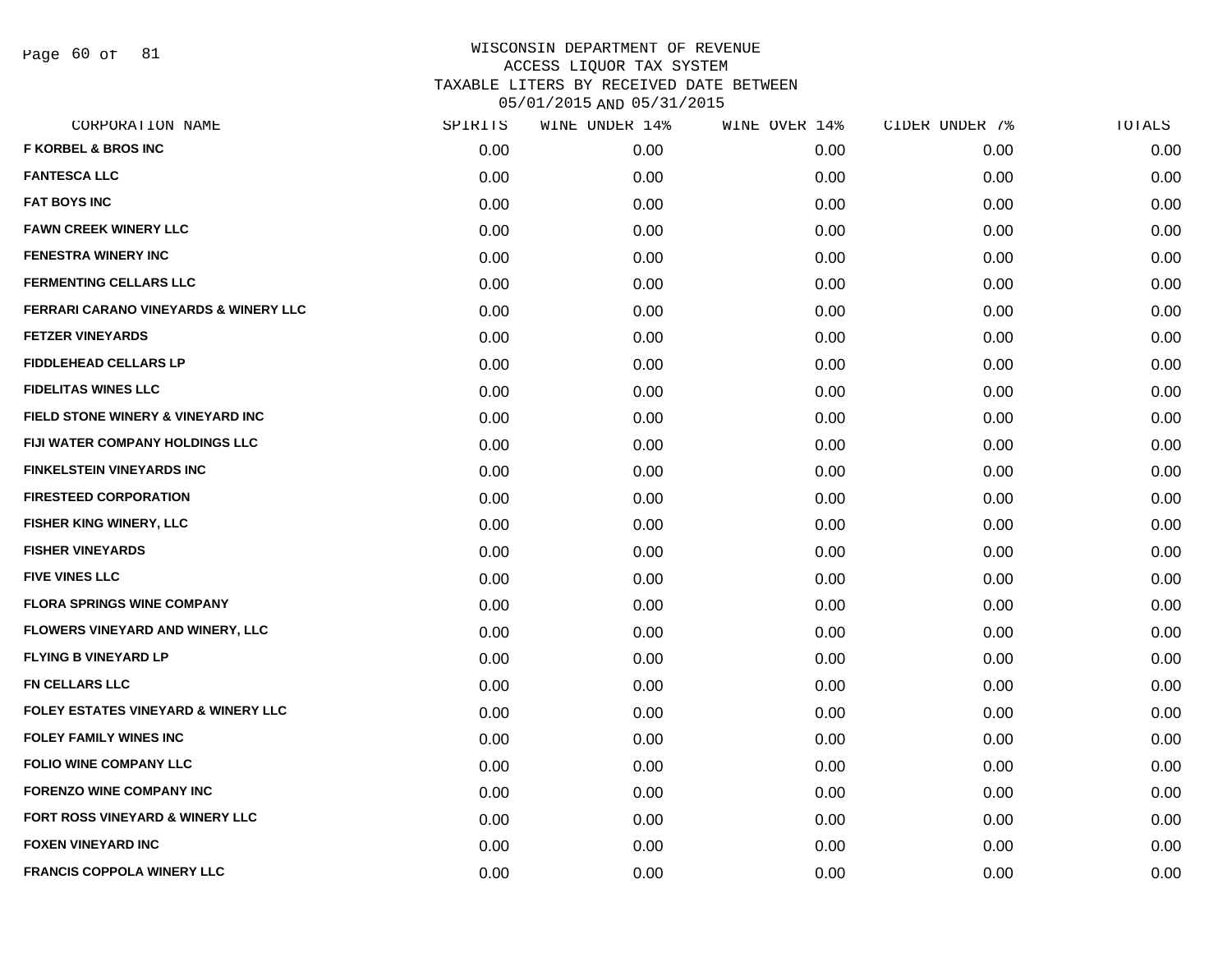Page 61 of 81

| CORPORATION NAME                                    | SPIRITS | WINE UNDER 14% | WINE OVER 14% | CIDER UNDER 7% | TOTALS |
|-----------------------------------------------------|---------|----------------|---------------|----------------|--------|
| <b>FRANCISCAN VINEYARDS INC</b>                     | 0.00    | 0.00           | 0.00          | 0.00           | 0.00   |
| <b>FRANK FAMILY VINEYARDS LLC</b>                   | 0.00    | 0.00           | 0.00          | 0.00           | 0.00   |
| <b>FRED C SCHERRER</b>                              | 0.00    | 0.00           | 0.00          | 0.00           | 0.00   |
| <b>FREIXENET SONOMA CAVES INC</b>                   | 0.00    | 0.00           | 0.00          | 0.00           | 0.00   |
| <b>FREY VINEYARDS LTD</b>                           | 0.00    | 0.00           | 0.00          | 0.00           | 0.00   |
| <b>FROGS LEAP WINERY</b>                            | 0.00    | 0.00           | 0.00          | 0.00           | 0.00   |
| <b>FROGTOWN CELLARS LLP</b>                         | 0.00    | 0.00           | 0.00          | 0.00           | 0.00   |
| FRUIT OF THE WOODS WINE CELLAR, INC.                | 0.00    | 0.00           | 0.00          | 0.00           | 0.00   |
| <b>FULCRUM WINES LLC</b>                            | 0.00    | 0.00           | 0.00          | 0.00           | 0.00   |
| <b>FURTHERMORE LLC</b>                              | 0.00    | 0.00           | 0.00          | 0.00           | 0.00   |
| <b>G GRAHAM WINES INC</b>                           | 0.00    | 0.00           | 0.00          | 0.00           | 0.00   |
| <b>GALENA CELLARS INC</b>                           | 0.00    | 135.75         | 12.38         | 0.00           | 148.13 |
| <b>GAMBLE FAMILY VINEYARDS LLC</b>                  | 0.00    | 0.00           | 0.00          | 0.00           | 0.00   |
| <b>GARROD TRUST</b>                                 | 0.00    | 0.00           | 0.00          | 0.00           | 0.00   |
| <b>GARVIN HEIGHTS VINEYARDS, LLC</b>                | 0.00    | 5.25           | 3.00          | 0.00           | 8.25   |
| <b>GEARY MARKET INVESTMENT COMPANY LTD</b>          | 0.00    | 0.00           | 0.00          | 0.00           | 0.00   |
| <b>GEMSTONE VINEYARDS LLC</b>                       | 0.00    | 0.00           | 0.00          | 0.00           | 0.00   |
| <b>GENESEO PARTNERS LLC</b>                         | 0.00    | 0.00           | 0.00          | 0.00           | 0.00   |
| <b>GEORGE O HENDRY</b>                              | 0.00    | 0.00           | 0.00          | 0.00           | 0.00   |
| <b>GERBER, GERBER &amp; GERBER DISCLAIMER TRUST</b> | 0.00    | 0.00           | 0.00          | 0.00           | 0.00   |
| <b>GF WINES LLC</b>                                 | 0.00    | 0.00           | 0.00          | 0.00           | 0.00   |
| <b>GLENCORRIE LLC</b>                               | 0.00    | 0.00           | 0.00          | 0.00           | 0.00   |
| <b>GOLDIN INVESTMENT II INC</b>                     | 0.00    | 0.00           | 0.00          | 0.00           | 0.00   |
| <b>GOLDRIDGEPINOT.COM LLC</b>                       | 0.00    | 0.00           | 0.00          | 0.00           | 0.00   |
| <b>GOOD FOUNDATIONS INC</b>                         | 0.00    | 0.00           | 0.00          | 0.00           | 0.00   |
| <b>GOOSE RIDGE LLC</b>                              | 0.00    | 0.00           | 0.00          | 0.00           | 0.00   |
| <b>GRAPE VISIONS LLC</b>                            | 0.00    | 0.00           | 0.00          | 0.00           | 0.00   |
| <b>GRAPESEED WINE FUND LLC</b>                      | 0.00    | 0.00           | 0.00          | 0.00           | 0.00   |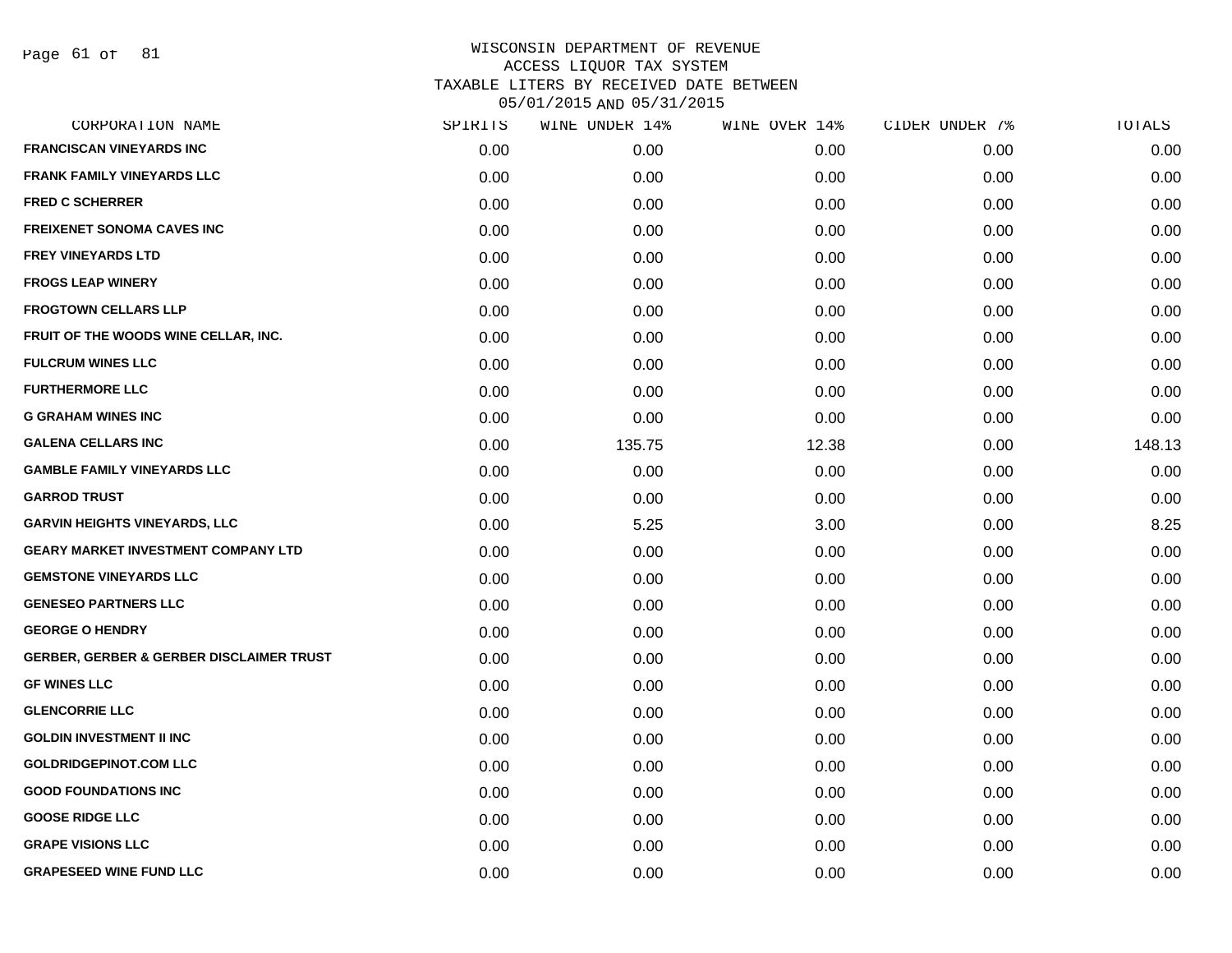Page 62 of 81

| CORPORATION NAME                        | SPIRITS | WINE UNDER 14% | WINE OVER 14% | CIDER UNDER 7% | TOTALS |
|-----------------------------------------|---------|----------------|---------------|----------------|--------|
| <b>GRASSINI FAMILY VINEYARDS LLC</b>    | 0.00    | 0.00           | 0.00          | 0.00           | 0.00   |
| <b>GREEN FAMILY WINERY LLC</b>          | 0.00    | 0.00           | 0.00          | 0.00           | 0.00   |
| <b>GRGICH HILLS CELLAR</b>              | 0.00    | 0.00           | 0.00          | 0.00           | 0.00   |
| <b>GRIEB OPTIMAL WINECRAFTING LLC</b>   | 0.00    | 0.00           | 0.00          | 0.00           | 0.00   |
| <b>GROTH VINEYARDS &amp; WINERY LLC</b> | 0.00    | 0.00           | 0.00          | 0.00           | 0.00   |
| <b>GULLETT &amp; GULLETT</b>            | 0.00    | 0.00           | 0.00          | 0.00           | 0.00   |
| H DE V LLC                              | 0.00    | 0.00           | 0.00          | 0.00           | 0.00   |
| <b>HAFNER VINEYARD</b>                  | 0.00    | 0.00           | 0.00          | 0.00           | 0.00   |
| <b>HAGAFEN CELLARS INC</b>              | 0.00    | 32.25          | 0.00          | 0.00           | 32.25  |
| <b>HALF KRAKT LLC</b>                   | 0.00    | 0.00           | 0.00          | 0.00           | 0.00   |
| <b>HALL WINES LLC</b>                   | 0.00    | 0.00           | 0.00          | 0.00           | 0.00   |
| <b>HALTER WINERY LLC</b>                | 0.00    | 0.00           | 0.00          | 0.00           | 0.00   |
| <b>HAMEL FAMILY WINES LLC</b>           | 0.00    | 0.00           | 0.00          | 0.00           | 0.00   |
| <b>HANNA WINERY INC</b>                 | 0.00    | 0.00           | 0.00          | 0.00           | 0.00   |
| <b>HARBOR HILL FRUIT FARMS INC</b>      | 0.00    | 0.00           | 0.00          | 0.00           | 0.00   |
| HARBOR RIDGE WINERY INC.                | 0.00    | 0.00           | 0.00          | 0.00           | 0.00   |
| <b>HARLAN ESTATE WINERY INC</b>         | 0.00    | 0.00           | 0.00          | 0.00           | 0.00   |
| <b>HARRIS &amp; HARRIS</b>              | 0.00    | 0.00           | 0.00          | 0.00           | 0.00   |
| <b>HARRY &amp; DAVID HOLDINGS INC</b>   | 0.00    | 0.00           | 0.00          | 0.00           | 0.00   |
| HARTWELL VINEYARDS LLC                  | 0.00    | 0.00           | 0.00          | 0.00           | 0.00   |
| <b>HAWKES LLC</b>                       | 0.00    | 0.00           | 0.00          | 0.00           | 0.00   |
| <b>HAYWOOD WINE COMPANY</b>             | 0.00    | 0.00           | 0.00          | 0.00           | 0.00   |
| <b>HEITZ WINE CELLARS</b>               | 0.00    | 0.00           | 0.00          | 0.00           | 0.00   |
| <b>HEMISPHERE WINE COMPANY INC</b>      | 0.00    | 0.00           | 0.00          | 0.00           | 0.00   |
| <b>HERB LAMB VINEYARDS, LLC</b>         | 0.00    | 0.00           | 0.00          | 0.00           | 0.00   |
| <b>HERDIE BAISDEN</b>                   | 0.00    | 0.00           | 0.00          | 0.00           | 0.00   |
| <b>HERRERA &amp; HERRERA</b>            | 0.00    | 0.00           | 0.00          | 0.00           | 0.00   |
| <b>HESTAN VINEYARDS LLC</b>             | 0.00    | 0.00           | 0.00          | 0.00           | 0.00   |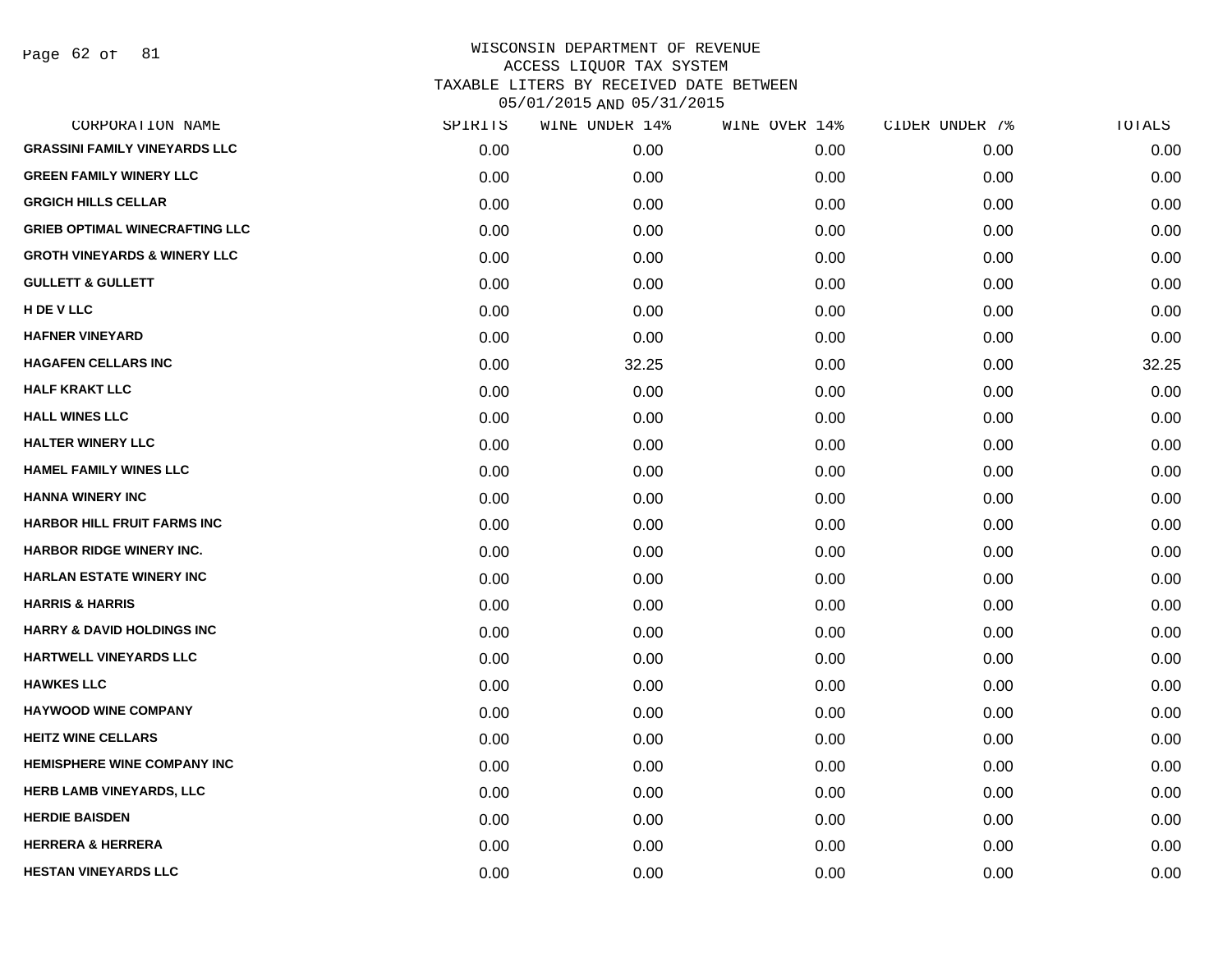Page 63 of 81

|      | WINE UNDER 14% |      |               | TOTALS         |
|------|----------------|------|---------------|----------------|
| 0.00 | 0.00           | 0.00 | 0.00          | 0.00           |
| 0.00 | 0.00           | 0.00 | 0.00          | 0.00           |
| 0.00 | 0.00           | 0.00 | 0.00          | 0.00           |
| 0.00 | 12.00          | 8.25 | 0.00          | 20.25          |
| 0.00 | 0.00           | 0.00 | 0.00          | 0.00           |
| 0.00 | 0.00           | 0.00 | 0.00          | 0.00           |
| 0.00 | 117.75         | 1.50 | 0.00          | 119.25         |
| 0.00 | 0.00           | 0.00 | 0.00          | 0.00           |
| 0.00 | 0.00           | 0.00 | 0.00          | 0.00           |
| 0.00 | 0.00           | 0.00 | 0.00          | 0.00           |
| 0.00 | 0.00           | 0.00 | 0.00          | 0.00           |
| 0.00 | 0.00           | 0.00 | 0.00          | 0.00           |
| 0.00 | 0.00           | 0.00 | 0.00          | 0.00           |
| 0.00 | 0.00           | 0.00 | 0.00          | 0.00           |
| 0.00 | 0.00           | 0.00 | 0.00          | 0.00           |
| 0.00 | 0.00           | 0.00 | 0.00          | 0.00           |
| 0.00 | 0.00           | 0.00 | 0.00          | 0.00           |
| 0.00 | 0.00           | 0.00 | 0.00          | 0.00           |
| 0.00 | 0.00           | 0.00 | 0.00          | 0.00           |
| 0.00 | 0.00           | 0.00 | 0.00          | 0.00           |
| 0.00 | 0.00           | 0.00 | 0.00          | 0.00           |
| 0.00 | 0.00           | 0.00 | 0.00          | 0.00           |
| 0.00 | 0.00           | 0.00 | 0.00          | 0.00           |
| 0.00 | 0.00           | 0.00 | 0.00          | 0.00           |
| 0.00 | 0.00           | 0.00 | 0.00          | 0.00           |
| 0.00 | 0.00           | 0.00 | 0.00          | 0.00           |
| 0.00 | 0.00           | 0.00 | 0.00          | 0.00           |
| 0.00 | 0.00           | 0.00 | 0.00          | 0.00           |
|      | SPIRITS        |      | WINE OVER 14% | CIDER UNDER 7% |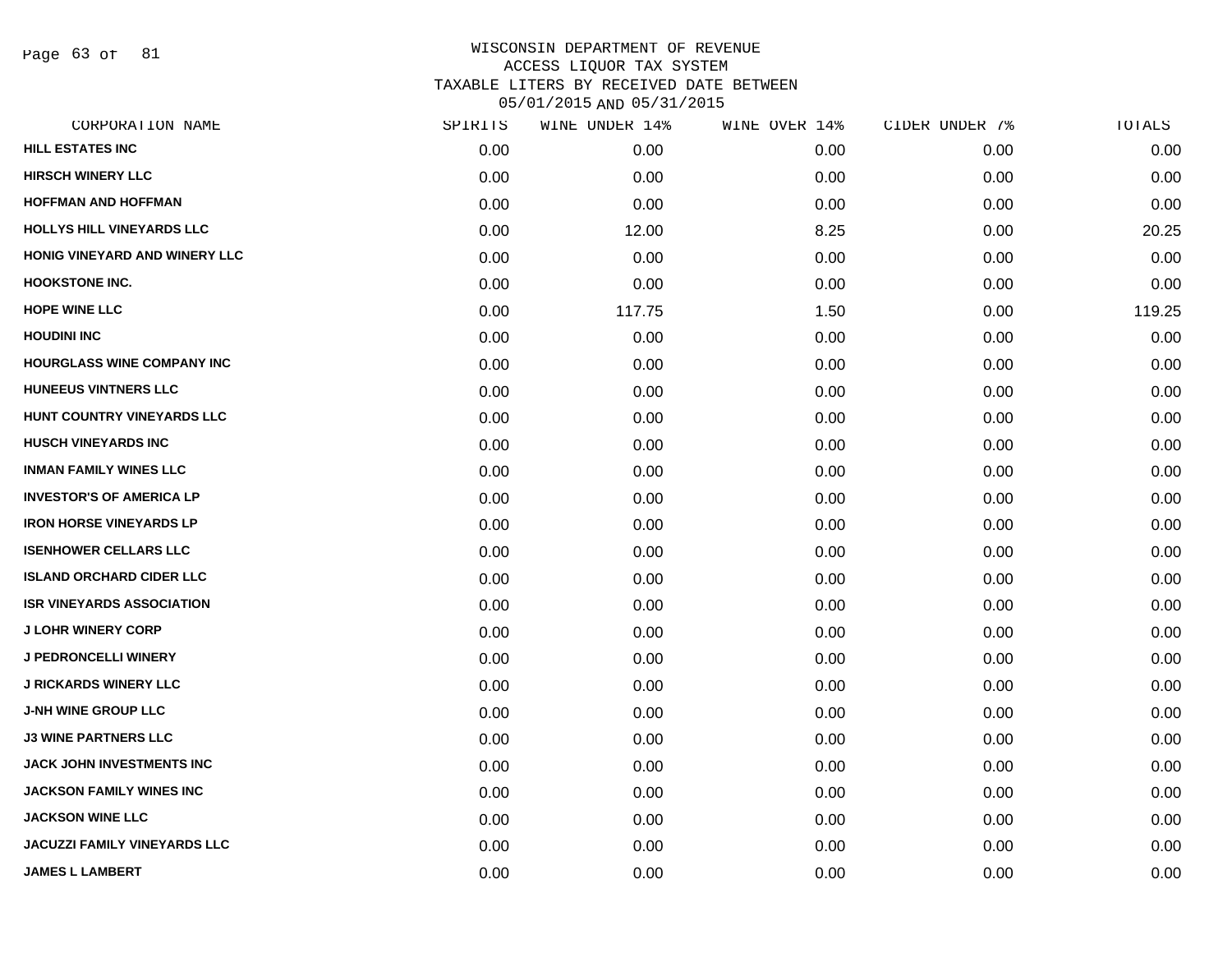Page 64 of 81

| CORPORATION NAME                         | SPIRITS | WINE UNDER 14% | WINE OVER 14% | CIDER UNDER 7% | TOTALS |
|------------------------------------------|---------|----------------|---------------|----------------|--------|
| <b>JAMES P PROSSER</b>                   | 0.00    | 0.00           | 0.00          | 0.00           | 0.00   |
| <b>JAZMIN ENTERPRISES</b>                | 0.00    | 0.00           | 0.00          | 0.00           | 0.00   |
| <b>JB GEORGE LLC</b>                     | 0.00    | 0.00           | 0.00          | 0.00           | 0.00   |
| <b>JC CELLARS INC</b>                    | 0.00    | 0.00           | 0.00          | 0.00           | 0.00   |
| <b>JEFFERY M GORDON</b>                  | 0.00    | 0.00           | 0.00          | 0.00           | 0.00   |
| <b>JEFFREY L STOEGER</b>                 | 0.00    | 0.00           | 0.00          | 0.00           | 0.00   |
| <b>JENNIFER L JACKSON-HARTFORD</b>       | 0.00    | 0.00           | 0.00          | 0.00           | 0.00   |
| <b>JESSIES GROVE WINERY INC</b>          | 0.00    | 0.00           | 0.00          | 0.00           | 0.00   |
| <b>JESSUP CELLARS HOLDING CO LLC</b>     | 0.00    | 0.00           | 0.00          | 0.00           | 0.00   |
| <b>JM CELLARS COMPANY</b>                | 0.00    | 0.00           | 0.00          | 0.00           | 0.00   |
| <b>JOHN E NICOLOZAKES</b>                | 0.00    | 0.00           | 0.00          | 0.00           | 0.00   |
| <b>JONES FAMILY WINERY LLC</b>           | 0.00    | 0.00           | 0.00          | 0.00           | 0.00   |
| <b>JORNY'S END LLC</b>                   | 0.00    | 0.00           | 0.00          | 0.00           | 0.00   |
| <b>JOSEPH CALLOW</b>                     | 0.00    | 0.00           | 0.00          | 0.00           | 0.00   |
| <b>JOSEPH CALLOW</b>                     | 0.00    | 0.00           | 0.00          | 0.00           | 0.00   |
| <b>JOSEPH PHELPS VINEYARDS LLC</b>       | 0.00    | 0.00           | 0.00          | 0.00           | 0.00   |
| <b>JOSEPH STALLER</b>                    | 0.00    | 0.00           | 0.00          | 0.00           | 0.00   |
| <b>JOSEPH WYNIMKO</b>                    | 0.00    | 0.00           | 0.00          | 0.00           | 0.00   |
| <b>JOULLIAN VINEYARDS LTD</b>            | 0.00    | 0.00           | 0.00          | 0.00           | 0.00   |
| JUDD FAMILY VINEYARDS LP                 | 0.00    | 0.00           | 0.00          | 0.00           | 0.00   |
| <b>JULIE A ANDRZEJCZAK</b>               | 0.00    | 0.00           | 0.00          | 0.00           | 0.00   |
| <b>JUSTIN VINEYARDS &amp; WINERY LLC</b> | 0.00    | 0.00           | 0.00          | 0.00           | 0.00   |
| <b>JVW CORPORATION</b>                   | 0.00    | 0.00           | 0.00          | 0.00           | 0.00   |
| <b>K VINTNERS LLC</b>                    | 0.00    | 0.00           | 0.00          | 0.00           | 0.00   |
| <b>KACHINA CELLARS LLC</b>               | 0.00    | 0.00           | 0.00          | 0.00           | 0.00   |
| <b>KAMEN WINES LLC</b>                   | 0.00    | 0.00           | 0.00          | 0.00           | 0.00   |
| <b>KANGARU ENTERPRISES LLC</b>           | 0.00    | 0.00           | 0.00          | 0.00           | 0.00   |
| <b>KAREN LA BONTE</b>                    | 0.00    | 0.00           | 0.00          | 0.00           | 0.00   |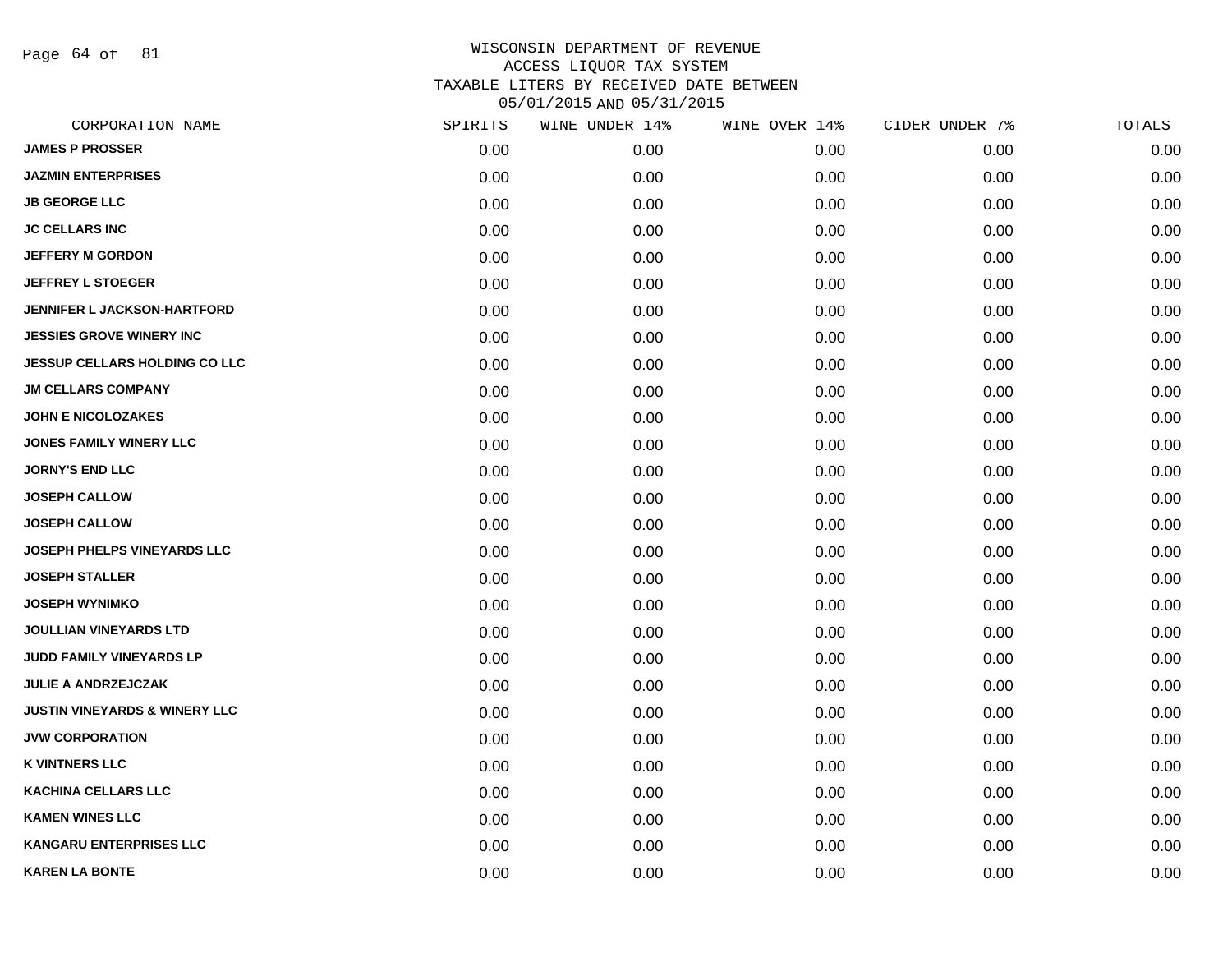Page 65 of 81

| CORPORATION NAME                             | SPIRITS | WINE UNDER 14% | WINE OVER 14% | CIDER UNDER 7% | TOTALS |
|----------------------------------------------|---------|----------------|---------------|----------------|--------|
| <b>KB WINES LLC</b>                          | 0.00    | 0.00           | 0.00          | 0.00           | 0.00   |
| <b>KEN BROWN WINES LLC</b>                   | 0.00    | 0.00           | 0.00          | 0.00           | 0.00   |
| <b>KENEFICK RANCHES WINERY LLC</b>           | 0.00    | 0.00           | 0.00          | 0.00           | 0.00   |
| <b>KENT HUMPHREY</b>                         | 0.00    | 0.00           | 0.00          | 0.00           | 0.00   |
| <b>KENWARD FAMILY VINEYARDS, LLC</b>         | 0.00    | 0.00           | 0.00          | 0.00           | 0.00   |
| <b>KERWIN ESTATE LLC</b>                     | 0.00    | 0.00           | 0.00          | 0.00           | 0.00   |
| <b>KESTREL PROPERTIES LLC</b>                | 0.00    | 0.00           | 0.00          | 0.00           | 0.00   |
| <b>KING ESTATE WINERY LP</b>                 | 0.00    | 0.00           | 0.00          | 0.00           | 0.00   |
| <b>KISTLER VINEYARDS, LLC</b>                | 0.00    | 0.00           | 0.00          | 0.00           | 0.00   |
| <b>KLEIN FOODS INC</b>                       | 0.00    | 0.00           | 0.00          | 0.00           | 0.00   |
| <b>KNIGHTS BRIDGE WINERY LLC</b>             | 0.00    | 0.00           | 0.00          | 0.00           | 0.00   |
| <b>KOEHLER WINERY LLC</b>                    | 0.00    | 0.00           | 0.00          | 0.00           | 0.00   |
| <b>KONSTANTIN D FRANK &amp; SONS</b>         | 0.00    | 0.00           | 0.00          | 0.00           | 0.00   |
| <b>KOPRI INC</b>                             | 0.00    | 0.00           | 0.00          | 0.00           | 0.00   |
| <b>KRUPP BROTHERS LLC</b>                    | 0.00    | 0.00           | 0.00          | 0.00           | 0.00   |
| <b>KSSM LLC</b>                              | 0.00    | 0.00           | 0.00          | 0.00           | 0.00   |
| <b>KT WINECO LLC</b>                         | 0.00    | 0.00           | 0.00          | 0.00           | 0.00   |
| <b>KULETO VILLA LLC</b>                      | 0.00    | 0.00           | 0.00          | 0.00           | 0.00   |
| <b>KUNDE ENTERPRISES INC</b>                 | 0.00    | 0.00           | 0.00          | 0.00           | 0.00   |
| <b>L C WINE</b>                              | 0.00    | 0.00           | 0.00          | 0.00           | 0.00   |
| L FOPPIANO WINE CO INC                       | 0.00    | 0.00           | 0.00          | 0.00           | 0.00   |
| <b>LADERA WINERY LLC</b>                     | 0.00    | 0.00           | 0.00          | 0.00           | 0.00   |
| <b>LAETITIA VINEYARD &amp; WINERY INC</b>    | 0.00    | 0.00           | 0.00          | 0.00           | 0.00   |
| <b>LAGUNA OAKS VINEYARD &amp; WINERY INC</b> | 0.00    | 0.00           | 0.00          | 0.00           | 0.00   |
| <b>LAIL VINEYARDS LLC</b>                    | 0.00    | 0.00           | 0.00          | 0.00           | 0.00   |
| <b>LAIRD FAMILY ESTATE LLC</b>               | 0.00    | 0.00           | 0.00          | 0.00           | 0.00   |
| <b>LAKE NOKOMIS CRANBERRIES INC</b>          | 0.00    | 0.00           | 0.00          | 0.00           | 0.00   |
| <b>LAMBERT BRIDGE WINERY INC</b>             | 0.00    | 0.00           | 0.00          | 0.00           | 0.00   |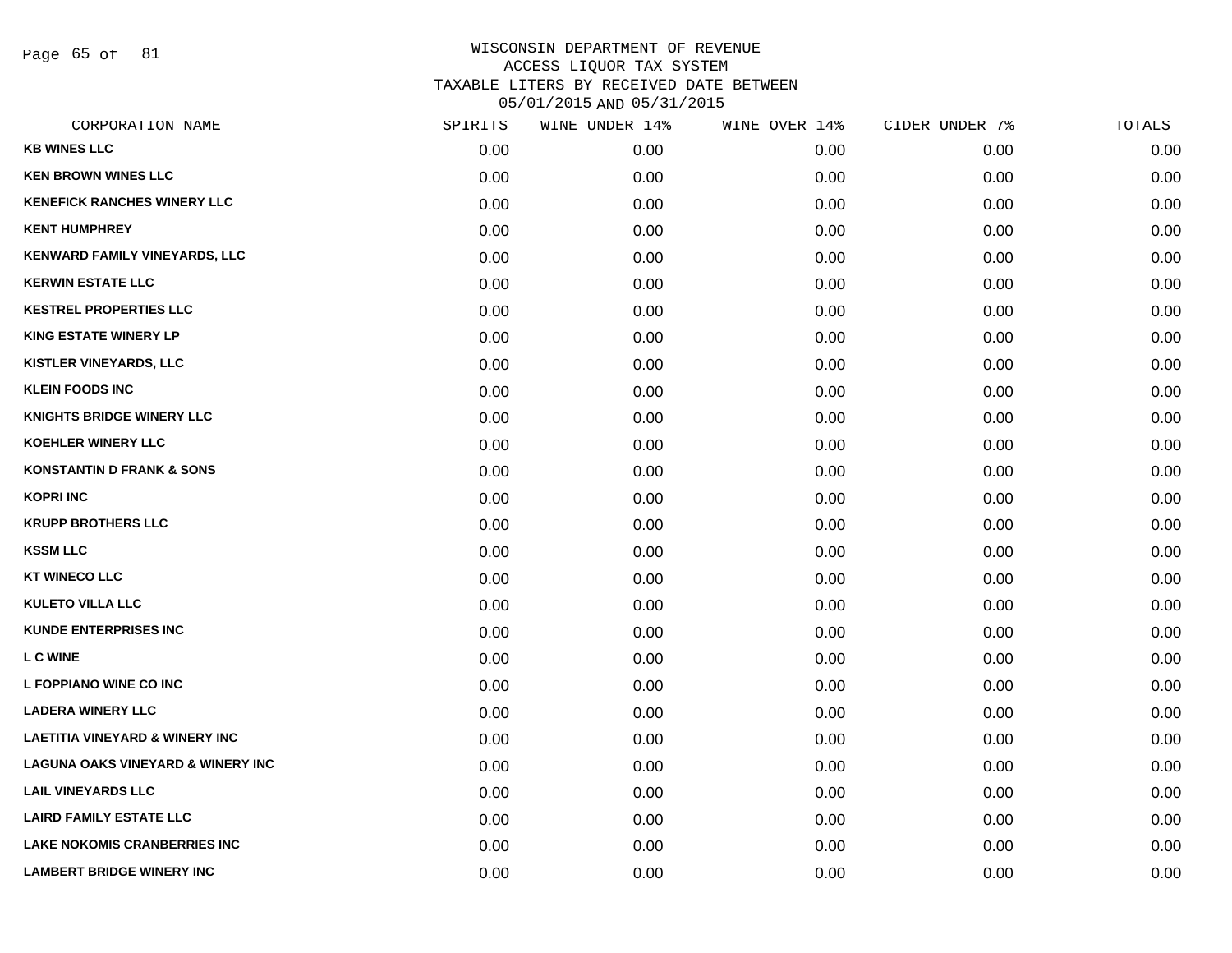Page 66 of 81

| CORPORATION NAME                                  | SPIRITS | WINE UNDER 14% | WINE OVER 14% | CIDER UNDER 7% | TOTALS |
|---------------------------------------------------|---------|----------------|---------------|----------------|--------|
| <b>LANCASTER ESTATE VINEYARD &amp; WINERY LLC</b> | 0.00    | 0.00           | 0.00          | 0.00           | 0.00   |
| <b>LANCASTER VINEYARDS INC</b>                    | 0.00    | 0.00           | 0.00          | 0.00           | 0.00   |
| <b>LANGE WINERY LLC</b>                           | 0.00    | 0.00           | 0.00          | 0.00           | 0.00   |
| <b>LANGETWINS WINE CO INC</b>                     | 0.00    | 0.00           | 0.00          | 0.00           | 0.00   |
| <b>LARKMEAD VINEYARDS INC</b>                     | 0.00    | 0.00           | 0.00          | 0.00           | 0.00   |
| <b>LARSON &amp; LARSON</b>                        | 0.00    | 0.00           | 0.00          | 0.00           | 0.00   |
| <b>LARSON FAMILY WINERY INC</b>                   | 0.00    | 0.00           | 0.00          | 0.00           | 0.00   |
| <b>LATITUDE BEVERAGE COMPANY</b>                  | 0.00    | 0.00           | 0.00          | 0.00           | 0.00   |
| <b>LAUTENBACH'S ORCHARD COUNTRY INC</b>           | 0.00    | 0.00           | 0.00          | 0.00           | 0.00   |
| <b>LAVA SPRINGS INC</b>                           | 0.00    | 0.00           | 0.00          | 0.00           | 0.00   |
| <b>LAWER FAMILY WINERY INC</b>                    | 0.00    | 0.00           | 0.00          | 0.00           | 0.00   |
| LE CEP II INC                                     | 0.00    | 0.00           | 0.00          | 0.00           | 0.00   |
| LEDGE STONE VINEYARDS LLC                         | 0.00    | 0.00           | 0.00          | 0.00           | 0.00   |
| LEFT COAST CELLARS LLC                            | 0.00    | 0.00           | 0.00          | 0.00           | 0.00   |
| <b>LEMELSON WINERY LLC</b>                        | 0.00    | 0.00           | 0.00          | 0.00           | 0.00   |
| <b>LEONESSE CELLARS LLC</b>                       | 0.00    | 0.00           | 0.00          | 0.00           | 0.00   |
| <b>LEVIATHAN WINE COMPANY LLC</b>                 | 0.00    | 0.00           | 0.00          | 0.00           | 0.00   |
| LIFE IS SHORT! LLC                                | 0.00    | 0.00           | 0.00          | 0.00           | 0.00   |
| <b>LION NATHAN USA INC</b>                        | 0.00    | 0.00           | 0.00          | 0.00           | 0.00   |
| <b>LIONS PEAK</b>                                 | 0.00    | 0.00           | 0.00          | 0.00           | 0.00   |
| <b>LONG MEADOW RANCH WINERY INC</b>               | 0.00    | 0.00           | 0.00          | 0.00           | 0.00   |
| <b>LONG SHADOWS VINTNERS LLC</b>                  | 0.00    | 0.00           | 0.00          | 0.00           | 0.00   |
| <b>LONGBOARD VINEYARDS LLC</b>                    | 0.00    | 0.00           | 0.00          | 0.00           | 0.00   |
| <b>LONGORIA &amp; LONGORIA</b>                    | 0.00    | 0.00           | 0.00          | 0.00           | 0.00   |
| <b>LORIMAR WINERY INC</b>                         | 0.00    | 0.00           | 0.00          | 0.00           | 0.00   |
| <b>LOST ISLAND WINE LLC</b>                       | 0.00    | 0.00           | 0.00          | 0.00           | 0.00   |
| <b>LOUIDAR LLC</b>                                | 0.00    | 0.00           | 0.00          | 0.00           | 0.00   |
| <b>LOWDEN SCHOOLHOUSE CORPORATION</b>             | 0.00    | 0.00           | 0.00          | 0.00           | 0.00   |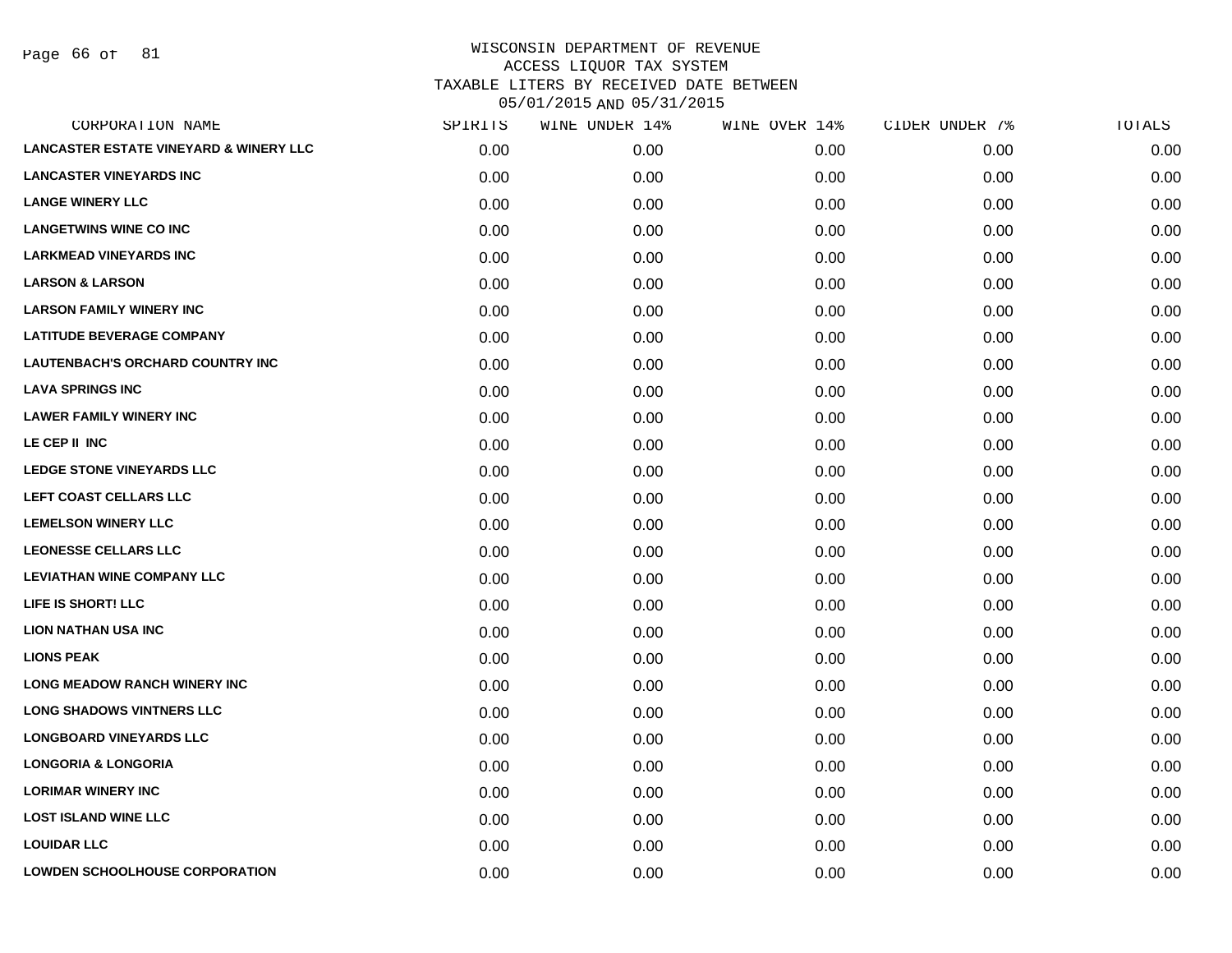Page 67 of 81

| CORPORATION NAME                              | SPIRITS | WINE UNDER 14% | WINE OVER 14% | CIDER UNDER 7% | TOTALS |
|-----------------------------------------------|---------|----------------|---------------|----------------|--------|
| <b>LUCAS &amp; LEWELLEN VINEYARDS INC</b>     | 0.00    | 0.00           | 0.00          | 0.00           | 0.00   |
| <b>LUNA VINEYARDS INC</b>                     | 0.00    | 0.00           | 0.00          | 0.00           | 0.00   |
| <b>LYNFRED WINERY INC</b>                     | 0.00    | 0.00           | 0.00          | 0.00           | 0.00   |
| <b>LYNMAR WINERY LLC</b>                      | 0.00    | 0.00           | 90.00         | 0.00           | 90.00  |
| <b>M.A.C. WINES, LLC</b>                      | 0.00    | 0.00           | 0.00          | 0.00           | 0.00   |
| <b>MADISON VINEYARD HOLDINGS LLC</b>          | 0.00    | 0.00           | 0.00          | 0.00           | 0.00   |
| <b>MADRIGAL FAMILY WINERY LLC</b>             | 0.00    | 0.00           | 0.00          | 0.00           | 0.00   |
| <b>MADRONA VINEYARDS LP</b>                   | 0.00    | 0.00           | 0.00          | 0.00           | 0.00   |
| <b>MAGNET ENTERPRISES INC</b>                 | 0.00    | 0.00           | 0.00          | 0.00           | 0.00   |
| <b>MAKK WINE LLC</b>                          | 0.00    | 0.00           | 0.00          | 0.00           | 0.00   |
| <b>MARIA A KLEIN</b>                          | 0.00    | 0.00           | 0.00          | 0.00           | 0.00   |
| <b>MARIETTA CELLARS INC</b>                   | 0.00    | 0.00           | 0.00          | 0.00           | 0.00   |
| <b>MARKHAM VINEYARDS</b>                      | 0.00    | 0.00           | 0.00          | 0.00           | 0.00   |
| <b>MARTIN E SELL</b>                          | 0.00    | 0.00           | 0.00          | 0.00           | 0.00   |
| <b>MARTIN RAY WINERY INC</b>                  | 0.00    | 0.00           | 0.00          | 0.00           | 0.00   |
| <b>MARTINELLI WINERY INC</b>                  | 0.00    | 0.00           | 0.00          | 0.00           | 0.00   |
| <b>MATHY WINERY LLC</b>                       | 0.00    | 0.00           | 0.00          | 0.00           | 0.00   |
| <b>MATTHEW RICK</b>                           | 0.00    | 0.00           | 0.00          | 0.00           | 0.00   |
| <b>MATTHIAS A PIPPIG &amp; JAMIE M KINSER</b> | 0.00    | 0.00           | 0.00          | 0.00           | 0.00   |
| <b>MAURITSON FAMILY WINERY</b>                | 0.00    | 0.00           | 0.00          | 0.00           | 0.00   |
| <b>MAYACAMAS VINEYARDS</b>                    | 0.00    | 0.00           | 0.00          | 0.00           | 0.00   |
| <b>MAYNARD J KEENAN</b>                       | 0.00    | 0.00           | 0.00          | 0.00           | 0.00   |
| <b>MCILQUHAM LLC</b>                          | 0.00    | 0.00           | 0.00          | 0.00           | 0.00   |
| <b>MCNAB RIDGE WINERY LLC</b>                 | 0.00    | 0.00           | 0.00          | 0.00           | 0.00   |
| <b>MELROSE CELLARS LLC</b>                    | 0.00    | 0.00           | 0.00          | 0.00           | 0.00   |
| <b>MELVILLE VINEYARDS SOUTH LLC</b>           | 0.00    | 0.00           | 0.00          | 0.00           | 0.00   |
| <b>MENDOCINO WINE GROUP LLC</b>               | 0.00    | 0.00           | 0.00          | 0.00           | 0.00   |
| <b>MER ET SOLEIL LLC</b>                      | 0.00    | 0.00           | 0.00          | 0.00           | 0.00   |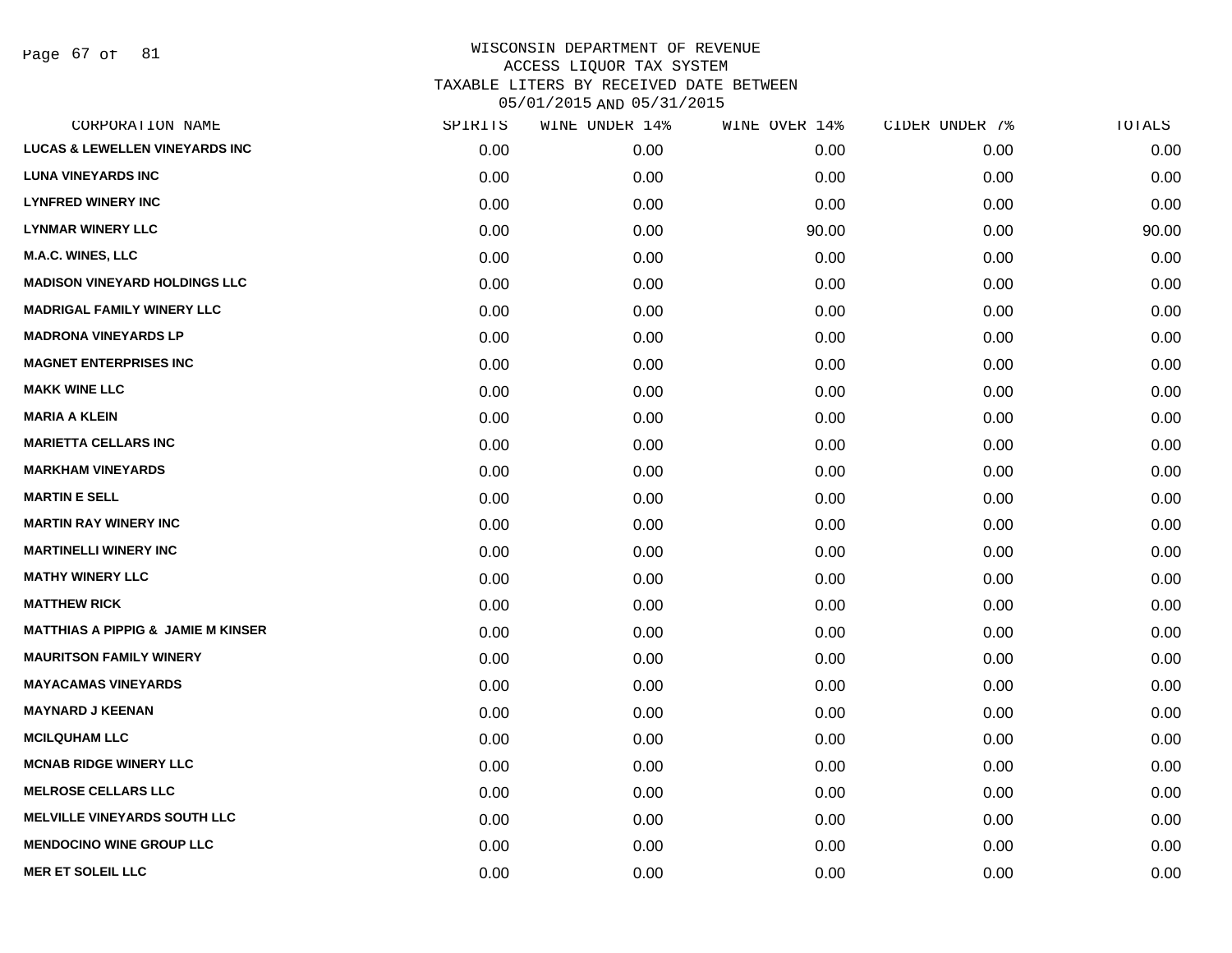Page 68 of 81

| CORPORATION NAME                                  | SPIRITS | WINE UNDER 14% | WINE OVER 14% | CIDER UNDER 7% | TOTALS |
|---------------------------------------------------|---------|----------------|---------------|----------------|--------|
| <b>MERCER WINE ESTATES LLC / MERCER HOGUE LLC</b> | 0.00    | 0.00           | 0.00          | 0.00           | 0.00   |
| <b>MEREDITH VINEYARD ESTATE INC</b>               | 0.00    | 0.00           | 0.00          | 0.00           | 0.00   |
| <b>MERRYVALE VINEYARDS LLC</b>                    | 0.00    | 0.00           | 0.00          | 0.00           | 0.00   |
| <b>MERSHONIAN CIDERY LLC</b>                      | 0.00    | 0.00           | 0.00          | 0.00           | 0.00   |
| <b>METROPOLITAN WINES LLC</b>                     | 0.00    | 0.00           | 0.00          | 0.00           | 0.00   |
| <b>MEV CORPORATION</b>                            | 0.00    | 0.00           | 0.00          | 0.00           | 0.00   |
| <b>MEYER CELLARS LLC</b>                          | 0.00    | 0.00           | 0.00          | 0.00           | 0.00   |
| <b>MICHEAL DASHE</b>                              | 0.00    | 0.00           | 0.00          | 0.00           | 0.00   |
| <b>MIDDLETON FAMILY WINES LLC</b>                 | 0.00    | 0.00           | 0.00          | 0.00           | 0.00   |
| <b>MIDNIGHT CELLARS INC</b>                       | 0.00    | 0.00           | 0.00          | 0.00           | 0.00   |
| <b>MILDARA BLASS INC</b>                          | 0.00    | 0.00           | 0.00          | 0.00           | 0.00   |
| <b>MILLBROOK WINERY INC</b>                       | 0.00    | 0.00           | 0.00          | 0.00           | 0.00   |
| <b>MINER FAMILY WINERY LLC</b>                    | 0.00    | 0.00           | 0.00          | 0.00           | 0.00   |
| <b>MINNESOTAS FINEST FERMENTED PRODUCTS</b>       | 0.00    | 0.00           | 0.00          | 0.00           | 0.00   |
| <b>MIRA WINERY LLC</b>                            | 0.00    | 0.00           | 0.00          | 0.00           | 0.00   |
| <b>MIRASOL WINE LLC</b>                           | 0.00    | 0.00           | 0.00          | 0.00           | 0.00   |
| <b>MODERN DEVELOPMENT COMPANY</b>                 | 0.00    | 0.00           | 0.00          | 0.00           | 0.00   |
| <b>MOLLYDOOKER INTERNATIONAL LLC</b>              | 0.00    | 0.00           | 0.00          | 0.00           | 0.00   |
| <b>MONTICELLO CELLARS INC</b>                     | 0.00    | 0.00           | 0.00          | 0.00           | 0.00   |
| <b>MORCHELLA WINE CELLARS LLC</b>                 | 0.00    | 0.00           | 0.00          | 0.00           | 0.00   |
| <b>MORGAN CLENDENEN</b>                           | 0.00    | 0.00           | 0.00          | 0.00           | 0.00   |
| <b>MOSHIN VINEYARDS INC</b>                       | 0.00    | 0.00           | 0.00          | 0.00           | 0.00   |
| <b>MULLIGAN &amp; MULLIGAN</b>                    | 0.00    | 0.00           | 0.00          | 0.00           | 0.00   |
| <b>MUNCH &amp; FOX</b>                            | 0.00    | 0.00           | 0.00          | 0.00           | 0.00   |
| <b>MUNSON BRIDGE WINERY INC</b>                   | 0.00    | 0.00           | 0.00          | 0.00           | 0.00   |
| <b>MUSETTA WINERY, LLC</b>                        | 0.00    | 0.00           | 0.00          | 0.00           | 0.00   |
| <b>NCWGINC</b>                                    | 0.00    | 0.00           | 0.00          | 0.00           | 0.00   |
| <b>NAKED WINES LLC</b>                            | 0.00    | 0.00           | 0.00          | 0.00           | 0.00   |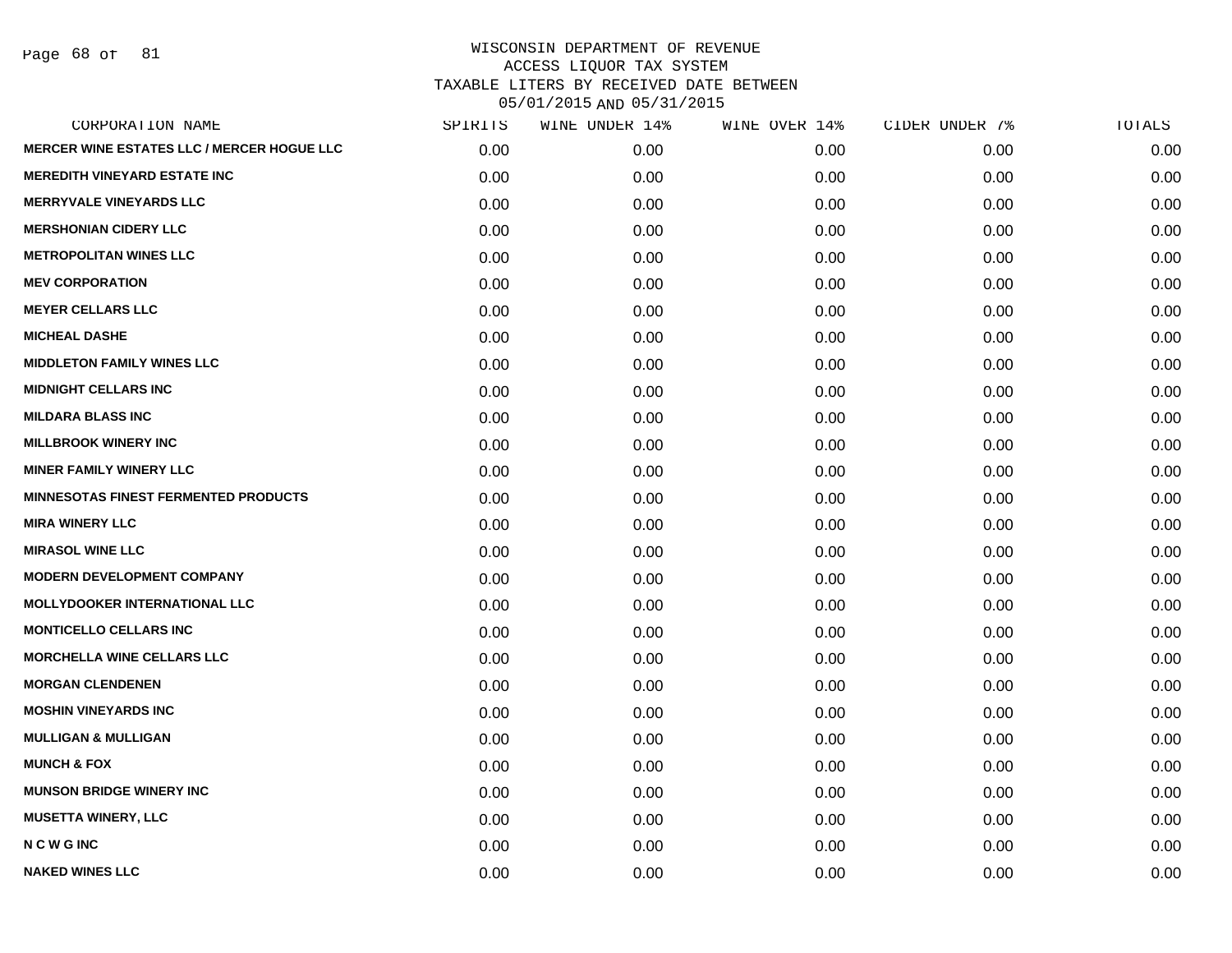Page 69 of 81

| CORPORATION NAME                     | SPIRITS | WINE UNDER 14% | WINE OVER 14% | CIDER UNDER 7% | TOTALS |
|--------------------------------------|---------|----------------|---------------|----------------|--------|
| <b>NAKEDWINES.COM INC</b>            | 0.00    | 0.00           | 0.00          | 0.00           | 0.00   |
| <b>NAVARRE CELLARS LTD</b>           | 0.00    | 0.00           | 0.00          | 0.00           | 0.00   |
| NAVARRO VINEYARDS, LLC               | 0.00    | 0.00           | 0.00          | 0.00           | 0.00   |
| <b>NEVADA WINE CELLARS INC</b>       | 0.00    | 0.00           | 0.00          | 0.00           | 0.00   |
| <b>NEW VAVIN INC</b>                 | 0.00    | 0.00           | 0.00          | 0.00           | 0.00   |
| <b>NEWTON VINEYARD LLC</b>           | 0.00    | 0.00           | 0.00          | 0.00           | 0.00   |
| <b>NICALI, LLC</b>                   | 0.00    | 0.00           | 0.00          | 0.00           | 0.00   |
| <b>NICHOLSON RANCH LLC</b>           | 0.00    | 0.00           | 0.00          | 0.00           | 0.00   |
| NIEBAUM-COPPOLA ESTATE WINERY LP     | 0.00    | 0.00           | 0.00          | 0.00           | 0.00   |
| <b>NORTH WINERY LLC</b>              | 0.00    | 0.00           | 0.00          | 0.00           | 0.00   |
| <b>NORTHLEAF WINERY, LLC</b>         | 0.00    | 0.00           | 0.00          | 0.00           | 0.00   |
| <b>NOVA WINES, INC.</b>              | 0.00    | 0.00           | 0.00          | 0.00           | 0.00   |
| <b>NUAGE LLC</b>                     | 0.00    | 0.00           | 0.00          | 0.00           | 0.00   |
| <b>NV AWG LTD</b>                    | 0.00    | 0.00           | 0.00          | 0.00           | 0.00   |
| <b>NW WINE COMPANY LLC</b>           | 0.00    | 0.00           | 0.00          | 0.00           | 0.00   |
| <b>O'SHAUGHNESSY DEL OSO LLC</b>     | 0.00    | 0.00           | 0.00          | 0.00           | 0.00   |
| OAK RIDGE WINERY LLC                 | 0.00    | 0.00           | 0.00          | 0.00           | 0.00   |
| <b>OAKVILLE HILLS CELLARS INC</b>    | 0.00    | 0.00           | 0.00          | 0.00           | 0.00   |
| OAT HILL CORPORATION                 | 0.00    | 0.00           | 0.00          | 0.00           | 0.00   |
| <b>OBRIEN FAMILY VINEYARD LLC</b>    | 0.00    | 0.00           | 0.00          | 0.00           | 0.00   |
| <b>OGB PARTNERS LLC</b>              | 0.00    | 0.00           | 0.00          | 0.00           | 0.00   |
| <b>OLIVER WINE COMPANY INC</b>       | 0.00    | 0.00           | 0.00          | 0.00           | 0.00   |
| <b>OPOLO WINES LP</b>                | 0.00    | 0.00           | 0.00          | 0.00           | 0.00   |
| OPUS ONE WINERY LLC                  | 0.00    | 0.00           | 0.00          | 0.00           | 0.00   |
| ORCA PROPERTIES LLC                  | 0.00    | 0.00           | 0.00          | 0.00           | 0.00   |
| OREGON WINE SERVICES AND STORAGE LLC | 0.00    | 0.00           | 0.00          | 0.00           | 0.00   |
| <b>ORFILA VINEYARDS INC</b>          | 0.00    | 0.00           | 0.00          | 0.00           | 0.00   |
| ORIN SWIFT CELLARS LLC               | 0.00    | 0.00           | 0.00          | 0.00           | 0.00   |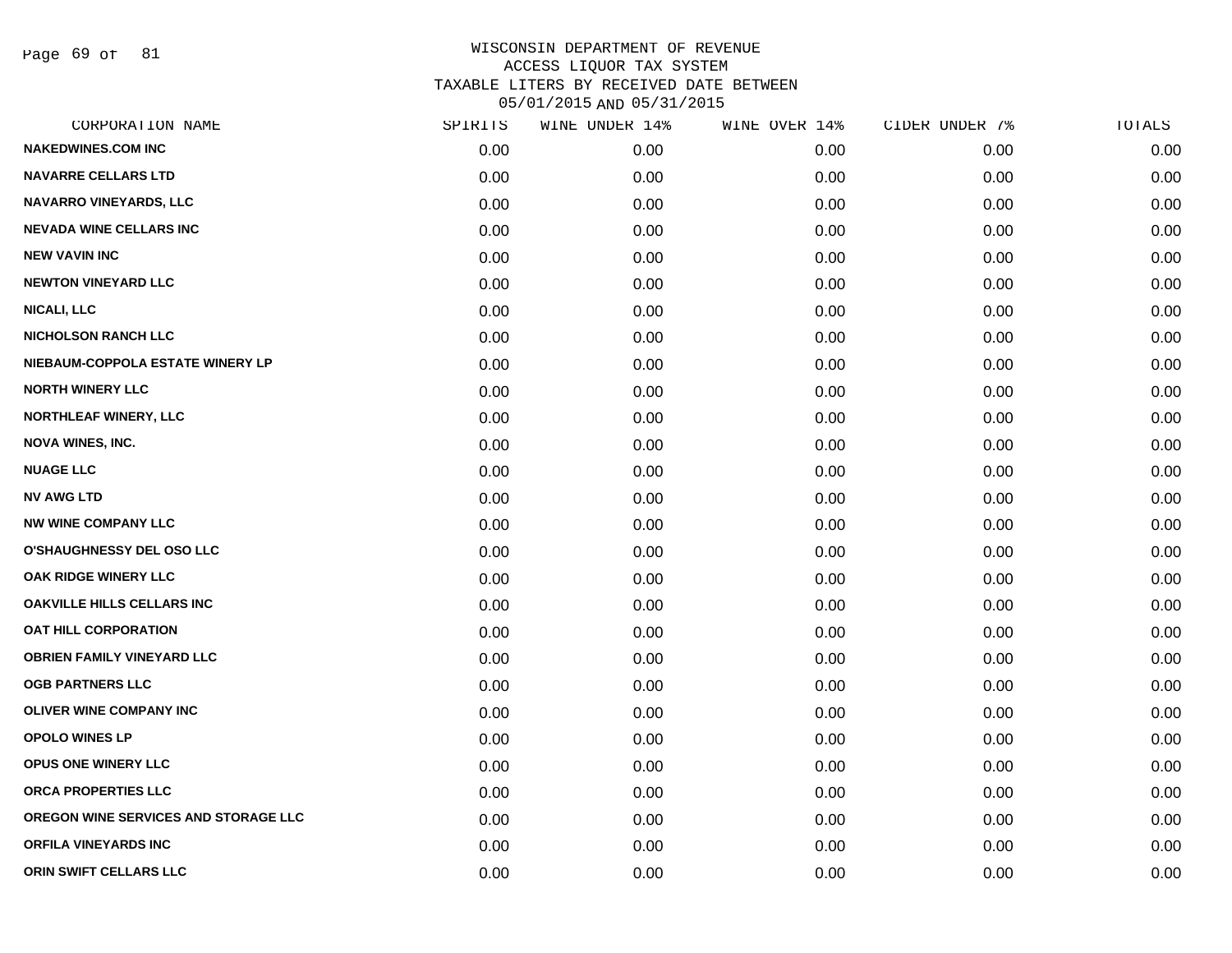Page 70 of 81

| CORPORATION NAME                     | SPIRITS | WINE UNDER 14% | WINE OVER 14% | CIDER UNDER 7% | TOTALS |
|--------------------------------------|---------|----------------|---------------|----------------|--------|
| <b>OWEN ROE LLC</b>                  | 0.00    | 0.00           | 0.00          | 0.00           | 0.00   |
| <b>PAHLMEYER LLC</b>                 | 0.00    | 0.00           | 0.00          | 0.00           | 0.00   |
| PALI WINE COMPANY LP                 | 0.00    | 0.00           | 0.00          | 0.00           | 0.00   |
| PALOMA VINEYARD LLC                  | 0.00    | 0.00           | 0.00          | 0.00           | 0.00   |
| PARAGON VINEYARD CO INC              | 0.00    | 0.00           | 0.00          | 0.00           | 0.00   |
| PARALLEL 44 VINEYARD & WINERY, INC.  | 0.00    | 0.00           | 0.00          | 0.00           | 0.00   |
| <b>PARKER STATION INC</b>            | 0.00    | 0.00           | 0.00          | 0.00           | 0.00   |
| PATEL WINERY LLC                     | 0.00    | 0.00           | 0.00          | 0.00           | 0.00   |
| <b>PATRICIA A HOOVER</b>             | 0.00    | 0.00           | 0.00          | 0.00           | 0.00   |
| <b>PATRICK A RONEY</b>               | 0.00    | 0.00           | 0.00          | 0.00           | 0.00   |
| <b>PATRICK ARNDT</b>                 | 0.00    | 0.00           | 0.00          | 0.00           | 0.00   |
| PATZ & HALL WINE COMPANY INC         | 0.00    | 0.00           | 0.00          | 0.00           | 0.00   |
| <b>PAUL D ASPER</b>                  | 0.00    | 0.00           | 0.00          | 0.00           | 0.00   |
| PAUL HOBBS WINERY LP                 | 0.00    | 0.00           | 0.00          | 0.00           | 0.00   |
| <b>PAUL J FRANZEN</b>                | 0.00    | 0.00           | 0.00          | 0.00           | 0.00   |
| <b>PAVI WINES LLC</b>                | 0.00    | 0.00           | 0.00          | 0.00           | 0.00   |
| PCJ, INC.                            | 0.00    | 0.00           | 0.00          | 0.00           | 0.00   |
| PEACHY CANYON WINERY                 | 0.00    | 0.00           | 0.00          | 0.00           | 0.00   |
| PEAR VALLEY VINEYARD, INC.           | 0.00    | 0.00           | 0.00          | 0.00           | 0.00   |
| PEAY VINEYARDS LLC                   | 0.00    | 0.00           | 0.00          | 0.00           | 0.00   |
| PEJU FAMILY OPERATING PARTNERSHIP LP | 0.00    | 0.00           | 0.00          | 0.00           | 0.00   |
| PEPPER BRIDGE WINERY LLC             | 0.00    | 0.00           | 0.00          | 0.00           | 0.00   |
| PERNOD RICARD KENWOOD HOLDING LLC    | 0.00    | 0.00           | 0.00          | 0.00           | 0.00   |
| PERNOD RICARD USA LLC                | 0.00    | 0.00           | 0.00          | 0.00           | 0.00   |
| PETER FRANUS WINE COMPANY INC        | 0.00    | 0.00           | 0.00          | 0.00           | 0.00   |
| PETER HOEHN                          | 0.00    | 0.00           | 0.00          | 0.00           | 0.00   |
| PETER MICHAEL WINERY                 | 0.00    | 0.00           | 0.00          | 0.00           | 0.00   |
| PETRONI VINEYARDS LLC                | 0.00    | 0.00           | 0.00          | 0.00           | 0.00   |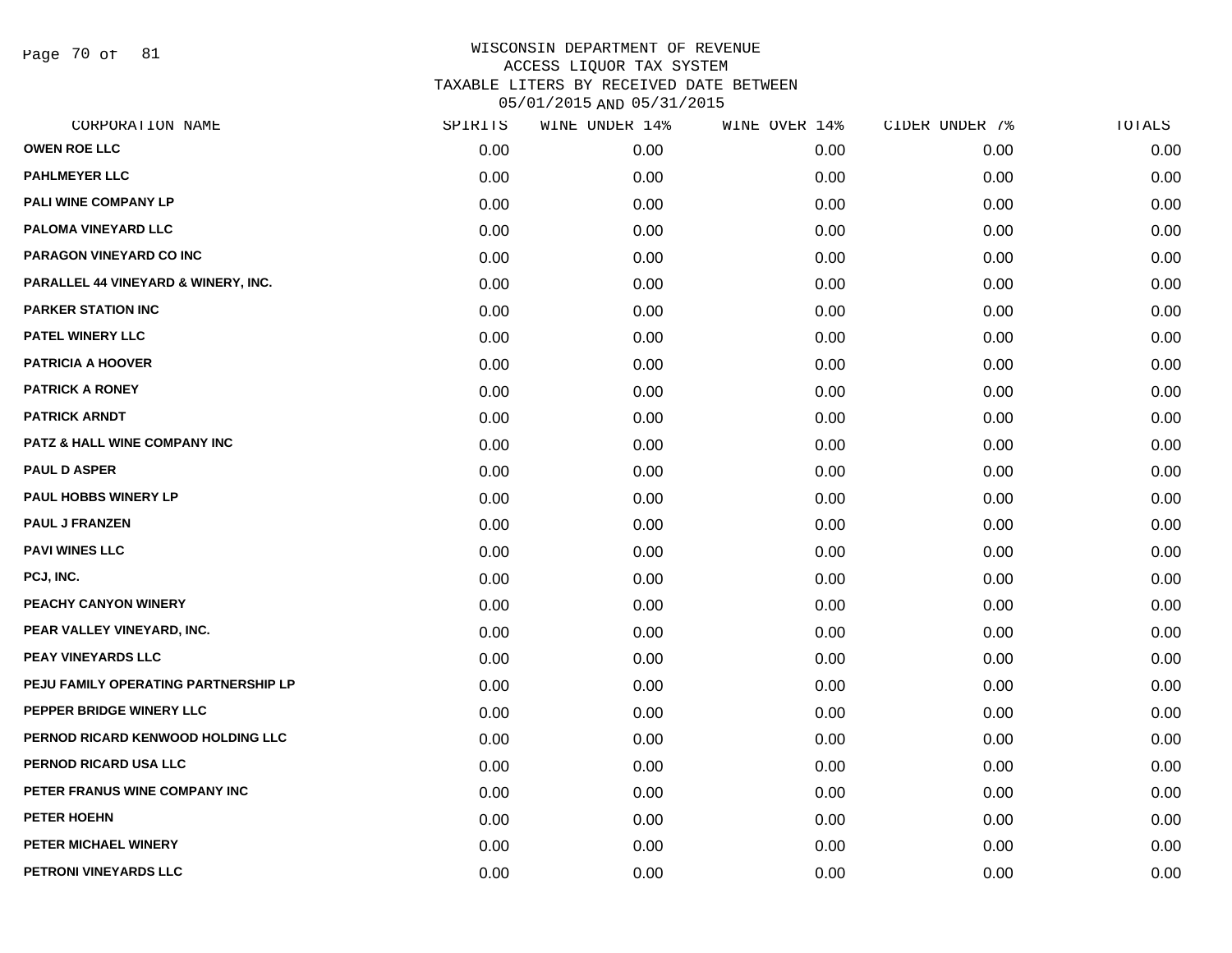Page 71 of 81

| CORPORATION NAME                         | SPIRITS | WINE UNDER 14% | WINE OVER 14% | CIDER UNDER 7% | TOTALS |
|------------------------------------------|---------|----------------|---------------|----------------|--------|
| PHILIP TOGNI VINEYARD LP                 | 0.00    | 0.00           | 0.00          | 0.00           | 0.00   |
| PHILLIPS FARMS LLC                       | 0.00    | 0.00           | 0.00          | 0.00           | 0.00   |
| <b>PINA CELLARS LP</b>                   | 0.00    | 0.00           | 0.00          | 0.00           | 0.00   |
| <b>PINE RIDGE WINERY LLC</b>             | 0.00    | 0.00           | 0.00          | 0.00           | 0.00   |
| <b>PJK WINERY LLC</b>                    | 0.00    | 0.00           | 0.00          | 0.00           | 0.00   |
| POPE VALLEY WINERY LLC                   | 0.00    | 0.00           | 0.00          | 0.00           | 0.00   |
| PRAGER WINERY & PORT WORKS, INC.         | 0.00    | 0.00           | 0.00          | 0.00           | 0.00   |
| <b>PRAIRIE BERRY LLC</b>                 | 0.00    | 0.00           | 0.00          | 0.00           | 0.00   |
| <b>PRECEPT BRANDS LLC</b>                | 0.00    | 0.00           | 0.00          | 0.00           | 0.00   |
| PRIDE MOUNTAIN VINEYARDS LLC             | 0.00    | 0.00           | 0.00          | 0.00           | 0.00   |
| <b>PRINCE MICHEL LLC</b>                 | 0.00    | 0.00           | 0.00          | 0.00           | 0.00   |
| PURPLE WINE COMPANY LLC                  | 0.00    | 0.00           | 0.00          | 0.00           | 0.00   |
| <b>PWG LLC</b>                           | 0.00    | 0.00           | 0.00          | 0.00           | 0.00   |
| <b>QUADY SOUTH WINERY LLC</b>            | 0.00    | 0.00           | 0.00          | 0.00           | 0.00   |
| QUILCEDA CREEK VINTNERS INC              | 0.00    | 0.00           | 0.00          | 0.00           | 0.00   |
| QUPE WINE CELLARS LLC                    | 0.00    | 0.00           | 0.00          | 0.00           | 0.00   |
| <b>R LAWSON ENTERPRISES LLC</b>          | 0.00    | 0.00           | 0.00          | 0.00           | 0.00   |
| <b>RADIO-COTEAU WINE CELLARS LLC</b>     | 0.00    | 0.00           | 0.00          | 0.00           | 0.00   |
| <b>RAINIER WINE LLC</b>                  | 0.00    | 0.00           | 0.00          | 0.00           | 0.00   |
| <b>RAMAZZOTTI WINES LLC</b>              | 0.00    | 0.00           | 0.00          | 0.00           | 0.00   |
| <b>RAMEY WINE CELLARS INC</b>            | 0.00    | 0.00           | 0.00          | 0.00           | 0.00   |
| <b>RAPTOR RIDGE WINERY LLC</b>           | 0.00    | 0.00           | 0.00          | 0.00           | 0.00   |
| <b>RASA VINEYARDS, LLC</b>               | 0.00    | 0.00           | 0.00          | 0.00           | 0.00   |
| <b>RAYMOND SIGNORELLO</b>                | 0.00    | 0.00           | 0.00          | 0.00           | 0.00   |
| <b>RAYMOND VINEYARD &amp; CELLAR INC</b> | 0.00    | 0.00           | 0.00          | 0.00           | 0.00   |
| RB WINE ASSOCIATES LLC                   | 0.00    | 0.00           | 0.00          | 0.00           | 0.00   |
| <b>RBZ VINEYARDS LLC</b>                 | 0.00    | 0.00           | 0.00          | 0.00           | 0.00   |
| <b>RED CAR WINE COMPANY LLC</b>          | 0.00    | 0.00           | 0.00          | 0.00           | 0.00   |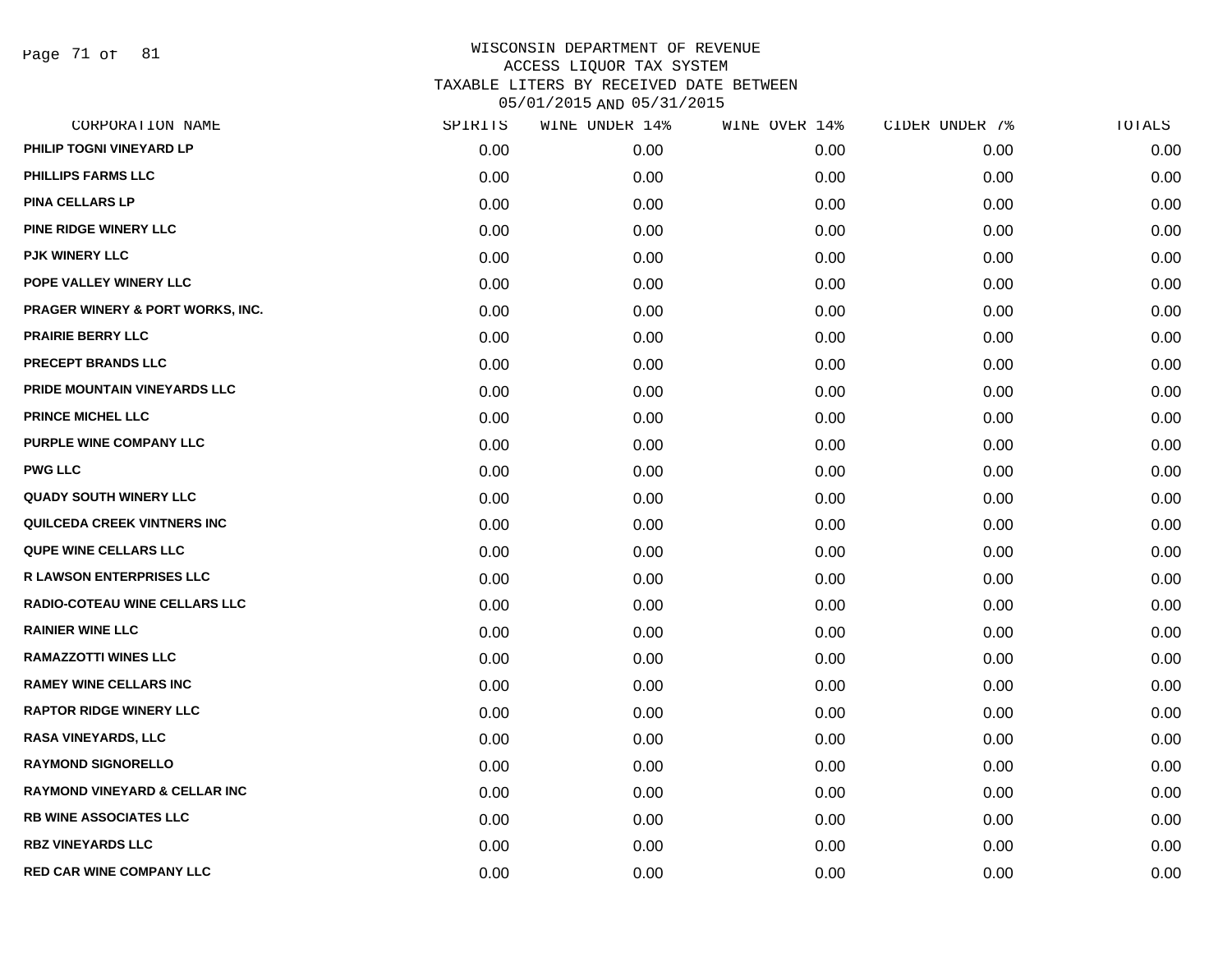Page 72 of 81

| CORPORATION NAME                            | SPIRITS | WINE UNDER 14% | WINE OVER 14% | CIDER UNDER 7% | TOTALS |
|---------------------------------------------|---------|----------------|---------------|----------------|--------|
| <b>RED MARE WINES LLC</b>                   | 0.00    | 0.00           | 0.00          | 0.00           | 0.00   |
| <b>RED OAK VINEYARD INC</b>                 | 0.00    | 0.00           | 0.00          | 0.00           | 0.00   |
| <b>REGUSCI WINERY INC</b>                   | 0.00    | 0.00           | 0.00          | 0.00           | 0.00   |
| <b>REN ACQUISITION INC</b>                  | 0.00    | 0.00           | 0.00          | 0.00           | 0.00   |
| <b>RHYS VINEYARDS LLC</b>                   | 0.00    | 0.00           | 0.00          | 0.00           | 0.00   |
| <b>RICHARD E LIBBY</b>                      | 0.00    | 0.00           | 0.00          | 0.00           | 0.00   |
| <b>RIDGE VINEYARDS INC</b>                  | 0.00    | 0.00           | 0.00          | 0.00           | 0.00   |
| <b>RIVER BEND VINEYARD &amp; WINERY LLC</b> | 0.00    | 0.00           | 0.00          | 0.00           | 0.00   |
| RIVER VALLEY VINEYARD INC                   | 0.00    | 0.00           | 0.00          | 0.00           | 0.00   |
| <b>RIVERBENCH LLC</b>                       | 0.00    | 0.00           | 0.00          | 0.00           | 0.00   |
| <b>ROBERT BORUCKI</b>                       | 0.00    | 0.00           | 0.00          | 0.00           | 0.00   |
| <b>ROBERT CRAIG WINERY LP</b>               | 0.00    | 0.00           | 0.00          | 0.00           | 0.00   |
| <b>ROBERT F NADEAU</b>                      | 0.00    | 0.00           | 0.00          | 0.00           | 0.00   |
| <b>ROBERT FOLEY LLC</b>                     | 0.00    | 0.00           | 0.00          | 0.00           | 0.00   |
| <b>ROBERT HALL WINERY LLC</b>               | 0.00    | 0.00           | 0.00          | 0.00           | 0.00   |
| <b>ROBERT MUELLER CELLARS</b>               | 0.00    | 0.00           | 0.00          | 0.00           | 0.00   |
| <b>ROBERT TALBOTT INC</b>                   | 0.00    | 0.00           | 0.00          | 0.00           | 0.00   |
| <b>ROBERT YOUNG ESTATE WINERY LLC</b>       | 0.00    | 0.00           | 0.00          | 0.00           | 0.00   |
| ROCCA FAMILY VINEYARDS INC                  | 0.00    | 0.00           | 0.00          | 0.00           | 0.00   |
| <b>ROCK N WOOL WINERY LLC</b>               | 0.00    | 0.00           | 0.00          | 0.00           | 0.00   |
| <b>ROCK WALL WINE COMPANY INC</b>           | 0.00    | 0.00           | 0.00          | 0.00           | 0.00   |
| <b>ROEDERER ESTATE INC</b>                  | 0.00    | 0.00           | 0.00          | 0.00           | 0.00   |
| <b>ROMBAUER VINEYARDS INC</b>               | 0.00    | 0.00           | 0.00          | 0.00           | 0.00   |
| <b>RONALD T RUBIN</b>                       | 0.00    | 0.00           | 0.00          | 0.00           | 0.00   |
| <b>ROUND POND ESTATE LLC</b>                | 0.00    | 0.00           | 0.00          | 0.00           | 0.00   |
| <b>ROWLEY ESTATES LLC</b>                   | 0.00    | 0.00           | 0.00          | 0.00           | 0.00   |
| <b>RRJ REAL PROPERTIES LLC</b>              | 0.00    | 0.00           | 0.00          | 0.00           | 0.00   |
| <b>RSB VINEYARDS LLC</b>                    | 0.00    | 0.00           | 0.00          | 0.00           | 0.00   |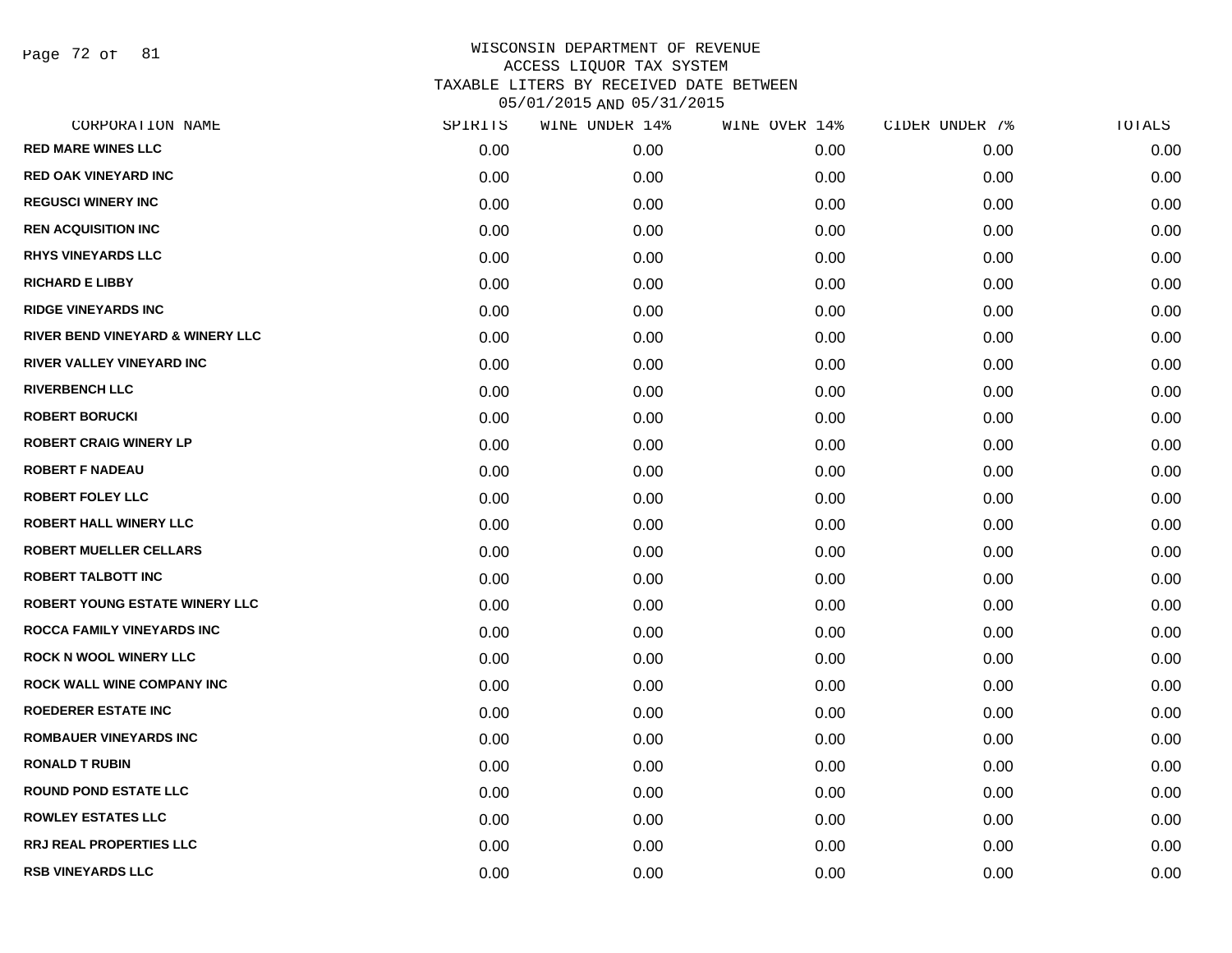Page 73 of 81

|      | WINE UNDER 14% |      | CIDER UNDER 7% | TOTALS |
|------|----------------|------|----------------|--------|
| 0.00 | 0.00           | 0.00 | 0.00           | 0.00   |
| 0.00 | 0.00           | 0.00 | 0.00           | 0.00   |
| 0.00 | 0.00           | 0.00 | 0.00           | 0.00   |
| 0.00 | 0.00           | 0.00 | 0.00           | 0.00   |
| 0.00 | 0.00           | 0.00 | 0.00           | 0.00   |
| 0.00 | 0.00           | 0.00 | 0.00           | 0.00   |
| 0.00 | 0.00           | 0.00 | 0.00           | 0.00   |
| 0.00 | 0.00           | 0.00 | 0.00           | 0.00   |
| 0.00 | 0.00           | 0.00 | 0.00           | 0.00   |
| 0.00 | 0.00           | 0.00 | 0.00           | 0.00   |
| 0.00 | 0.00           | 0.00 | 0.00           | 0.00   |
| 0.00 | 0.00           | 0.00 | 0.00           | 0.00   |
| 0.00 | 0.00           | 0.00 | 0.00           | 0.00   |
| 0.00 | 0.00           | 0.00 | 0.00           | 0.00   |
| 0.00 | 0.00           | 0.00 | 0.00           | 0.00   |
| 0.00 | 0.00           | 0.00 | 0.00           | 0.00   |
| 0.00 | 0.00           | 0.00 | 0.00           | 0.00   |
| 0.00 | 0.00           | 0.00 | 0.00           | 0.00   |
| 0.00 | 0.00           | 0.00 | 0.00           | 0.00   |
| 0.00 | 0.00           | 0.00 | 0.00           | 0.00   |
| 0.00 | 0.00           | 0.00 | 0.00           | 0.00   |
| 0.00 | 0.00           | 0.00 | 0.00           | 0.00   |
| 0.00 | 0.00           | 0.00 | 0.00           | 0.00   |
| 0.00 | 0.00           | 0.00 | 0.00           | 0.00   |
| 0.00 | 0.00           | 0.00 | 0.00           | 0.00   |
| 0.00 | 0.00           | 0.00 | 0.00           | 0.00   |
| 0.00 | 0.00           | 0.00 | 0.00           | 0.00   |
| 0.00 | 0.00           | 0.00 | 0.00           | 0.00   |
|      | SPIRITS        |      | WINE OVER 14%  |        |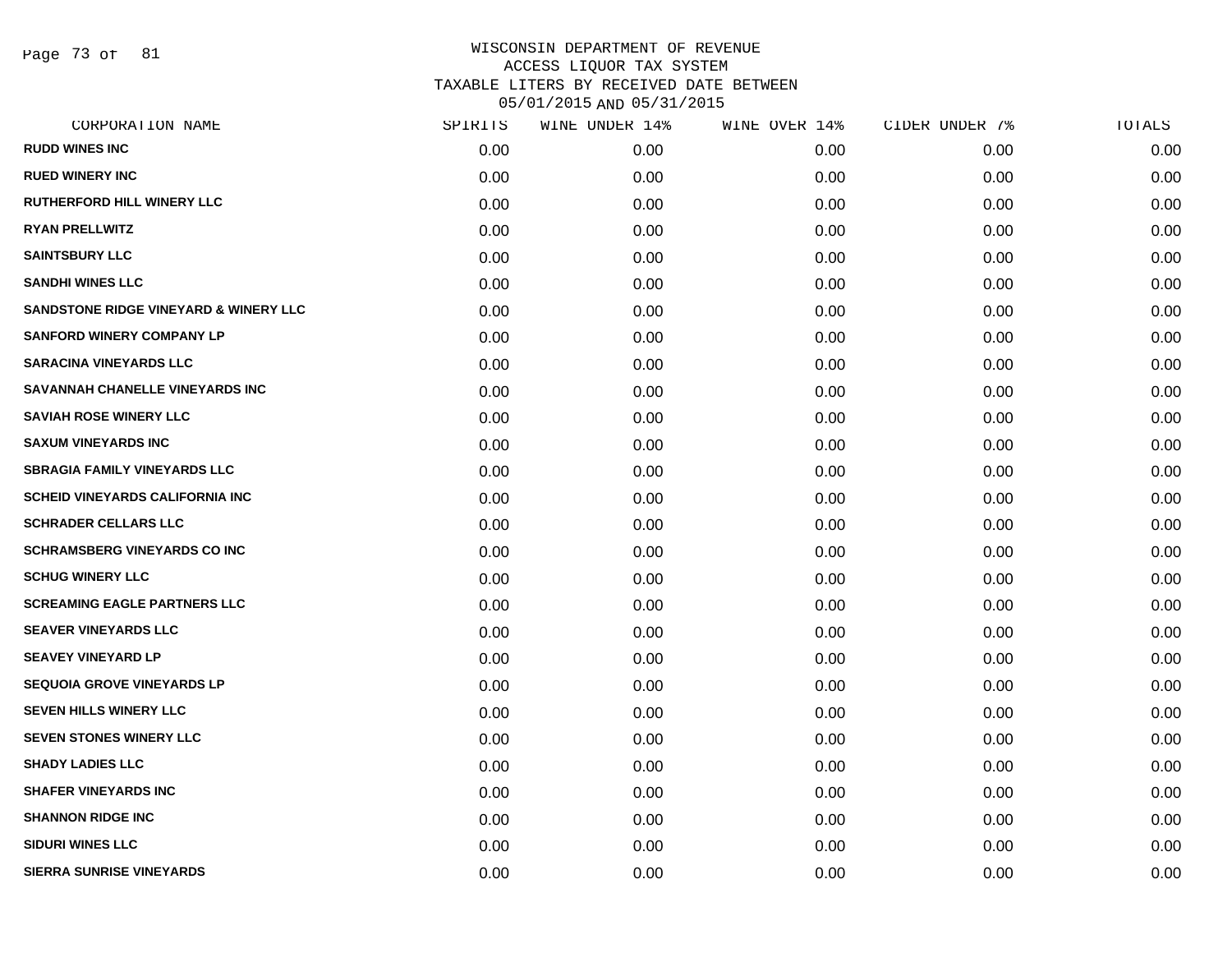Page 74 of 81

| CORPORATION NAME                           | SPIRITS | WINE UNDER 14% | WINE OVER 14% | CIDER UNDER 7% | TOTALS |
|--------------------------------------------|---------|----------------|---------------|----------------|--------|
| <b>SILVER OAK WINE CELLARS LP</b>          | 0.00    | 0.00           | 0.00          | 0.00           | 0.00   |
| <b>SINE QUA NON INC</b>                    | 0.00    | 0.00           | 0.00          | 0.00           | 0.00   |
| SINNIPEE VALLEY VINEYARD LLC               | 0.00    | 0.00           | 0.00          | 0.00           | 0.00   |
| <b>SINSKEY VINEYARDS INC</b>               | 0.00    | 0.00           | 0.00          | 0.00           | 0.00   |
| <b>SISYPHUS LLC</b>                        | 0.00    | 0.00           | 0.00          | 0.00           | 0.00   |
| <b>SIX SIGMA WINERY LLC</b>                | 0.00    | 0.00           | 0.00          | 0.00           | 0.00   |
| <b>SKALLI CORPORATION</b>                  | 0.00    | 0.00           | 0.00          | 0.00           | 0.00   |
| <b>SMALL VINES WINES INC</b>               | 0.00    | 0.00           | 0.00          | 0.00           | 0.00   |
| <b>SMITH &amp; HOOK WINERY</b>             | 0.00    | 0.00           | 0.00          | 0.00           | 0.00   |
| <b>SMITH &amp; SMITH</b>                   | 0.00    | 0.00           | 0.00          | 0.00           | 0.00   |
| SMITH ANDERSON ENTERPRISES INC             | 0.00    | 0.00           | 0.00          | 0.00           | 0.00   |
| <b>SODA CANYON LLC</b>                     | 0.00    | 0.00           | 0.00          | 0.00           | 0.00   |
| <b>SOKOL BLOSSER LTD</b>                   | 0.00    | 0.00           | 0.00          | 0.00           | 0.00   |
| SOMERSTON WINE COMPANY, LLC                | 0.00    | 0.00           | 0.00          | 0.00           | 0.00   |
| SONOMA-CUTRER VINEYARDS INC                | 0.00    | 0.00           | 0.00          | 0.00           | 0.00   |
| SOUTH COAST WINERY INC                     | 0.00    | 0.00           | 0.00          | 0.00           | 0.00   |
| <b>SP GROSSNICKLE LLC</b>                  | 0.00    | 0.00           | 0.00          | 0.00           | 0.00   |
| <b>SPANOS BERBERIAN WINERY LLC</b>         | 0.00    | 0.00           | 0.00          | 0.00           | 0.00   |
| <b>SPARKLING OREGON LLC</b>                | 0.00    | 0.00           | 0.00          | 0.00           | 0.00   |
| <b>SPECIALTY BLENDS INC</b>                | 0.00    | 0.00           | 0.00          | 0.00           | 0.00   |
| <b>SPOTTSWOODE WINERY INC</b>              | 0.00    | 0.00           | 0.00          | 0.00           | 0.00   |
| SPRECHER BREWING COMPANY, INC.             | 0.00    | 0.00           | 0.00          | 0.00           | 0.00   |
| <b>SPRING MOUNTAIN VINEYARD INC</b>        | 0.00    | 0.00           | 0.00          | 0.00           | 0.00   |
| <b>SPURGEON VINEYARDS &amp; WINERY LLC</b> | 0.00    | 0.00           | 0.00          | 0.00           | 0.00   |
| <b>ST HELENA ESTATE LLC</b>                | 0.00    | 0.00           | 0.00          | 0.00           | 0.00   |
| <b>ST JAMES WINERY INC</b>                 | 0.00    | 0.00           | 0.00          | 0.00           | 0.00   |
| ST JULIAN WINE COMPANY INC                 | 0.00    | 0.00           | 0.00          | 0.00           | 0.00   |
| ST. FRANCIS WINERY & VINEYARD L.P.         | 0.00    | 0.00           | 0.00          | 0.00           | 0.00   |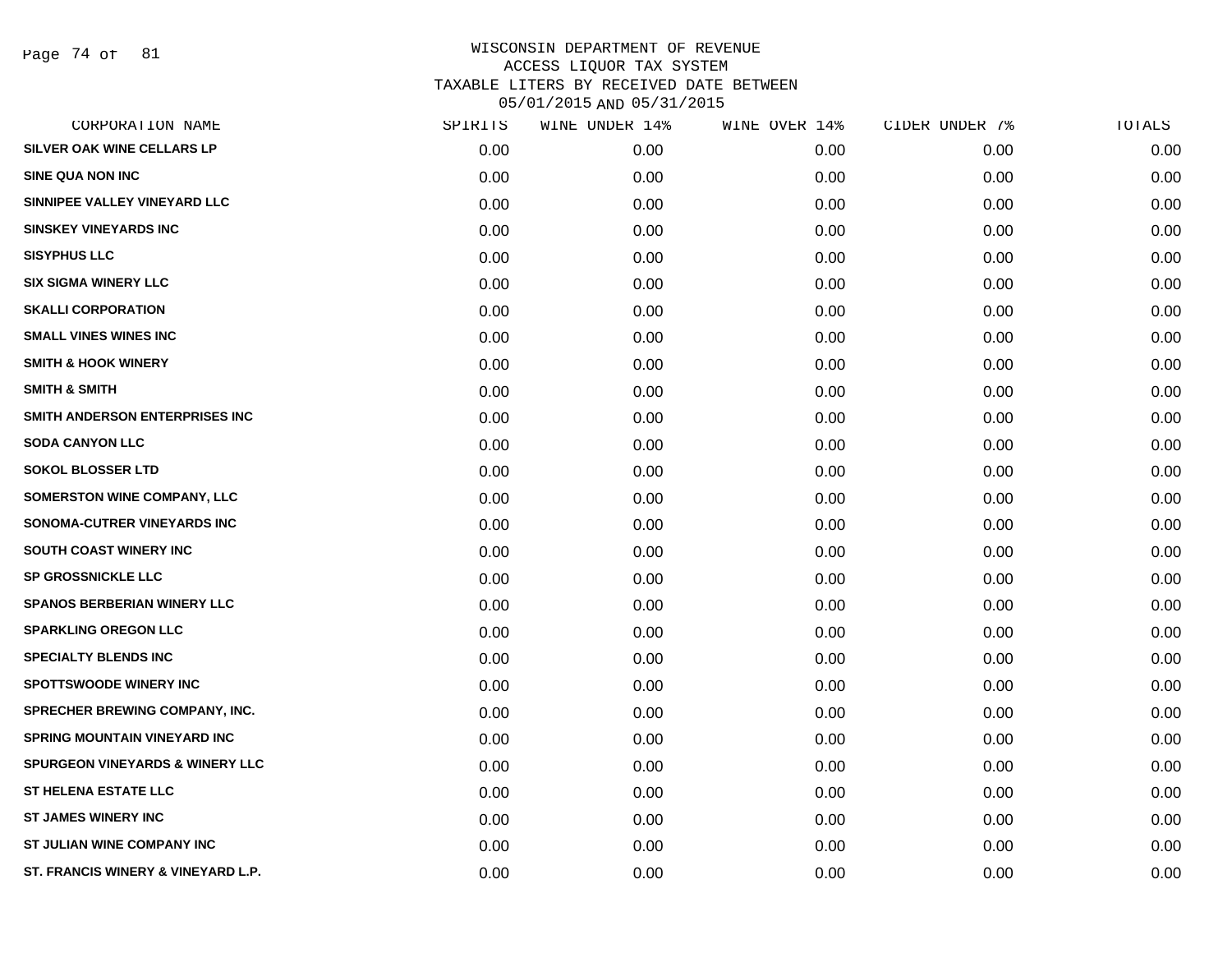Page 75 of 81

| CORPORATION NAME                           | SPIRITS | WINE UNDER 14% | WINE OVER 14% | CIDER UNDER 7% | TOTALS |
|--------------------------------------------|---------|----------------|---------------|----------------|--------|
| <b>STAG'S LEAP WINE CELLARS LLC</b>        | 0.00    | 0.00           | 0.00          | 0.00           | 0.00   |
| <b>STAGLIN FAMILY VINEYARD LLC</b>         | 0.00    | 0.00           | 0.00          | 0.00           | 0.00   |
| STE MICHELLE WINE ESTATES LTD              | 0.00    | 0.00           | 0.00          | 0.00           | 0.00   |
| <b>STEPHAN VINEYARD INC</b>                | 0.00    | 0.00           | 0.00          | 0.00           | 0.00   |
| <b>STEPHEN M KENNEDY</b>                   | 0.00    | 0.00           | 0.00          | 0.00           | 0.00   |
| STEPHEN W. PARRY AND SUSAN F. PARRY        | 0.00    | 0.00           | 0.00          | 0.00           | 0.00   |
| <b>STEVEN J DEBAKER</b>                    | 0.00    | 0.00           | 0.00          | 0.00           | 0.00   |
| <b>STEVEN KENT LLC</b>                     | 0.00    | 0.00           | 0.00          | 0.00           | 0.00   |
| STEVEN M & JUDITH A JACOBSON LLC           | 0.00    | 0.00           | 0.00          | 0.00           | 0.00   |
| <b>STEVEN N LEDSON</b>                     | 0.00    | 0.00           | 0.00          | 0.00           | 0.00   |
| <b>STOLPMAN VINEYARDS LLC</b>              | 0.00    | 0.00           | 0.00          | 0.00           | 0.00   |
| <b>STONE EDGE WINERY LLC</b>               | 0.00    | 0.00           | 0.00          | 0.00           | 0.00   |
| <b>STONE HILL WINE CO INC</b>              | 0.00    | 0.00           | 0.00          | 0.00           | 0.00   |
| <b>STONECUSHION INC</b>                    | 0.00    | 0.00           | 0.00          | 0.00           | 0.00   |
| STONEHAUS WINERY, INC.                     | 0.00    | 0.00           | 0.00          | 0.00           | 0.00   |
| <b>STONY HILL VINEYARD INC</b>             | 0.00    | 56.25          | 0.00          | 0.00           | 56.25  |
| <b>STORYBOOK MOUNTAIN WINERY INC</b>       | 0.00    | 0.00           | 0.00          | 0.00           | 0.00   |
| <b>STRYKER SONOMA WINERY LLC</b>           | 0.00    | 0.00           | 0.00          | 0.00           | 0.00   |
| SULLIVAN VINEYARDS CORPORATION             | 0.00    | 0.00           | 0.00          | 0.00           | 0.00   |
| SULPHUR SPRINGS WINERY LLC                 | 0.00    | 0.00           | 0.00          | 0.00           | 0.00   |
| <b>SUMMERS WINERY LLC</b>                  | 0.00    | 0.00           | 0.00          | 0.00           | 0.00   |
| <b>SUMMERWOOD WINERY &amp; INN INC</b>     | 0.00    | 0.00           | 0.00          | 0.00           | 0.00   |
| <b>SUNSTONE VINEYARDS &amp; WINERY INC</b> | 0.00    | 0.00           | 0.00          | 0.00           | 0.00   |
| <b>SUSAN M BOSWELL</b>                     | 0.00    | 0.00           | 0.00          | 0.00           | 0.00   |
| <b>SUTTER HOME WINERY INC</b>              | 0.00    | 0.00           | 0.00          | 0.00           | 0.00   |
| <b>SWANSON VINEYARDS &amp; WINERY</b>      | 0.00    | 0.00           | 0.00          | 0.00           | 0.00   |
| <b>SWEAZEY WINERY INVESTMENT LLC</b>       | 0.00    | 0.00           | 0.00          | 0.00           | 0.00   |
| <b>SWEET CHEEKS VINEYARDS INC</b>          | 0.00    | 0.00           | 0.00          | 0.00           | 0.00   |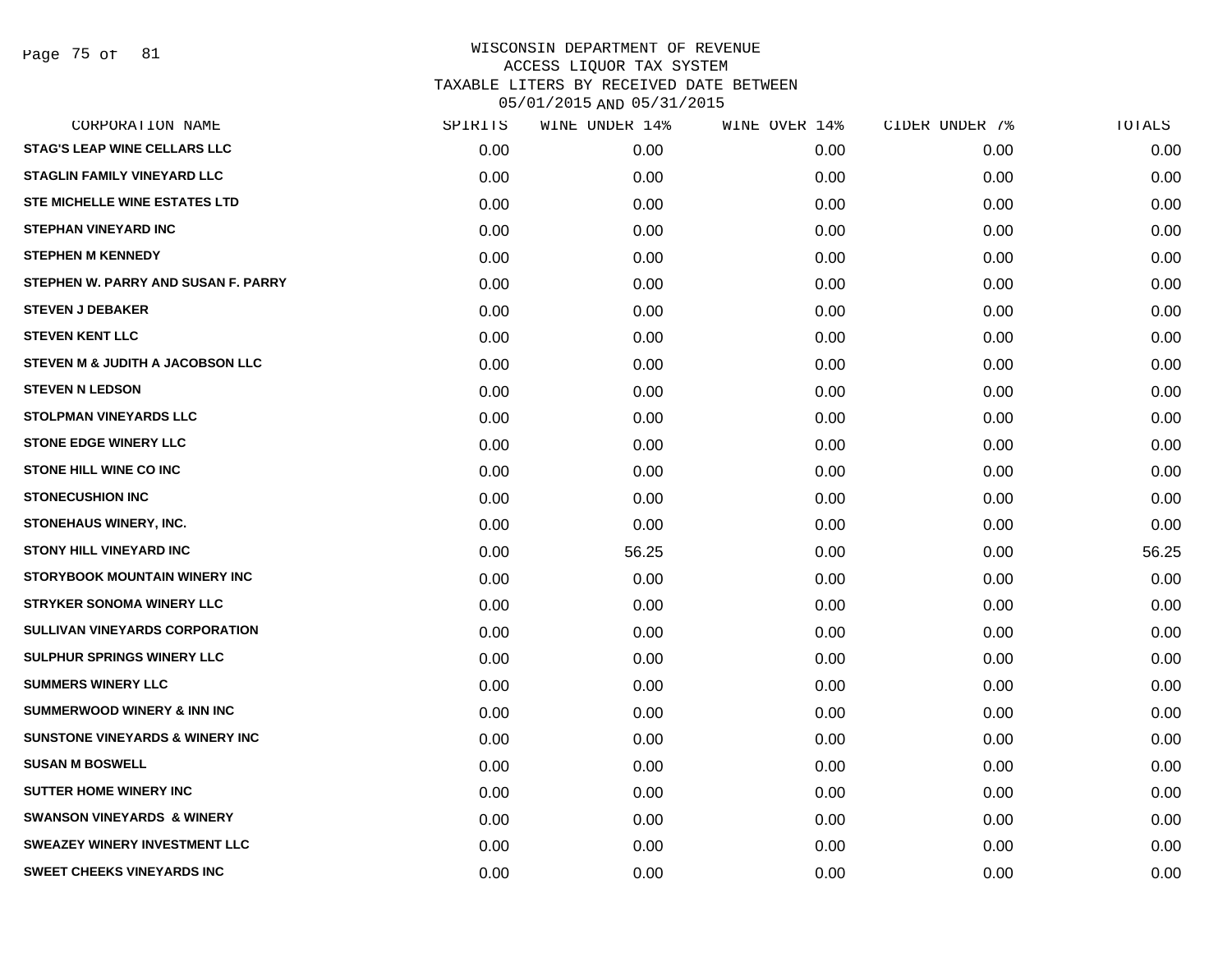Page 76 of 81

| CORPORATION NAME                | SPIRITS | WINE UNDER 14% | WINE OVER 14% | CIDER UNDER 7% | TOTALS |
|---------------------------------|---------|----------------|---------------|----------------|--------|
| <b>TABLAS CREEK VINEYARD LP</b> | 0.00    | 0.00           | 0.00          | 0.00           | 0.00   |
| TAFT STREET INC                 | 0.00    | 0.00           | 0.00          | 0.00           | 0.00   |
| TAKARA SAKE USA INC             | 0.00    | 0.00           | 0.00          | 0.00           | 0.00   |
| <b>TALLEY VINEYARDS INC</b>     | 0.00    | 0.00           | 0.00          | 0.00           | 0.00   |
| <b>TAMBER BEY VINEYARDS LLC</b> | 0.00    | 0.00           | 0.00          | 0.00           | 0.00   |
| <b>TANDEM WINES LLC</b>         | 0.00    | 0.00           | 0.00          | 0.00           | 0.00   |
| <b>TARA BELLA WINERY LLC</b>    | 0.00    | 0.00           | 0.00          | 0.00           | 0.00   |
| TC VINEYARDS INC                | 0.00    | 0.00           | 0.00          | 0.00           | 0.00   |
| <b>TEALE CREEK ASSOCIATES</b>   | 0.00    | 0.00           | 0.00          | 0.00           | 0.00   |
| <b>TEDESCHI VINEYARDS LTD</b>   | 0.00    | 0.00           | 0.00          | 0.00           | 0.00   |
| <b>TENBA RIDGE WINERY LLC</b>   | 0.00    | 0.00           | 0.00          | 0.00           | 0.00   |
| <b>TERRA SPRINGS LLC</b>        | 0.00    | 0.00           | 0.00          | 0.00           | 0.00   |
| <b>TERRA VINUM LLC</b>          | 0.00    | 0.00           | 0.00          | 0.00           | 0.00   |
| <b>TESTAROSSA VINEYARDS LLC</b> | 0.00    | 0.00           | 0.00          | 0.00           | 0.00   |
| THE BIALE ESTATE                | 0.00    | 0.00           | 0.00          | 0.00           | 0.00   |
| THE BRANDER VINEYARD            | 0.00    | 0.00           | 0.00          | 0.00           | 0.00   |
| THE CHISELLED GRAPE WINERY LLC  | 0.00    | 0.00           | 0.00          | 0.00           | 0.00   |
| THE HESS COLLECTION WINERY      | 0.00    | 0.00           | 0.00          | 0.00           | 0.00   |
| THE HOGUE CELLARS LTD           | 0.00    | 0.00           | 0.00          | 0.00           | 0.00   |
| THE INFINITE MONKEY THEOREM INC | 0.00    | 0.00           | 0.00          | 0.00           | 0.00   |
| THE LITTORAI WINES              | 0.00    | 0.00           | 0.00          | 0.00           | 0.00   |
| THE MEEKER VINEYARD INC         | 0.00    | 0.00           | 0.00          | 0.00           | 0.00   |
| THE MORLET SELECTION INC        | 0.00    | 0.00           | 0.00          | 0.00           | 0.00   |
| THE RUM TREE, INC.              | 0.00    | 0.00           | 0.00          | 0.00           | 0.00   |
| THE SILVERADO VINEYARDS         | 0.00    | 0.00           | 0.00          | 0.00           | 0.00   |
| THE WILLIAMSBURG WINERY LTD     | 0.00    | 0.00           | 0.00          | 0.00           | 0.00   |
| THE WINE GROUP INC              | 0.00    | 0.00           | 0.00          | 0.00           | 0.00   |
| THE WINE VINEYARD LLC           | 0.00    | 0.00           | 0.00          | 0.00           | 0.00   |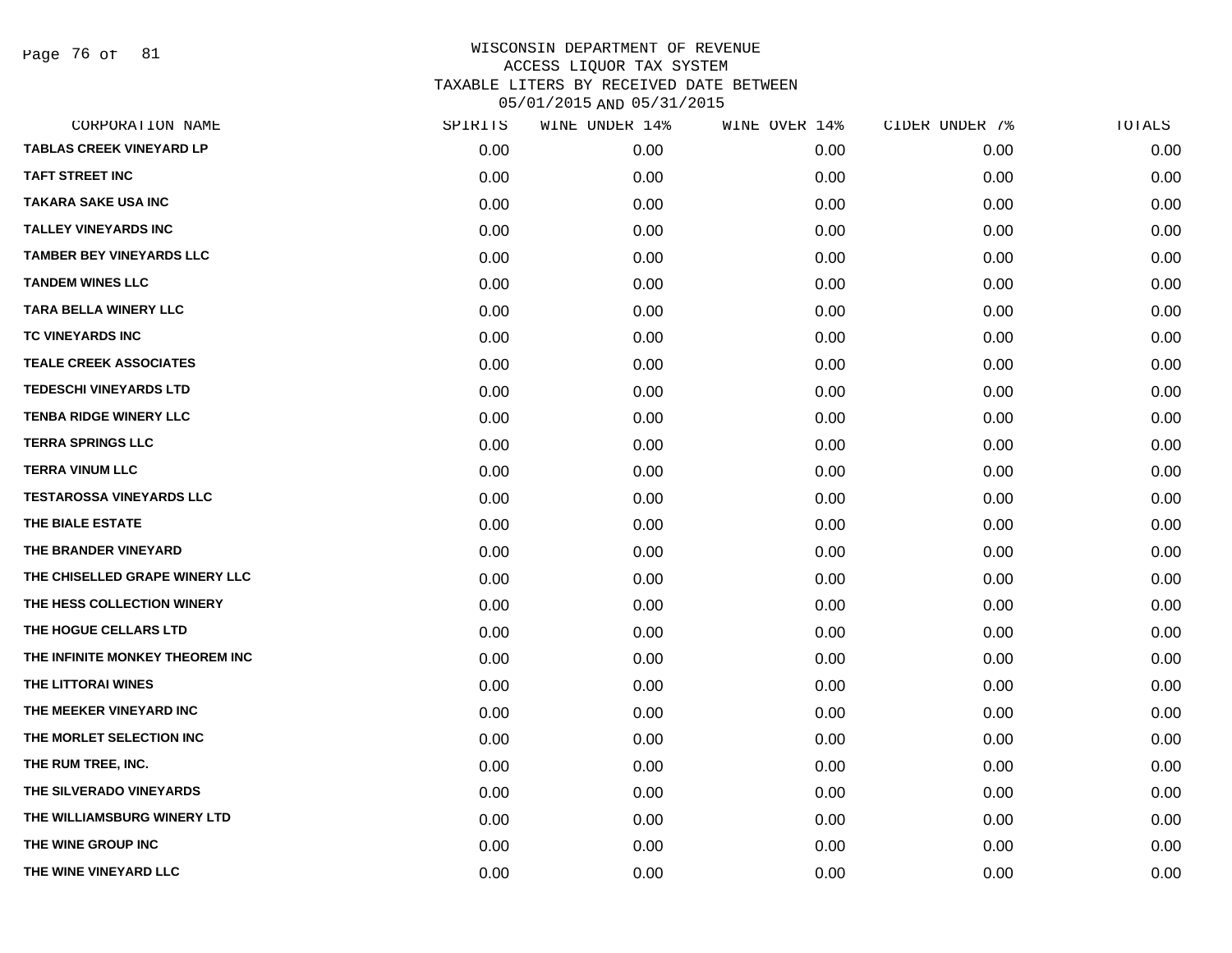Page 77 of 81

| CORPORATION NAME                          | SPIRITS | WINE UNDER 14% | WINE OVER 14% | CIDER UNDER 7% | TOTALS   |
|-------------------------------------------|---------|----------------|---------------|----------------|----------|
| THE WOODLAND TRAIL BEVERAGE COMPANY, INC. | 0.00    | 0.00           | 0.00          | 0.00           | 0.00     |
| THIS REALM LLC                            | 0.00    | 0.00           | 0.00          | 0.00           | 0.00     |
| <b>THOMAS C HOFFMAN</b>                   | 0.00    | 0.00           | 7.50          | 0.00           | 7.50     |
| <b>THOMAS FOGARTY WINERY LLC</b>          | 0.00    | 0.00           | 0.00          | 0.00           | 0.00     |
| <b>THURMAN J RODGERS</b>                  | 0.00    | 0.00           | 0.00          | 0.00           | 0.00     |
| TI BEVERAGE GROUP LTD                     | 0.00    | 0.00           | 0.00          | 0.00           | 0.00     |
| TMR WINE COMPANY LLC                      | 0.00    | 0.00           | 0.00          | 0.00           | 0.00     |
| <b>TOAD HOLLOW VINEYARDS INC</b>          | 0.00    | 0.00           | 0.00          | 0.00           | 0.00     |
| <b>TOBIN JAMES CELLARS</b>                | 0.00    | 0.00           | 0.00          | 0.00           | 0.00     |
| <b>TODD ANDERSON</b>                      | 0.00    | 0.00           | 0.00          | 0.00           | 0.00     |
| <b>TOM MEADOWCROFT</b>                    | 0.00    | 0.00           | 0.00          | 0.00           | 0.00     |
| <b>TORII MOR WINERY LLC</b>               | 0.00    | 0.00           | 0.00          | 0.00           | 0.00     |
| <b>TREANA WINERY LLC</b>                  | 0.00    | 0.00           | 0.00          | 0.00           | 0.00     |
| TREASURY WINE ESTATES AMERICAS COMPANY    | 0.00    | 0.00           | 0.00          | 0.00           | 0.00     |
| <b>TREFETHEN VINEYARDS WINERY INC</b>     | 0.00    | 0.00           | 0.00          | 0.00           | 0.00     |
| <b>TRENTADUE WINERY LLC</b>               | 0.00    | 0.00           | 0.00          | 0.00           | 0.00     |
| <b>TRINITAS CELLARS LLC</b>               | 0.00    | 0.00           | 0.00          | 0.00           | 0.00     |
| <b>TRIONE VINEYARDS LLC</b>               | 0.00    | 0.00           | 0.00          | 0.00           | 0.00     |
| <b>TROY LANDWEHR</b>                      | 0.00    | 0.00           | 0.00          | 0.00           | 0.00     |
| <b>TSG LLC</b>                            | 0.00    | 1,272.00       | 106.88        | 0.00           | 1,378.88 |
| <b>TURLEY WINE CELLARS INC</b>            | 0.00    | 0.00           | 0.00          | 0.00           | 0.00     |
| <b>TURNBULL WINE CELLARS</b>              | 0.00    | 0.00           | 0.00          | 0.00           | 0.00     |
| <b>TWIN PEAKS WINERY INC</b>              | 0.00    | 0.00           | 0.00          | 0.00           | 0.00     |
| <b>TWIN RIDGE ESTATES LLC</b>             | 0.00    | 0.00           | 0.00          | 0.00           | 0.00     |
| <b>TWISTED OAK WINERY LLC</b>             | 0.00    | 0.00           | 0.00          | 0.00           | 0.00     |
| <b>TWOMEY CELLARS LLC</b>                 | 0.00    | 0.00           | 0.00          | 0.00           | 0.00     |
| <b>UNTI WINE CO LLC</b>                   | 0.00    | 0.00           | 0.00          | 0.00           | 0.00     |
| V & C LLC                                 | 0.00    | 0.00           | 0.00          | 0.00           | 0.00     |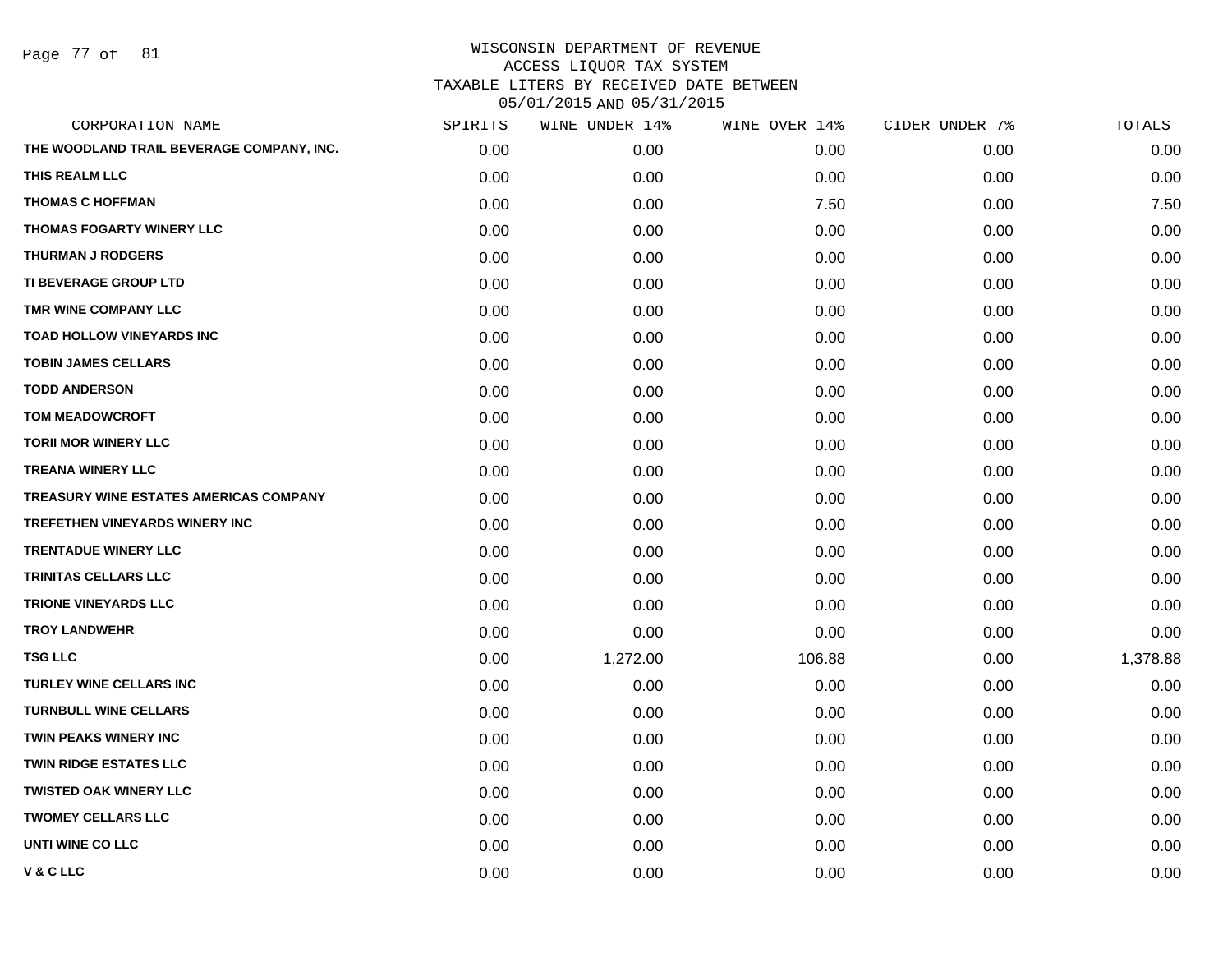Page 78 of 81

| CORPORATION NAME                                     | SPIRITS | WINE UNDER 14% | WINE OVER 14% | CIDER UNDER 7% | TOTALS |
|------------------------------------------------------|---------|----------------|---------------|----------------|--------|
| <b>VALLEY VINEYARD LTD</b>                           | 0.00    | 0.00           | 0.00          | 0.00           | 0.00   |
| VAN RUITEN FAMILY WINERY LLC                         | 0.00    | 0.00           | 0.00          | 0.00           | 0.00   |
| VAN WYCHEN WINES INC.                                | 0.00    | 0.00           | 0.00          | 0.00           | 0.00   |
| <b>VANDER MILL LLC</b>                               | 0.00    | 0.00           | 0.00          | 0.00           | 0.00   |
| <b>VENTANA VINTNERS LLC</b>                          | 0.00    | 0.00           | 0.00          | 0.00           | 0.00   |
| <b>VERMEIL WINE GROUP LLC</b>                        | 0.00    | 0.00           | 0.00          | 0.00           | 0.00   |
| <b>VERMONT HARD CIDER COMPANY LLC</b>                | 0.00    | 0.00           | 0.00          | 0.00           | 0.00   |
| <b>VERNON VINEYARDS LTD</b>                          | 0.00    | 0.00           | 0.00          | 0.00           | 0.00   |
| <b>VERO WINE GROUP LLC &amp; WESTSIDE GRAPES LLC</b> | 0.00    | 0.00           | 0.00          | 0.00           | 0.00   |
| <b>VETRO WINERY LLC</b>                              | 0.00    | 0.00           | 0.00          | 0.00           | 0.00   |
| <b>VICINI ENTERPRISES LLC</b>                        | 0.00    | 0.00           | 0.00          | 0.00           | 0.00   |
| <b>VIGNETTE WINERY LLC</b>                           | 0.00    | 0.00           | 0.00          | 0.00           | 0.00   |
| <b>VILLA AMOROSA INC</b>                             | 0.00    | 79.88          | 115.50        | 0.00           | 195.38 |
| <b>VILLA ENCINAL PARTNERS LP</b>                     | 0.00    | 0.00           | 0.00          | 0.00           | 0.00   |
| <b>VILLA SAN JULIETTE INC</b>                        | 0.00    | 0.00           | 0.00          | 0.00           | 0.00   |
| <b>VILLA TOSCANO INC</b>                             | 0.00    | 0.00           | 0.00          | 0.00           | 0.00   |
| VIN DE ZO LLC                                        | 0.00    | 0.00           | 0.00          | 0.00           | 0.00   |
| <b>VINA ROBLES INC</b>                               | 0.00    | 0.00           | 0.00          | 0.00           | 0.00   |
| <b>VINCENT ARROYO WINERY INC</b>                     | 0.00    | 0.00           | 0.00          | 0.00           | 0.00   |
| <b>VINE &amp; SUN LLC</b>                            | 0.00    | 0.00           | 0.00          | 0.00           | 0.00   |
| <b>VINE CLIFF WINERY INC</b>                         | 0.00    | 0.00           | 0.00          | 0.00           | 0.00   |
| <b>VINEBURG LLC</b>                                  | 0.00    | 0.00           | 0.00          | 0.00           | 0.00   |
| <b>VINEOAKS LLC</b>                                  | 0.00    | 0.00           | 0.00          | 0.00           | 0.00   |
| <b>VINES TO CELLAR, INC.</b>                         | 0.00    | 0.00           | 0.00          | 0.00           | 0.00   |
| <b>VINEYARD 29 LLC</b>                               | 0.00    | 0.00           | 0.00          | 0.00           | 0.00   |
| <b>VINUM CELLARS INC</b>                             | 0.00    | 0.00           | 0.00          | 0.00           | 0.00   |
| VON STIEHL WINERY LTD.                               | 0.00    | 0.00           | 0.00          | 0.00           | 0.00   |
| <b>W G BEST WEINKELLEREI INC</b>                     | 0.00    | 0.00           | 0.00          | 0.00           | 0.00   |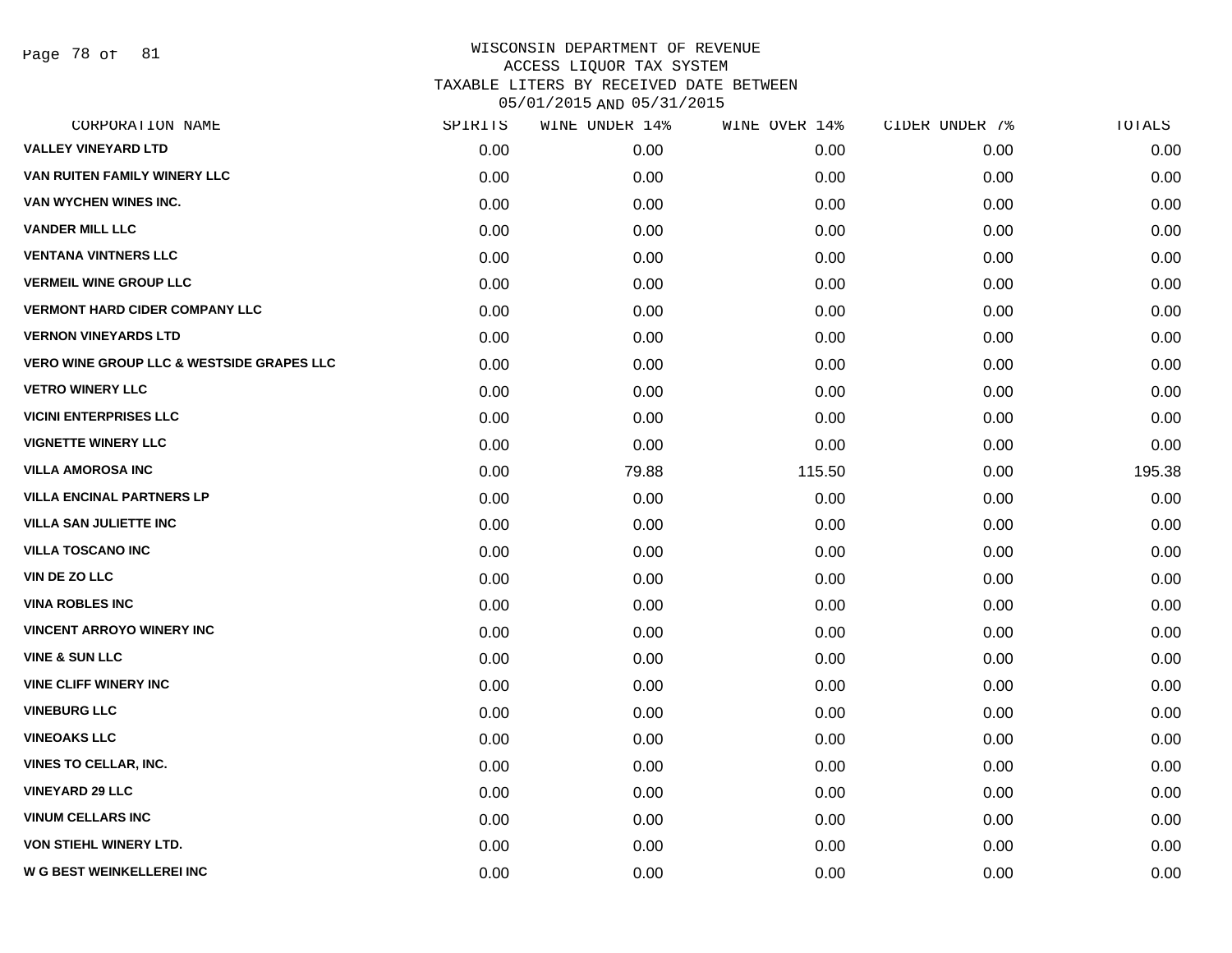Page 79 of 81

| SPIRITS | WINE UNDER 14% | WINE OVER 14% | CIDER UNDER 7% | TOTALS |
|---------|----------------|---------------|----------------|--------|
| 0.00    | 0.00           | 0.00          | 0.00           | 0.00   |
| 0.00    | 0.00           | 2.25          | 0.00           | 2.25   |
| 0.00    | 0.00           | 0.00          | 0.00           | 0.00   |
| 0.00    | 0.00           | 0.00          | 0.00           | 0.00   |
| 0.00    | 0.00           | 0.00          | 0.00           | 0.00   |
| 0.00    | 0.00           | 0.00          | 0.00           | 0.00   |
| 0.00    | 0.00           | 0.00          | 0.00           | 0.00   |
| 0.00    | 0.00           | 0.00          | 0.00           | 0.00   |
| 0.00    | 0.00           | 0.00          | 0.00           | 0.00   |
| 0.00    | 0.00           | 0.00          | 0.00           | 0.00   |
| 0.00    | 0.00           | 0.00          | 0.00           | 0.00   |
| 0.00    | 0.00           | 0.00          | 0.00           | 0.00   |
| 0.00    | 0.00           | 0.00          | 0.00           | 0.00   |
| 0.00    | 0.00           | 0.00          | 0.00           | 0.00   |
| 0.00    | 0.00           | 0.00          | 0.00           | 0.00   |
| 0.00    | 0.00           | 0.00          | 0.00           | 0.00   |
| 0.00    | 0.00           | 0.00          | 0.00           | 0.00   |
| 0.00    | 0.00           | 0.00          | 0.00           | 0.00   |
| 0.00    | 0.00           | 0.00          | 0.00           | 0.00   |
| 0.00    | 54.00          | 0.00          | 0.00           | 54.00  |
| 0.00    | 0.00           | 0.00          | 0.00           | 0.00   |
| 0.00    | 0.00           | 0.00          | 0.00           | 0.00   |
| 0.00    | 0.00           | 0.00          | 0.00           | 0.00   |
| 0.00    | 0.00           | 0.00          | 0.00           | 0.00   |
| 0.00    | 0.00           | 0.00          | 0.00           | 0.00   |
| 0.00    | 0.00           | 0.00          | 0.00           | 0.00   |
| 0.00    | 0.00           | 0.00          | 0.00           | 0.00   |
| 0.00    | 0.00           | 0.00          | 0.00           | 0.00   |
|         |                |               |                |        |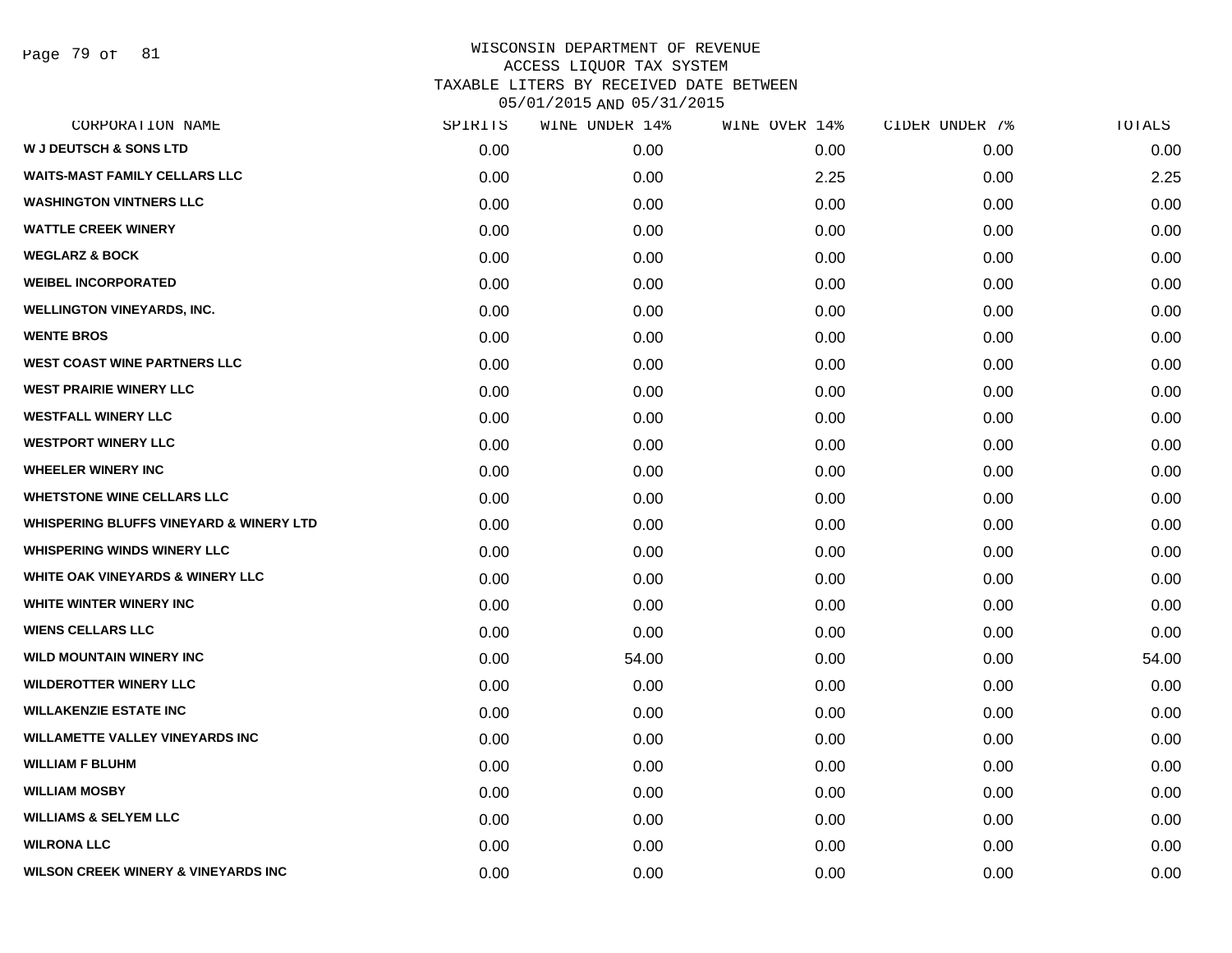Page 80 of 81

| CORPORATION NAME                       | SPIRITS | WINE UNDER 14% | WINE OVER 14% | CIDER UNDER 7% | TOTALS   |
|----------------------------------------|---------|----------------|---------------|----------------|----------|
| <b>WIND GAP WINES LLC</b>              | 0.00    | 0.00           | 0.00          | 0.00           | 0.00     |
| <b>WINDERLEA WINE COMPANY LLC</b>      | 0.00    | 0.00           | 0.00          | 0.00           | 0.00     |
| <b>WINDWARD VINEYARD LLC</b>           | 0.00    | 0.00           | 0.00          | 0.00           | 0.00     |
| <b>WINE BY JOE LLC</b>                 | 0.00    | 0.00           | 0.00          | 0.00           | 0.00     |
| WINE OF THE MONTH CLUB, INC.           | 0.00    | 0.00           | 0.00          | 0.00           | 0.00     |
| <b>WINE ROAD VINTNERS LLC</b>          | 0.00    | 71.25          | 69.00         | 0.00           | 140.25   |
| <b>WINEGREETING.COM INC</b>            | 0.00    | 0.00           | 0.00          | 0.00           | 0.00     |
| <b>WINERY AT BLACK STAR FARMS LLC</b>  | 0.00    | 0.00           | 0.00          | 0.00           | 0.00     |
| <b>WINERY EXCHANGE, INC.</b>           | 0.00    | 0.00           | 0.00          | 0.00           | 0.00     |
| <b>WINERY FULFILLMENT SERVICES LLC</b> | 0.00    | 0.00           | 0.00          | 0.00           | 0.00     |
| WINNESHIEK WILDBERRY WINERY LLC        | 0.00    | 0.00           | 0.00          | 0.00           | 0.00     |
| <b>WINSIDE USA INC</b>                 | 0.00    | 0.00           | 0.00          | 0.00           | 0.00     |
| <b>WOLFF VINEYARD LLC</b>              | 0.00    | 0.00           | 0.00          | 0.00           | 0.00     |
| <b>WOLLERSHEIM WINERY, INC.</b>        | 0.00    | 0.00           | 0.00          | 0.00           | 0.00     |
| <b>WOLLERSHEIM WINERY, INC.</b>        | 0.00    | 0.00           | 0.00          | 0.00           | 0.00     |
| <b>WOODWARD CANYON WINERY INC</b>      | 0.00    | 0.00           | 0.00          | 0.00           | 0.00     |
| <b>WRH PARTNERS LLC</b>                | 0.00    | 0.00           | 0.00          | 0.00           | 0.00     |
| YORKVILLE CELLARS INC                  | 0.00    | 0.00           | 0.00          | 0.00           | 0.00     |
| <b>ZD WINES LLC</b>                    | 0.00    | 0.00           | 0.00          | 0.00           | 0.00     |
| <b>ZERO LINK MARKETS INC</b>           | 0.00    | 0.00           | 0.00          | 0.00           | 0.00     |
| <b>ZIPZ INC</b>                        | 0.00    | 0.00           | 0.00          | 0.00           | 0.00     |
| TOTAL LITERS FOR 5/31/2015             | 0.00    | 1,880.63       | 534.76        | 0.00           | 2,415.39 |